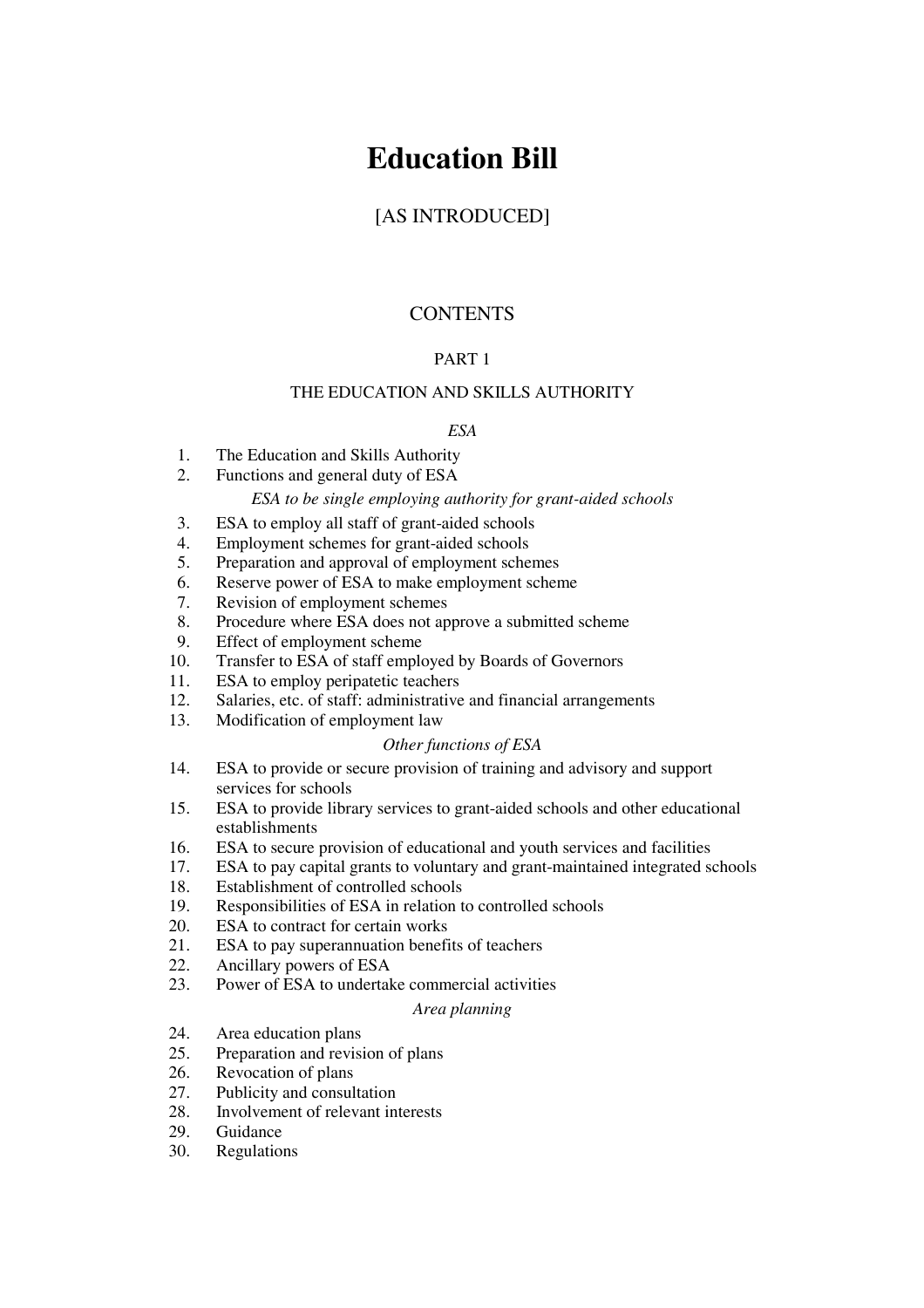#### *Dissolution of certain bodies and transfers*

- 31. Dissolution of certain statutory bodies
- 32. Transfer of assets, liabilities and staff

# PART 2

#### MANAGEMENT OF GRANT-AIDED SCHOOLS

#### *Schemes of management for grant-aided schools*

- 33. Schemes of management
- 34. Preparation and approval of schemes of management
- 35. Reserve power of ESA to make scheme of management
- 36. Revision of schemes of management
- 37. Procedure where ESA does not approve a submitted scheme

#### *Boards of Governors of grant-aided schools*

- 38. Duties of Board of Governors in relation to achievement of high standards of educational attainment
- 39. Appointment by ESA of governors for controlled, maintained, grantmaintained integrated and certain voluntary grammar schools
- 40. Part-time teachers to be eligible for election as governors
- 41. Management of controlled schools
- 42. Management of maintained nursery schools
- 43. Controlled school: definition

# PART 3

#### **INSPECTIONS**

- 44. Inspections on behalf of the Department
- 45. Powers of inspectors
- 46. Reports and action plans
- 47. Inspections on behalf of DEL
- 48. Assessors and lay persons

#### PART 4

#### FUNCTIONS OF THE NORTHERN IRELAND COUNCIL FOR THE CURRICULUM, EXAMINATIONS AND ASSESSMENT

- 49. Interpretation of this Part
- 50. Functions of the Council in relation to the designated examinations and the statutory assessments
- 51. Functions of the Council in relation to accreditation of the designated qualifications
- 52. Other functions of the Council
- 53. Ancillary functions of the Council
- 54. Discharge by the Council of its functions

#### PART 5

#### PROTECTION OF CHILDREN AND YOUNG PERSONS

55. Safeguarding and promoting welfare of children and young persons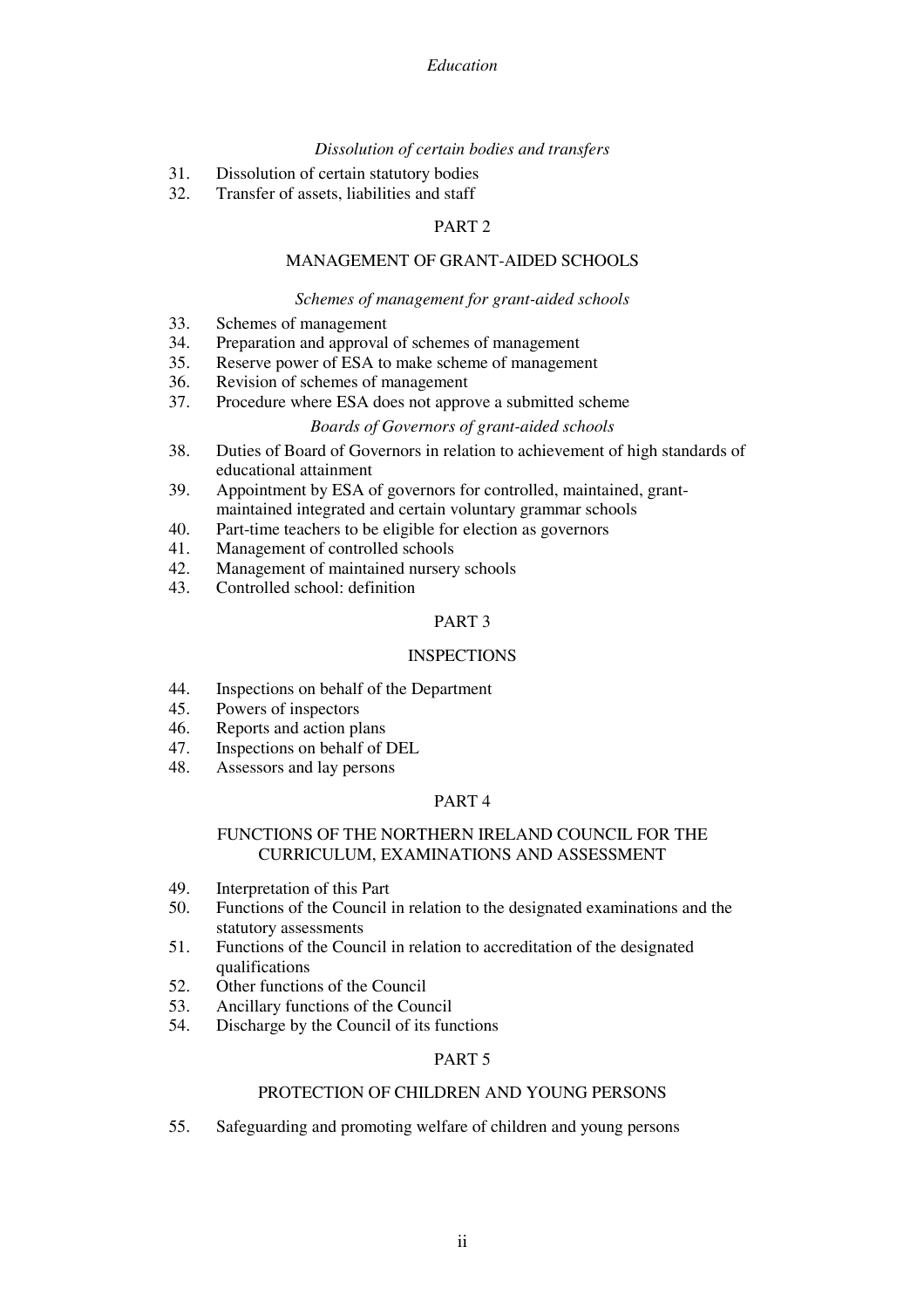- 56. Duty on providers of funded pre-school education to safeguard and promote welfare of children
- 57. Duty of providers of educational and youth services to safeguard and promote welfare of children
- 58. Directions as to exercise of child protection duties by Board of Governors
- 59. Duty of co-operation concerning welfare and protection of children and young persons

# MISCELLANEOUS AND SUPPLEMENTARY

#### *Miscellaneous*

- 60. General duty of the Department and DEL
- 61. Grants for educational and youth services, etc.
- 62. Tribunal to review certain decisions in relation to employment schemes and schemes of management
- 63. Sectoral bodies

#### *Supplementary*

- 64. Supplementary, incidental, consequential, transitional provision etc.
- 65. Regulations and orders
- 66. Interpretation
- 67. Minor and consequential amendments and repeals and revocations
- 68. Commencement
- 69. Short title

# SCHEDULES:

| Schedule 1 | The Education and Skills Authority                                         |
|------------|----------------------------------------------------------------------------|
| Schedule 2 | Provisions required in employment schemes                                  |
| Schedule 3 | Transfer to ESA of staff employed by Boards of Governors                   |
| Schedule 4 | Transfer of assets, liabilities and staff of dissolved bodies              |
| Schedule 5 | Transfer of certain assets and liabilities of CCMS before<br>appointed day |
| Schedule 6 | Transfer of certain staff of the Department                                |
| Schedule 7 | Minor and consequential amendments                                         |
| Schedule 8 | Repeals                                                                    |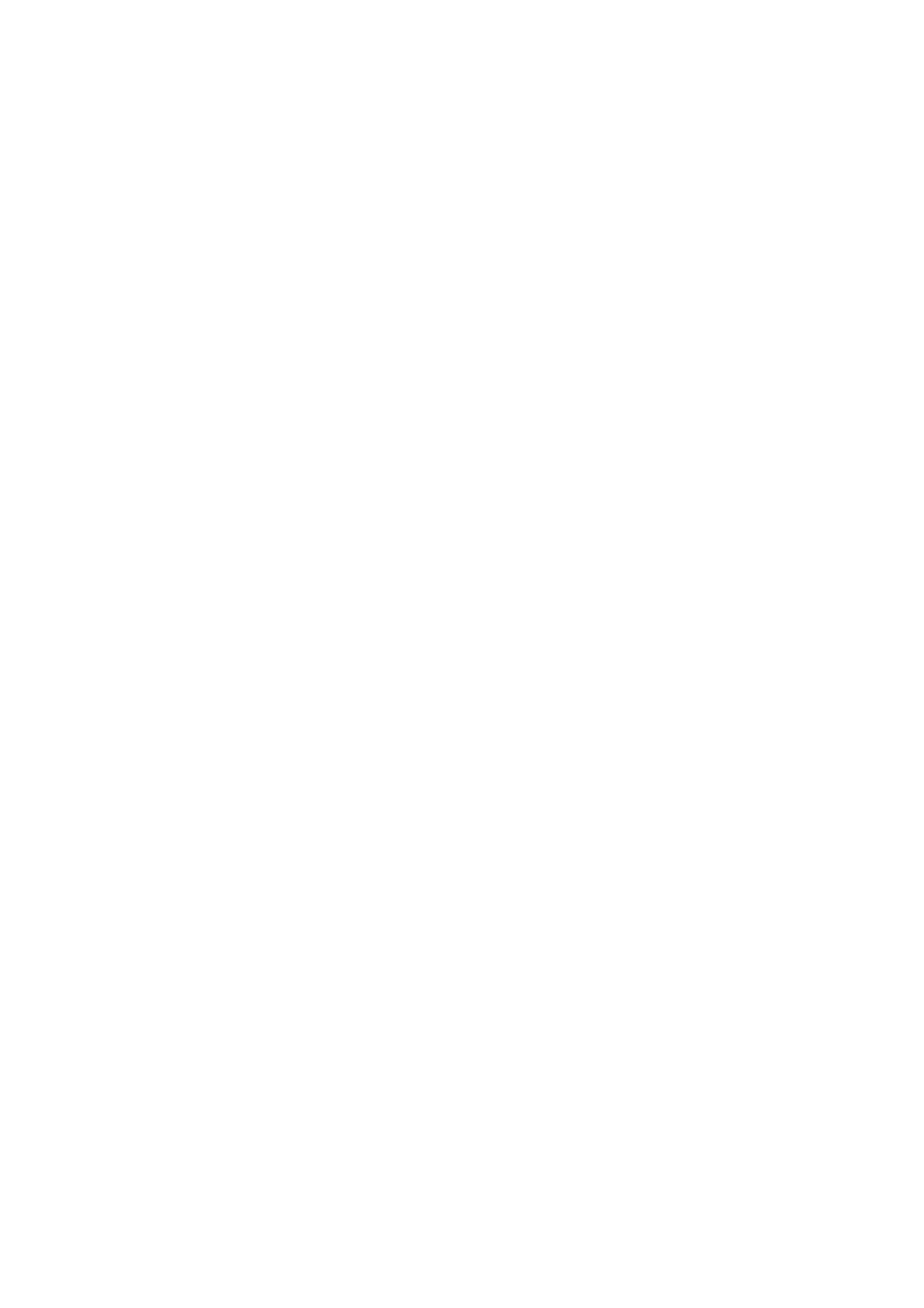A

# **BILL**

#### TO

Provide for the establishment and functions of the Education and Skills Authority; to make further provision about education, educational services and youth services; and for connected purposes.

E IT ENACTED by being passed by the Northern Ireland Assembly and  $B$  E IT ENACTED by being passed by assented to by Her Majesty as follows:

#### PART 1

#### THE EDUCATION AND SKILLS AUTHORITY

#### *ESA*

#### **The Education and Skills Authority**

5 **1.**—(1) There shall be a body corporate to be known as the Education and Skills Authority (referred to in this Act as "ESA").

(2) Schedule 1 applies in relation to ESA.

#### **Functions and general duty of ESA**

15

10 **2.** (1) ESA shall have the functions transferred to it by or under this Act or conferred or imposed on it by or under this Act or any other statutory provision.

(2) It is the duty of ESA (so far as its powers extend)—

- (a) to contribute towards the spiritual, moral, cultural, social, intellectual and physical development of children and young persons in Northern Ireland and thereby of the community at large by ensuring that efficient and effective primary and secondary education and educational services are available to meet the needs of such children and young persons;
- (b) to ensure the provision of efficient and effective youth services that contribute towards the spiritual, moral, cultural, social, intellectual and physical development of those for whom those services are provided;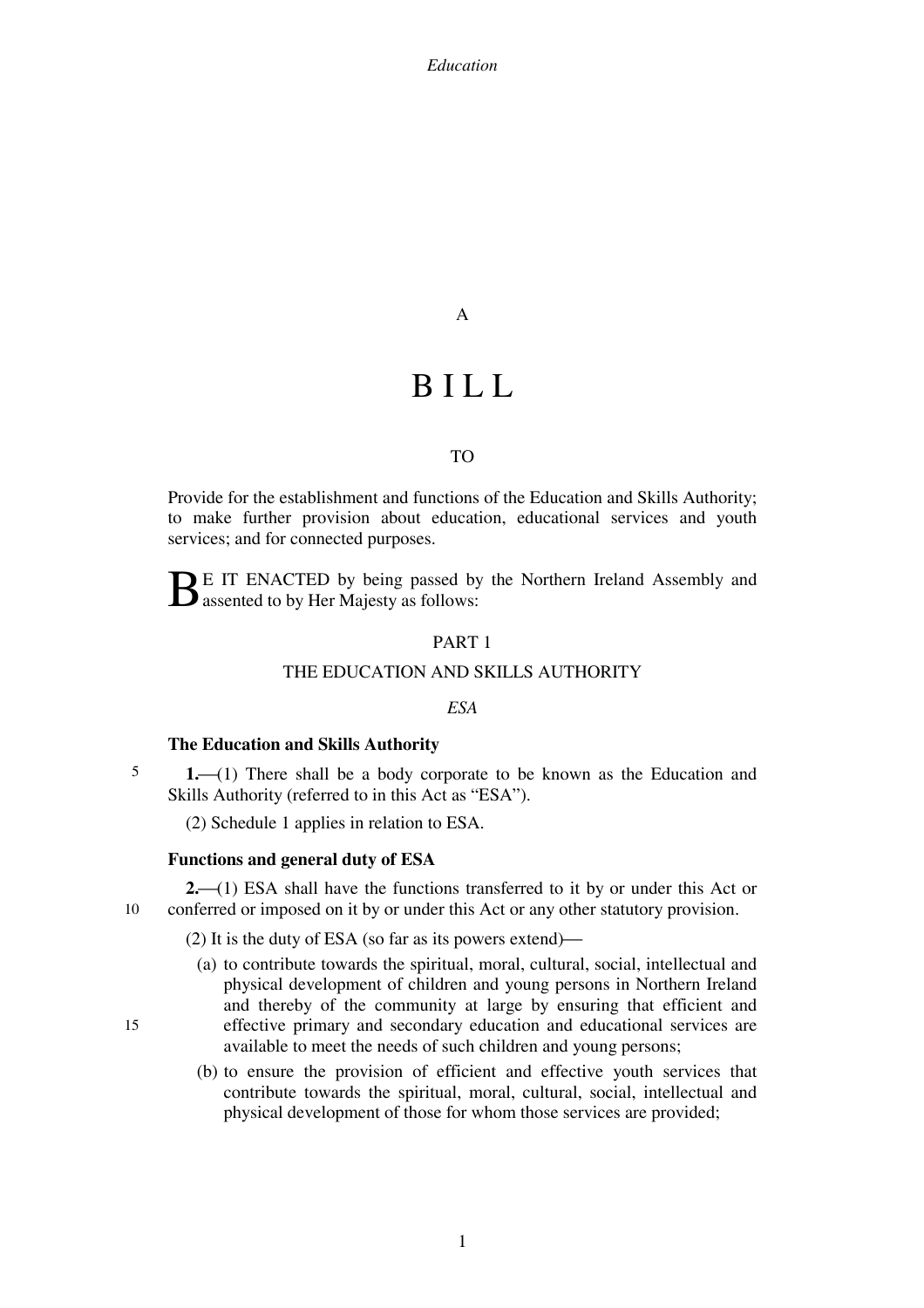PART 1

- (c) to promote, and co-ordinate the planning of, the effective provision of schools, educational services and youth services;
- (d) to promote the effective management of schools, educational services and youth services;
- 5 (e) to advise the Department on such matters relating to schools, educational services and youth services as the Department may refer to ESA or as ESA may think fit.

(3) In exercising its duty under subsection (2) in relation to schools, ESA shall ensure that schools whose premises are not vested in ESA are treated on the same basis as schools whose premises are vested in ESA.

(4) ESA shall ensure that its functions relating to grant-aided schools are (so far as they are capable of being so exercised) exercised with a view to promoting the achievement of high standards of educational attainment.

15 (5) ESA shall ensure that its functions relating to grant-aided schools are (so far as they are capable of being so exercised) exercised with a view to encouraging and facilitating the development of education provided in an Irish speaking school.

(6) ESA shall exercise on behalf of the Department such administrative functions of the Department as the Department may direct.

20 (7) ESA shall exercise on behalf of DEL such administrative functions relating to further or higher education as DEL may direct*.*

- (8) A direction under subsection (6) or  $(7)$ 
	- (a) may impose conditions as to the exercise by ESA of any function mentioned in the direction;
	- 25 (b) does not prevent the exercise of that function by the Department or (as the case may be) DEL.

(9) In the Education Orders "educational services" means services of any kind (except youth services) which provide educational benefit to children or young persons or which are ancillary to education.

*ESA to be single employing authority for grant-aided schools* 

 $3<sub>0</sub>$ 

40

10

#### **ESA to employ all staff of grant-aided schools**

**3.**<sup> $(1)$ </sup> All teachers and other persons who are appointed to work under a contract of employment on the staff of a grant-aided school shall be employed by ESA.

35 (2) Sections 4 to 10 and Schedule 2 make further provision in connection with that made by subsection (1) and in those sections and that Schedule and in sections  $12$  and  $13$ —

(a) "the submitting authority", in relation to a grant-aided school, means—

- (i) in the case of a controlled or grant-maintained integrated school, the Board of Governors of the school;
- (ii) in the case of a voluntary school, the trustees of the school or (if the trustees so determine) the Board of Governors of the school; and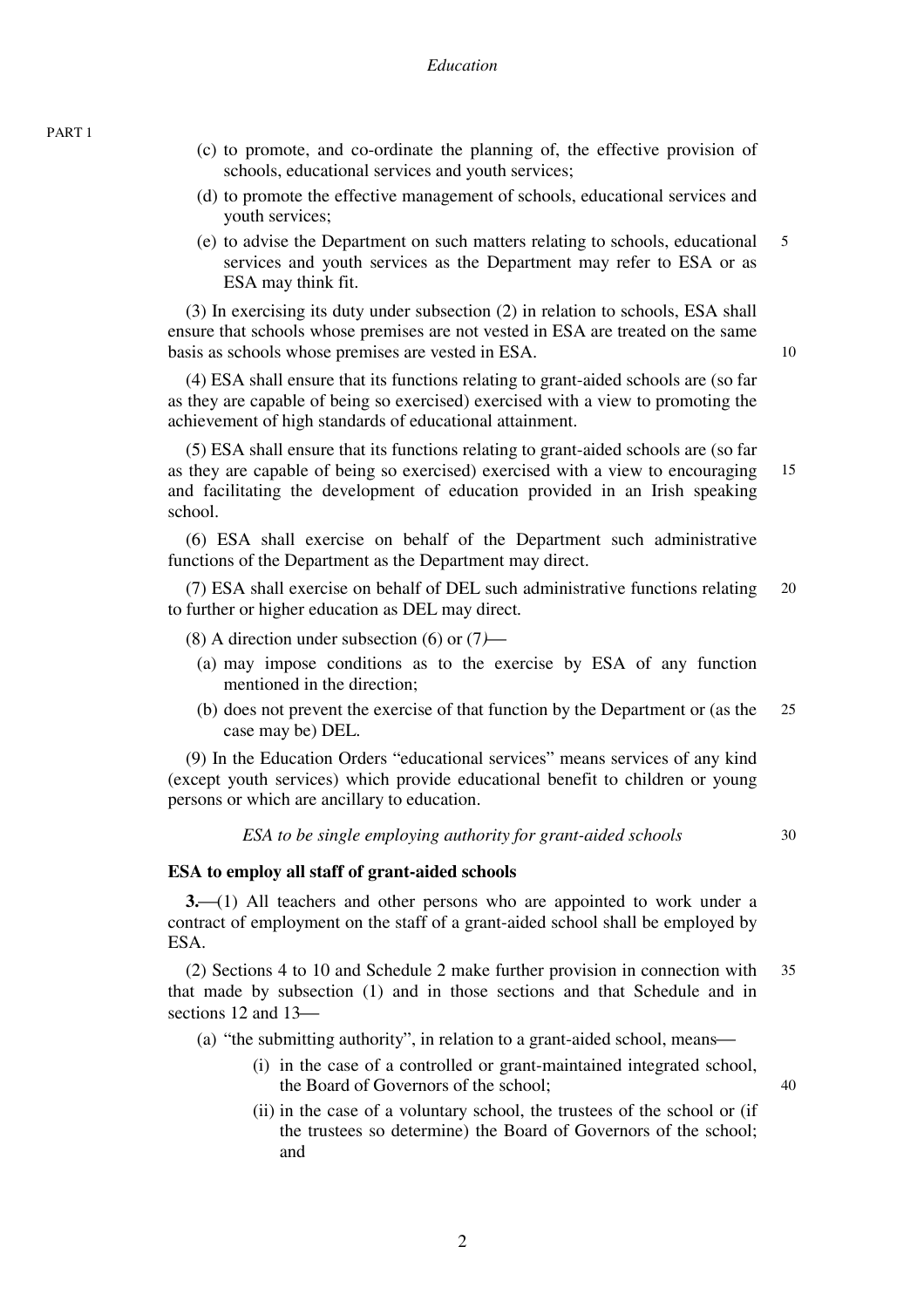(b) references to the staff of a grant-aided school are references to the teachers and other persons employed by ESA on the staff of the school.

5 (3) Where the trustees of a voluntary school are the submitting authority for the school, the trustees shall, in exercising their functions as the submitting authority, consult with and have due regard to the views of the Boards of Governors.

(4) If a scheme is approved by ESA, Boards of Governors have right of referral to the tribunal for test of compatibility with the Heads of Agreement. The Tribunal shall have the power to approve or amend the scheme to ensure compatibility with the legislation and Heads of Agreement.

10 (5) Nothing in this section or any of the provisions mentioned in subsection (2) affects the functions of Boards of Governors under Article 16 of the 1997 Order or Article 32 of the 1998 Order (Boards of Governors to draw up admission criteria for grant-aided schools).

# **Employment schemes for grant-aided schools**

- 15 **4.** (1) For every grant-aided school there shall be a scheme under this section ("an employment scheme").
	- $(2)$  An employment scheme $\rightarrow$ 
		- (a) shall include the provisions required by Schedule 2 or any other provision of the Education Orders to be included in the scheme;
- 20 (b) may include such other provisions as are authorised by this section or any other provision of the Education Orders to be included in the scheme.
	- (3) The employment scheme for a school may include provisions—
		- (a) concerning the general management of the staff and the exercise by, or on behalf of ESA, of its functions as employer of the staff;
	- (b) specifying procedures to be followed in relation to any matter dealt with in the scheme;
		- (c) imposing duties on ESA and the Board of Governors or principal of the school;
		- (d) for functions of the Board of Governors or principal under the scheme to be exercised on behalf of, and in the name of, ESA.

(4) ESA shall draw up and publish the procedures to be followed by ESA in selecting a person for appointment in accordance with any provision included in an employment scheme by virtue of paragraph 3(1)(a) of Schedule 2.

(5) The employment scheme for a grant-aided school shall—

- (a) not contain any provision which is inconsistent with any provision of the Education Orders or any other statutory provision;
	- (b) except in so far as any provision of the Education Orders requires or authorises, be consistent with any instrument of government and the scheme of management of the school;
- 40

35

25

30

(c) be prepared having regard to any guidance issued under section 5(2).

(6) The Department may by order amend Schedule 2 (and make any necessary consequential amendment to subsection (4)).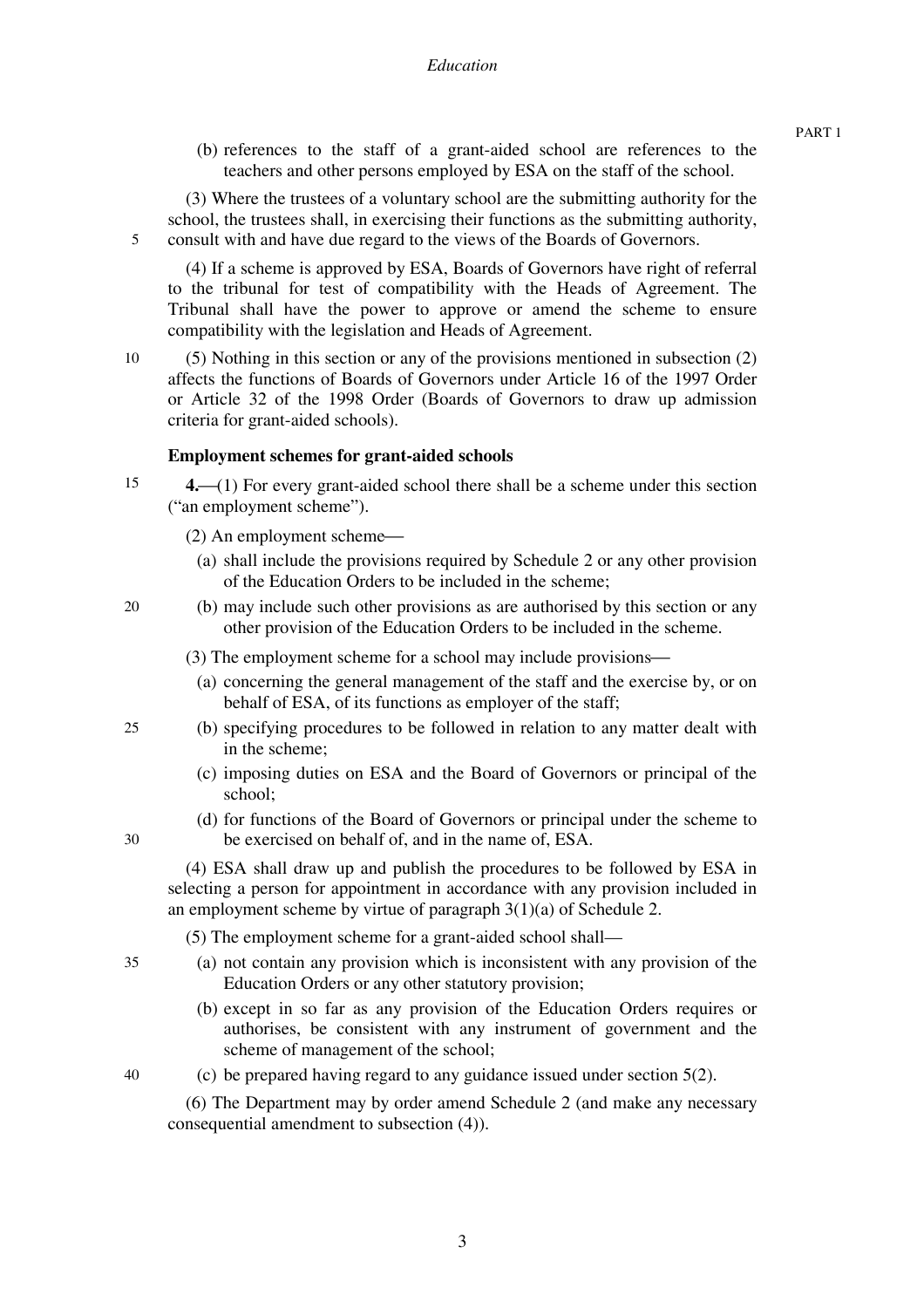(7) In sections 5 to 8 references to "the statutory requirements", in relation to an employment scheme or revised employment scheme, are references to the requirements of subsections  $(2)(a)$  and  $(5)(a)$ ,  $(b)$  and  $(c)$ .

#### **Preparation and approval of employment schemes**

5 **5.**—(1) Except where section 6(2)(b) applies, it is the duty of the submitting authority of a grant-aided school-

- (a) to prepare an employment scheme for the school; and
- (b) to submit that scheme to ESA for its approval on or before such date as ESA may direct.

10 (2) The Department may, with the approval of the Office of the First Minister and deputy First Minister, issue such guidance as the Department thinks fit as to the provisions it regards as suitable for inclusion in employment schemes; and such guidance—

- (a) shall include model schemes regarded by the Department as suitable for particular descriptions of schools;
- (b) shall be kept under review and revised by the Department from time to time; and
- (c) shall be published in such manner as the Department thinks fit.

20 (3) Where it submits an employment scheme for approval under subsection (1)(b), the submitting authority of a school shall also submit to ESA such information as ESA may require concerning the extent (if any) to which the submitted scheme differs from any model scheme for a school of the same description as that school.

25 (4) ESA shall approve without modification a scheme submitted to it under subsection (1)(b) unless ESA determines that the scheme does not comply with the statutory requirements.

 $(5)$  Where ESA so determines, then—

- 30 (a) if ESA and the submitting authority agree on such modifications to the scheme as ESA determines to be necessary to ensure that the scheme complies with the statutory requirements, ESA shall approve the scheme with the agreed modifications; and
- (b) in any other case, ESA shall refer the scheme to the tribunal established by regulations under section 62.

(6) An employment scheme approved by ESA under subsection  $(4)$  or  $(5)(a)$ comes into force on such date as ESA may, in giving approval, specify.

#### **Reserve power of ESA to make employment scheme**

**6.**⎯(1) Where either of the conditions specified in subsection (2) is satisfied in relation to a school, ESA may, with the approval of the Department, make an employment scheme for the school.

- $(2)$  The conditions are—
	- (a) the submitting authority of the school fails to submit a scheme to ESA as required by section  $5(1)(b)$ , or

15

35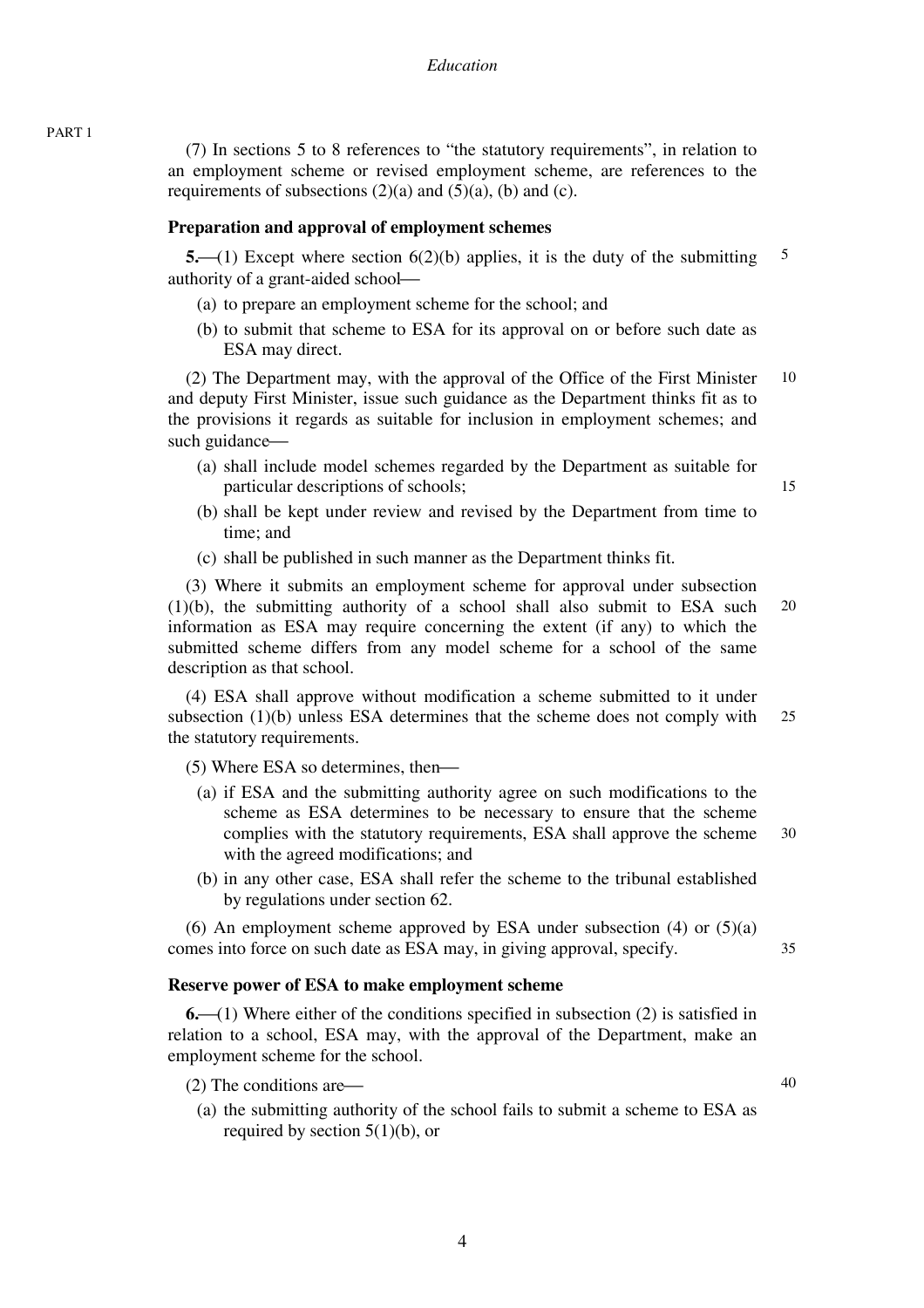(b) the submitting authority of the school requests ESA to exercise its powers under subsection (1) in relation to the school.

 (3) The power in subsection (1) includes power to make a scheme in the terms of a model scheme included in guidance issued under section 5(2) or in the terms of such a scheme with such modifications as ESA may specify.

(4) An employment scheme made by ESA for a school by virtue of this section—

(a) shall be treated for all purposes as if it had been prepared by the submitting authority of the school and approved by ESA; and

(b) shall come into force on such date as may be specified therein.

(5) Before making a scheme under this section for a school, ESA shall consult the submitting authority of the school.

# **Revision of employment schemes**

**7.**—(1) The submitting authority of a grant-aided school—

- (a) shall, if revised guidance issued under section 5(2) so requires, and
	- (b) may, at any other time,

prepare a revised employment scheme and submit it to ESA for its approval.

20 (2) ESA shall approve without modification a revised scheme submitted to it under subsection (1) unless ESA determines that the revised scheme does not comply with the statutory requirements.

 $(3)$  Where ESA so determines, then—

- (a) if ESA and the submitting authority agree on such modifications to the revised scheme as ESA determines to be necessary to ensure that the revised scheme complies with the statutory requirements, ESA shall approve the revised scheme with the agreed amendments; and
- (b) in any other case, ESA shall refer the revised scheme to the tribunal established under section 62.

(4) A revised employment scheme approved by ESA under subsection (2) or (3)(a) comes into force on such date as ESA may, in giving approval, specify.

30

25

5

10

15

 (5) Section 6 applies (with appropriate modifications) in relation to the revision of an employment scheme as it applies in relation to the making of the original scheme.

#### **Procedure where ESA does not approve a submitted scheme**

35 **8.** (1) This section applies where ESA does not approve a scheme or revised scheme submitted to it for approval under section 5 or 7 ("the submitted scheme") and the submitted scheme is accordingly referred to the tribunal established by regulations under section 62 ("the tribunal").

(2) The tribunal shall determine whether the submitted scheme complies with the statutory requirements.

40 (3) Where the tribunal determines that the submitted scheme complies with the statutory requirements, the tribunal shall order ESA to approve the scheme.

PART 1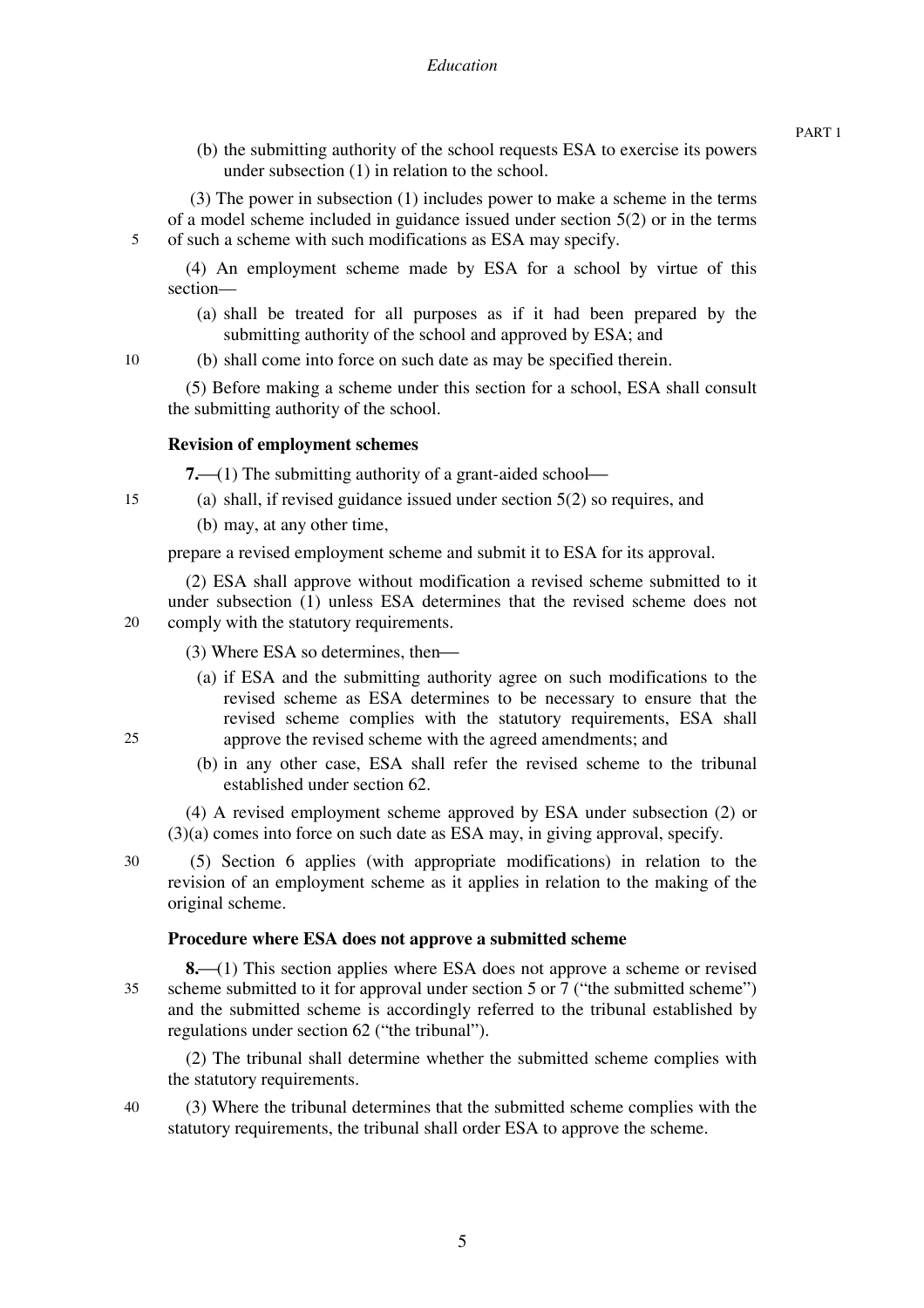(4) Where the tribunal determines that the submitted scheme does not comply with those requirements but can be made to do so by modifying it, the tribunal shall order ESA to approve the submitted scheme with such modifications as the tribunal may specify.

- $(5)$  Where $-$ 
	- (a) the tribunal determines that the submitted scheme does not comply with the statutory requirements, and
	- (b) subsection (4) does not apply,

the tribunal shall make an employment scheme or revised scheme for the school in question.

(6) An employment scheme or revised scheme made for a school by virtue of this section—

- (a) shall be treated for all purposes as if it had been prepared by the submitting authority of the school and approved by ESA; and
- (b) shall come into force on such date as may be specified therein.

(7) In the period between the referral of a submitted scheme to the tribunal and the making by the tribunal of an order under subsection (3) or (4) or a scheme or revised scheme under subsection  $(5)$  ("the interim period")—

- 20 (a) where the submitted scheme is a revised scheme, the scheme in force in relation to the school immediately before the interim period shall continue in force; and
- (b) in any other case, the submitted scheme shall, subject to any order made under subsection (8), have effect in relation to the school as if it had been approved by ESA.

25 (8) In a case to which subsection (7)(b) applies, the tribunal may, on an application by ESA, make an order that the submitted scheme is to have effect in the interim period with such modifications as the tribunal may specify.

(9) It is the duty of ESA and the submitting authority to give effect to any order of the tribunal under this section.

#### **Effect of employment scheme**

**9.**<sup> $(1)$ </sup> It is the duty of the Board of Governors of a grant-aided school to give effect to an employment scheme for the time being in force in relation to the school.

35 (2) It is the duty of ESA to give effect to any decision of the Board of Governors of a grant-aided school which is taken in accordance with such a scheme.

(3) Where ESA is of the opinion that a decision of the Board of Governors on any matter which falls to be taken in accordance with such a scheme was taken otherwise than in accordance with the scheme, ESA may require the Board of Governors to reconsider that matter.

(4) Subsections (1) to (3) apply where the Board of Governors reconsiders a matter as they apply in relation to the original consideration of that matter.

PART 1

5

10

15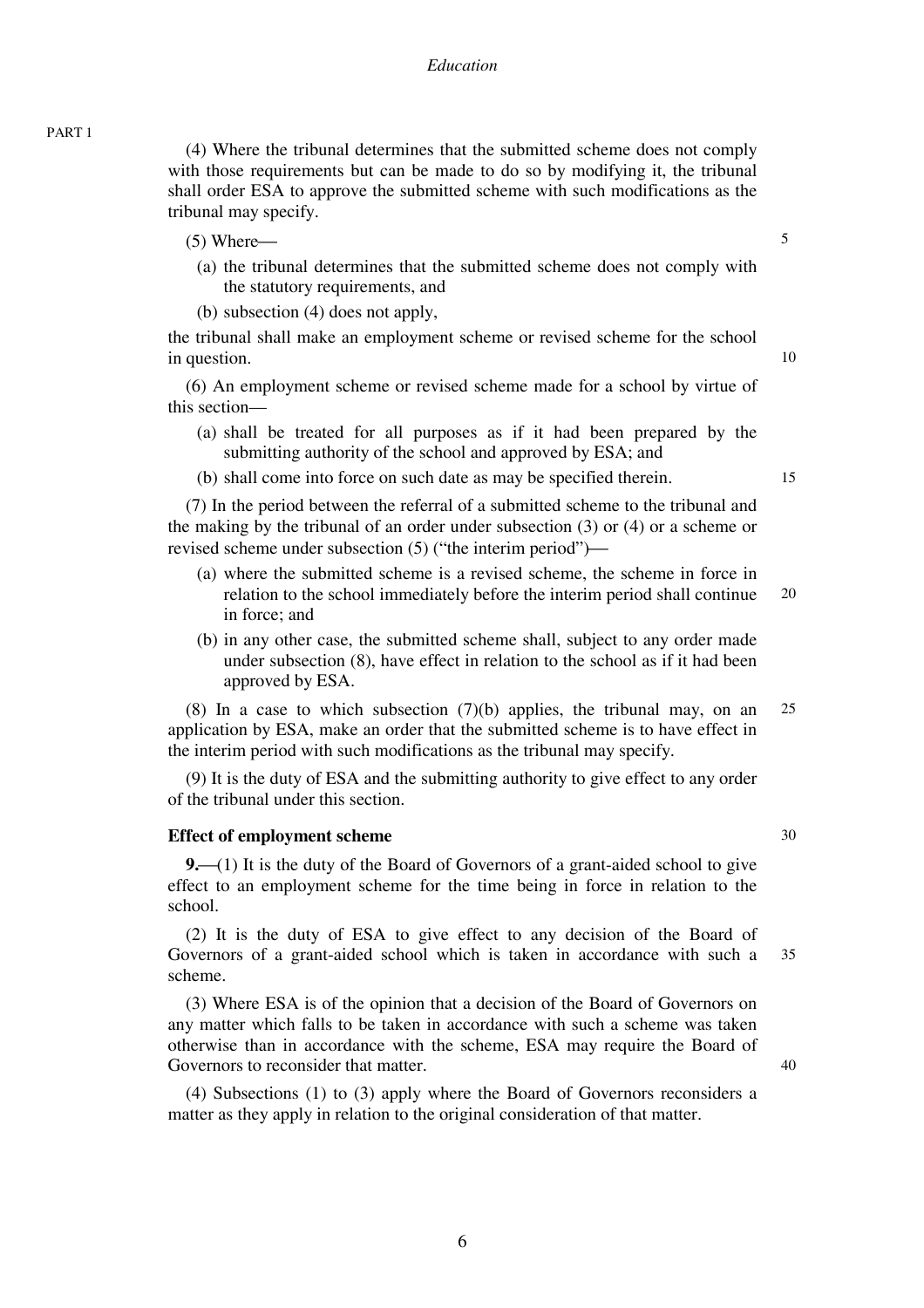# **Transfer to ESA of staff employed by Boards of Governors**

**10.**⎯(1) Schedule 3 makes provision for the transfer on the appointed day of staff employed by the Board of Governors of a school to which this section applies to the employment of ESA.

- 5  $(2)$  This section applies to-
	- (a) voluntary schools, other than Catholic maintained schools; and
	- (b) grant-maintained integrated schools.

(3) In this section "the appointed day" means the day appointed under section 68(2) for the coming into operation of section 3.

#### 10 **ESA to employ peripatetic teachers**

11.<sup> $(1)$ </sup> ESA may, in accordance with a scheme under this section, employ peripatetic teachers.

(2) In the Education Orders "peripatetic teacher" means a teacher employed—

- (a) to teach a particular subject or group of subjects in a number of schools or otherwise than in a school; or
- (b) for the purposes of making special educational provision whether in a school or otherwise.

20 (3) ESA shall prepare, and may from time to time revise, a scheme providing for the procedures to be followed in relation to the appointment of peripatetic teachers.

- $(4)$  In preparing or revising a scheme under this section, ESA shall—
	- (a) consult the Boards of Governors of grant-aided schools and the sectoral bodies; and
	- (b) take into account any guidance as to the content of a scheme under this section issued by the Department.
- $(5)$  The scheme shall provide—
	- (a) for the number of peripatetic teachers employed by ESA;
	- (b) for the purposes for which they are employed to be determined in accordance with arrangements approved by the Department;
- (c) that a peripatetic teacher may not be employed to teach in a grant-aided school without the approval of the Board of Governors of that school.

(6) It is the duty of ESA to give effect to a scheme for the time being in force under this section.

# **Salaries, etc. of staff: administrative and financial arrangements**

- 35 **12.** (1) The Board of Governors of a voluntary grammar school may, in accordance with arrangements agreed with ESA, issue payment on behalf of ESA  $of$ —
	- (a) the salaries and allowances of the staff of the school; and
	- (b) the relevant contributions in respect of such staff.

25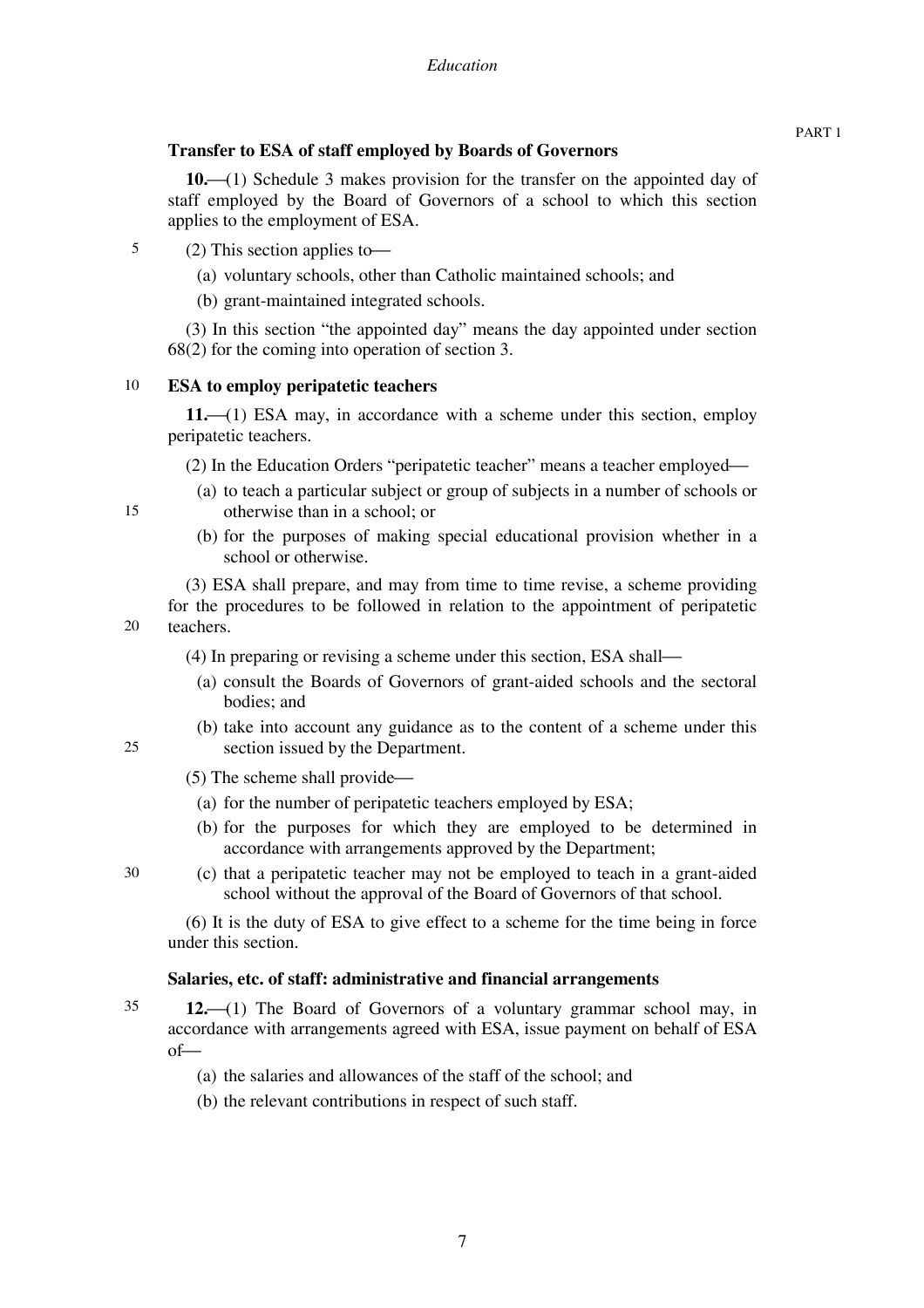PART 1

(2) The Board of Governors of a grant-maintained integrated school to which this subsection applies may, in accordance with arrangements agreed with ESA, issue payment on behalf of ESA of-

- (a) the salaries and allowances of the staff of the school (other than teachers); and
- (b) the relevant contributions in respect of such staff.

(3) Subsection (2) applies to the Board of Governors of a grant-maintained integrated school if (and only if) immediately before the appointed day that Board was issuing payment of the salary of the staff of the school (other than teachers).

10 (4) A Board of Governors may terminate any arrangements agreed under subsection (1) or (2) by giving 3 months' notice of termination to ESA.

(5) Notwithstanding any of the previous provisions of this Act, the budget share of a grant-aided school shall include an amount in respect of-

(a) the salaries and allowances of the staff of the school; and

(b) the relevant contributions in respect of such staff.

 $(6)$  But—

- (a) in the case of a voluntary grammar school, ESA may set off against the maintenance grant payable under Article 61(2)(a) of the 1998 Order any payments made by ESA itself in respect of the matters mentioned in paragraphs (a) and (b) of subsection (1);
- (b) in the case of a grant-maintained integrated school, ESA may set off against the maintenance grant payable under Article 63(2)(a) of the 1998 Order any payments made by ESA itself in respect of the matters mentioned in paragraphs (a) and (b) of subsection (2).

 $(7)$  In this section-

- (a) reference to a school's budget share is to be construed in accordance with Part 2 of the 2003 Order;
- (b) "relevant contributions" means—
	- (i) secondary Class 1 contributions under the Social Security Contributions and Benefits (Northern Ireland) Act 1992; and
	- (ii) employers' superannuation contributions;
- (c) "the appointed day" means the day appointed under section 68(2) for the coming into operation of section 3.

#### **Modification of employment law**

35 **13.**⎯(1) The Department may by order make such modifications in any statutory provision relating to employment, and in particular in any statutory provision-

- (a) conferring powers or imposing duties on employers,
- (b) conferring rights on employees, or
- (c) otherwise regulating the relations between employers and employees,

as it considers necessary or expedient in consequence of the operation of sections 3 to 12 and Schedule 2.

8

20

15

5

30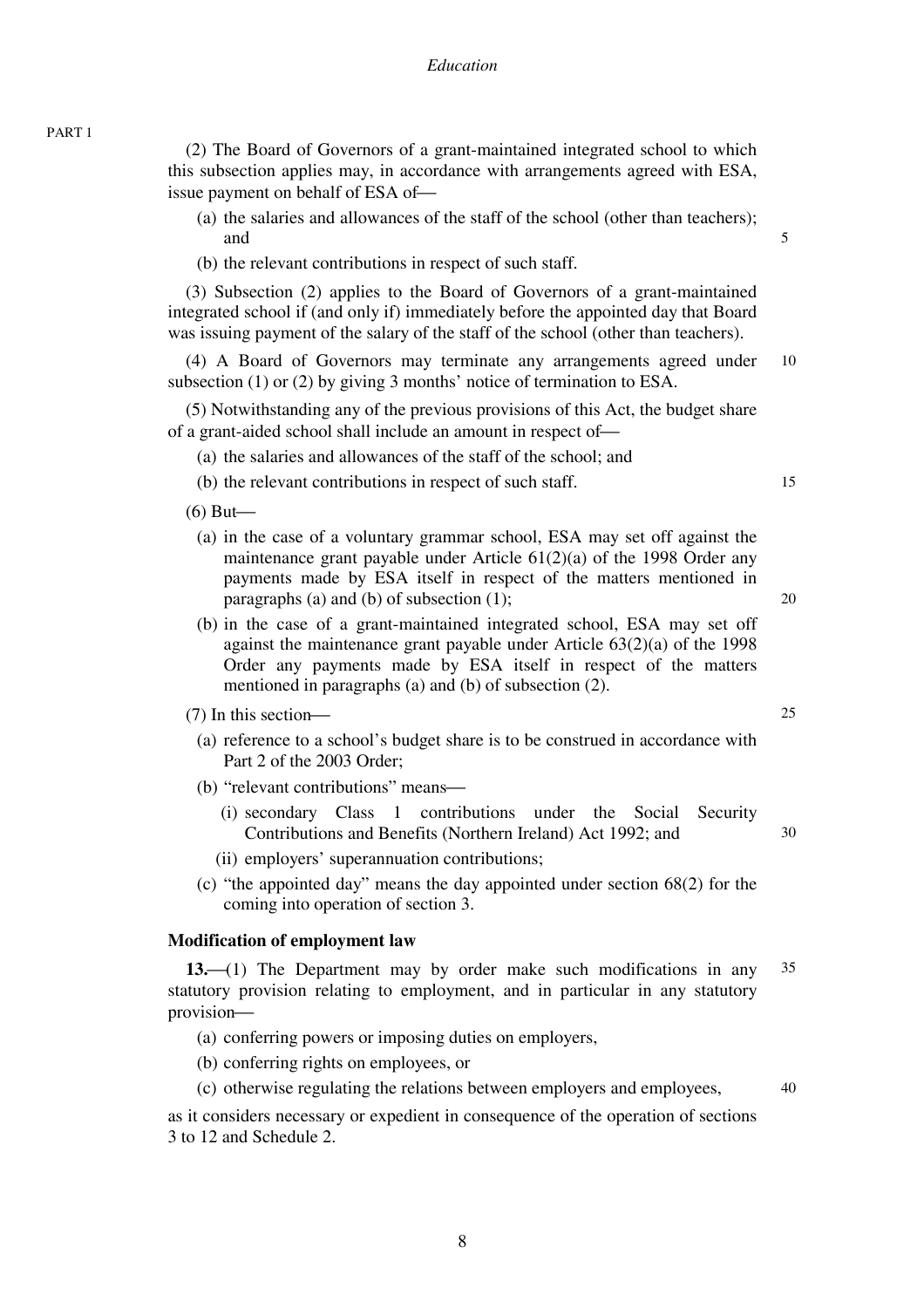- $(2)$  Before making any order under this section the Department shall consult—
	- (a) ESA;
	- (b) DEL;
	- (c) the Office of the First Minister and deputy First Minister;
- (d) the sectoral bodies; and
	- (e) such organisations representing the staff of grant-aided schools as appear to the Department to be appropriate.

# *Other functions of ESA*

#### 10 **ESA to provide or secure provision of training and advisory and support services for schools**

14. $\left($ (1) It is the duty of ESA to provide or secure the provision of  $\leftarrow$ 

- (a) such training, and
- (b) such advisory and support services,

15 for the Boards of Governors of grant-aided schools as ESA considers necessary for the effective discharge of their functions.

- $(2)$  It is the duty of ESA to provide or secure the provision of—
	- (a) such further training and advisory and support services for teachers in grant-aided schools, and
	- (b) such training and advisory and support services for other staff in grantaided schools,

20

5

as ESA considers necessary.

- $(3)$  ESA may—
	- (a) pay to persons undergoing training provided or secured under this section such travelling and other allowances at such rates or of such amounts and subject to such conditions as ESA may determine;
	- (b) provide teaching and training materials for use in grant-aided schools or by persons undergoing training provided under this section.

30 (4) Documents, training and advisory or support services provided by ESA under this section and materials provided under subsection (3)(b) are to be provided free of charge.

# **ESA to provide library services to grant-aided schools and other educational establishments**

**15.** It is the duty of ESA to make library services available to grant-aided schools and other educational establishments grant-aided by the Department or ESA in accordance with arrangements approved by the Department.

#### **ESA to secure provision of educational and youth services and facilities**

**16.**—(1) It is the duty of ESA to secure the provision of—

(a) adequate facilities for educational services and activities carried out in connection with those services;

25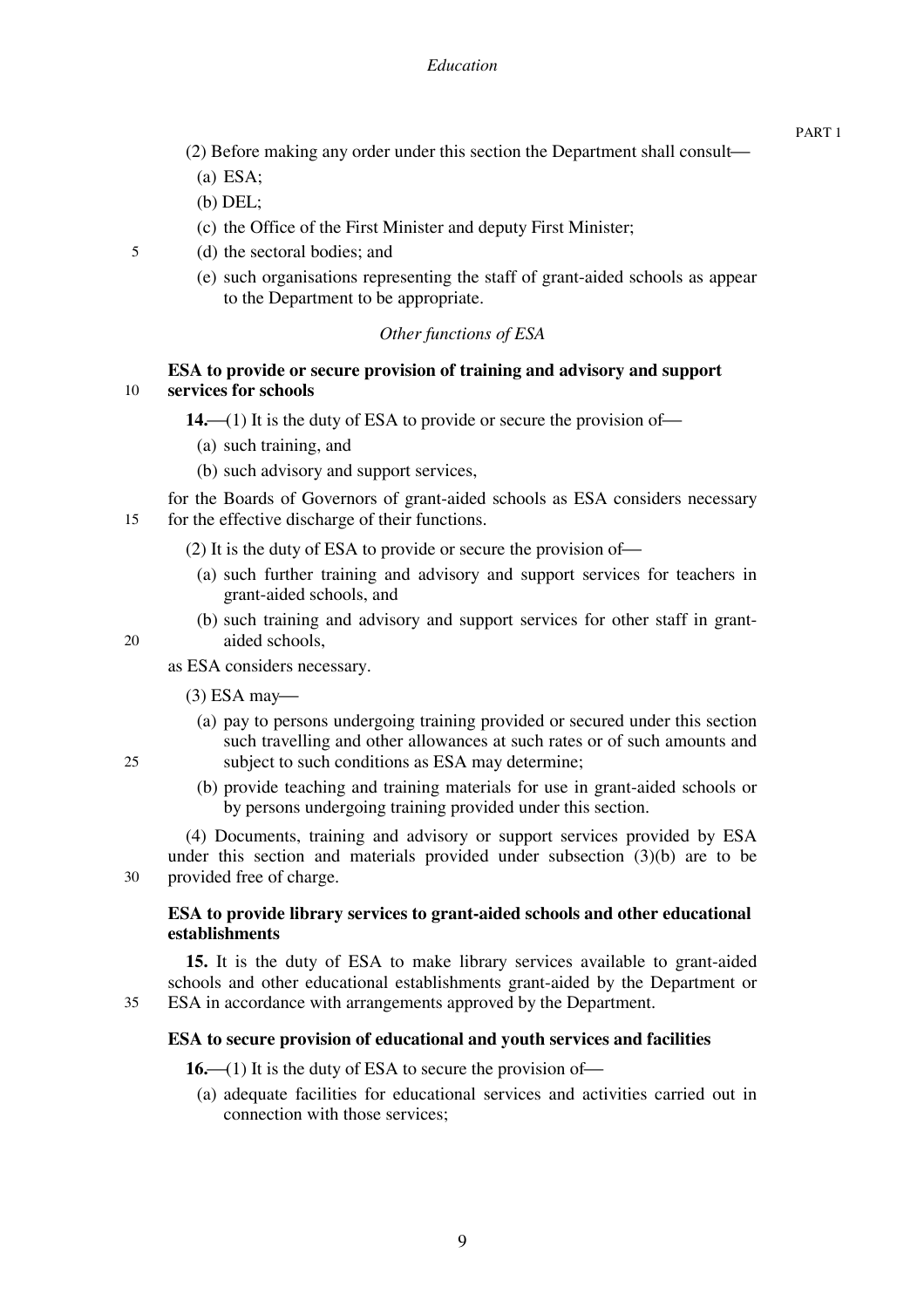(b) adequate facilities for youth services and activities carried out in connection with those services.

(2) For that purpose ESA may, with the approval of the Department, either alone or together with any other person—

- (a) establish, maintain and manage any such facilities;
- (b) organise any such activities;
- (c) assist, by grants or otherwise, any person to establish, maintain and manage any such facilities or to organise any such activities;
- (d) provide, or assist by grants or otherwise in the provision of, leaders for such activities; and
- (e) defray or contribute towards the expenses of any persons taking part in any such activities.

(3) Grants under this section shall be made on such conditions as ESA may determine.

15 (4) ESA shall, in carrying out its functions under subsection (1), have regard to the facilities provided by other persons.

(5) ESA may from time to time make bye-laws for all or any of the following purposes-

- (a) for regulating the use and management of any lands or buildings provided by it for any of the purposes mentioned in subsection (1);
- (b) for regulating the days and times of, and charges for, admission to such lands or buildings;
- (c) for the preservation of order and prevention of nuisances in such lands and buildings.

(6) Bye-laws under subsection  $(5)$  may—

- (a) authorise persons employed by ESA to enforce the bye-laws and to take all steps and do all acts and things necessary for that purpose;
- 30 (b) authorise such persons or a constable after due warning to remove or exclude from any place with respect to which any such bye-laws are for the time being in force a person who contravenes, or who is reasonably suspected of contravening, in that place any such bye-laws.

# **ESA to pay capital grants to voluntary and grant-maintained integrated schools**

**17.**—(1) The power of the Department to pay grants under—

- 35 (a) Article 68 of the 1998 Order (building and equipment grants for voluntary schools), and
- (b) Article 69 of that Order (capital and special purpose grants for grantmaintained integrated schools),

is transferred to ESA.

- $(2)$  Accordingly—
	- (a) in Article 68(1) of that Order for "the Department may" substitute "ESA may"; and

5

25

20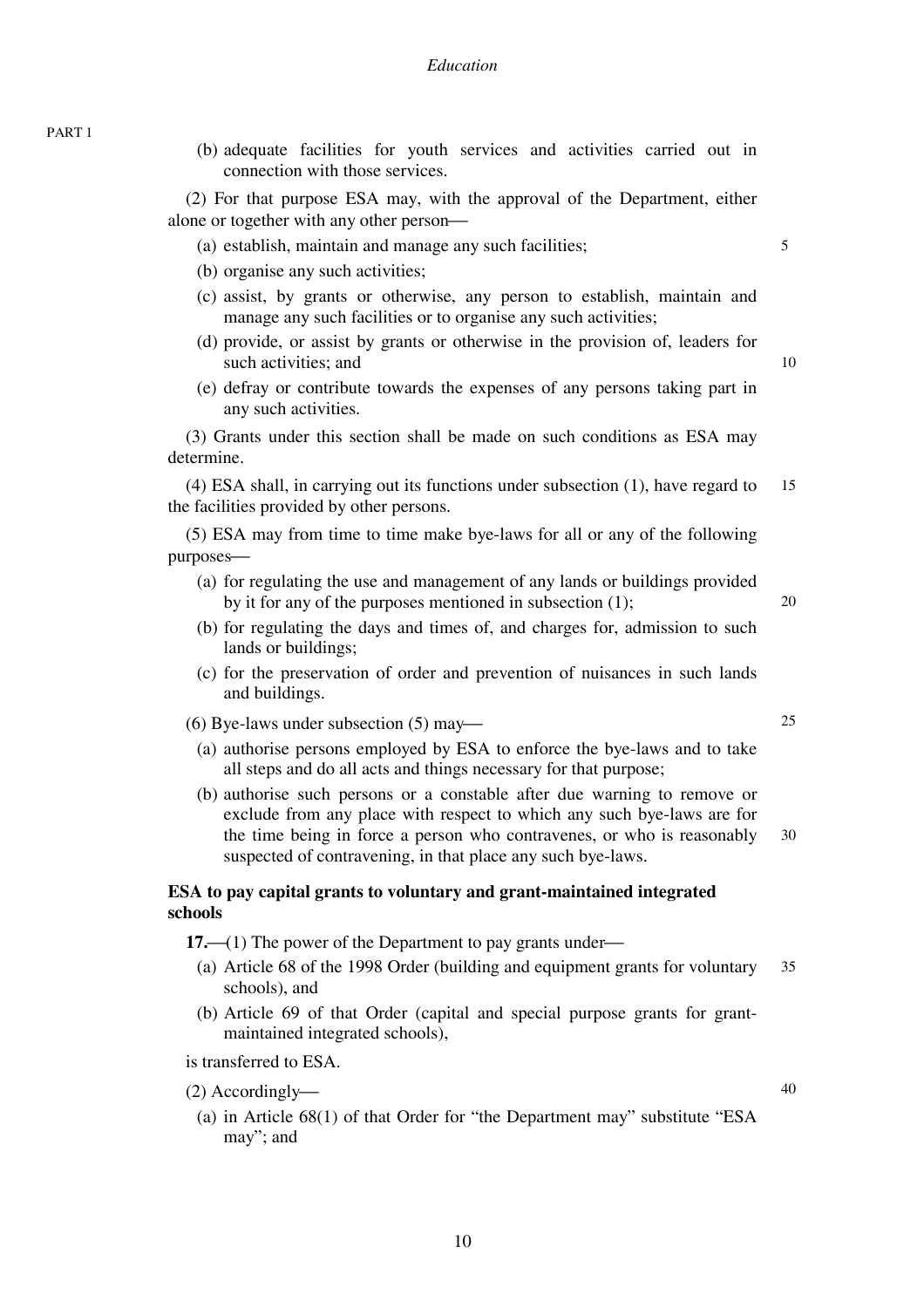(b) in Article 69 for "the Department" (wherever occurring) substitute "ESA".

#### **Establishment of controlled schools**

**18.** For the purpose of fulfilling its duties under the Education Orders, ESA may-

- (a) establish controlled schools (whether as nursery, primary, secondary or special schools); and
- (b) secure the provision of nursery classes in controlled schools which are not nursery schools.

#### 10 **Responsibilities of ESA in relation to controlled schools**

**19.** In relation to a controlled school ESA is responsible for-

- (a) the maintenance of the school premises;
- (b) providing and replacing equipment;
- (c) employing, in accordance with section 3, all teachers and other staff required on the staff of the school; and
- (d) meeting the cost of doing all such other things as may be necessary for the carrying on of the school, including the cost of providing or altering the premises of the school.

#### **ESA to contract for certain works**

20 **20.**<sup> $(1)$ </sup> ESA may enter into contracts for, or in connection with, the provision or alteration of the premises of a grant-aided school.

(2) Those contracts may include contracts with the trustees or Board of Governors of a voluntary or grant-maintained integrated school requiring specified payments to be made to ESA by the trustees or Board of Governors at specified times.

(3) ESA may under the powers conferred by subsection (1) enter into a contract ("an approved contract") with another person ("the contractor")—

(a) under which the contractor undertakes at the contractor's own cost—

- (i) to provide or alter any premises of a grant-aided school, and
- (ii) to maintain, or provide other services in relation to, those premises over the term of the contract,

in consideration for the payment by ESA of sums of money in instalments over the term of the contract; and

(b) which has been approved by the Department for the purposes of this subsection.

(4) The inclusion in a contract of matters other than those mentioned in paragraph (a) of subsection (3) does not prevent the contract falling within that paragraph.

(5) In Article 2 of the 1986 Order for paragraphs (2G) and (2H) substitute—

40

" $(2G)$  In the Education Orders references to-

(a) an approved contract,

30

35

25

5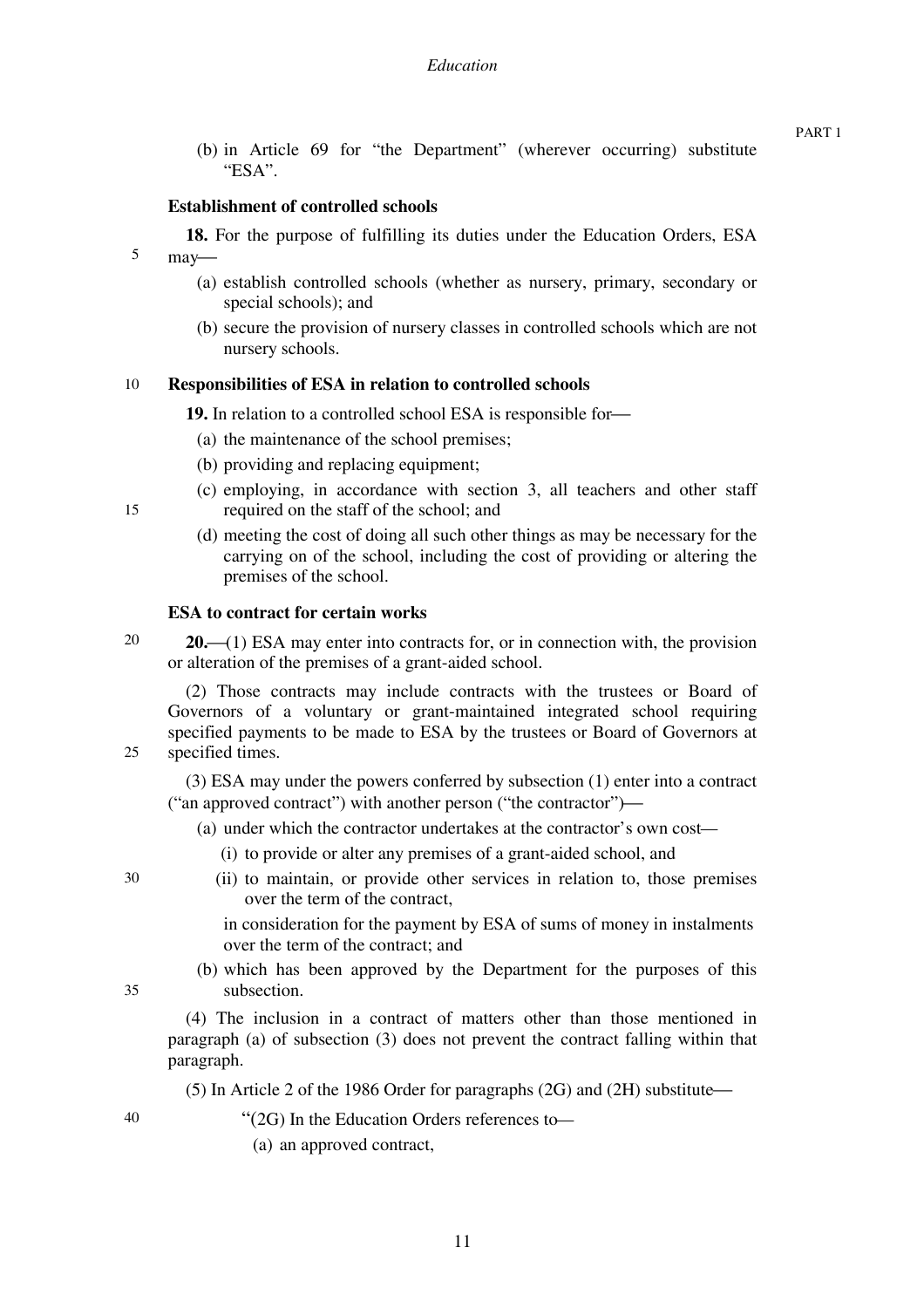(b) the contractor, in relation to an approved contract,

shall be construed in accordance with section 20(3) of the Education Act (Northern Ireland) 2012.

5 (2H) References in the Education Orders to the staff of or at a school or to persons employed at, in or about a school do not include references to persons employed by the contractor for the purposes of an approved contract.".

#### **ESA to pay superannuation benefits of teachers**

10 **21.** In Article 11 of the Superannuation (Northern Ireland) Order 1972 (pensions, allowances, etc of teachers to be paid by Department) for paragraph (1) substitute—

15 "(1) The Department of Education may, by regulations made with the consent of the Department of Finance and Personnel, make provision with respect to the pensions, allowances or gratuities which, subject to the fulfilment of such requirements and conditions as may be prescribed by the regulations are to be, or may be, paid by the Education and Skills Authority to or in respect of teachers.".

#### **Ancillary powers of ESA**

20 **22.**⎯(1) Except as otherwise provided by any statutory provision, ESA may do anything that appears to it to be conducive or incidental to the discharge of its functions.

 $(2)$  In particular ESA may—

- (a) enter into agreements;
- (b) subject to Article 106 of the 1986 Order, acquire or dispose of property;
- 25 (c) subject to the approval of the Department, form bodies corporate or acquire or dispose of interests in bodies corporate;
- (d) carry out, or commission or assist in the carrying out of, research;
- (e) co-operate with, or provide advice to, other bodies established by or under a statutory provision.

#### **Power of ESA to undertake commercial activities**

**23.** (1) Subject to the following provisions of this section, ESA shall have power, with the approval of the Department, to undertake commercial activities which, apart from this section, it would not have power to undertake.

(2) An approval granted under this section—

- 35 (a) shall specify the particular commercial activities which ESA has power to undertake under this section in pursuance of the approval;
- (b) shall be subject to such conditions as may be specified by the Department in the approval.

(3) Subject to any conditions applying under this section, ESA shall have power—

(a) to do anything which appears to ESA to be conducive or incidental to the exercise of any power conferred under this section; and

40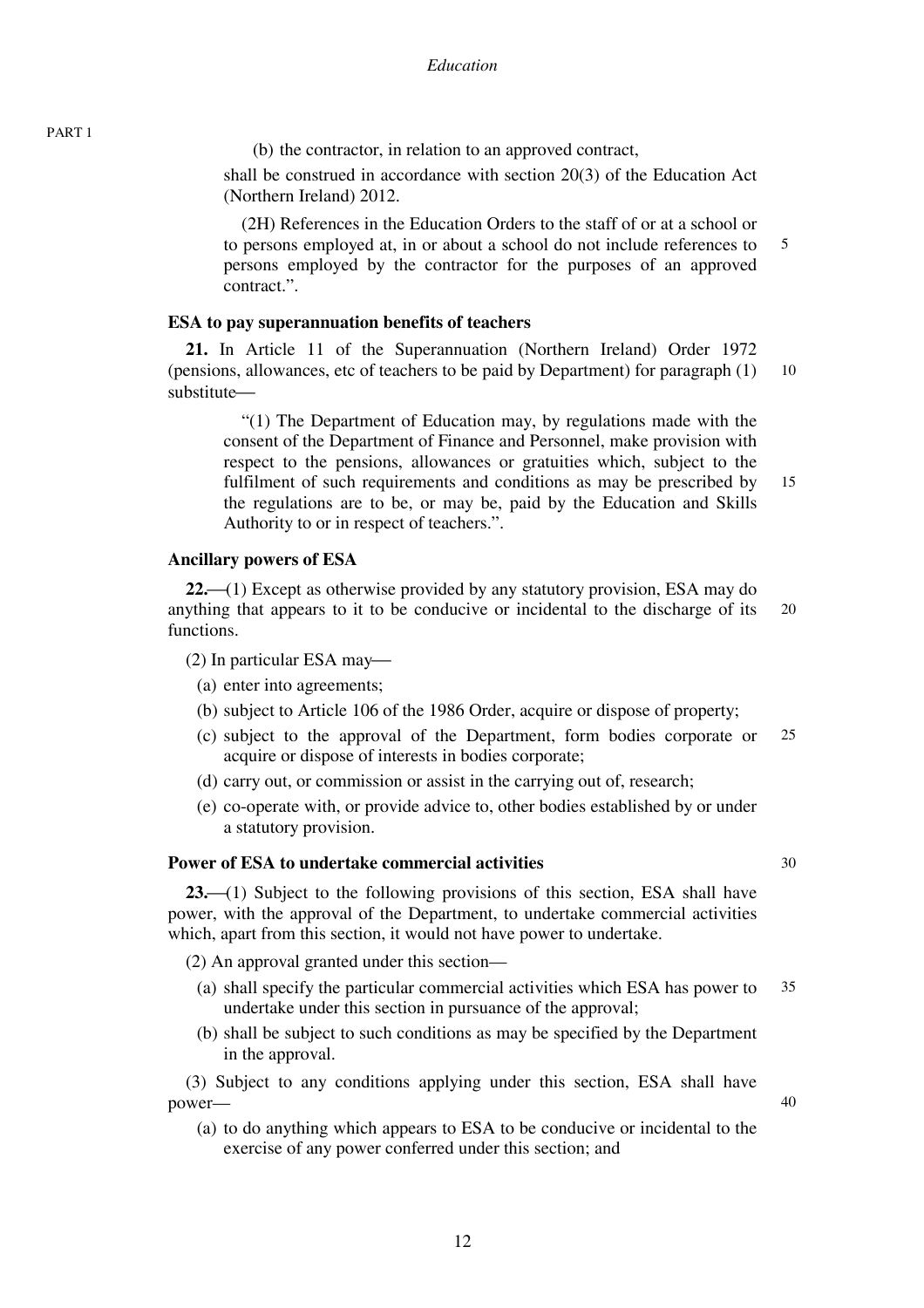- (b) to make such charge as ESA considers appropriate for anything that it does in the exercise of any such power and to calculate any such charge on any basis that it considers to be the appropriate commercial basis.
- (4) Nothing in this section authorises ESA—
- (a) to undertake any commercial activities which are detrimental to the performance of any duty imposed on it by any other statutory provision; or
	- (b) to disregard any statutory provision or rule of law or to override any person's contractual or property rights.
- 10 (5) Where it appears to the Department that ESA—
	- (a) has failed to comply with any conditions subject to which an approval under this section has been granted, or
	- (b) has in undertaking any commercial activity in pursuance of such an approval contravened subsection (4),
- 15 the Department may, by notice served on ESA—
	- (i) revoke the approval; or
	- (ii) modify the approval, whether by modifying the particular commercial activities or any conditions specified therein.

20 (6) The revocation or modification of an approval under this section does not affect the power of ESA to meet any contractual commitments outstanding at the date on which the notice under subsection (5) is served on ESA.

- (7) Any approval or notice under this section shall be in writing.
- (8) In this section "commercial activity" includes—
- (a) the carrying out of work for any other body or person;
- (b) the supplying of goods and services to any other body or person; and
	- (c) the developing and exploiting of ideas and the exploiting of intellectual property.

#### *Area planning*

#### **Area education plans**

- 30 **24.** $\left(\frac{1}{1}\right)$  An area education plan is a document which contains $\left(\frac{1}{1}\right)$ 
	- (a) a map of the area to which the plan applies;
	- (b) a written statement setting out in such detail as ESA thinks appropriate—
		- (i) an assessment of the need for primary and secondary education, educational services and youth services in that area in the period for which the plan is to be in force;
		- (ii) an assessment of the adequacy of the provision of that education and those services in that area at the time the plan is prepared; and
		- (iii) proposals for meeting the need mentioned in sub-paragraph (i) in the period so mentioned;
	- (c) such descriptive matter as ESA thinks appropriate to explain or illustrate those proposals; and

35

25

5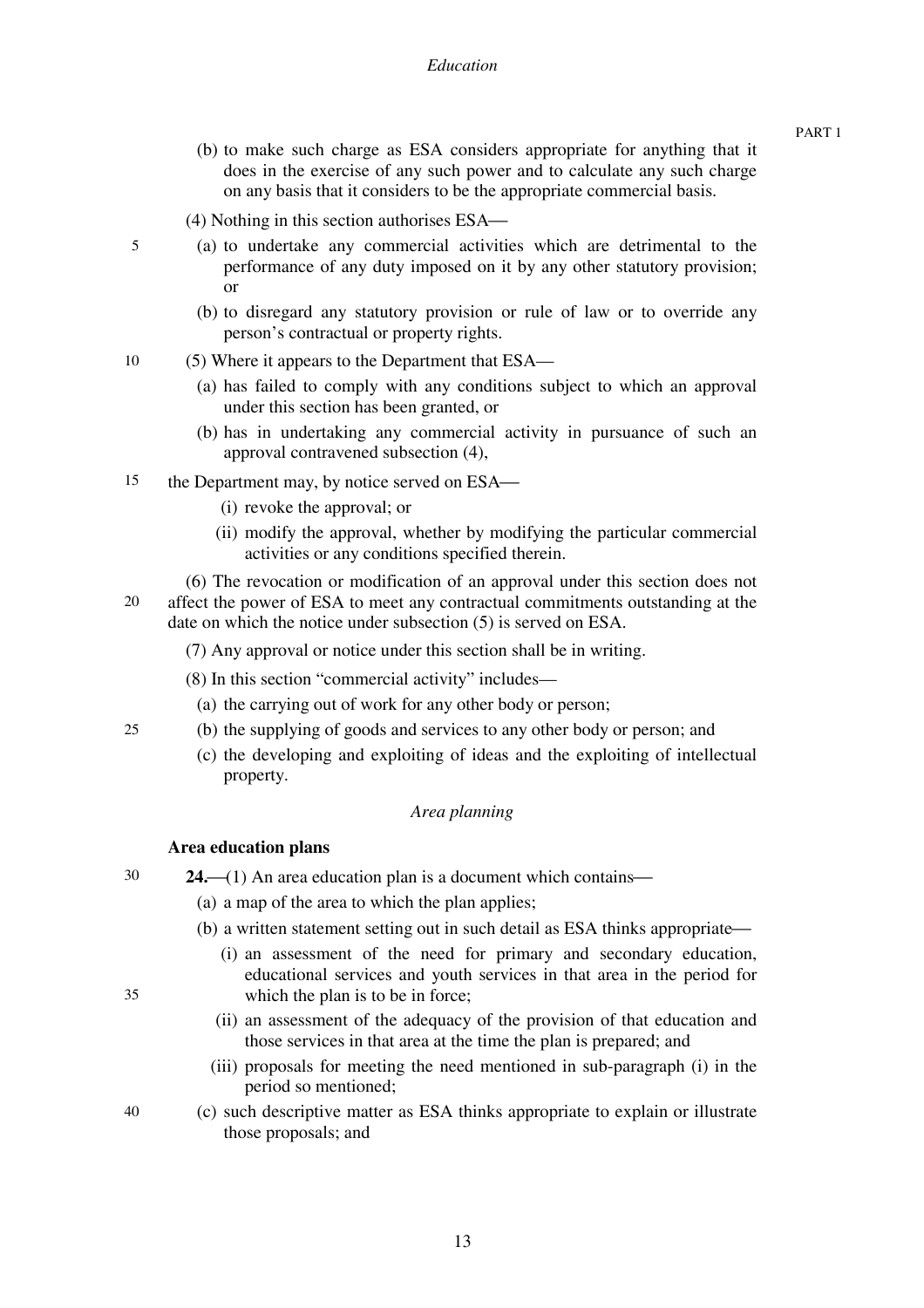(d) a statement of the period for which the plan is to be in force and the arrangements for review of the plan.

 $(2)$  In sections 25 to 30—

- "plan" means an area education plan;
- 5 "area", in relation to an area education plan, means the area to which the plan applies.

#### **Preparation and revision of plans**

 $25$ —(1) ESA may, and shall if the Department so directs—

- (a) prepare a plan for an area; and
- (b) submit that plan to the Department for its approval.

10

15

25

 $(2)$  ESA $-$ 

- (a) shall if the Department so directs, and
- (b) may at any other time,

prepare a revised plan for an area and submit that plan to the Department for its approval.

(3) The Department may approve a plan or revised plan submitted to it either without modifications or with such modifications as it thinks fit.

 $(4)$  A plan or revised plan submitted to the Department—

- (a) does not come into force unless it has been approved by the Department;
- 20 (b) comes into force on such date as the Department may, in giving its approval, specify.

# **Revocation of plans**

 $26 - (1)$  ESA $-$ 

- (a) shall if the Department so directs, and
- (b) may at any other time with the approval of the Department,

revoke the plan for an area.

(2) A plan revoked under subsection (1) ceases to be in force on such date as the Department may direct.

30 (3) The revocation of a plan for an area does not prevent the preparation by ESA of another plan for that area or an area which includes all or part of that area.

#### **Publicity and consultation**

**27.**—(1) ESA shall comply with subsections (2) to (4) before—

(a) submitting any plan or revised plan to the Department under section 25, or

(b) seeking the approval of the Department to revoke a plan under section 26.

35 (2) ESA shall consult the district council for any district all or part of which is within the area of the plan.

(3) ESA shall also take such steps as it thinks necessary to ensure that—

(a) adequate publicity is given to the plan, revised plan or proposal to revoke a plan in the area to which the plan applies;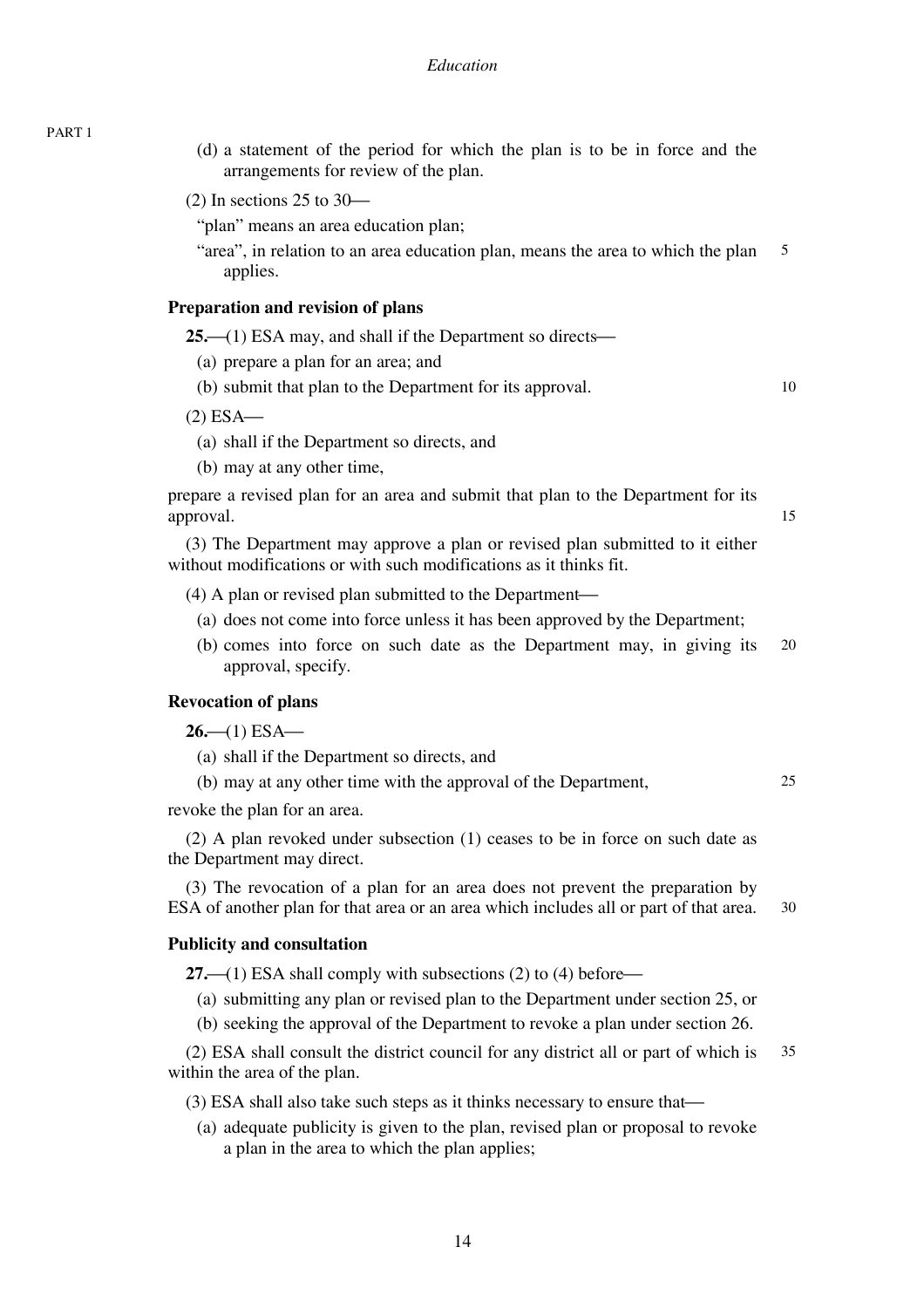- (b) persons who wish to make representations about the plan, revised plan or proposal are made aware that they may do so; and
- (c) an adequate opportunity is provided to such persons to make such representations to ESA.
- (4) ESA shall consider any representations made under subsection (3) and may revise the plan or revised plan before submitting it to the Department or (as the case may be) may withdraw its proposal to revoke the plan.

(5) Where a plan or revised plan for an area is approved by the Department under section 25, ESA shall take such steps as it thinks necessary to ensure that adequate publicity is given to the plan or revised plan in the area to which the plan or revised plan applies.

(6) Where the plan for an area is revoked under section 26, ESA shall take such steps as it thinks necessary to ensure that adequate publicity is given to that fact in the area to which the plan applied.

#### 15 **Involvement of relevant interests**

**28.**<sup> $(1)$ </sup> It is the duty of ESA to make arrangements with a view to securing that the sectoral bodies and the persons mentioned in subsection (2) are involved in and consulted on-

- (a) the preparation of a plan or revised plan for an area; and
- (b) any proposal to revoke a plan for an area.
	- (2) Those persons are persons appearing to ESA to represent the interests of-
		- (a) providers of youth services in the area; and
		- (b) providers of educational services in the area.
- 25 (3) But the duty in subsection (1) does not apply in relation to the preparation of a revised plan for an area if ESA determines that the changes to the plan for the area are not of sufficient importance to warrant the involvement and consultation mentioned in that subsection.

(4) ESA may make arrangements with a view to securing that the persons mentioned in subsection  $(5)$  are involved in and consulted on-

30

5

10

20

- (a) the preparation of a plan or revised plan for an area; and
- (b) any proposal to revoke the plan for an area.
- $(5)$  Those persons are persons appearing to ESA to represent the interests of—
	- (a) children and young persons living, or receiving education, in the area;
- (b) persons for whom educational services are provided in the area;
- (c) persons for whom youth services are provided in that area;
	- (d) the parents of children or young persons falling within paragraph (a), (b) or  $(c)$ ;
	- (e) the staff of grant-aided schools in the area and of providers of educational or youth services in the area;
	- (f) the Boards of Governors of grant-aided schools in the area;
		- (g) such other groups or bodies as ESA may consider appropriate.

40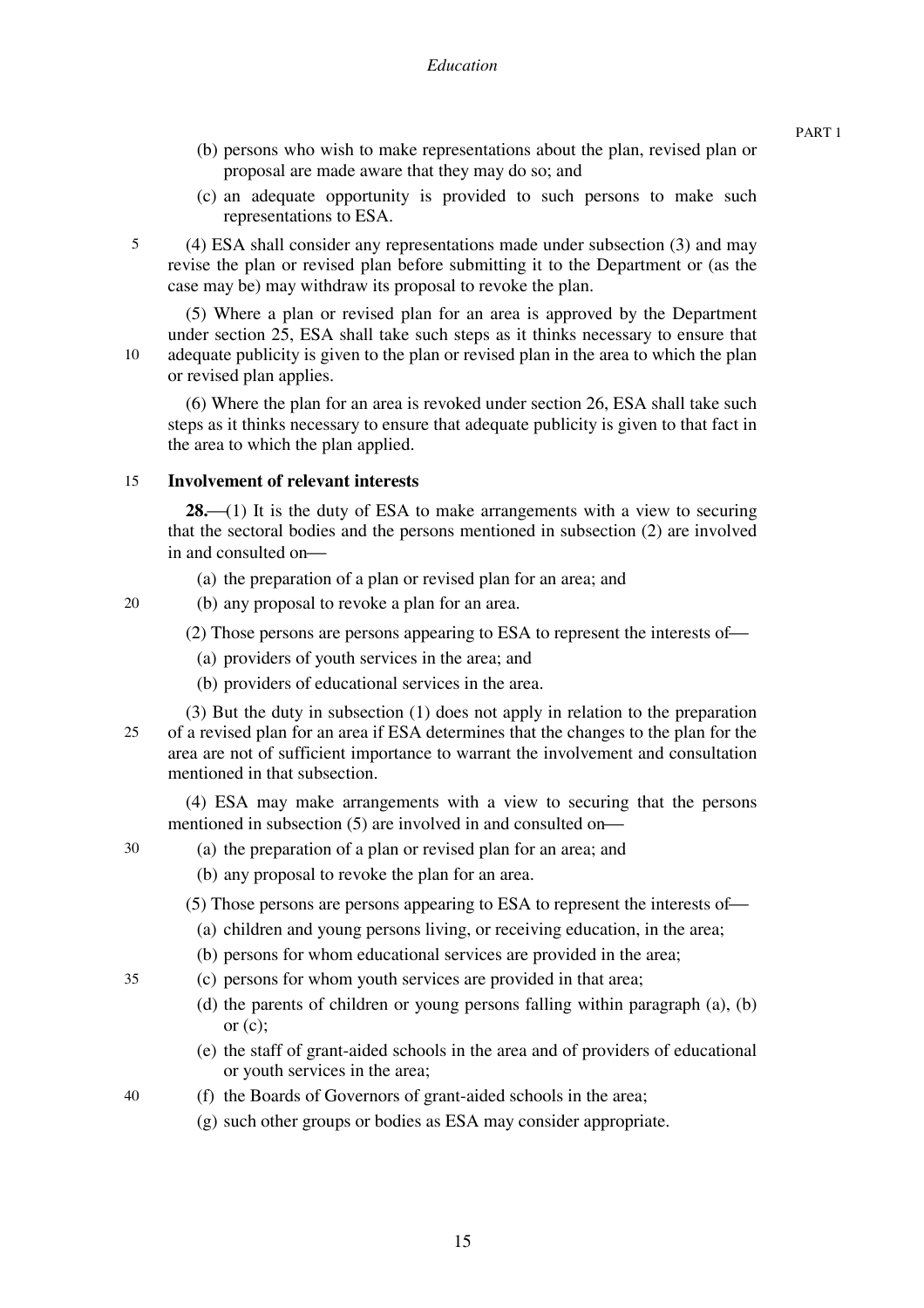#### **Guidance**

**29.** (1) In preparing, revising or revoking a plan, ESA shall take into account any guidance issued by the Department under this section.

(2) The Department may issue such guidance as it thinks fit as to-

- (a) the content of plans; and
- (b) the procedure for preparing a plan or revised plan or revoking a plan.

#### **Regulations**

**30.** The Department may by regulations make provision as to

- (a) the form and content of plans;
- 10 (b) the procedure to be followed in connection with the preparation of a plan, a revised plan or a proposal to revoke a plan;
- (c) the arrangements to be made under section 28(1).

# *Dissolution of certain bodies and transfers*

# **Dissolution of certain statutory bodies**

**31.** The following bodies are dissolved—

- (a) education and library boards;
- (b) the Council for Catholic Maintained Schools;
- (c) the Staff Commission for Education and Library Boards; and
- (d) the Youth Council for Northern Ireland.

#### **Transfer of assets, liabilities and staff**

**32.**⎯(1) Schedule 4 makes provision for the transfer on the appointed day of the assets, liabilities and staff of the bodies dissolved by section 31 and contains other supplementary provisions.

25 (2) Schedule 5 makes provision for the transfer of certain assets and liabilities of the Council for Catholic Maintained Schools at a time before the appointed day.

(3) Schedule 6 makes provision for the transfer on the appointed day of certain staff from the Department to ESA.

(4) In this section "the appointed day" means the day appointed under section 68(2) for the coming into operation of section 31.

#### PART 2

#### MANAGEMENT OF GRANT-AIDED SCHOOLS

*Schemes of management for grant-aided schools* 

#### **Schemes of management**

35 **33.** (1) For every grant-aided school there shall be a scheme ("a scheme of management") providing for—

(a) the membership and procedure of the Board of Governors of the school;

20

30

15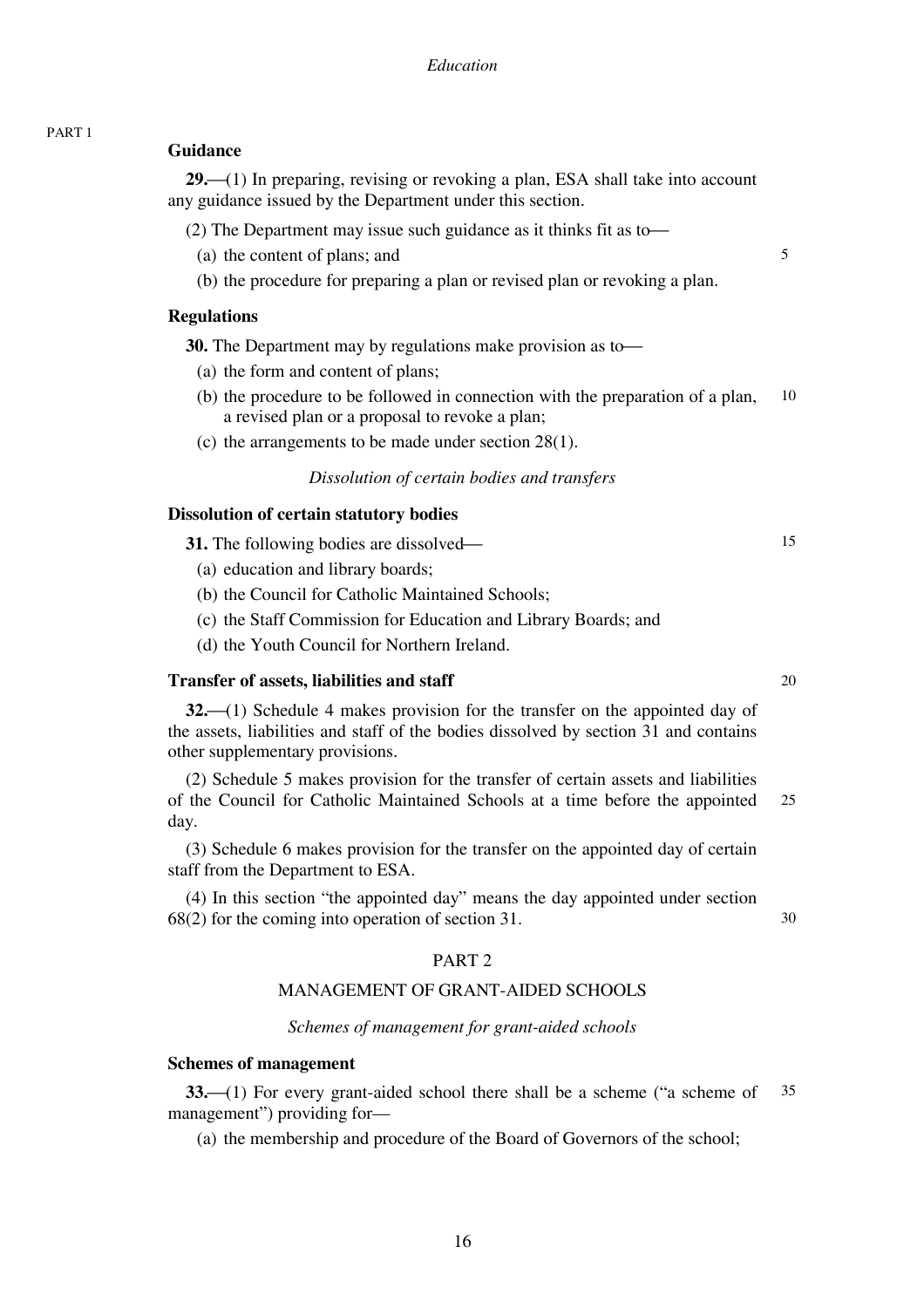- (b) the management and control of the school, and in particular the functions to be exercised in relation to the school by the Board of Governors, the principal and any other person or body specified in the scheme; and
- (c) such other matters as are required or authorised by this section or any other provision of the Education Orders to be included in or regulated by the scheme of management.

(2) The scheme of management for a grant-aided school may provide for the establishment by the Board of Governors of the school of committees (whether or not including persons who are not members of the Board of Governors) and for the membership and procedure of such committees.

(3) The scheme of management for a grant-aided school may provide for the delegation to-

- (a) a committee of the Board of Governors, or
- (b) the principal of the school,

5

10

20

30

35

- 15 of such functions of the Board of Governors as may be specified in or determined in accordance with the scheme.
	- (4) The scheme of management for a grant-aided school shall—
		- (a) not contain any provision which is inconsistent with any provision of the Education Orders or any other statutory provision;
	- (b) except in so far as any provision of the Education Orders requires or authorises, be consistent with any instrument of government of the school; and
		- (c) be prepared having regard to any guidance issued under section 34(2).

25 (5) The scheme of management for an Irish speaking school shall require the Board of Governors to use its best endeavours to ensure that the management, control and ethos of the school are such as are likely to ensure the continuing viability of the school as an Irish speaking school.

(6) The scheme of management for a grant-aided school of which a part is Irish speaking shall require the Board of Governors to use its best endeavours to ensure that the management, control and ethos of the school are such as are likely to ensure the continuing viability of the Irish speaking part of the school.

(7) It is the duty of the Board of Governors of a grant-aided school to give effect to the scheme of management for the time being in force for the school.

(8) In sections 34 to 37 references to the statutory requirements in relation to a scheme of management or a revised scheme of management are references to the requirements of subsection  $(4)(a)$ ,  $(b)$  and  $(c)$  and (where applicable) of subsection (5) or (6).

#### **Preparation and approval of schemes of management**

40 **34.** (1) Except where section 35(2)(b) applies, it is the duty of the submitting authority of a grant-aided school-

- (a) to prepare a scheme of management for the school; and
- (b) to submit that scheme to ESA for its approval on or before such date as ESA may direct.

PART 2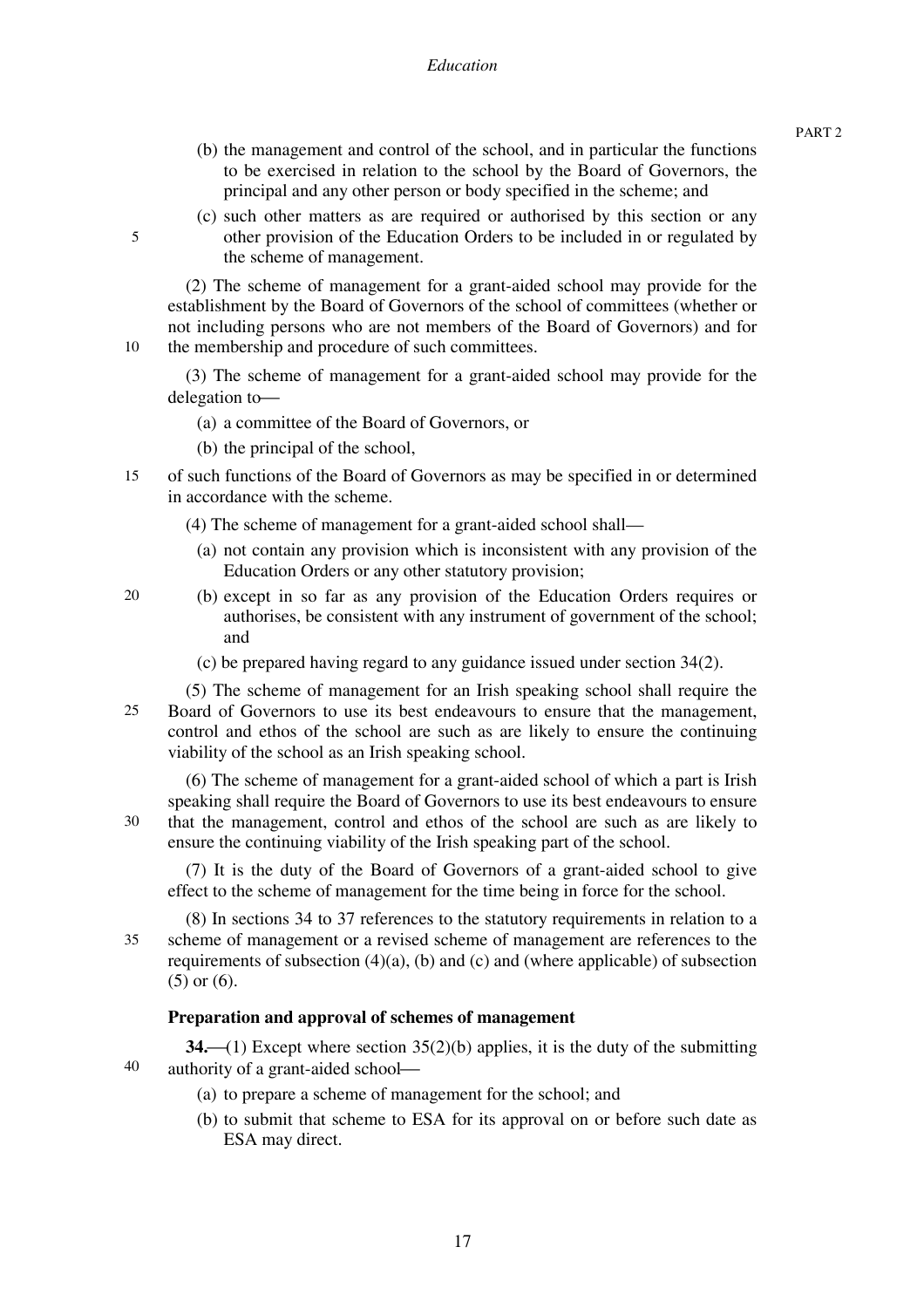(2) The Department may, with the approval of the Office of the First Minister and deputy First Minister, issue such guidance as the Department thinks fit as to the provisions it regards as suitable for inclusion in schemes of management; and such guidance—

- 5 (a) shall include model schemes regarded by the Department as suitable for particular descriptions of schools;
- (b) shall be kept under review and revised by the Department from time to time; and
- (c) shall be published in such manner as the Department thinks fit.

10 (3) Where it submits a scheme of management for approval under subsection (1)(b), the submitting authority of a school shall also submit to ESA such information as ESA may require concerning the extent (if any) to which the submitted scheme differs from any model scheme for a school of the same description as that school.

15 (4) ESA shall approve without modification a scheme submitted to it under subsection (1)(b) unless ESA determines that the scheme does not comply with the statutory requirements.

 $(5)$  Where ESA so determines, then—

- 20 (a) if ESA and the submitting authority agree on such modifications to the scheme as ESA determines to be necessary to ensure that the scheme complies with the statutory requirements, ESA shall approve the scheme with the agreed modifications; and
- (b) in any other case, ESA shall refer the scheme to the tribunal established by regulations under section 62.

25 (6) A scheme of management approved by ESA under subsection (4) or (5)(a) comes into force on such date as ESA may, in giving approval, specify.

(7) In this section and sections 35 to 37 "the submitting authority", in relation to a grant-aided school, means—

- (a) in the case of a controlled or grant-maintained integrated school, the Board of Governors of the school;
- (b) in the case of a voluntary school, the trustees of the school or (if the trustees so determine) the Board of Governors of the school.

(8) Where the trustees of a voluntary school are the submitting authority for the school, the trustees shall, in exercising their functions as the submitting authority, consult with and have due regard to the views of the Boards of Governors.

(9) If a scheme is approved by ESA, Boards of Governors have right of referral to the tribunal for test of compatibility with the Heads of Agreement. The Tribunal shall have the power to approve or amend the scheme to ensure compatibility with the legislation and Heads of Agreement.

40 (10) Nothing in this section or sections 35 to 37 affects the functions of Boards of Governors under Article 16 of the 1997 Order or Article 32 of the 1998 Order (Boards of Governors to draw up admission criteria for grant-aided schools).

35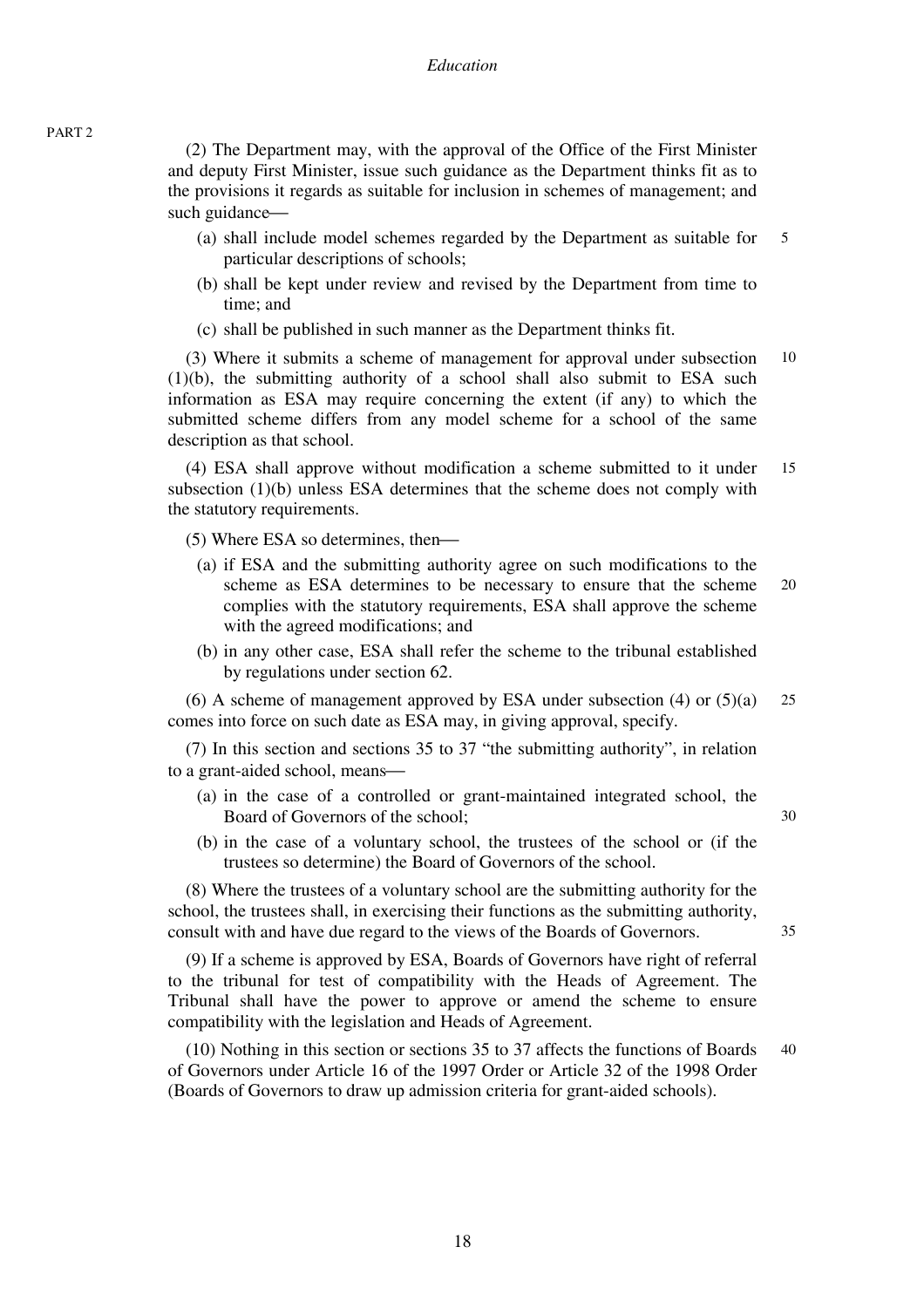# **Reserve power of ESA to make scheme of management**

**35.** (1) Where either of the conditions specified in subsection (2) is satisfied in relation to a school, ESA may, with the approval of the Department, make a scheme of management for the school.

- 5 (2) The conditions are—
	- (a) the submitting authority of the school fails to submit a scheme to ESA as required by section 34(1)(b), or
	- (b) the submitting authority of the school requests ESA to exercise its powers under subsection (1) in relation to the school.
- 10

(3) The power in subsection (1) includes power to make a scheme in the terms of a model scheme included in guidance issued under section 34(2) or in the terms of such a scheme with such modifications as ESA may specify.

(4) A scheme of management made by ESA for a school by virtue of this section—

15

(a) shall be treated for all purposes as if it had been prepared by the submitting authority of the school and approved by ESA under section 34; and

(b) shall come into force on such date as may be specified therein.

20 (5) Before making a scheme under this section for a school, ESA shall consult the submitting authority of the school.

# **Revision of schemes of management**

**36.**—(1) The submitting authority of a grant-aided school—

- (a) shall, if revised guidance issued under section 34(2) so requires, and
- (b) may, at any other time,
- $25$ prepare a revised scheme of management and submit it to ESA for its approval.

(2) ESA shall approve without modification a revised scheme submitted to it under subsection (1) unless ESA determines that the revised scheme does not comply with the statutory requirements.

- $(3)$  Where ESA so determines, then—
- (a) if ESA and the submitting authority agree on such modifications to the revised scheme as ESA determines to be necessary to ensure that the revised scheme complies with the statutory requirements, ESA shall approve the revised scheme with the agreed amendments; and
- 35

30

(b) in any other case, ESA shall refer the revised scheme to the tribunal established under section 62.

(4) A revised scheme of management approved by ESA under subsection (2) or (3)(a) comes into force on such date as ESA may, in giving approval, specify.

40 (5) Section 35 applies (with appropriate modifications) in relation to the revision of a scheme of management as it applies in relation to the making of the original scheme.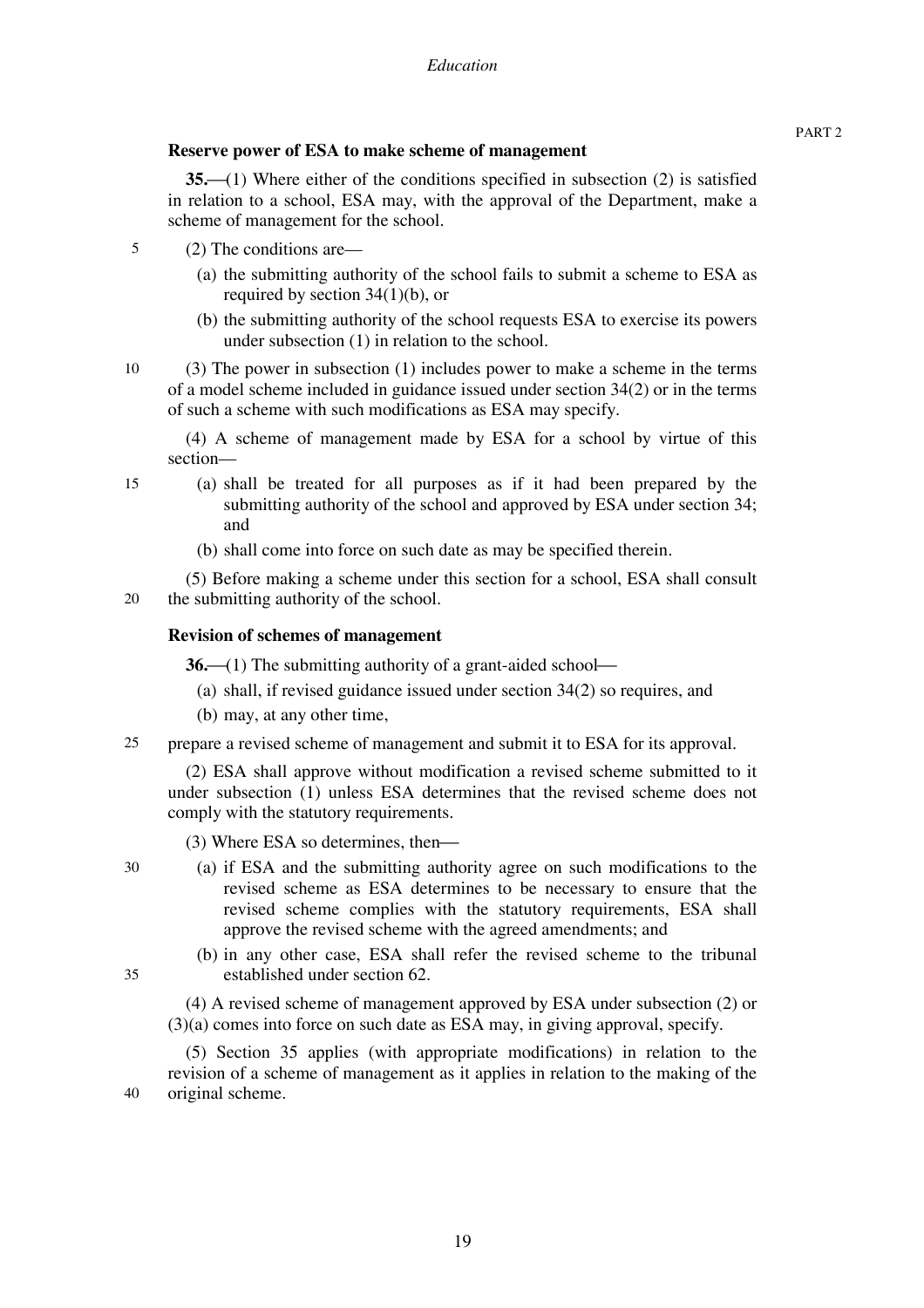# **Procedure where ESA does not approve a submitted scheme**

**37.** (1) This section applies where ESA does not approve a scheme or revised scheme submitted to it for approval under section 34 or 36 ("the submitted scheme") and the submitted scheme is accordingly referred to the tribunal established by regulations under section 62 ("the tribunal").

(2) The tribunal shall determine whether the submitted scheme complies with the statutory requirements.

(3) Where the tribunal determines that the submitted scheme complies with the statutory requirements, the tribunal shall order ESA to approve the scheme.

10 (4) Where the tribunal determines that the submitted scheme does not comply with those requirements but can be made to do so by modifying it, the tribunal shall order ESA to approve the submitted scheme with such modifications as the tribunal may specify.

 $(5)$  Where $-$ 

PART 2

- 15 (a) the tribunal determines that the submitted scheme does not comply with the statutory requirements, and
- (b) subsection (4) does not apply,

the tribunal shall make a scheme of management or revised scheme for the school in question.

20 (6) A scheme of management or revised scheme made for a school by virtue of this section—

(a) shall be treated for all purposes as if it had been prepared by the submitting authority of the school and approved by ESA; and

(b) shall come into force on such date as may be specified therein.

25 (7) In the period between the referral of a submitted scheme to the tribunal and the making by the tribunal of an order under subsection (3) or (4) or a scheme or revised scheme under subsection  $(5)$  ("the interim period")—

- (a) where the submitted scheme is a revised scheme, the scheme in force in relation to the school immediately before the interim period shall continue in force; and
- (b) in any other case, the submitted scheme shall, subject to any order made under subsection (8), have effect in relation to the school as if it had been approved by ESA.

35 (8) In a case to which subsection (7)(b) applies, the tribunal may, on an application by ESA, make an order that the submitted scheme is to have effect in the interim period with such modifications as the tribunal may specify.

(9) It is the duty of ESA and the submitting authority to give effect to any order of the tribunal under this section.

20

30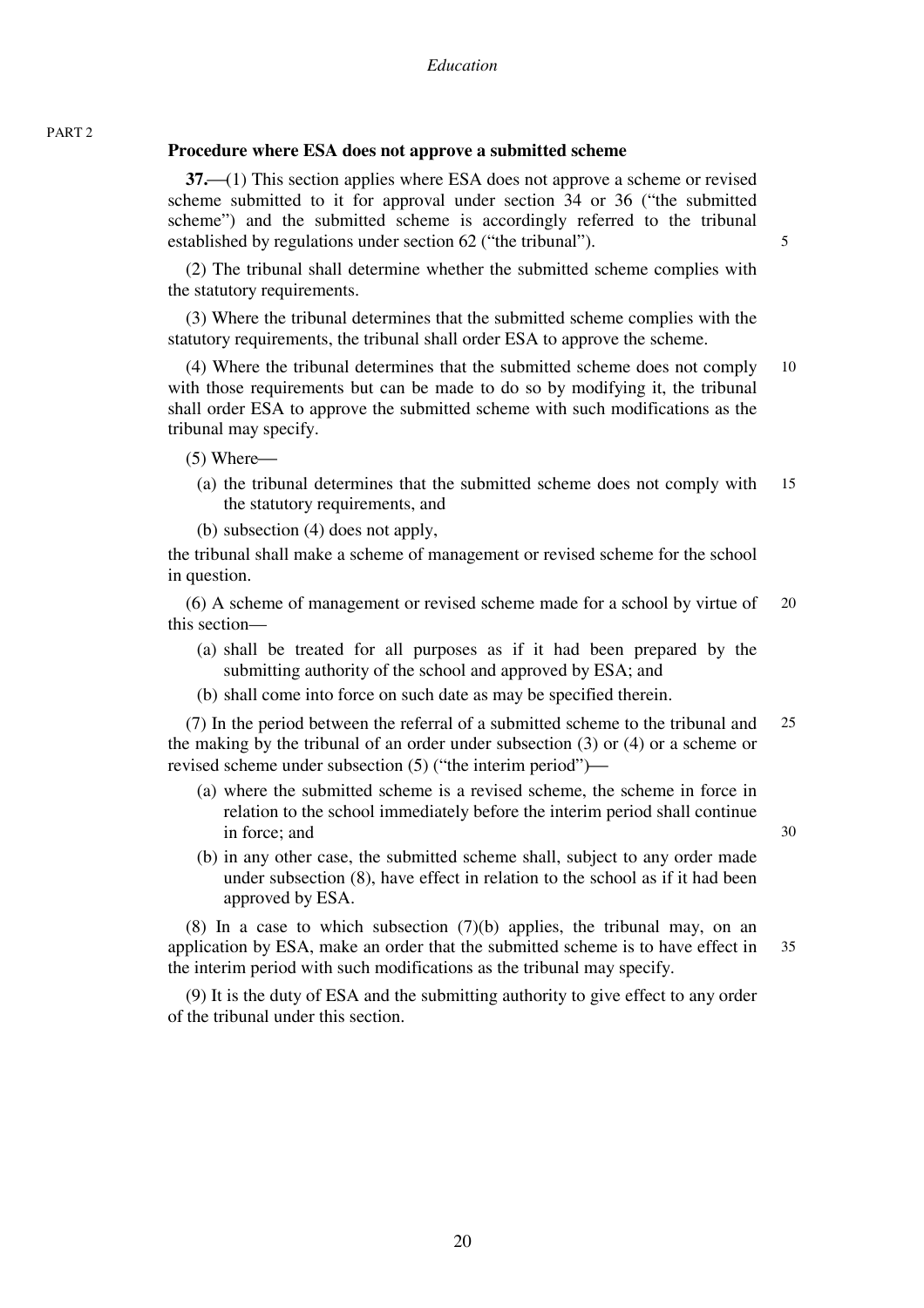#### *Boards of Governors of grant-aided schools*

## **Duties of Board of Governors in relation to achievement of high standards of educational attainment**

**38.** (1) It is the duty of the Board of Governors of a grant-aided school to exercise its functions with a view to promoting the achievement of high standards of educational attainment by pupils registered at the school.

(2) In particular, it is the duty of the Board of Governors to co-operate with ESA in relation to actions undertaken by ESA with a view to promoting the achievement of high standards of educational attainment by those pupils.

#### 10 **Appointment by ESA of governors for controlled, maintained, grantmaintained integrated and certain voluntary grammar schools**

**39.** (1) In Schedule 4 to the 1986 Order (membership of Board of Governors of controlled schools)—

- (a) for paragraphs  $2(2)(c)$  and  $3(2)(c)$  substitute—
	- "(c) two shall be chosen by ESA;";
- (b) for paragraph  $4(a)$  and (b) substitute—

"(a) five-eighths shall be chosen by ESA;";

(c) for paragraph  $5(1)(b)$  substitute—

"(b) two-sevenths shall be chosen by ESA;";

20 (d) for paragraph  $5(3)(b)$  and (c) substitute—

"(b) four-sevenths shall be chosen by ESA;";

 $(e)$  at the end of paragraph 6 insert—

"(6) Before choosing any person for appointment to the Board of Governors of a school under paragraph  $2(2)(c)$ ,  $3(2)(c)$ ,  $4(a)$  or  $5(1)(b)$  or  $(3)(b)$ , ESA shall consult—

- (a) the relevant sectoral body; and
- (b) the Board of Governors of the school.

(7) It is the duty of ESA, in choosing persons under any of those provisions for appointment to the Board of Governors of a school—

- (a) to choose for appointment persons appearing to ESA to be committed to the ethos of the school;
- (b) in the case of a school which is an Irish speaking school or part of which is Irish speaking, to choose for appointment persons appearing to ESA to be committed to the continuing viability of the school as an Irish speaking school or (as the case may be) to the continuing viability of the Irish speaking part of the school.".

(2) In Schedule 5 to that Order (membership of Board of Governors of maintained schools)—

(a) for paragraph  $1(2)$  substitute—

"(2) Before making any appointment to the Board of Governors of a school under paragraph  $2(2)(b)$  or  $3(2)(b)$ , ESA shall consult—

30

25

5

15

40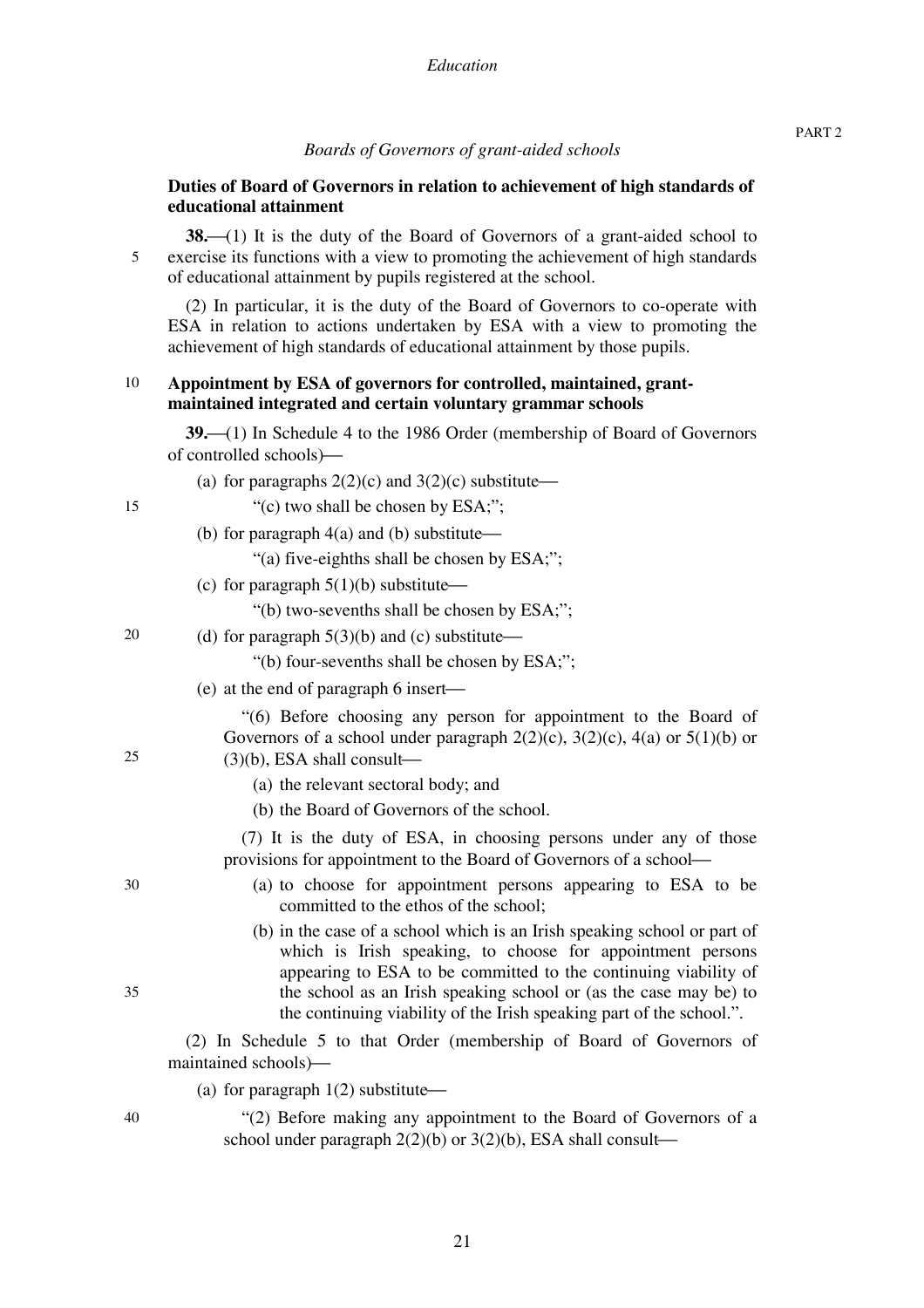(a) the relevant sectoral body; and

(b) the Board of Governors of the school.

(3) It is the duty of ESA, in choosing persons under either of those provisions for appointment to the Board of Governors of a school–

- 5 (a) to choose for appointment persons appearing to ESA to be committed to the ethos of the school; and
- (b) in the case of a school which is an Irish speaking school or part of which is Irish speaking, to choose for appointment persons appearing to ESA to be committed to the continuing viability of the school as an Irish speaking school or (as the case may be) to the continuing viability of the Irish speaking part of the school.";

10

15

25

(b) for paragraph  $2(2)(b)$  and (c) substitute—

"(b) one-third shall be chosen by ESA;";

(c) for paragraph  $3(2)(b)$  substitute—

"(b) two shall be chosen by ESA;".

(3) In Schedule 6 to that Order (membership of Board of Governors of certain voluntary grammar schools)—

(a) for paragraph  $1(2)$  substitute $\rightarrow$ 

| "(2) Before making any appointment to the Board of Governors of a  |    |
|--------------------------------------------------------------------|----|
| school under paragraph $4(2)(b)$ or $5(2)(b)$ , ESA shall consult— | 20 |

(a) the relevant sectoral body; and

(b) the Board of Governors of the school.

(2A) It is the duty of ESA, in making appointments under either of those provisions, to appoint persons appearing to ESA to be committed to the ethos of the school.";

(b) for paragraph  $4(2)(b)$  substitute $\rightarrow$ 

"(b) one-third shall be appointed by ESA;";

(c) for paragraph  $5(2)(b)$  substitute—

"(b) two shall be appointed by ESA;".

30 (4) In Schedule 5 to the 1989 Order (membership of Board of Governors of grant-maintained integrated schools)—

(a) for paragraph  $2(1)(b)$  substitute—

"(b) one-quarter shall be appointed by ESA;";

(b) after paragraph  $2(1)$  insert—

35 "(1A) Before making any appointment to the Board of Governors of a school under sub-paragraph  $(1)(b)$ , ESA shall consult—

(a) the relevant sectoral body; and

(b) the Board of Governors of the school.

40 (1B) It is the duty of ESA, in making appointments under either of those provisions, to appoint persons appearing to ESA to be committed to the ethos of the school.".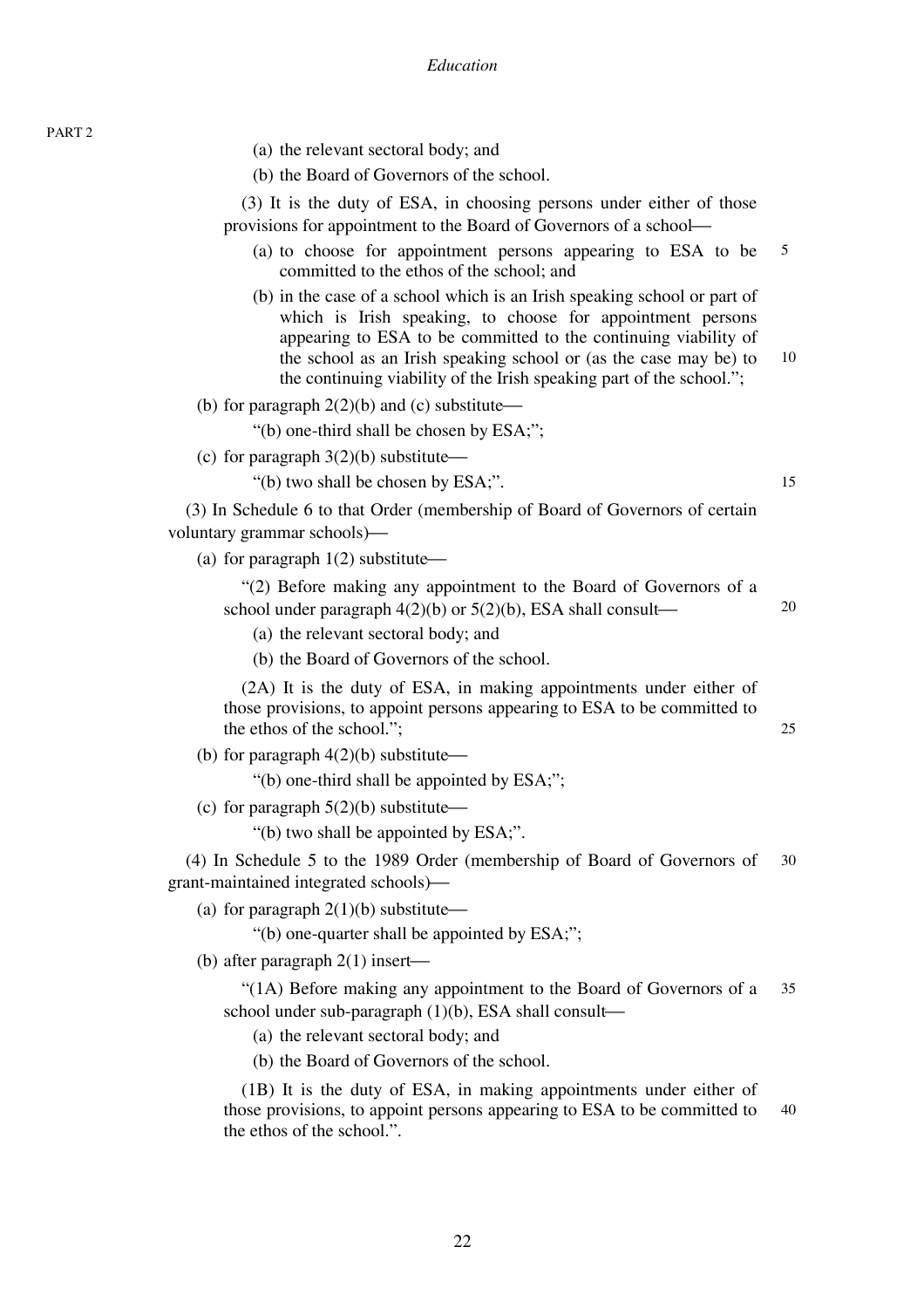# **Part-time teachers to be eligible for election as governors**

**40.**⎯(1) In Schedule 4 to the 1986 Order (membership of Board of Governors of controlled schools) in paragraph 7 in the definition of "assistant teacher" omit the words "or part-time".

(2) In Schedule 5 to the 1989 Order (membership of Board of Governors of grant-maintained integrated schools) in paragraph 2(2) in the definition of "assistant teacher" omit the words "or part-time".

# **Management of controlled schools**

41. For Article 10 of the 1986 Order substitute—

# **"Management of controlled schools**

10.<sup>-</sup>(1) Subject to paragraph (2), each controlled school shall be under the control and management of a Board of Governors.

(2) Two or more controlled primary schools (other than controlled integrated primary schools) may be grouped under one Board of Governors if ESA, with the approval of the Department, so determines.

(3) The Board of Governors of a controlled school shall be constituted in accordance with Schedule 4.".

#### **Management of maintained nursery schools**

20 **42.** In Article 11(3) of the 1986 Order (grouping of maintained primary schools, other than nursery schools, under one Board of Governors) omit the words ", other than nursery schools,".

#### **Controlled school: definition**

**43.** For the purposes of the Education Orders, a controlled school is a grantaided school whose premises are vested in ESA.

# 25

5

10

15

# PART 3

#### **INSPECTIONS**

# **Inspections on behalf of the Department**

44.<sup> $(1)$ </sup> Every establishment to which this section applies shall be open at all reasonable times to inspection under this section.

30  $(2)$  This section applies to-

- (a) a school;
- (b) an establishment which—
	- (i) is grant-aided by the Department or ESA; or
	- (ii) is established, maintained or managed by ESA or the activities of which are organised by ESA;

35

(c) an establishment in which— (i) education is provided, or

(ii) educational services or youth services are provided or organised,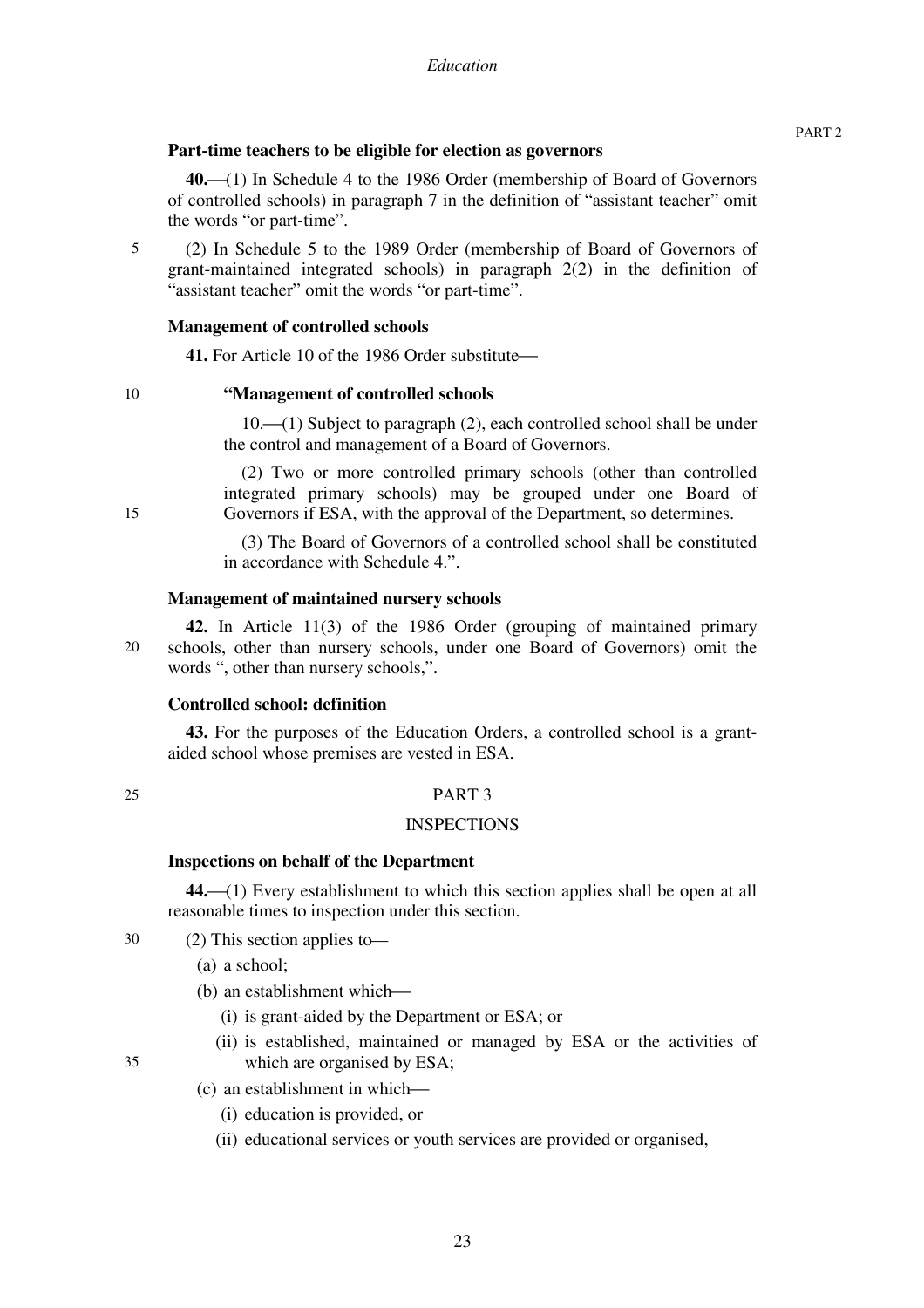by a body or person in receipt of grant from the Department or ESA.

(3) Inspections under this section shall be conducted by inspectors appointed by the Department; and in this Part references to inspectors are to inspectors so appointed.

5 (4) It is the duty of inspectors to promote the highest standards of education and of professional practice among teachers in establishments mentioned in subsection  $(2)$  which provide education by—

- (a) monitoring, inspecting and reporting on the standard of education being provided in those establishments and the standards of professional practice among teachers on the staff of such establishments;
- (b) advising the Department on any aspect of any of those establishments which the Department may refer to them or on which they think advice is appropriate.
- $(5)$  It is the duty of inspectors to monitor, inspect and report on-
	- 15 (a) the nature, scope and effect of advisory and support services provided or secured by ESA under section 14; and
	- (b) the discharge by the Northern Ireland Council for the Curriculum, Examinations and Assessment of its functions under sections 50 and 52 (except section 52(1)(b), (2)(b) and (3)(c)).

20 (6) Inspectors conducting the inspection of an establishment under this section may monitor, inspect and report on any aspect of the establishment including, in particular-

- (a) the teaching and learning activities carried on at the establishment;
- (b) the management of the establishment; and
- 25 (c) the staffing, equipment, accommodation and other resources of the establishment.

(7) The functions conferred by this section on inspectors shall not be exercisable in relation to any provision for religious education included in the curriculum of a grant-aided school under Article 5(1)(a) of the 2006 Order except with the agreement of the Board of Governors of the school.

(8) The Department may give directions under Article 101 of the 1986 Order for the purpose of remedying any matter referred to in the report of an inspection conducted under this section.

(9) Nothing in this section applies to so much of any establishment used exclusively as a dwelling house.

#### **Powers of inspectors**

**45.**⎯(1) If an inspector considers it necessary for the purposes of an inspection conducted under section 44, the inspector may inspect, take copies of, or take away any documents relating to the establishment inspected which are on any premises of the establishment which the inspector has entered under section 44.

(2) The power in subsection  $(1)$  includes—

(a) power to require any person holding or accountable for any documents kept on the premises to produce them; and

40

30

35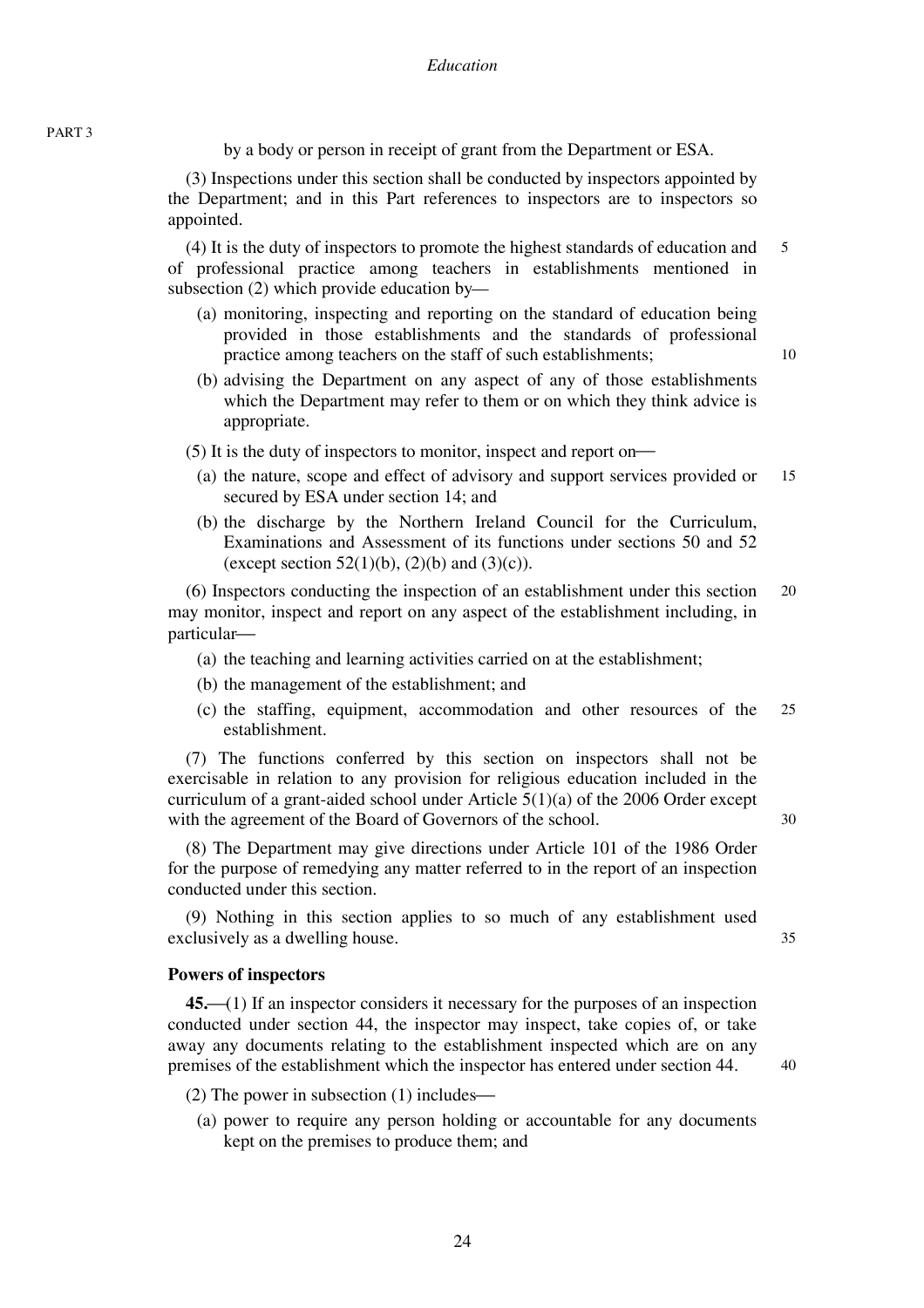- (b) in relation to any such documents kept by means of a computer, power to require them to be produced in a form in which they are legible and can be taken away.
- $(3)$  In connection with inspecting any such documents the inspector—
- (a) may obtain access to, and inspect and check the operation of, any computer and associated apparatus or material which the inspector considers is or has been in use in connection with the documents; and
	- (b) require a person within subsection (4) to afford the inspector such reasonable assistance as the inspector may require for that purpose.
- 10  $(4)$  A person is within this subsection if that person is—
	- (a) a person by whom or on whose behalf the computer is or has been used; or
	- (b) a person having charge of, or otherwise concerned with, the operation of, the computer, apparatus or material.
- 15 (5) The powers conferred by this section may be exercised at reasonable times only; and a person may not be required to do anything in pursuance of any provision of this section otherwise than at a reasonable time.

#### **Reports and action plans**

5

40

20 46.<sup> $(1)$ </sup> On completing an inspection under section 44 in relation to any establishment, the person who conducted the inspection shall—

- (a) make a written report on the inspection; and
- (b) send copies of the report to the Department, ESA, the responsible authority for the establishment and such other persons as that person thinks appropriate.
- $25$ (2) The Department shall arrange for the report to be published in such manner as it considers appropriate.

(3) Where the responsible authority for an establishment receives a report under subsection  $(1)(b)$ , it shall prepare a written statement of-

- (a) the action which it proposes to take in the light of the report; and
- 30 (b) the period within which it proposes to take that action.
	- $(4)$  The responsible authority shall—
		- (a) publish the statement within such period and in such manner as may be prescribed; and
		- (b) send copies to the Department and ESA.
- 35 (5) The requirements of subsections (3) and (4) may be waived by the Department.

(6) For the purposes of this section "the responsible authority" for an establishment is-

- (a) in the case of a grant-aided school, the Board of Governors;
- (b) in the case of a independent school, the proprietor;
	- (c) in the case of any other establishment, the body or person in charge of the activities carried on at the establishment.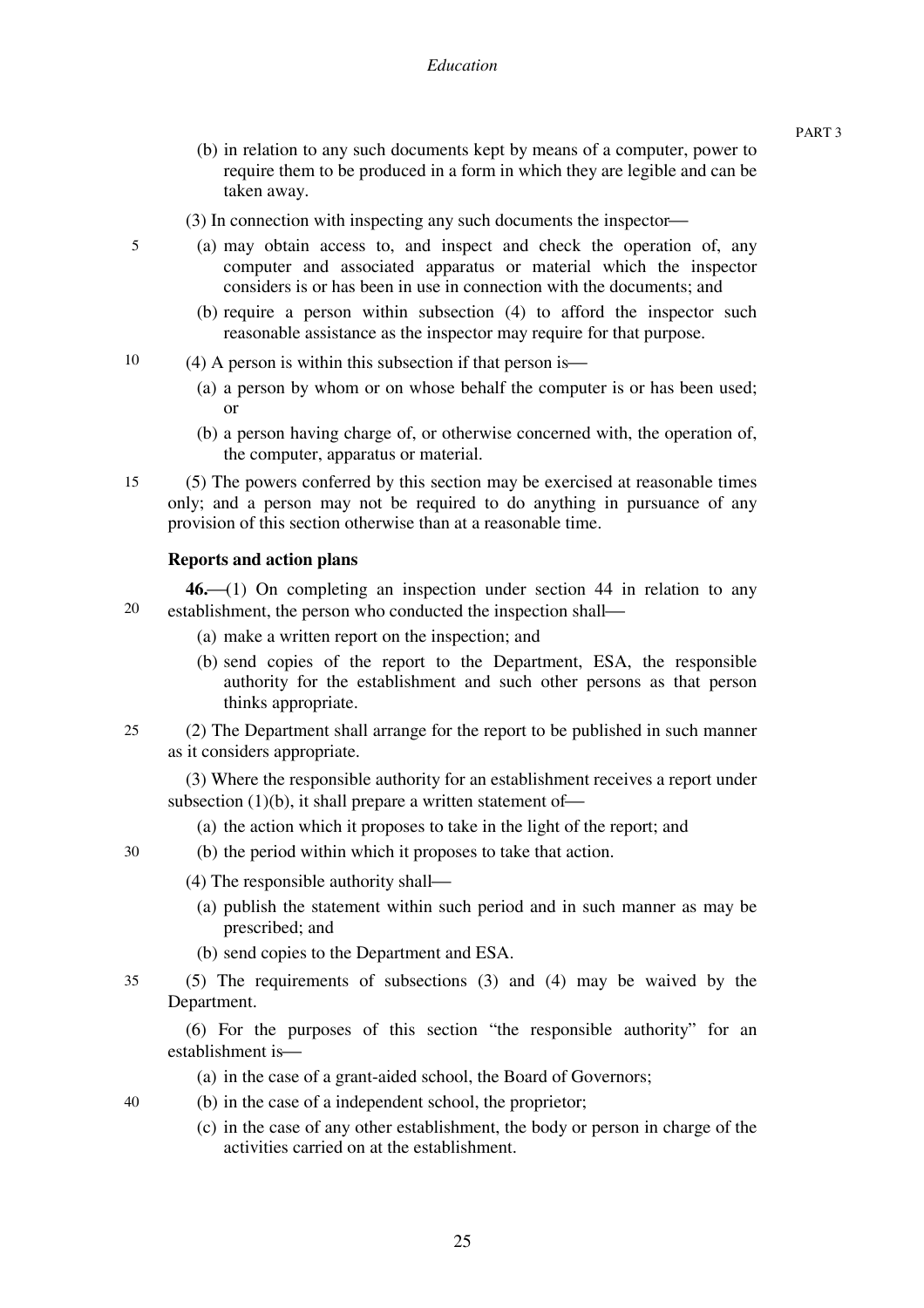# **Inspections on behalf of DEL**

**47.**⎯(1) Every establishment to which this section applies shall be open at all reasonable times to inspection under this section.

 $(2)$  This section applies to-

(a) an institution of further education; and

(b) a college of education.

(3) Inspections under this section shall be conducted by inspectors authorised by DEL.

10 (4) It is the duty of such inspectors to promote the highest standards of education and of professional practice among teachers in establishments to which this section applies by—

- (a) monitoring, inspecting and reporting on the standard of education being provided in those establishments and the standards of professional practice among teachers on the staff of such establishments;
- 15 (b) advising DEL on any aspect of the curriculum of any of those establishments which DEL may refer to them or on which they think advice is appropriate.

(5) Inspectors conducting the inspection of an establishment under this section may monitor, inspect and report on any aspect of the establishment including, in particular-

20

5

- (a) the management of the establishment; and
- (b) the staffing, equipment, accommodation and other resources of the establishment.

25 (6) DEL may give directions under Article 101A of the 1986 Order for the purpose of remedying any matter referred to in the report of an inspection conducted under this section.

#### **Assessors and lay persons**

**48.**⎯(1) Inspectors conducting the inspection of an establishment under section 44 or 47 may be accompanied and assisted in the inspection by—

- 30 (a) assessors appointed for the purposes of that inspection by the Department; and
- (b) lay persons assigned for the purposes of that inspection under the following provisions of this section.

(2) The Department may appoint a panel of persons to act as lay persons in inspections conducted under section 44 or 47.

(3) A person shall not be appointed to the panel unless that person is, in the opinion of the Department, without significant personal experience in-

- (a) the management of any establishment to which section 44 or 47 applies; and
- 40 (b) the provision of education (otherwise than as a member of the governing body of such an educational establishment or in any other voluntary capacity).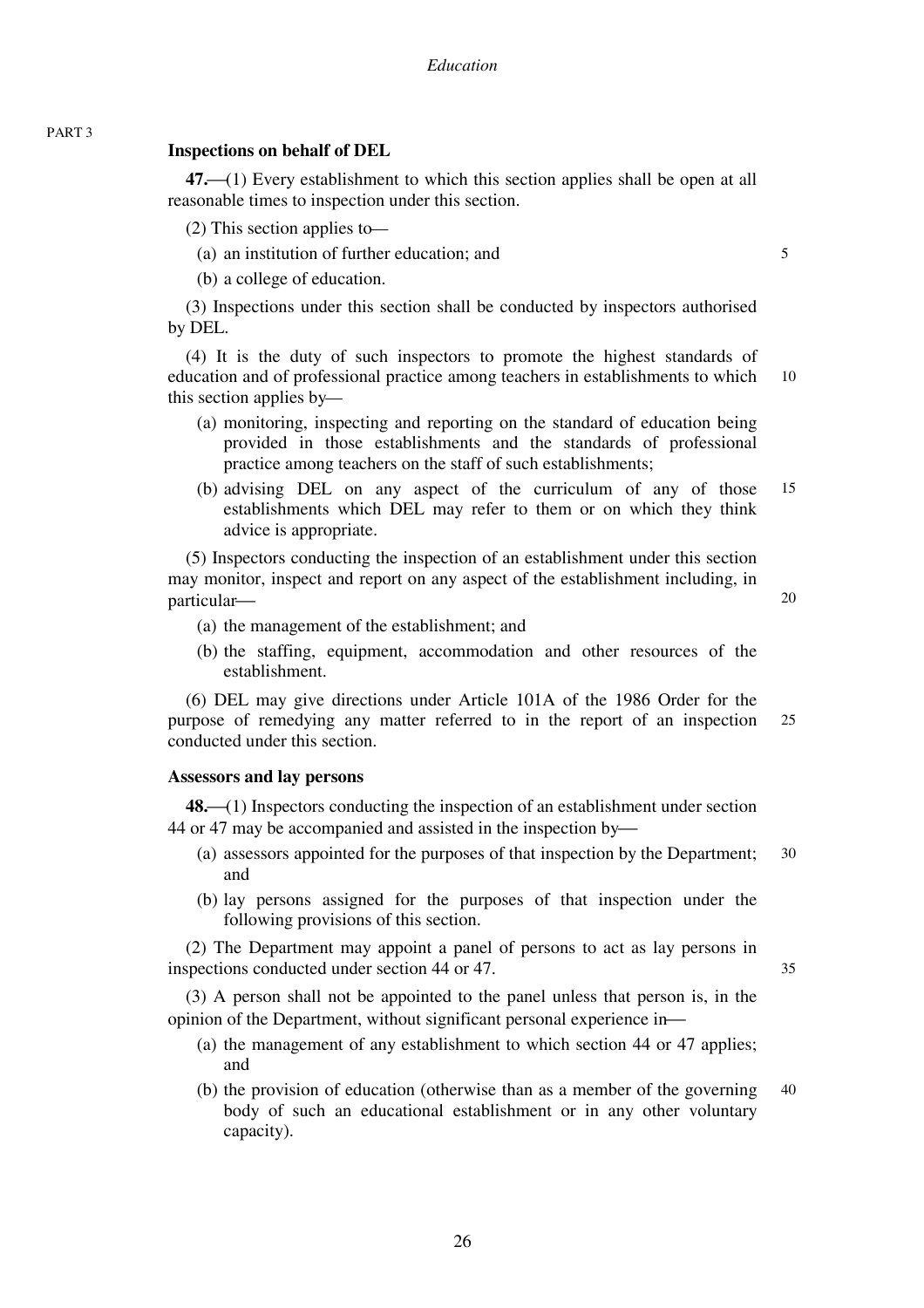(4) The Department may remove a person from the panel at any time.

(5) The Department may assign a member of the panel to be a lay person for the purposes of an inspection of any establishment to be conducted under section 44 or 47.

- 5 (6) But the Department shall ensure that a person is not so assigned if that person has, or at any time has had, any connection with—
	- (a) the establishment in question,
	- (b) any person who is employed at that establishment,
	- (c) any person who is a member of the governing body of that establishment,

10

25

30

35

40

(d) where the establishment is an independent school, the proprietor of the school,

of a kind which might reasonably be taken to raise doubts about that person's ability to act impartially in relation to that establishment.

15  $(7)$  Before $-$ 

or

- (a) appointing an assessor under subsection (1) for the purposes of the inspection of an establishment under section 47, or
- (b) assigning a member of the panel under subsection (5) to be a lay person for the purposes of such an inspection,
- 20 the Department shall consult DEL.

(8) The Department may, with the approval of DFP, pay to assessors appointed, and lay persons assigned, under this section for the purposes of inspections such allowances and expenses as the Department may determine.

#### PART 4

# FUNCTIONS OF THE NORTHERN IRELAND COUNCIL FOR THE CURRICULUM, EXAMINATIONS AND ASSESSMENT

# **Interpretation of this Part**

 $49$ —(1) In this Part—

"the Council" means the Northern Ireland Council for the Curriculum, Examinations and Assessment;

"examination" includes any test or assessment;

- "the statutory assessments" means the assessments of pupils required by Article 9 of the 2006 Order.
- (2) In any provision of this Part $\rightarrow$
- "the designated examinations" means such examinations as the Department or DEL, after consultation with the Council, may designate for the purposes of that provision;
	- "the designated qualifications" means such qualifications as the Department or DEL, after consultation with the Council, may designate for the purposes of that provision;

and "the relevant department", in relation to any designated examinations or designated qualifications, means the department which made the designation.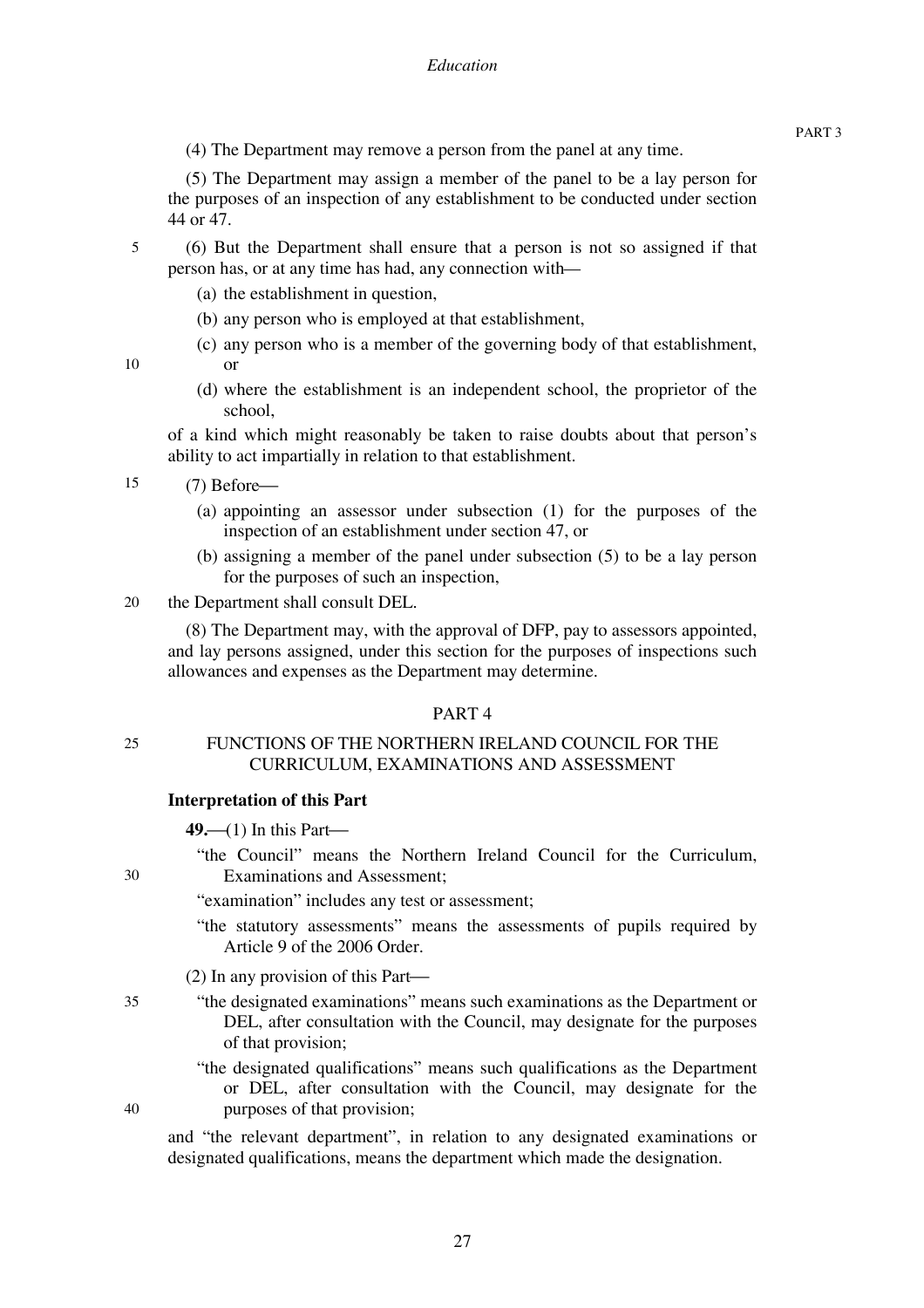(3) The relevant department shall notify the Council in writing of any designation made by it under subsection (1).

# **Functions of the Council in relation to the designated examinations and the statutory assessments**

5 **50.** (1) The Council shall, subject to the following provisions of this section-

- (a) conduct the designated examinations;
- (b) conduct the statutory assessments, in accordance with such assessment arrangements as are specified under Article 9 of the 2006 Order.

10 (2) The power of the Council to conduct the designated examinations includes power—

(a) to enter into arrangements for the conduct by any other person or body of all or any part of any such examinations on such terms and conditions (including conditions as to payment) as the Council may determine;

15

20

30

- $(b)$  to draw up and publish—
	- (i) rules and specifications;
	- (ii) specimen papers; and
	- (iii) such other material as it considers desirable,

in connection with such examinations;

- (c) to moderate, or arrange for the moderation of, such examinations;
- (d) to award appropriate certificates in respect of such examinations.

(3) The power of the Council to conduct the statutory assessments includes power—

- 25 (a) with the approval of the Department, to enter into arrangements for the conduct by any other person or body of all or any part of such assessments on such terms and conditions (including conditions as to payment) as the Council may determine;
- (b) to draw up and publish—
	- (i) specimen papers; and
	- (ii) such other material as it considers desirable,
	- in connection with such assessments;
- (c) to moderate, or arrange for the moderation of, such assessments.

(4) The Council may charge such fees in connection with the designated examinations as may be approved by the relevant department.

35 (5) The Council shall make arrangements for the consideration by the Council of appeals against any decision or complaints against any action—

- (a) taken by the Council under this section; or
- (b) taken in accordance with arrangements entered into by the Council under subsection  $(2)(a)$  or  $(3)(a)$ .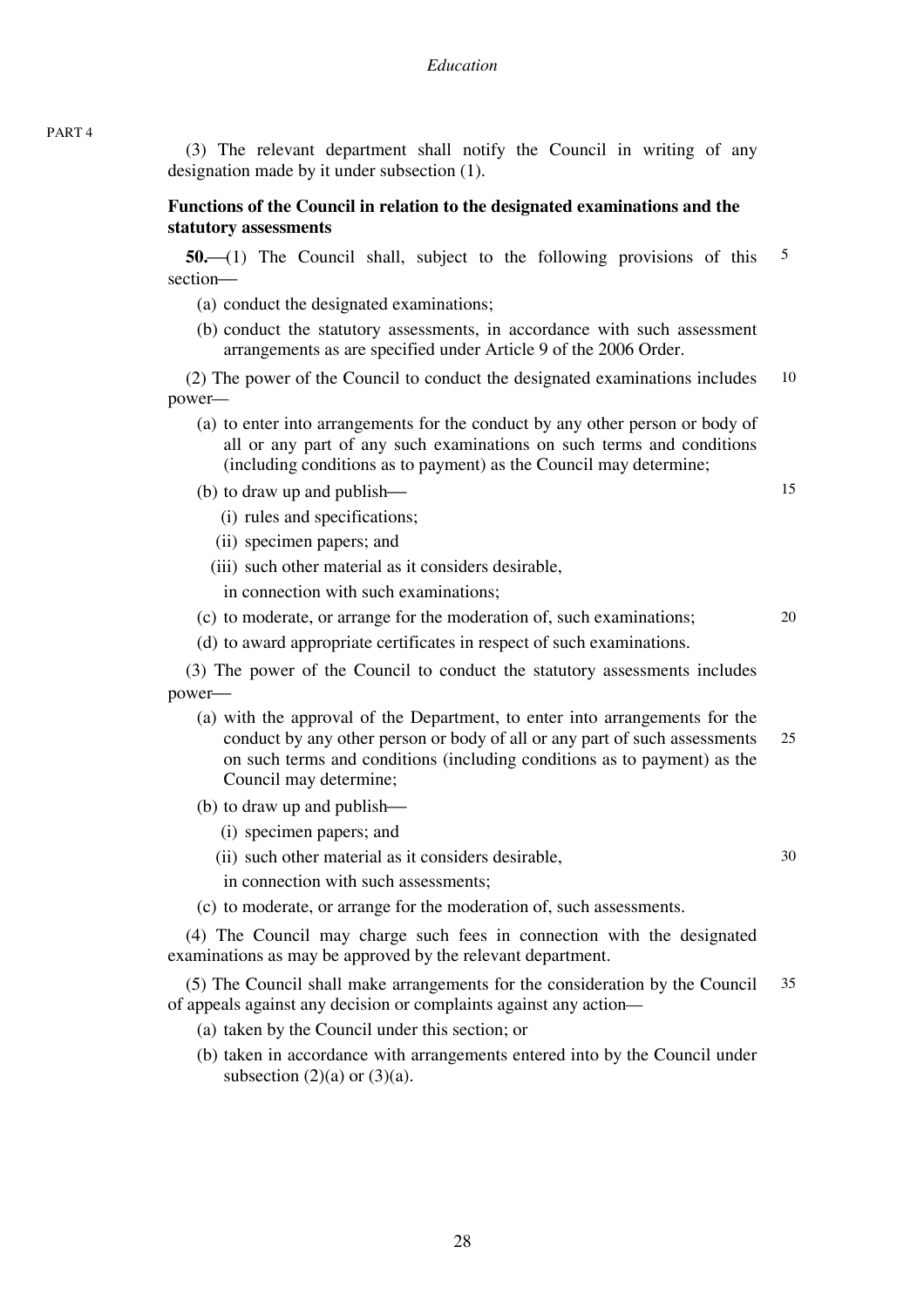$51$ —(1) The Council shall—

- (a) develop and publish criteria for the accreditation of the designated qualifications;
- (b) accredit, where they meet such criteria, any such qualifications submitted for accreditation.

(2) Where it accredits any qualification, the Council may, at the time of accreditation or later, impose such conditions on accreditation or continued accreditation as it may determine.

(3) The Council may—

- (a) co-operate or work jointly with another body exercising functions in relation to the accreditation of qualifications (whether in the United Kingdom or elsewhere);
- 15 (b) provide information relating to the accreditation of qualifications to such a body.
	- (4) Nothing in subsection (3)—
		- (a) affects any power that exists apart from that subsection; or
	- (b) authorises the disclosure of information in contravention of any provision made by or under any statutory provision which prevents disclosure of the information.

# **Other functions of the Council**

 $52$ —(1) The Council shall—

- (a) keep under review all aspects of the designated examinations and the designated qualifications;
- (b) advise the relevant department on such matters concerned with the designated examinations or the designated qualifications as the relevant department may refer to it or as it may see fit;
- (c) publish and disseminate, or secure or assist the publication and dissemination of, information relating to the designated examinations and the designated qualifications.
- $(2)$  The Council shall—
	- (a) keep under review all aspects of the statutory assessments;
- (b) advise the Department on such matters concerned with the statutory assessments as the Department may refer to it or as it may see fit;
- (c) publish and disseminate, or secure or assist the publication and dissemination of, information relating to the statutory assessments.
- (3) The Council shall—
	- (a) keep under review all aspects of the curriculum for grant-aided schools;
- (b) produce, or secure or assist the production of, teaching materials for use in connection with the curriculum for grant-aided schools;

10

5

25

30

35

40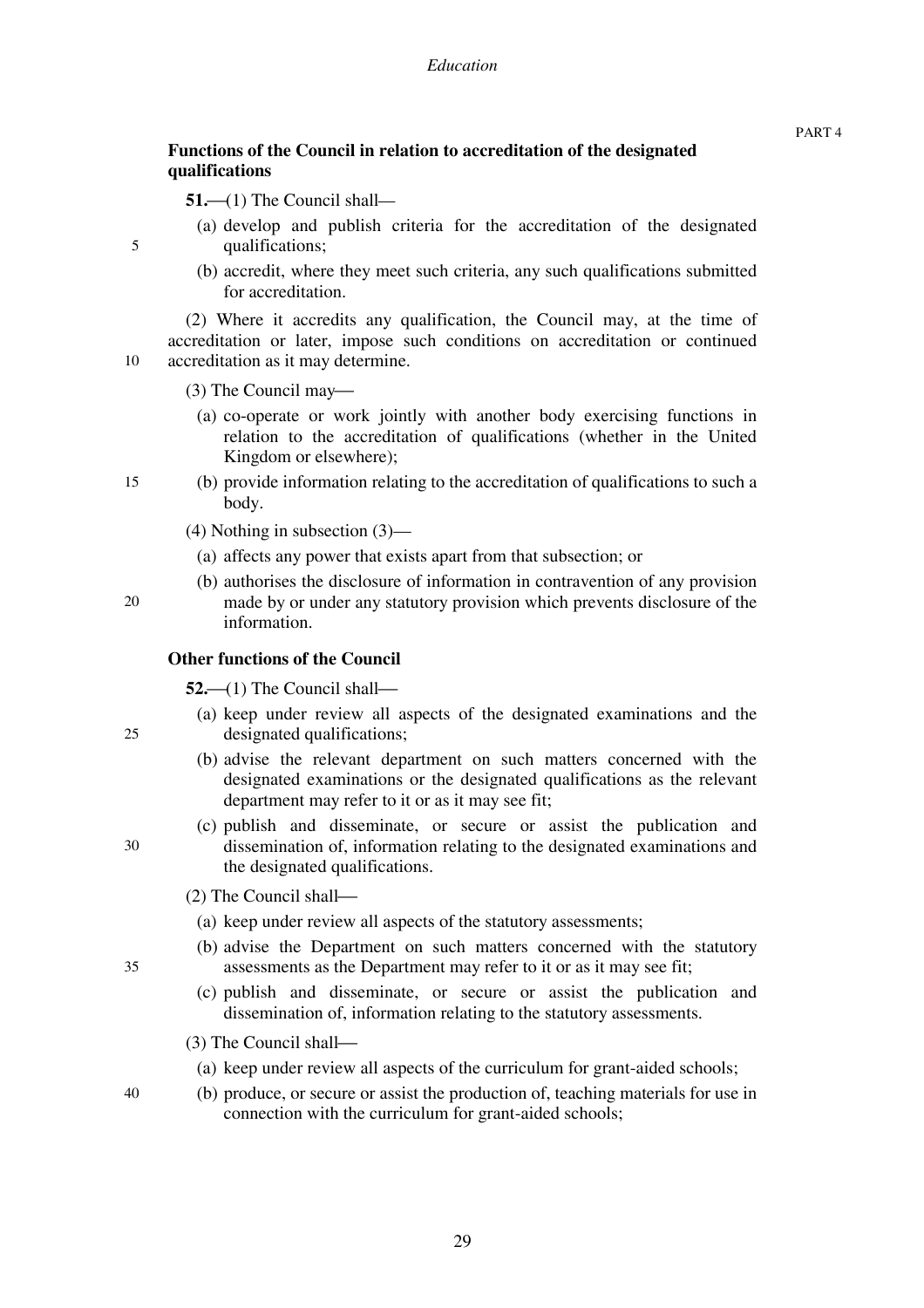PART 4

- (c) advise the Department on such matters concerned with the curriculum for grant-aided schools as the Department may refer to it or as it may see fit;
- (d) publish and disseminate, or secure or assist the publication and dissemination of, information relating to the curriculum for grant-aided schools;
- (e) produce, or secure or assist the production of, guidance and teaching materials for use (whether at a school or any other premises) in connection with the curriculum for children who have attained the age of 2 but have not attained the lower limit of compulsory school age.

10 (4) Before exercising its functions under subsection (3)(e), the Council shall consult with such bodies and persons as appear to it to be concerned.

 $(5)$  The Council—

- (a) may, and if requested to do so by the relevant department shall, carry out programmes of research and development for purposes connected to the designated qualifications;
- (b) may provide advice and assistance to persons or bodies providing courses leading to the designated qualifications.

#### **Ancillary functions of the Council**

**53.**—(1) The Council may, and shall if the Department or DEL so directs—

- (a) carry out, or
- (b) commission, or assist in any way, the carrying out by another body or person of,

any programme of research and development for purposes connected with any of the functions of the Council.

25 (2) The Council may enter into arrangements to perform functions on behalf of, or provide services to, any other examining body or authority; and such arrangements may provide for the payment by that body or authority of the whole or part of any expenditure incurred by the Council in carrying out the arrangements.

30 (3) The Council shall carry out such ancillary activities as the Department or DEL may direct.

35 (4) For the purposes of subsection (3) activities are ancillary activities in relation to the Council if the Department or (as the case may be) DEL considers it is appropriate for the Council to carry out those activities for the purposes of or in connection with the carrying out by the Council of any of its other functions under this Part.

(5) The Council shall make such reports and returns, and give such information-

(a) to the Department as the Department may reasonably require;

(b) to DEL as DEL may reasonably require.

40

#### **Discharge by the Council of its functions**

 $54$ —(1) In carrying out its functions, the Council shall—

15

20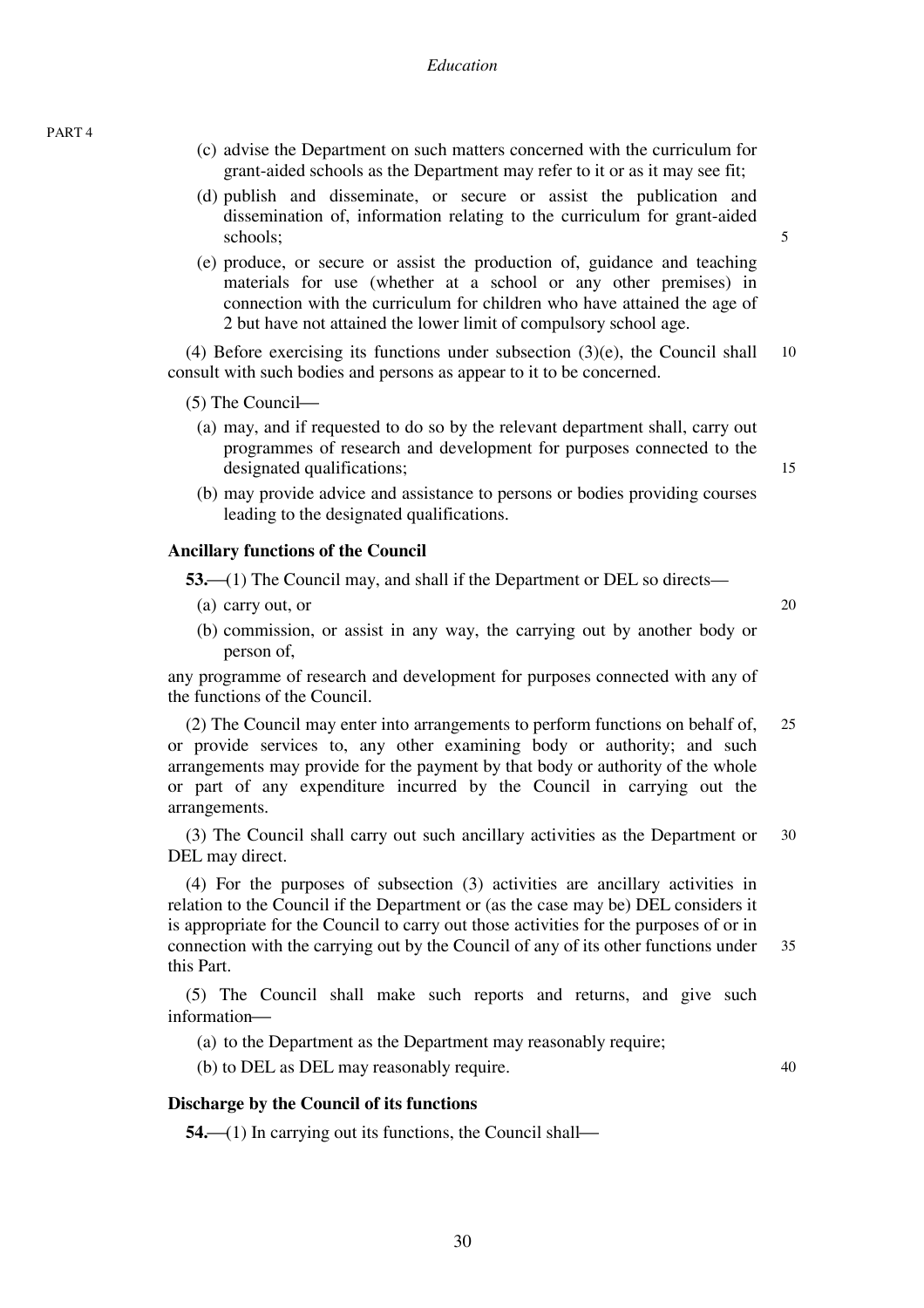- (a) comply with Article 80(7) of the 1998 Order (work programme);
- (b) so far as relevant, have regard to-
	- (i) the requirements of industry, commerce and the professions regarding education;
- (ii) the requirements of persons with special learning needs;
- (iii) the requirements of those attending Irish speaking schools who are taught in Irish;
- (c) seek to ensure that the standards of the designated examinations and the statutory assessments conducted by bodies or authorities in Northern Ireland are recognised as equivalent to the standards of examinations and assessments conducted by bodies or authorities exercising similar functions elsewhere in the United Kingdom.
- (2) In subsection (1) "persons with special learning needs" means—
- (a) children with special educational needs (as defined in Article 3 of the Education (Northern Ireland) Order 1996); and
- (b) persons who have a learning difficulty (as defined in Article 3 of the Further Education (Northern Ireland) Order 1997).

#### PART 5

#### PROTECTION OF CHILDREN AND YOUNG PERSONS

#### 20 **Safeguarding and promoting welfare of children and young persons**

**55.** (1) It is the duty of ESA to ensure that its functions are exercised with a view to safeguarding and promoting the welfare of children and young persons.

(2) In considering how to carry out that duty ESA shall have regard to any guidance given to it by the Department.

- 25  $(3)$  In particular ESA shall—
	- (a) from time to time review—
		- (i) the exercise by Boards of Governors of their duties under Articles 17 and 18 of the 2003 Order;
		- (ii) the exercise by providers of funded pre-school education of their duties under Article 21A of the 1998 Order;
		- (iii) the exercise by persons in receipt of such grants as are mentioned in subsection (1) of section 57 of duties imposed on them by virtue of subsection (2) of that section;
		- (iv) the exercise by persons who have entered into such agreements or arrangements as are mentioned in subsection (3) of section 57 of duties imposed on them by virtue of subsection (4) of that section;
	- (b) issue such directions under Article 18A of the 2003 Order as appear to ESA to be necessary to ensure compliance with the duties mentioned in paragraph  $(a)(i)$ ; and
	- (c) issue such guidance and take such other steps as appear to ESA to be necessary or expedient to ensure compliance with any of the duties mentioned in paragraph (a).

30

35

40

5

10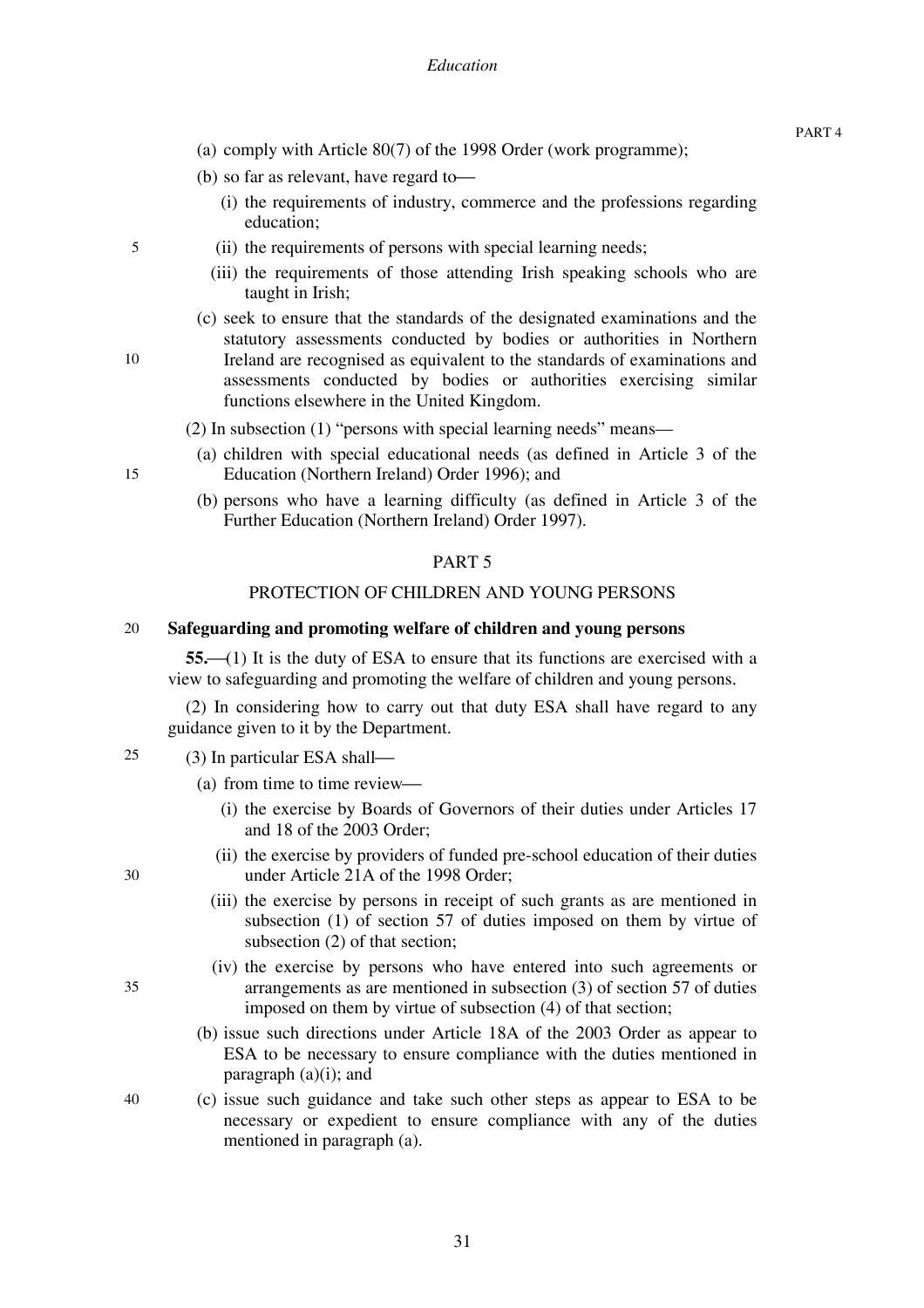# **Duty on providers of funded pre-school education to safeguard and promote welfare of children**

**56.** In Part 5 of the 1998 Order at the end of Chapter 1 (provision of pre-school education) insert—

#### 5 **"Duties on providers of funded pre-school education to safeguard and promote welfare of children**

 $21A.$  (1) It is the duty of a person providing funded pre-school education for any children to safeguard and promote the welfare of those children at all times when those children are—

(a) on relevant premises; or

10

20

30

35

40

- (b) in the lawful control or charge of that person or relevant staff.
- (2) It is the duty of a person providing funded pre-school education—
	- 15 (a) to determine the measures to be taken on relevant premises (whether by that person or any other responsible person) with a view to protecting children from abuse (whether on those premises or elsewhere);
	- (b) to review those measures—
		- (i) from time to time; and
		- (ii) (without prejudice to head (i)) at such times as the Department or ESA may direct;
	- (c) in determining or reviewing those measures to have regard to any guidance given by the Department or ESA;
	- (d) to prepare a written statement of those measures and to secure that-
		- 25 (i) a copy of that statement is given (free of charge) to the parents of all children for whom that person provides funded preschool education and to relevant staff; and
		- (ii) copies of the statement are available for inspection (at all reasonable times and free of charge) on the relevant premises; and
	- (e) to secure that those measures are taken.

(3) Directions under paragraph  $(2)(b)(ii)$  may be given—

- (a) in relation to all persons providing funded pre-school education generally;
- (b) in relation to a class or description of such persons; or
- (c) in relation to any particular person or persons providing such education.

 $(4)$  In this Article $\rightarrow$ 

- "abuse" includes sexual abuse and abuse causing physical or mental harm to a child;
- "funded pre-school education" has the same meaning as in Article 21;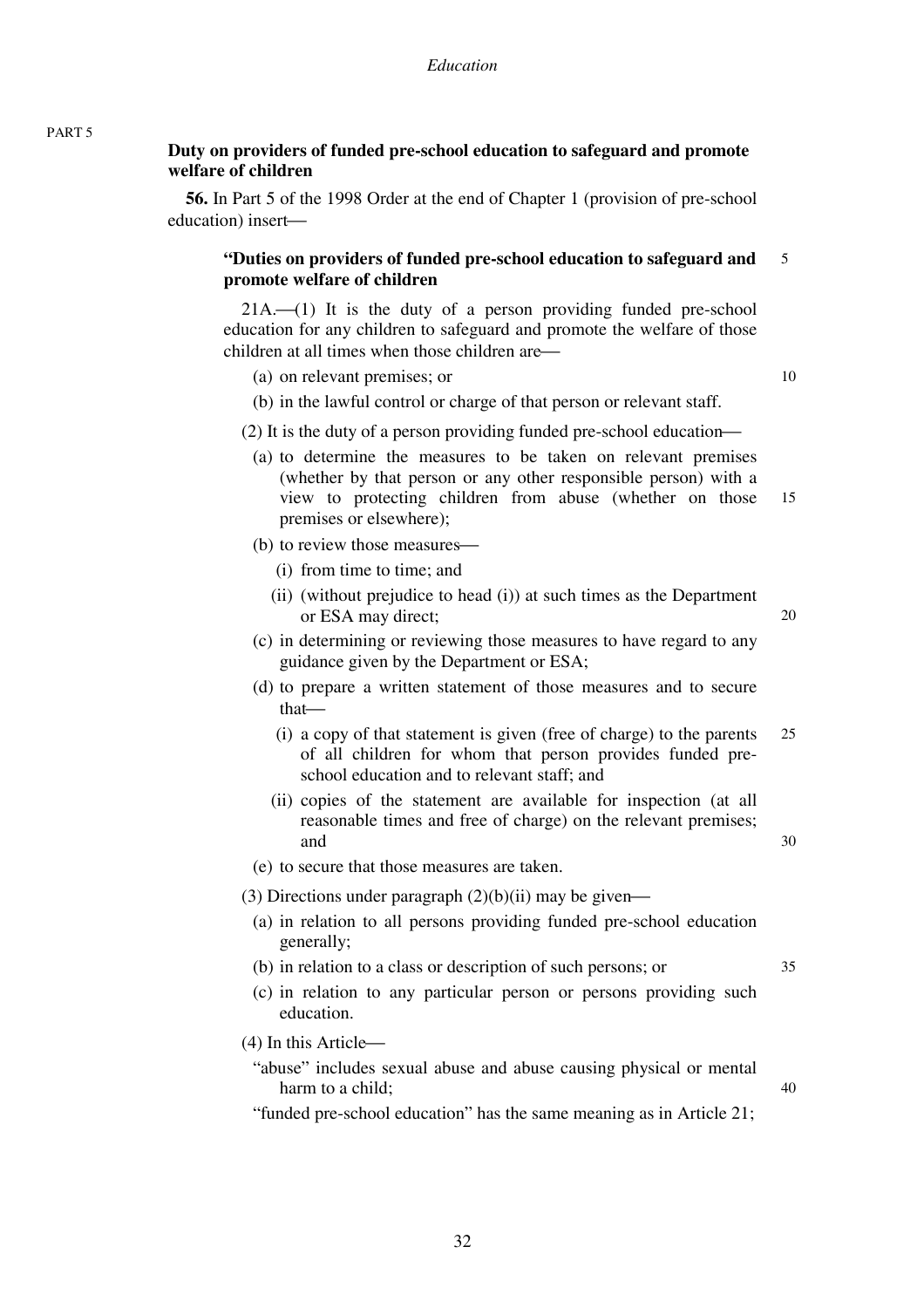"relevant premises", in relation to any person providing funded preschool education, means any premises used by that person for the provision of that education;

"relevant staff", in relation to any person providing funded pre-school education means any person employed by that person for the purposes of, or in connection with, providing that education.".

### **Duty of providers of educational and youth services to safeguard and promote welfare of children**

 $57. \t\t-(1)$  Subsection (2) applies where $\leftarrow$ 

- (a) ESA proposes to make a grant under section 16; or
	- (b) the Department proposes to make a grant under Article 115(1)(a) or (b) of the 1986 Order.

15 (2) It is the duty of ESA or (as the case may be) the Department to ensure that the grant is made subject to such conditions as appear to it to be necessary or expedient to safeguard and protect the welfare of children and young persons.

(3) Subsection (4) applies where ESA or the Department is to enter into an agreement or arrangement with any person-

(a) for the purposes of, or in connection with, the provision (or proposed provision) of educational services or activities carried out in connection with such services; or

20

5

10

(b) for the purposes of, or in connection with, the provision (or proposed provision) of youth services or activities carried out in connection with such services.

25 (4) It is the duty of ESA or (as the case may be) the Department to ensure that the agreement or arrangement contains such conditions as appear to it to be necessary or expedient to safeguard and protect the welfare of children and young persons.

(5) The conditions mentioned in subsections (2) and (4) may in particular—

- (a) impose a duty on a specified person to safeguard and promote the welfare of specified children and young persons at specified times or while they are on specified premises or in the charge of specified persons;
- (b) impose other requirements in relation to the measures to be taken for the purposes of implementing that duty;
- 35

30

(c) require specified persons to have regard to any guidance issued by ESA under section 55(3);

and in this subsection "specified" means specified in, or of a class or description specified in, the conditions.

### **Directions as to exercise of child protection duties by Board of Governors**

**58.** In the 2003 Order after Article 18 insert—

40

# **"Directions as to exercise of duties under Articles 17 and 18**

18A.<sup>(1)</sup> ESA may give directions to the Board of Governors of a grant-aided school as to the performance of any duty imposed on that

PART 5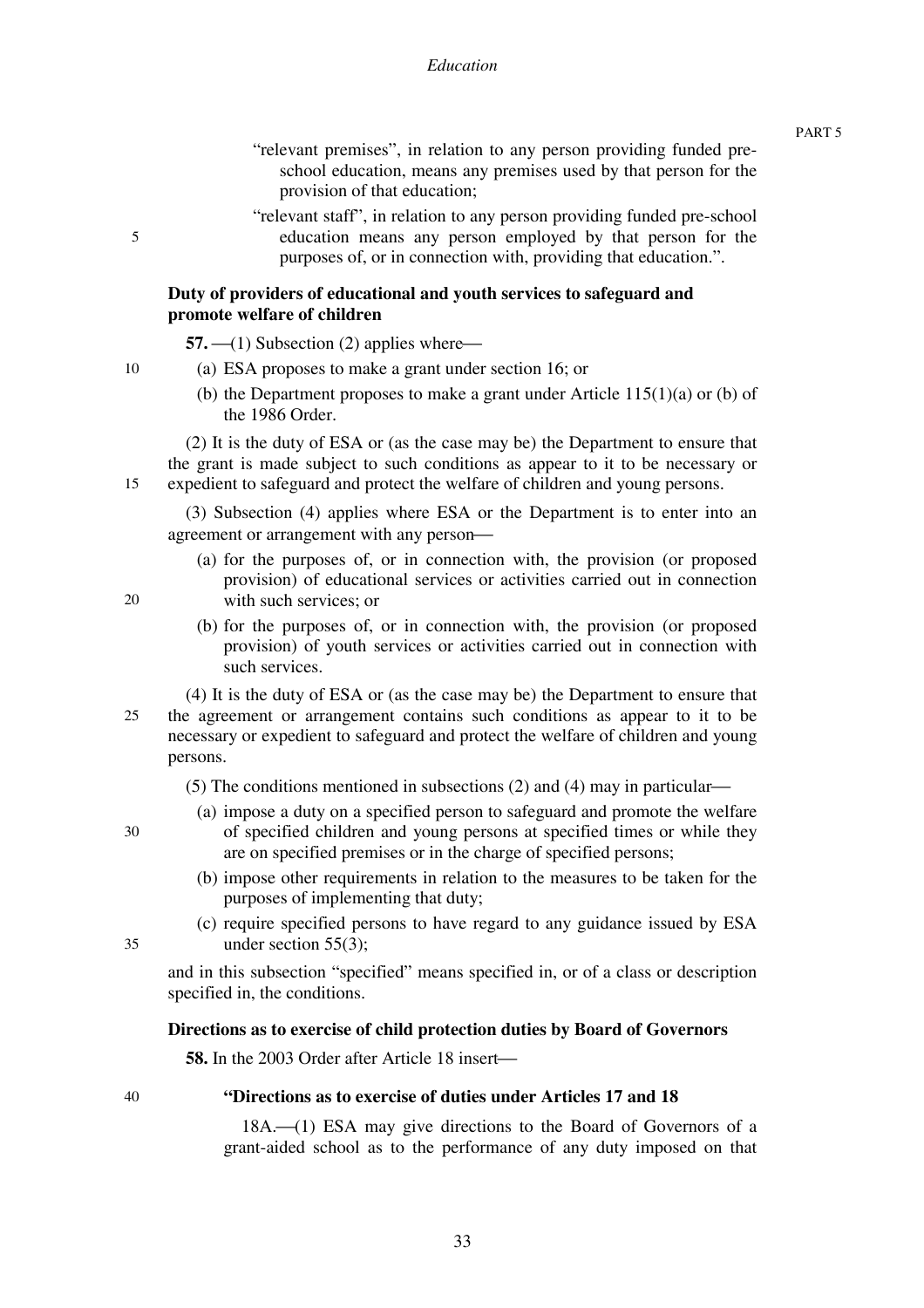| × | ٧ |
|---|---|
|---|---|

Board under Article 17 or 18; but ESA shall consult the Board of Governors and the Department before giving any such direction.

(2) In particular, but without prejudice to the generality of paragraph (1), directions given under that paragraph may require a specified duty—

5

35

- (a) to be performed;
- (b) to be performed in a specified manner;
- (c) not to be performed in a specified manner;

and in this paragraph "specified" means specified in directions.

10 (3) If, on a complaint made to it, ESA is satisfied that a Board of Governors of a grant-aided school has acted or is proposing to act unreasonably with respect to the performance of any duty imposed on that Board by Article 17 or 18, ESA shall give such directions under paragraph (1) as to the performance of the duty as appear to ESA to be expedient to remedy that complaint.

15 (4) It is the duty of a Board of Governors to comply with any directions given to the Board under paragraph (1) and any such directions may be enforced by mandamus.".

### **Duty of co-operation concerning welfare and protection of children and young persons**

| 59.—(1) It is the duty of—                                                                                        | 20 |
|-------------------------------------------------------------------------------------------------------------------|----|
| (a) the Boards of Governors of grant-aided schools,                                                               |    |
| (b) the providers of funded pre-school education, and                                                             |    |
| (c) persons on whom a duty is imposed by virtue of section $57(5)(a)$ ,                                           |    |
| to co-operate with—                                                                                               |    |
| (i) ESA in the exercise of its duty under section 55; and                                                         | 25 |
| (ii) an authority in the exercise of its functions under Part 6 of the Children<br>(Northern Ireland) Order 1995. |    |
| $(2)$ In this section—                                                                                            |    |
| "authority" has the same meaning as in the Children (Northern Ireland) Order<br>1995;                             | 30 |
| "funded pre-school education" has the same meaning as in Article 21 of the<br>1998 Order.                         |    |
| PART <sub>6</sub>                                                                                                 |    |

#### MISCELLANEOUS AND SUPPLEMENTARY

### *Miscellaneous*

**General duty of the Department and DEL** 

**60.** For Article 3 of the 1989 Order substitute—

#### **"General duty of the Department and DEL**

 $3.$ —(1) It is the duty of the Department—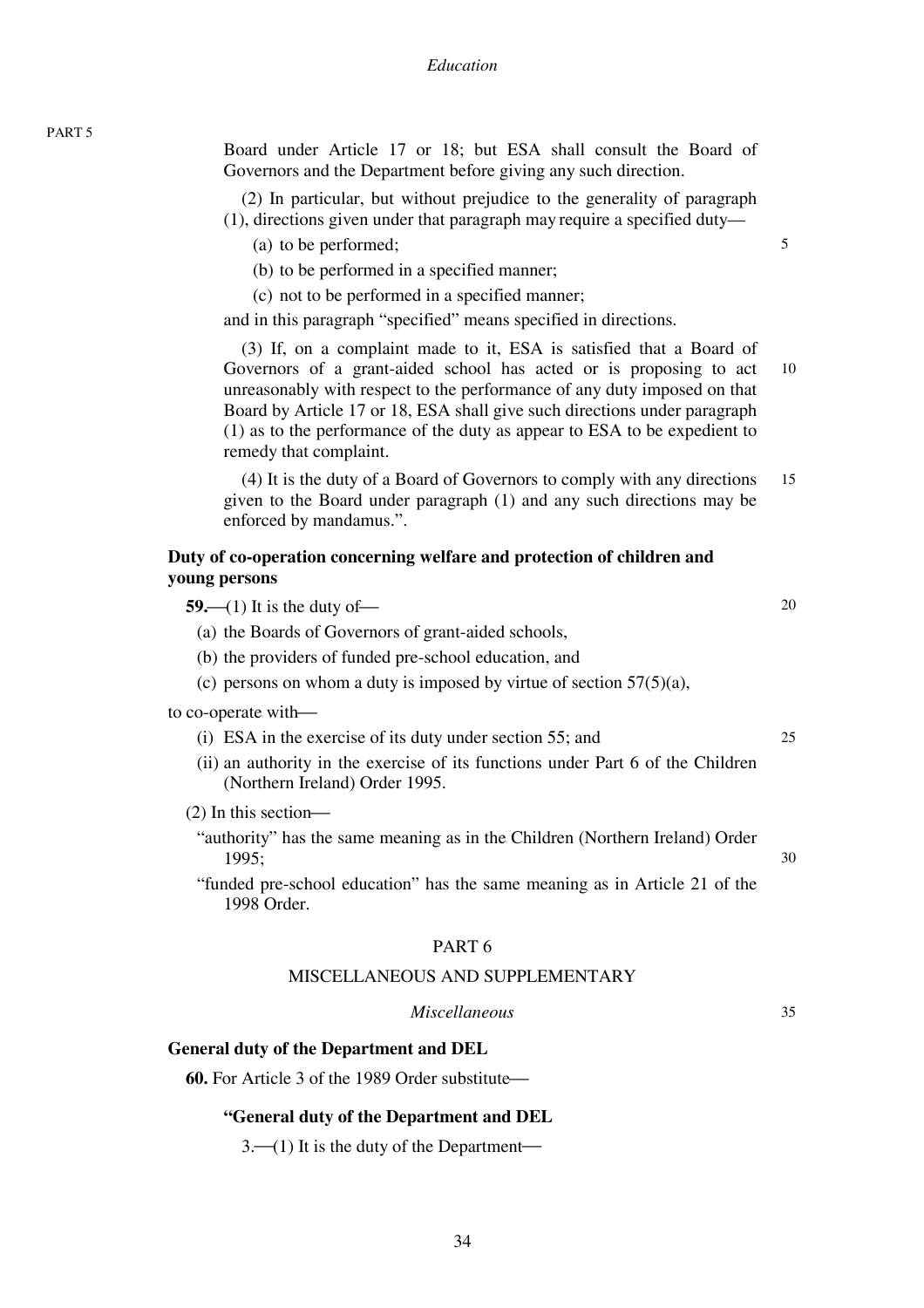#### *Education*

- (a) to promote the education of children and young persons in Northern Ireland;
- (b) to promote the spiritual, moral, cultural, social, intellectual and physical development of such children and young persons and thereby of the community at large;
- (c) to promote the provision of an effective and efficient system of services for the education and development of those children and young persons;
- (d) to promote the achievement of high standards of educational attainment by schools and pupils;
- (e) to promote the provision of an effective and efficient system of youth services;
- (f) to secure the effective and efficient execution of their functions by ESA and other bodies on which or persons on whom powers are conferred or duties imposed under the Education Orders.

(2) It is the duty of DEL to promote further and higher education in Northern Ireland.".

#### **Grants for educational and youth services, etc.**

20 **61.** In Article 115 of the 1986 Order (grants for educational and other purposes) for paragraphs  $(1)$  to  $(3)$  substitute—

> "(1) The Department may pay grants to persons in respect of expenditure incurred or to be incurred by them—

- (a) for the purposes of, or in connection with, the provision (or proposed provision) of educational services and activities carried out in connection with such services;
- (b) for the purposes of, or in connection with, the provision (or proposed provision) of youth services and activities carried out in connection with such services;
- (c) for the purposes of research or other activities relevant to the functions of the Department or of ESA under the Education Orders.

(1A) DEL may, in accordance with regulations made by it, pay grants to persons in respect of expenditure incurred or to be incurred by them—

- (a) for the purposes of, or in connection with, the provision (or proposed provision) of services connected with further or higher education;
- (b) for the purposes of research relevant to the functions of DEL or of ESA in relation to further or higher education.

(1B) The Department of Culture, Arts and Leisure may, in accordance with regulations made by it, pay grants to persons in respect of expenditure incurred or to be incurred by them—

(a) for the purposes of, or in connection with, the provision (or proposed provision) of cultural, recreational or physical activities;

10

5

15

25

30

35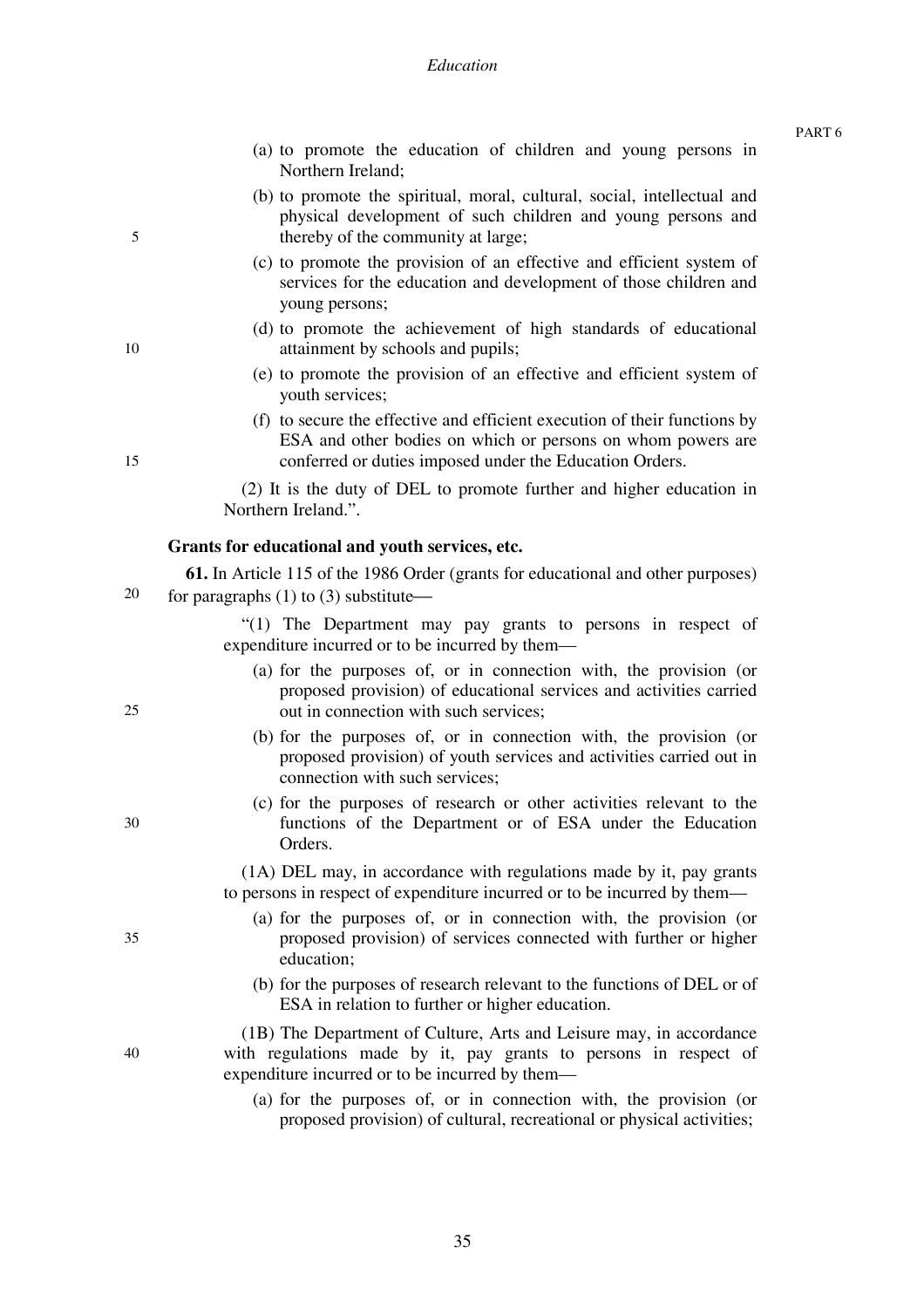(b) for the purposes of research relevant to the functions of that Department or of ESA in relation to such activities.

(1C) Grants under this Article shall be made subject to such conditions as the department paying the grant may determine.

- (2) Regulations under paragraph  $(1A)$  or  $(1B)$ 
	- (a) require the approval of the Department of Finance and Personnel; and

5

10

20

30

(b) may prescribe the rates of grants which may be paid under that paragraph.

(3) Grants shall not be paid under this Article to—

(a) ESA;

- (b) the trustees or Board of Governors of a voluntary or grantmaintained integrated school;
- (c) the governing body of an institution of further education.".

#### 15 **Tribunal to review certain decisions in relation to employment schemes and schemes of management**

**62.**⎯(1) The Office of the First Minister and deputy First Minister ("the Office") shall by regulations make provision for the establishment of a tribunal to exercise functions under sections 8 and 37.

- $(2)$  The regulations shall provide—
	- (a) for the members of the tribunal to be appointed by the Department;
	- (b) for the procedure of the tribunal;
	- (c) for the payment of fees and expenses to members of the tribunal by the Department.

25 (3) Regulations under this section may contain such incidental, supplementary, transitional or saving provisions as appear to the Office to be necessary or expedient.

# **Sectoral bodies**

**63.** In the Education Orders—

"sectoral body" means a body-

- (a) which is recognised by the Department as representing the interests of grant-aided schools of a particular description; and
- (b) to which grants are paid under Article 115 of the 1986 Order, Article 64 of the 1989 Order or Article 89 of the 1998 Order;
- 35 "relevant sectoral body", in relation to the exercise by the Department or ESA of any function in relation to a school or schools of a particular description, means the sectoral body appearing to the Department or (as the case may be) ESA to represent the interests of schools of that description.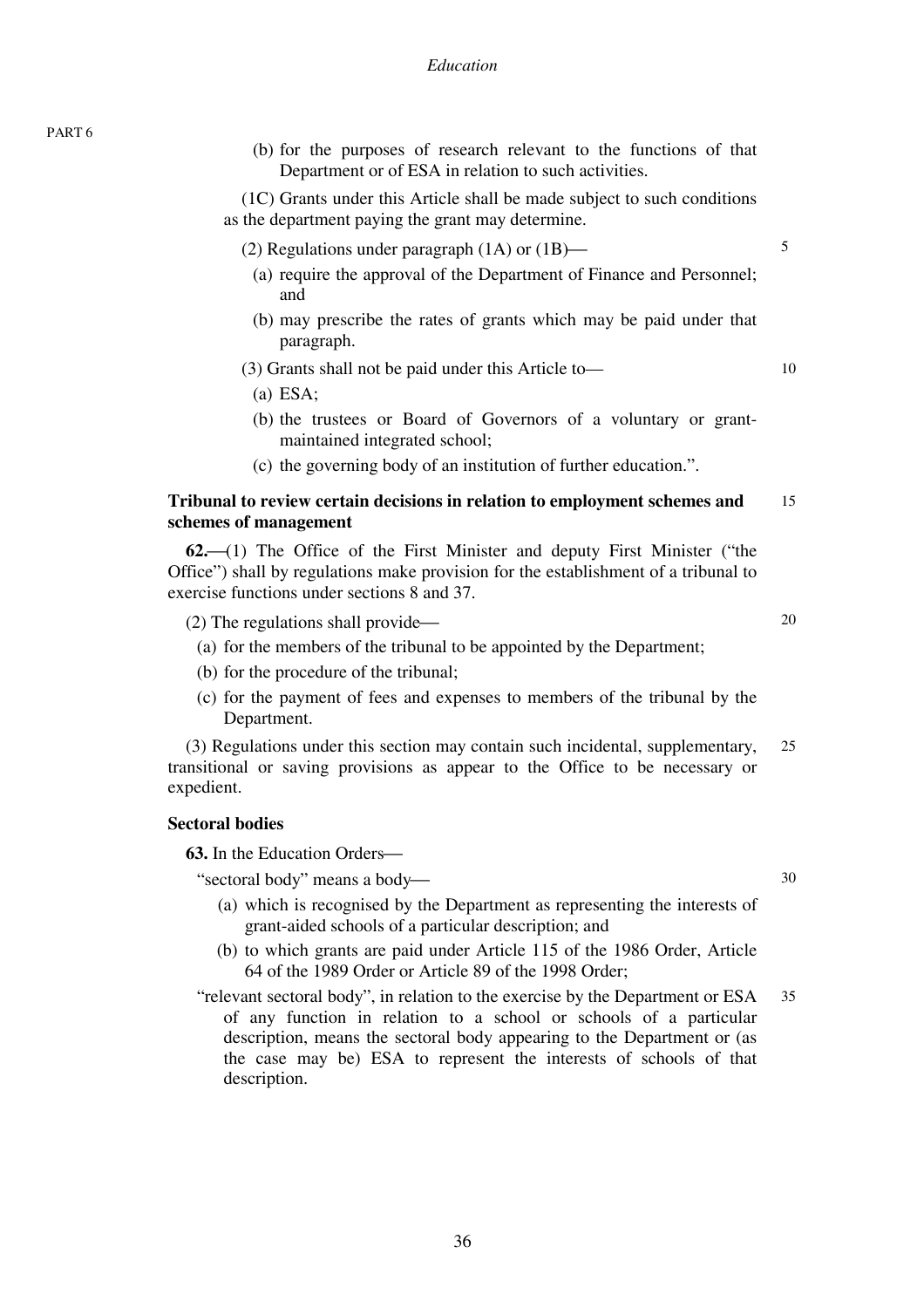## *Supplementary*

## **Supplementary, incidental, consequential, transitional provision etc.**

**64.**—(1) The Department may by order make—

- (a) such supplementary, incidental or consequential provision,
- (b) such transitory, transitional or saving provision,

as it considers appropriate for the general purposes, or any particular purpose, of this Act, or in consequence of, or for giving full effect to, any provision made by this Act.

(2) An order under subsection (1) may amend, repeal, revoke or otherwise modify any statutory provision (including this Act).

(3) Nothing in this Act affects the generality of the power conferred by this section.

#### **Regulations and orders**

15 **65.**⎯(1) Except as provided by subsection (2), regulations under this Act are subject to negative resolution.

(2) No regulations shall be made under section 62 unless a draft of the regulations has been laid before, and approved by resolution of, the Assembly.

(3) Except as provided by subsections (4) and (5), orders made by the Department under this Act are subject to negative resolution.

20

5

10

(4) No order shall be made under section 4(6) or 64(1) unless a draft of the order has been laid before, and approved by resolution of, the Assembly.

(5) Subsection (3) does not apply to an order under section 68(2) or Schedule 5.

25 (6) Regulations and orders made by the Department under this Act may contain such incidental, supplementary, transitional and saving provisions as appear to the Department to be necessary or expedient.

#### **Interpretation**

 $66$ —(1) In this Act—

"DEL" means the Department for Employment and Learning;

"DFP" means the Department of Finance and Personnel;

- "the 1986 Order" means the Education and Libraries (Northern Ireland) Order 1986;
	- "the 1989 Order" means the Education Reform (Northern Ireland) Order 1989;
	- "the 1998 Order" means the Education (Northern Ireland) Order 1998;
- "the 2003 Order" means the Education and Libraries (Northern Ireland) Order 2003;

"the 2006 Order" means the Education (Northern Ireland) Order 2006.

(2) This Act shall be construed as one with the 1986 Order; and accordingly Article 2 of that Order, in so far as it relates to the interpretation of words or expressions used in that Order and in this Act, applies for the purposes of this Act as it applies for the purposes of that Order.

30

35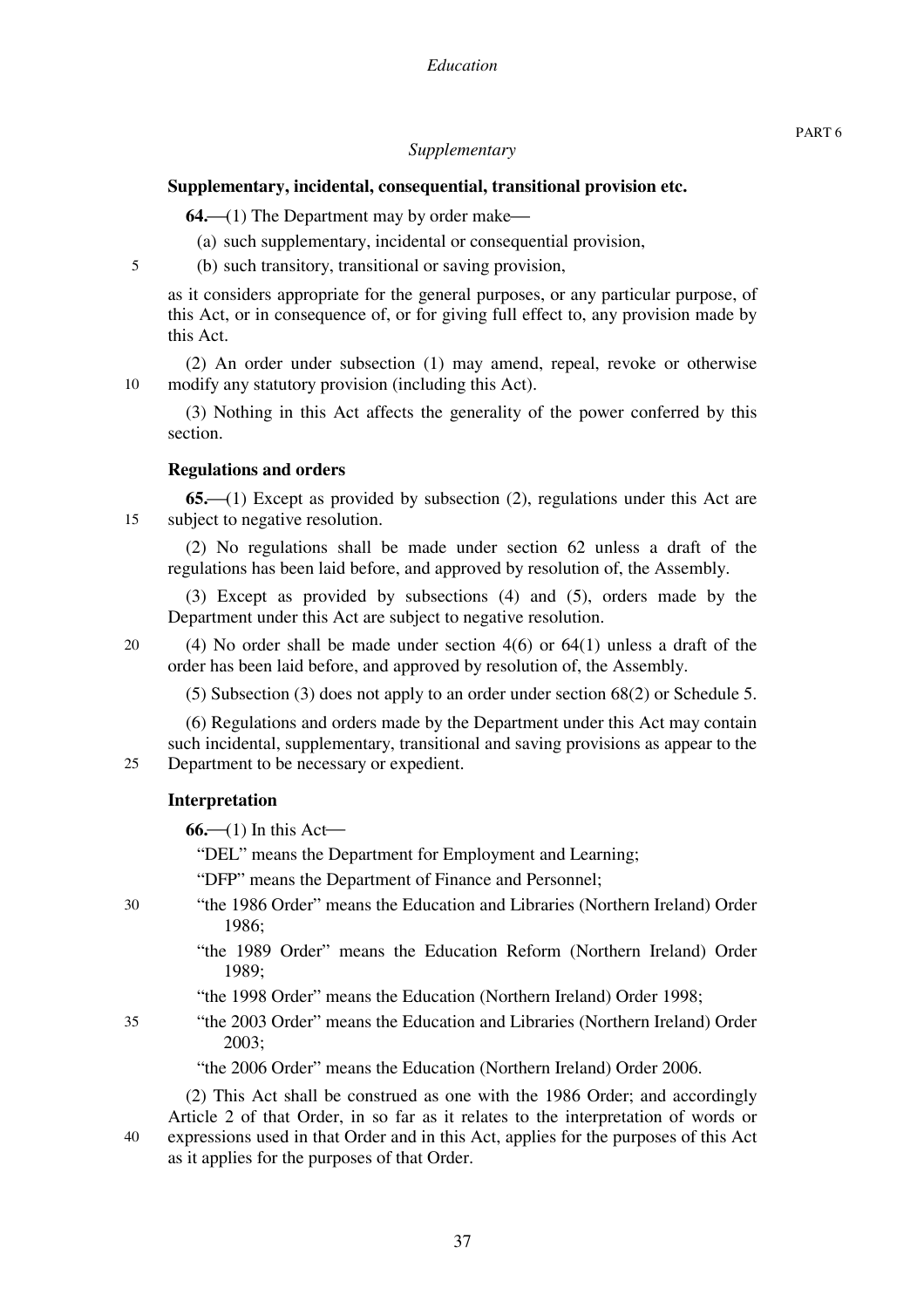# **Minor and consequential amendments and repeals and revocations**

**67.**⎯(1) The statutory provisions set out in Schedule 7 have effect subject to the minor and consequential amendments specified in that Schedule.

5 (2) The statutory provisions set out in Schedule 8 (which include provisions which are spent) are repealed to the extent specified in the second column of that Schedule.

(3) Part 1 of Schedule 3 to the Departments (Transfer and Assignment of Functions) (Northern Ireland) Order 1999 shall cease to have effect in relation to functions under the following provisions—

10

15

20

25

30

(a) the 1986 Order; and

(b) the 1989 Order.

(4) Part 2 of Schedule 3 to the Departments (Transfer and Assignment of Functions) (Northern Ireland) Order 1999 shall cease to have effect in relation to functions under the following provisions—

(a) in the 1986 Order, Articles 50, 99 to 103 and 108 to 115;

- (b) in the 1989 Order, Articles 3 and 151;
- (c) the 1998 Order.

# **Commencement**

PART 6

**68.**—(1) The following provisions come into operation on the day after Royal Assent—

- (a) section 10 and Schedule 3;
- (b) section 13;
- (c) section 32 and Schedules 4 to 6;
- (d) sections 62 to 66;
- (e) this section; and
- (f) section 69.

(2) The other provisions of this Act come into operation on such day or days as the Department may by order appoint.

(3) An order under subsection (2) may contain such transitional provisions and savings as the Department thinks necessary or expedient.

### **Short title**

**69.** This Act may be cited as the Education Act (Northern Ireland) 2012.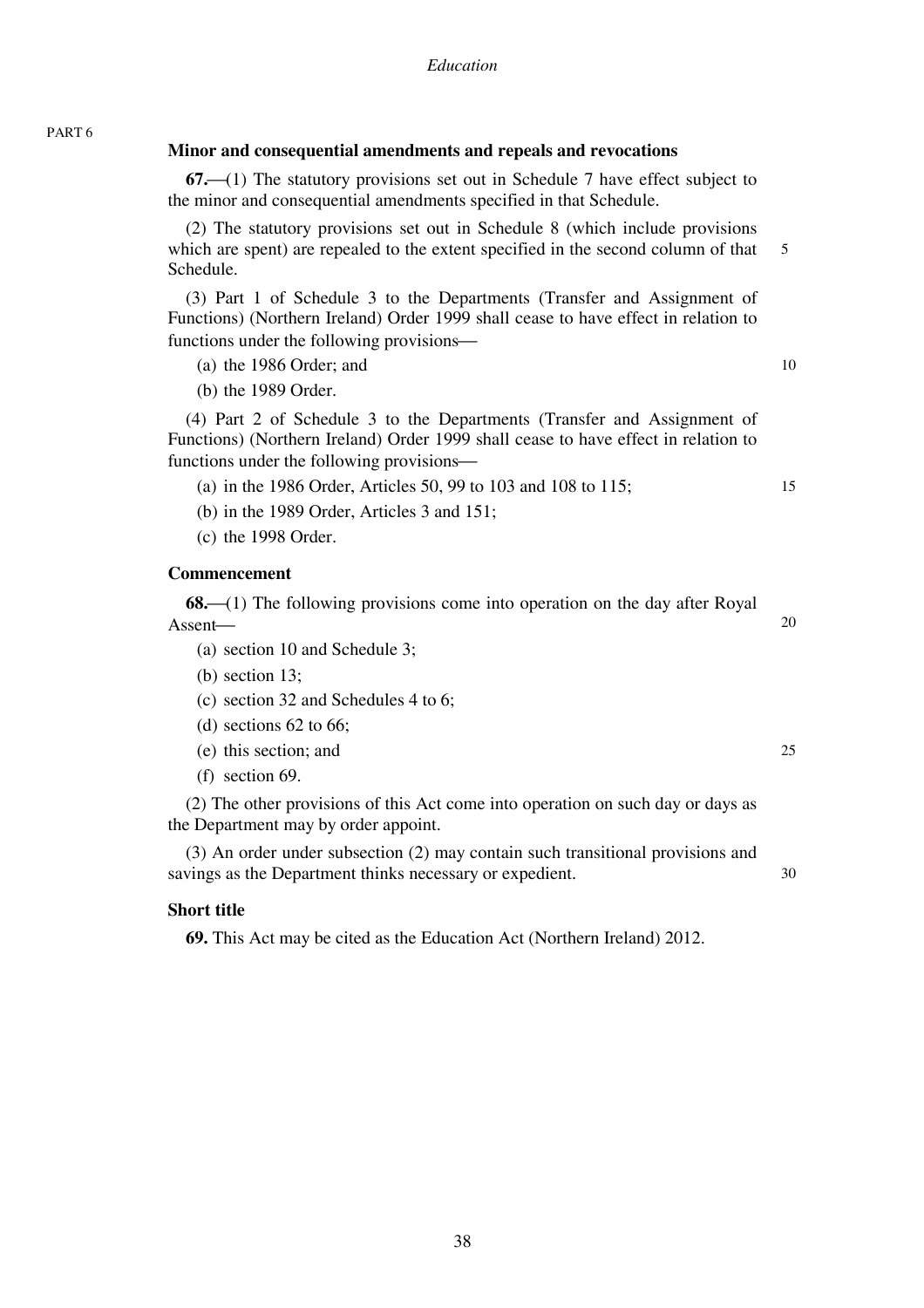*Education* 

### SCHEDULES

#### SCHEDULE 1

Section 1.

# THE EDUCATION AND SKILLS AUTHORITY

#### *Status*

5  $1. \rightarrow (1)$  ESA shall not be regarded $\rightarrow$ 

- (a) as the servant or agent of the Crown; or
- (b) as enjoying any status, immunity or privilege of the Crown.

(2) The property of ESA shall not be regarded as property of, or held on behalf of, the Crown.

10 (3) Subject to the following provisions of this Schedule and Article 106 of the 1986 Order, section 19 of the Interpretation Act (Northern Ireland) 1954 applies to ESA.

#### *Membership*

 $2-$ (1) ESA shall consist of  $-$ 

- (a) a Chair appointed by the Department,
	- (b) 8 persons nominated in accordance with paragraph 3 ("political members"), and
	- (c) 12 persons appointed by the Department ("appointed members") of whom-
	- (i) 4 shall be persons appearing to the Department to represent the interests of transferors of controlled schools, appointed after consultation with persons or bodies appearing to the Department to represent such interests;
		- (ii) 4 shall be persons appearing to the Department to represent the interests of trustees of maintained schools, appointed after consultation with persons or bodies appearing to the Department to represent such interests; and
		- (iii) 4 shall be persons appearing to the Department, so far as practicable, to be representative of the community in Northern Ireland.
- 30 (2) In making appointments under sub-paragraph  $(1)(c)(iii)$ , the Department shall, so far as practicable, secure that each person appointed has experience in a field of activity relevant to the discharge of the functions of ESA.

(3) A person is disqualified for membership of ESA if that person is employed by ESA under section 3 or 11.

35

15

20

25

#### *Political members*

3.<sup>{1}</sup> 41) Where members are first appointed to ESA, the political members shall be nominated by applying sub-paragraphs (3) to (8).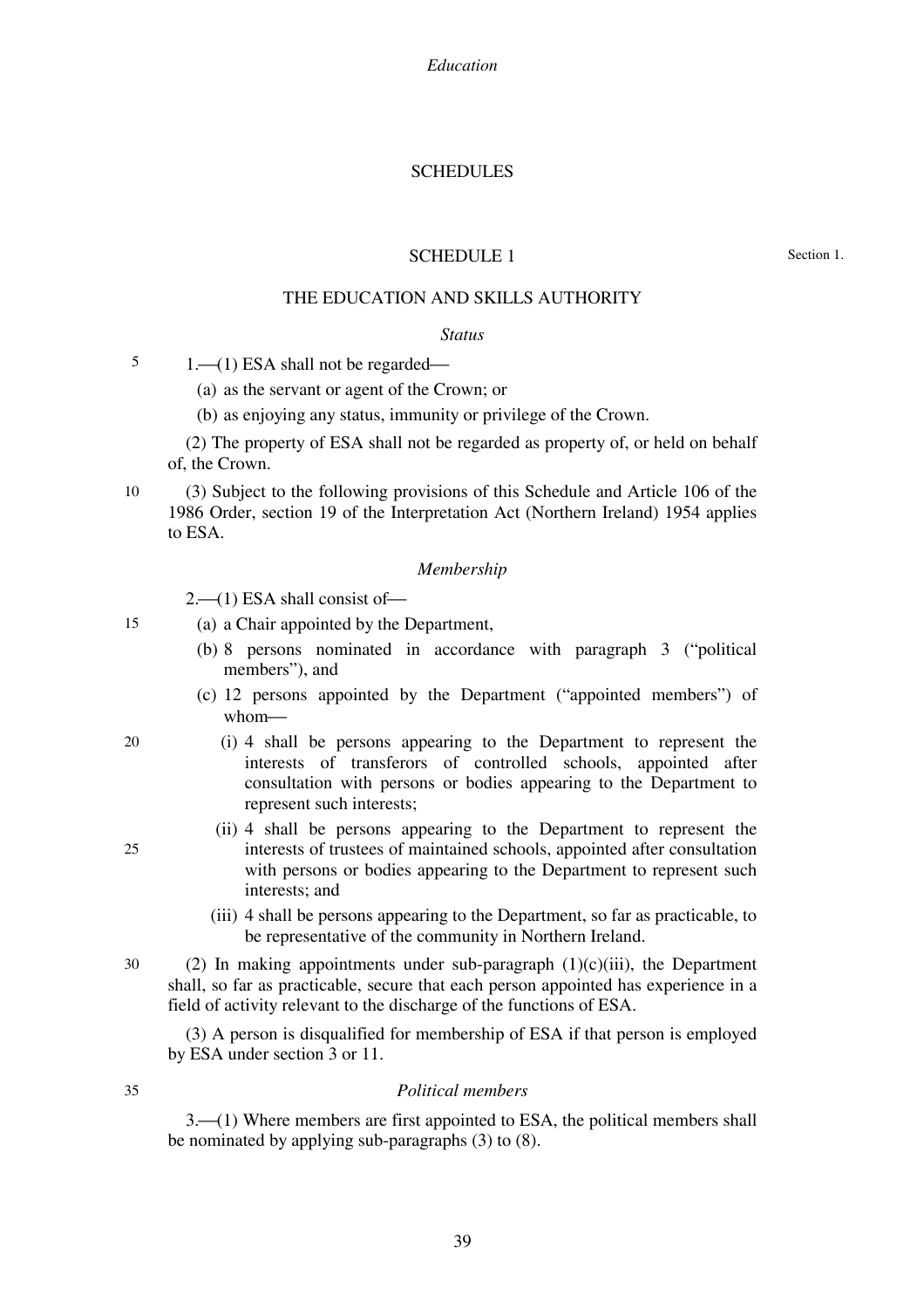- (2) Where at any other time—
	- (a) an Assembly is elected under section 31 or 32 of the Northern Ireland Act 1998,
	- (b) a resolution which causes one or more Ministerial offices to become vacant is passed under section 30(2) of that Act, or
	- (c) the period of exclusion imposed by a resolution under section 30(2) of that Act comes to an end,

all political members shall cease to hold office and the political members shall be nominated by applying sub-paragraphs (3) to (8).

10 (3) At the request of the Department, the nominating officer of the political party for which the formula in sub-paragraph (7) gives the highest figure may nominate a person as a political member.

(4) The nominated person may take up office as a political member by making a statement to that effect to the Department.

 $(5)$  If—

- (a) the nominating officer does not exercise the power conferred by subparagraph (3) within the prescribed period, or
- (b) the nominated person does not take up office as a political member within that period,

20 that power shall become exercisable by the nominating officer of the political party for which the formula in sub-paragraph (7) gives the next highest figure.

(6) Sub-paragraphs (3) to (5) shall be applied as many times as may be necessary to secure that all of the offices as political member are filled.

(7) The formula is—

where—

 $1 + M$ *S*

> $S =$  the number of seats in the Assembly which were held by members of the party on the day on which the Assembly first met following its election; and

> $M =$  the number of members of the party (if any) who hold office as a political member.

35 (8) Where the figures given by the formula for two or more political parties are equal, each of those figures shall be recalculated with S being equal to the number of first preference votes cast for the party at the last general election of members of the Assembly.

(9) A person shall cease to hold office as a political member if that person resigns by notice in writing to the Department.

40 (10) Where a person ceases to hold office as a political member otherwise than by virtue of sub-paragraph (2), the nominating officer of the party on whose behalf that person was nominated may nominate another person to hold the office.

15

5

30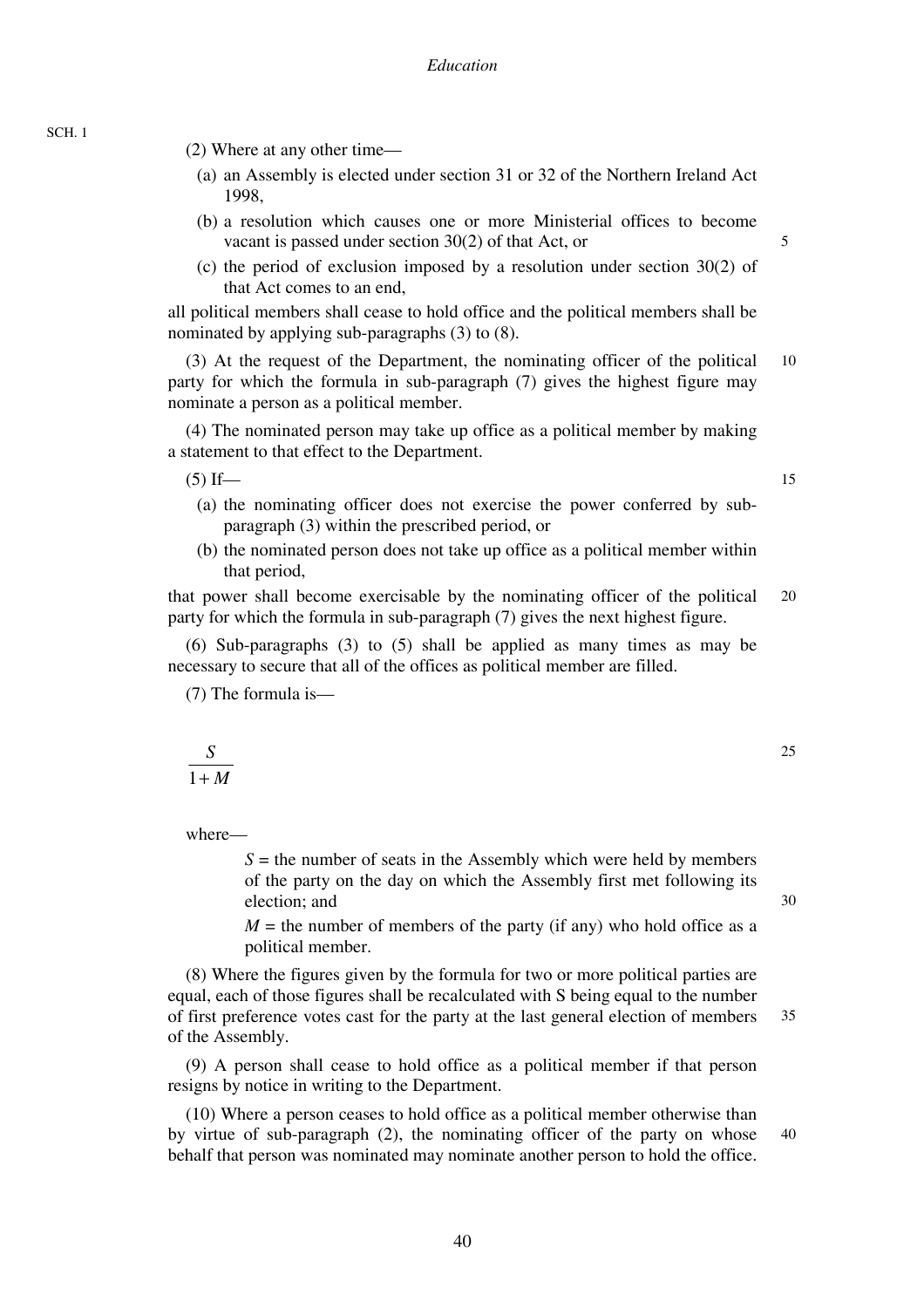- $(11)$  If—
	- (a) the nominating officer does not exercise the power conferred by subparagraph (10) within the prescribed period, or
	- (b) the nominated person does not take up the office within that period,
- 5 the vacancy shall be filled by applying sub-paragraphs (3) to (8) within such further period as may be prescribed.
	- (12) Where—
		- (a) the Assembly has resolved under section 30(2) of the Northern Ireland Act 1998 that a political party does not enjoy its confidence, and
- 10 (b) the party's period of exclusion has not come to an end,

nominated by that person for the purpose.

the party shall be disregarded for the purposes of any application of subparagraphs (3) to (8).

(13) In this paragraph "nominating officer", in relation to a party, means the person registered under Part II of the Political Parties, Elections and Referendums Act 2000 as the party's nominating officer or a member of the Assembly

## *Chair and appointed members*

 $4.$   $\rightarrow$  (1) Subject to the provisions of this paragraph, the Chair and the appointed members of ESA shall hold and vacate office in accordance with the terms of their respective appointments.

(2) An appointment as Chair or an appointed member shall be for a specified period of not more than 4 years.

(3) A person holding office as Chair or appointed member may at any time resign that office by notice in writing to the Department.

25 (4) The Department may by notice in writing remove a person from office as Chair or appointed member if satisfied that the person—

- (a) has, without reasonable excuse, failed to discharge the functions of the office for a continuous period of 6 months,
- (b) is the subject of a bankruptcy restrictions order (or interim order) or a debt relief restrictions order,
- - (c) has failed to comply with the terms of appointment,
	- (d) has been convicted of an indictable offence, or
	- (e) is otherwise unable, unfit or unwilling to perform the functions of the office.
- 35 (5) A person whose term of office as Chair or an appointed member expires or who has resigned shall be eligible for re-appointment.

### *Remuneration and allowances of members*

5. ESA shall pay to its Chair and members such remuneration and allowances as the Department may determine.

40

15

 $20$ 

30

#### *Officers*

 $6 - (1)$  ESA shall have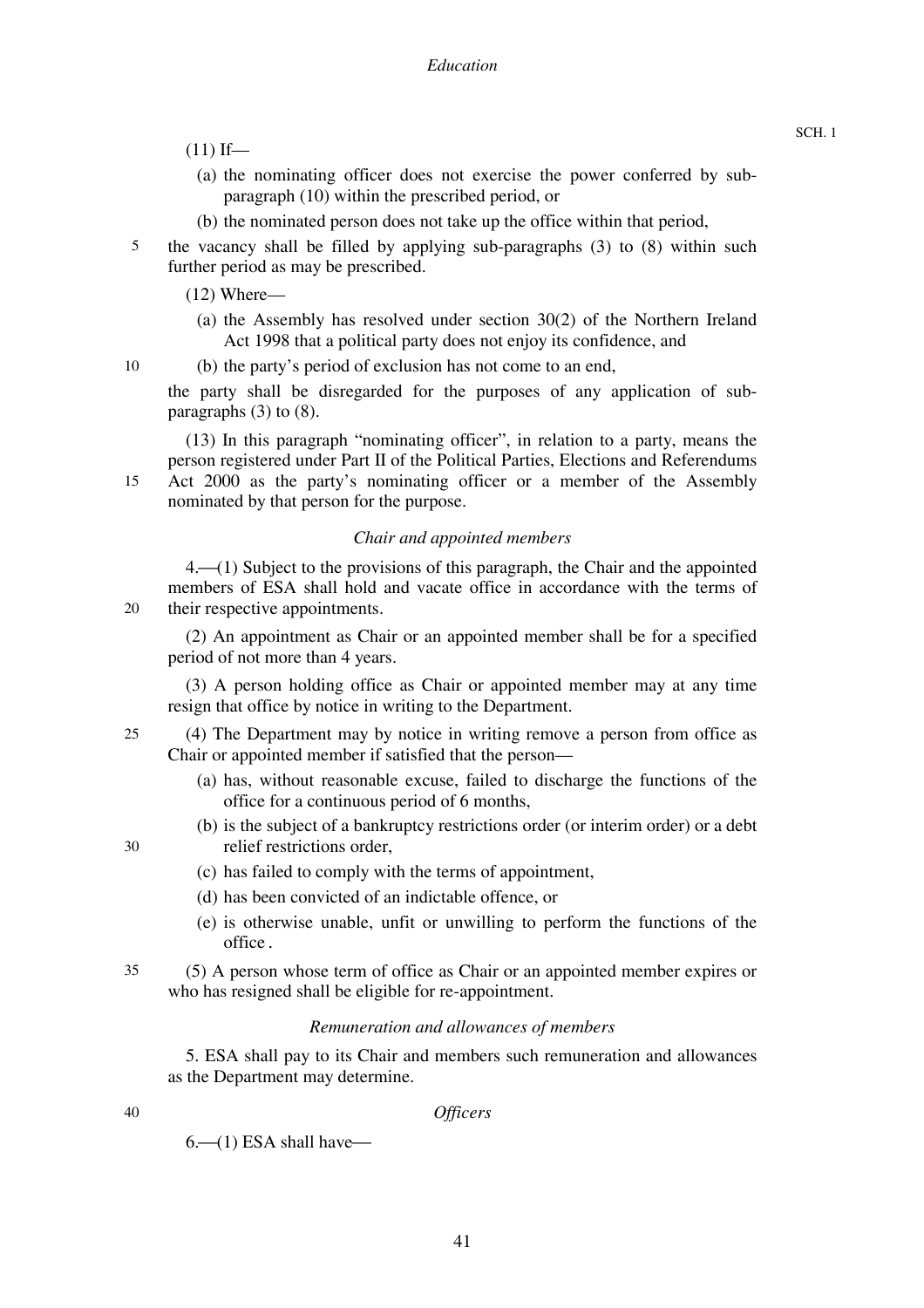SCH. 1

- (a) a chief executive, with responsibility to ESA for the carrying out of its functions and the management of its officers; and
- (b) such other officers as ESA may determine.
- (2) The first chief executive of ESA shall be appointed by the Department.
- (3) Every subsequent chief executive shall be appointed by ESA.

5

(4) ESA shall not appoint a person as chief executive unless the Department approves the appointment.

(5) A person shall, so long as that person is, and for 12 months after ceasing to be, a member of ESA, be disqualified for being an officer of ESA.

10 (6) ESA may make arrangements with a Northern Ireland department for persons employed in the Northern Ireland civil service to be seconded to ESA.

(7) Arrangements made with a department other than DFP require the approval of DFP.

#### *Remuneration, allowances and pensions of officers*

15 7. $\left(\frac{1}{2}\right)$  Subject to sub-paragraph (2), ESA shall pay to its officers such remuneration and allowances as it may determine.

(2) The Department may direct that the remuneration and allowances of the chief executive and other officers of such class or description as may be specified in the direction shall not be determined under sub-paragraph (1) without the approval of the Department.

 $(3)$  ESA shall—

- (a) pay, or make payments in respect of, such pensions or gratuities to or in respect of its officers or former officers as it may, with the approval of the Department, determine; or
- 25 (b) provide and maintain such schemes (whether contributory or not) as it may, with the approval of the Department, determine, for the payment of pensions or gratuities to or in respect of its officers or former officers.

(4) References in this paragraph to pensions and gratuities include references to pensions or gratuities by way of compensation to or in respect of officers who suffer loss of employment or loss or diminution of emoluments.

#### *Committees*

8. (1) ESA may establish committees.

(2) A person who is not a member of ESA shall not, except with the approval of the Department, be appointed to a committee of ESA.

35 (3) ESA may pay to members of its committees who are neither members nor officers of ESA such remuneration and allowances as ESA may, with the approval of the Department, determine.

#### *Delegation to committees and officers*

 $9. (1)$  ESA may, to such extent as it may determine, delegate any of its functions to-

(a) any committee of ESA; or

20

30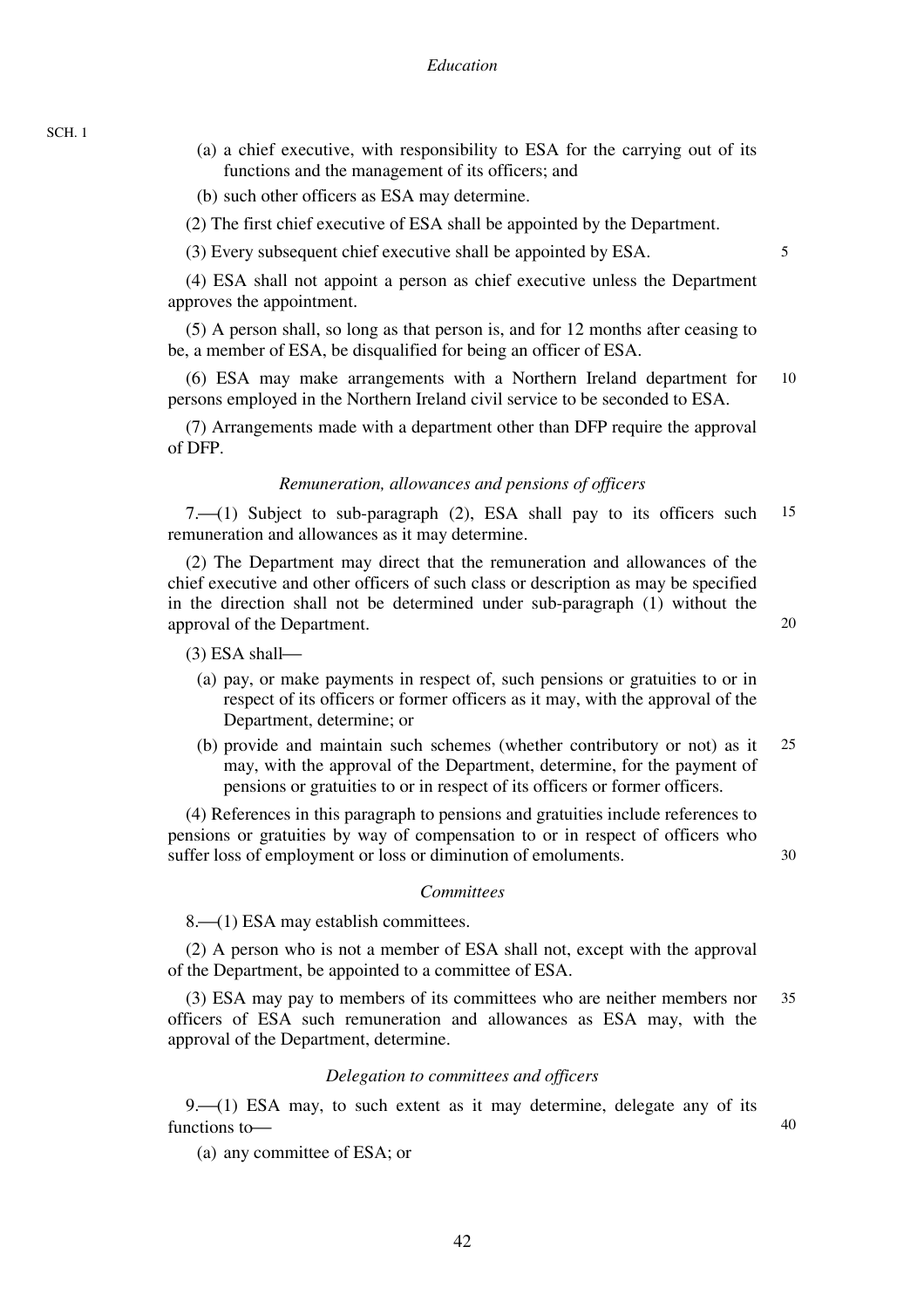(2) Any committee of ESA may, to such extent as the committee may determine, delegate any functions of the committee to any officer of ESA.

(3) Sub-paragraphs (1) and (2) are subject to regulations under sub-paragraph

- 5 (4) and to any other statutory provision or rule of law authorising or requiring functions of ESA to be exercised by a particular person or in a particular manner.
	- (4) The Department may by regulations—
		- (a) require prescribed functions of ESA to be exercised on its behalf by a prescribed officer of ESA; and
	- (b) regulate the appointment by ESA of an officer for the purposes of exercising such functions.

## *Proceedings*

10. Without prejudice to section  $19(1)(a)(v)$  of the Interpretation Act (Northern Ireland) 1954, ESA shall make standing orders regulating the procedure of ESA and its committees, including provision regulating—

- (a) the convening of meetings;
- (b) the fixing of the quorum;
- (c) the conduct of business at meetings;
- (d) the disclosure by a member of any pecuniary interest in, or family relationship relevant to, any matter to be discussed at a meeting and the withdrawal by such a member from any discussion on that matter;
	- (e) the admission or exclusion of the public and press from meetings;
	- (f) the keeping of minutes and other records;
	- (g) the custody of documents;
- 25 (h) the duties of officers;
	- (i) such other matters connected with the conduct of its business as ESA thinks fit.

11. The validity of any proceedings of ESA, or of any of its committees, shall not be affected by-

- (a) any vacancy among the officers of ESA or of the committee;
	- (b) any vacancy in the office of the Chair of ESA;
	- (c) any defect in the appointment of any one or more officers of ESA or in the appointment of the Chair of ESA; or
	- (d) any failure to comply with paragraph 10.

# 35

30

### *Application of seal and documents*

 $12.$  (1) The application of the seal of ESA shall be authenticated by the signature-

- (a) of the Chair of ESA or the chief executive; or
- (b) of any other member or officer who has been authorised by ESA (whether generally or specially) for that purpose.

SCH. 1

 $40$ 

20

15

- 
-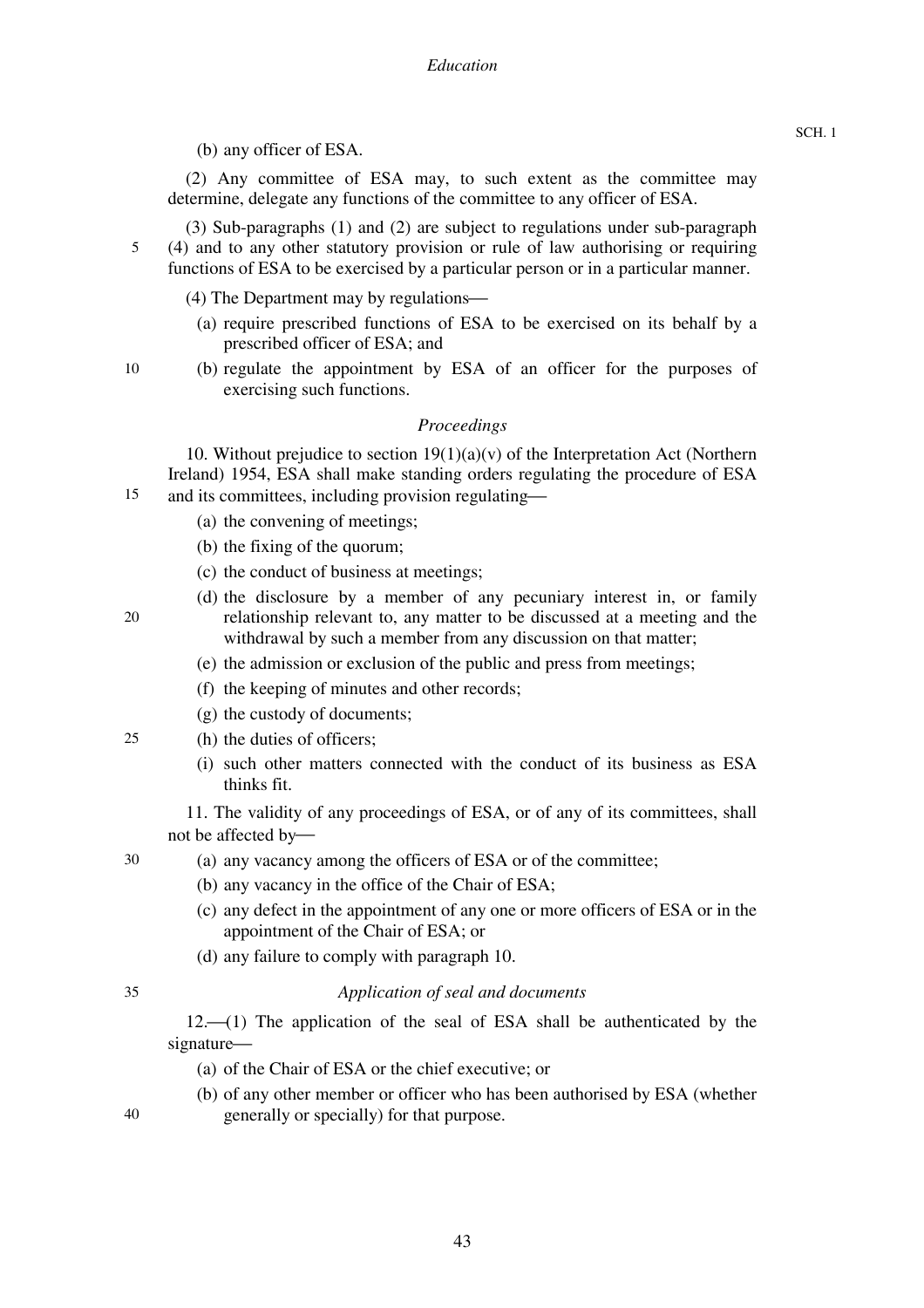(2) Any document which if executed by an individual would not require to be executed as a deed may be executed on behalf of ESA by any person generally or specially authorised by ESA for that purpose.

(3) In any legal proceedings any document purporting to have been so executed on behalf of ESA shall be deemed to be so executed until the contrary is proved.

13. Any document required under any statutory provision to be served on or sent to ESA may (without prejudice to the operation of section 24 of the Interpretation Act (Northern Ireland) 1954) be served on or sent to the chief executive of ESA.

#### *Finance*

 $14.$  (1) A funding department may make payments to ESA.

(2) Payments made under this paragraph by a funding department shall be made on such terms and conditions as the funding department may determine.

 $(3)$  The funding departments are—

(a) the Department; and

(b) DEL.

SCH. 1

15. ESA may not borrow money.

#### *Accounts*

 $16$ — $(1)$  ESA shall—

20 (a) keep proper accounts and proper records in relation to the accounts; and

(b) prepare a statement of accounts in respect of each financial year.

 $(2)$  The statement of accounts shall—

- (a) be in such form, and
- (b) contain such information,

as the Department may, with the approval of DFP, direct.

(3) ESA shall, within such period after the end of each financial year as the Department may direct, send copies of the statement of accounts relating to that year to-

(a) the Department;

(b) DEL; and

(c) the Comptroller and Auditor General.

(4) The Comptroller and Auditor General shall—

- (a) examine, certify and report on every statement of accounts received under this paragraph; and
- (b) send a copy of each report to the Department.

(5) The Department shall lay a copy of the statement of accounts and of the Comptroller and Auditor General's report before the Assembly.

15

10

5

30

25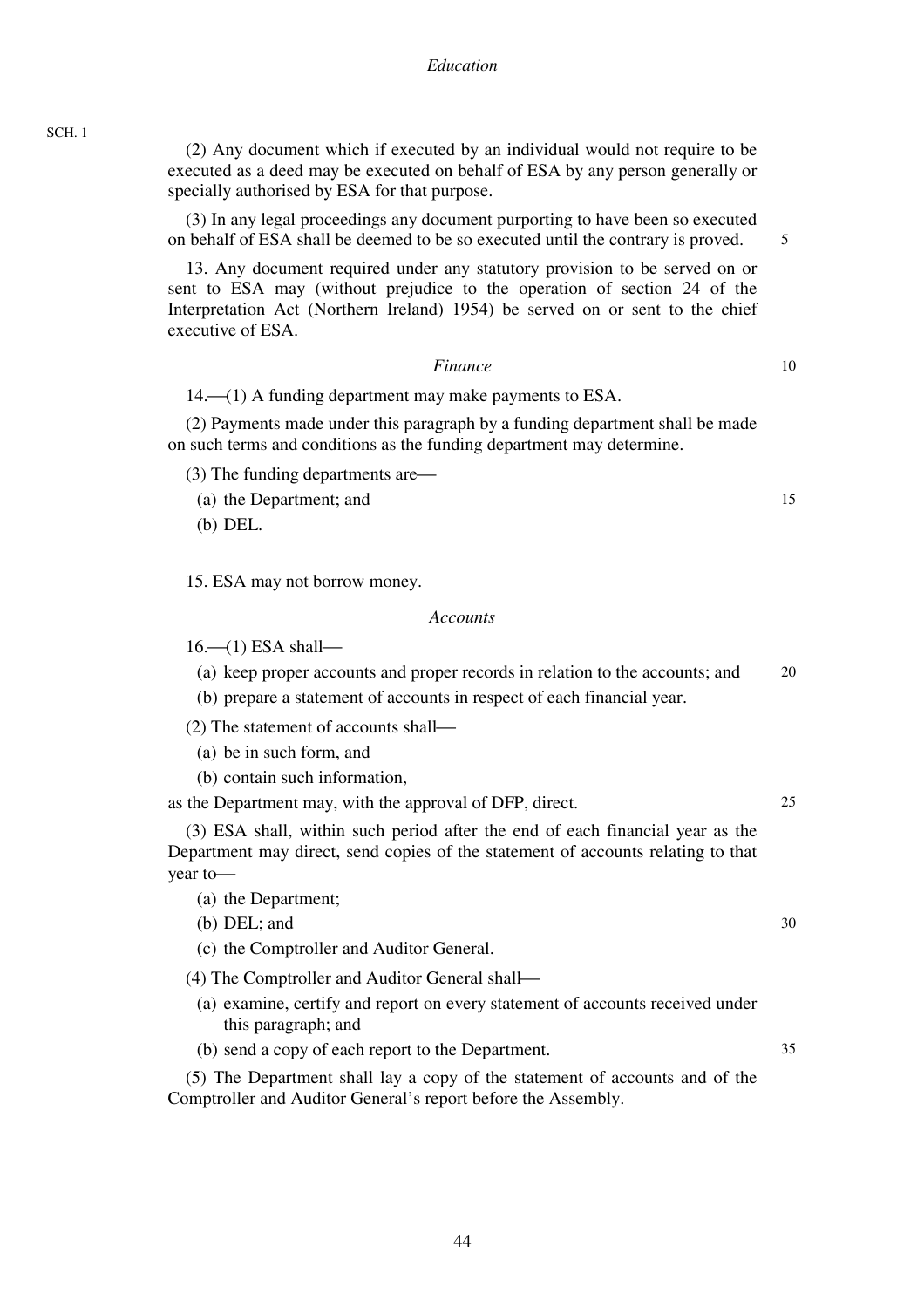### *Annual report*

17.<sup> $(1)$ </sup> As soon as practicable after the end of each financial year, ESA shall send to the Department and DEL a report on the carrying out of its functions during that year.

(2) A report under this paragraph shall contain such information as the Department may direct.

(3) The Department shall lay a copy of the report before the Assembly.

## *Other reports and returns*

### 18. ESA shall make such reports and returns and give such information—

- (a) to the Department as the Department may reasonably require for the purposes of its functions under any statutory provision;
	- (b) to DEL as DEL may reasonably require for the purposes of its functions under any statutory provision.

### *Commissioner for Complaints*

15 19. In Schedule 2 to the Commissioner for Complaints (Northern Ireland) Order 1996 (bodies subject to investigation) for "An education and library board" substitute "The Education and Skills Authority".

## *Freedom of information*

20 20. In Part 7 of Schedule 1 to the Freedom of Information Act 2000 (bodies, etc. which are public authorities for the purposes of the Act) for "An Education and Library Board established under Article 3 of the Education and Libraries (Northern Ireland) Order 1986" substitute "The Education and Skills Authority".

### *Interpretation*

21. In this Schedule "financial year" means—

- 25 (a) the period beginning with the day on which ESA is established and ending on the next following 31st March; and
	- (b) any subsequent period of 12 months ending on 31st March.

# SCHEDULE 2

Section 4.

# PROVISIONS REQUIRED IN EMPLOYMENT SCHEMES

*Interpretation, etc* 

30

1. In this Schedule—

- (a) references to a scheme are references to an employment scheme for a grant-aided school; and
- (b) in relation to a scheme, references to the school or to the Board of Governors or principal are to be construed accordingly.
- 35
- (2) In this Schedule, paragraphs 2 and 7 are to be read subject to paragraph 8.

10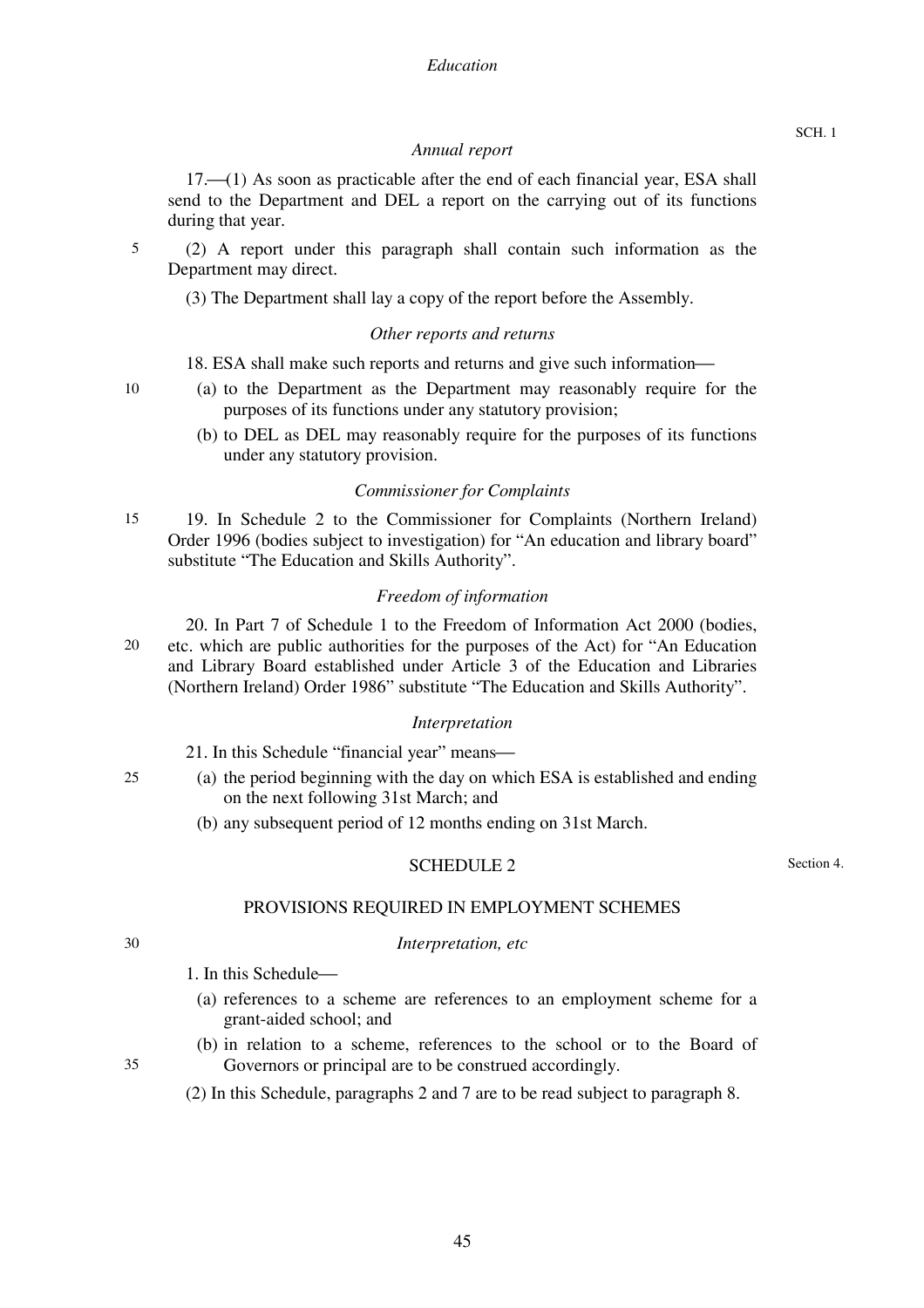46

# *Determination of staff complement*

2. The scheme shall provide for the school to have a complement of teaching and non-teaching posts determined by the Board of Governors.

# *Appointment of staff*

5  $3-(1)$  The scheme shall provide for the selection of a person for appointment to a post on the staff of the school to be carried out—

(a) in the case of a specified post, by ESA;

(b) in the case of any other post, by the Board of Governors.

(2) For the purposes of this paragraph a specified post is a post specified, or of a description specified, in the scheme.

(3) The scheme shall provide for the procedures to be followed by the Board of Governors in selecting a person for appointment.

(4) The scheme shall provide that ESA shall not appoint a person to a post on the staff of a school unless—

- 15 (a) in the case of an appointment to a specified post, that person has been selected for appointment to that post by ESA in accordance with the procedures mentioned in section 4(4) and the Board of Governors has approved that selection;
- 20 (b) in the case of an appointment to any other post, that person has been selected for appointment to that post by the Board of Governors in accordance with the procedures mentioned in sub-paragraph (3).

### *Discipline*

 $4.$ —(1) The scheme shall provide that—

- (a) the regulation of conduct and discipline in relation to the staff of the school, and
- (b) any procedures for affording to members of the staff opportunities for seeking redress of any grievances relating to their employment,

shall be under the control of the Board of Governors.

(2) The scheme shall provide that the Board of Governors shall, after consultation with ESA, establish—

- (a) disciplinary rules and procedures, and
- (b) procedures such as are mentioned in sub-paragraph  $(1)(b)$ ,

and shall take such steps as appear to the Board to be appropriate for making them known to the staff of the school.

35 (3) The scheme shall provide that, where the implementation of any determination made by the Board of Governors in the exercise of its control over the conduct and discipline of the staff of the school requires any action which—

- (a) is not within the functions exercisable by the Board of Governors by virtue of the Education Orders, but
- (b) is within the power of ESA,

ESA shall take that action at the request of the Board of Governors.

10

30

25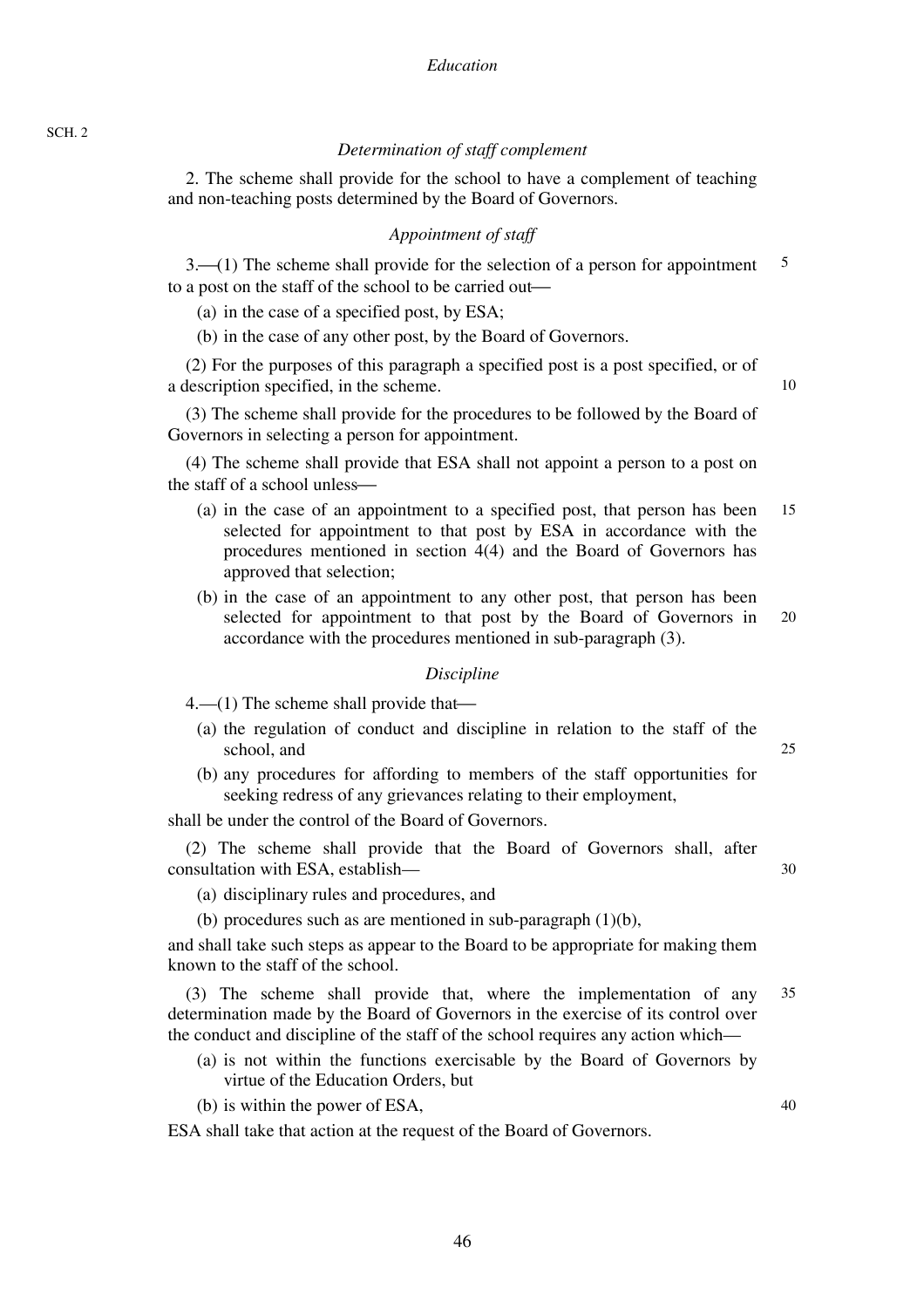# *Suspension*

5.—(1) The scheme shall provide that the Board of Governors and the principal shall both have power to suspend any person employed on the staff of the school where, in the opinion of the Board of Governors or (as the case may be) of the principal, the exclusion of that person from the school is required.

(2) The scheme shall provide that the Board of Governors or principal, when exercising that power, shall immediately inform—

(a) ESA; and

(b) the principal or (as the case may be) the Board of Governors.

10  $(3)$  The scheme shall provide that—

- (a) any such suspension may only be ended by the Board of Governors;
- (b) the Board of Governors shall, on ending such a suspension, immediately inform ESA and the principal.
- (4) In this paragraph "suspend" means suspend without loss of salary.

15

30

5

## *Dismissal, etc.*

6.—(1) The scheme shall provide that, where the Board of Governors determines that any person employed on the staff of the school under a particular contract of employment should cease to work there under that contract, it shall notify ESA in writing of its determination and the reasons for it.

20 (2) The scheme shall provide that if in a case within sub-paragraph (1)—

- (a) the person concerned is employed under the contract of employment in question to work solely at the school, and
- (b) that person does not resign,

25 ESA shall, before the end of the period of one month beginning with the date on which the notification mentioned in sub-paragraph (1) is given in relation to that person, either-

- (i) give that person such notice terminating that contract with ESA as is required under that contract, or
- (ii) terminate that contract without notice if the circumstances are such that it is entitled to so do by reason of that person's conduct.

(3) The scheme shall provide that if in a case within sub-paragraph (1) the person concerned is not employed under the contract of employment in question to work solely at the school ESA shall require that person to cease to work at the school.

35 40 (4) The scheme shall provide that in any case within sub-paragraph (3) no part of the costs incurred by ESA in respect of the salary of the person concerned under the contract of employment in question, so far as relates to any period falling after the expiration of that person's contractual notice period, shall be met from the school's budget share; and for this purpose the contractual notice period of a person is the period of notice that would have been given under the contract of employment in question for termination of that contract if such notice had been given on the date on which the notification mentioned in sub-paragraph (1) was given in relation to that person.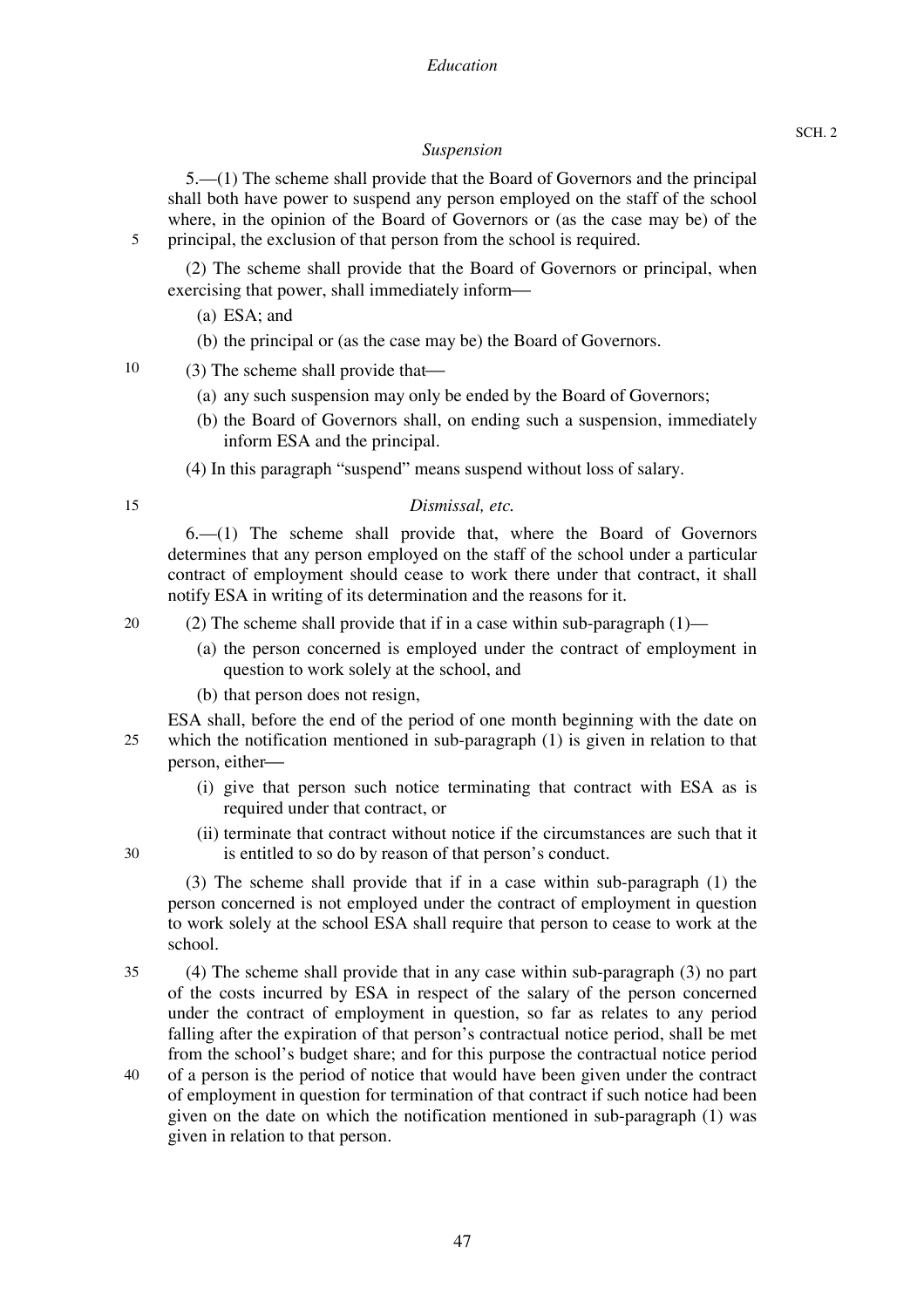- (5) The scheme shall provide that the Board of Governors of the school shall—
	- 5 (a) make arrangements for affording to any person in respect of whom it proposes to make a determination mentioned in sub-paragraph (1) an opportunity of making representations with respect to the action it proposes to take, including (if that person so wishes) oral representations to such person or persons as the Board of Governors may appoint for the purpose, and
	- (b) have regard to any representation made by that person.

10 (6) The scheme shall provide that the Board of Governors shall also make arrangements for affording to any person in respect of whom it has made a determination mentioned in sub-paragraph (1) an opportunity of appealing against it before it notifies ESA of that determination.

- $(7)$  The scheme shall provide that—
	- 15 (a) an officer of ESA shall be entitled to attend, for the purpose of giving advice, all proceedings of the Board of Governors relating to any determination mentioned in sub-paragraph (1); and
	- (b) the Board of Governors shall consider any advice given by that officer before making any such determination.

(8) The scheme shall provide that ESA shall not dismiss a person employed by it to work solely at the school except—

- (a) as provided by the scheme in accordance with sub-paragraphs (1) to (7); or
- (b) in any case where the dismissal of the person in question is required to comply with—
	- 25 (i) Article 35(3) of the 1998 Order (teachers not to be employed unless registered);
	- (ii) any regulations made under Article 70 (regulation of employment of teachers) or Article 88A of the 1986 Order (regulation of employment of non-teaching staff); or
	- (iii) any other statutory provision.

### *Payments in respect of dismissals, resignations, etc.*

7.—(1) The scheme shall provide that it shall be for the Board of Governors to determine—

- 35 (a) whether any payment should be made by ESA in respect of the dismissal, or for the purpose of securing the resignation, of any member of the staff of the school; and
- (b) the amount of any such payment.

(2) But sub-paragraph (1) does not apply in relation to any payment which is required or authorised to be made—

- 40 (a) by virtue of any contract other than one made in contemplation of the impending dismissal or resignation of the member of staff concerned; or
- (b) under any statutory provision.
- (3) The scheme shall provide that ESA—

30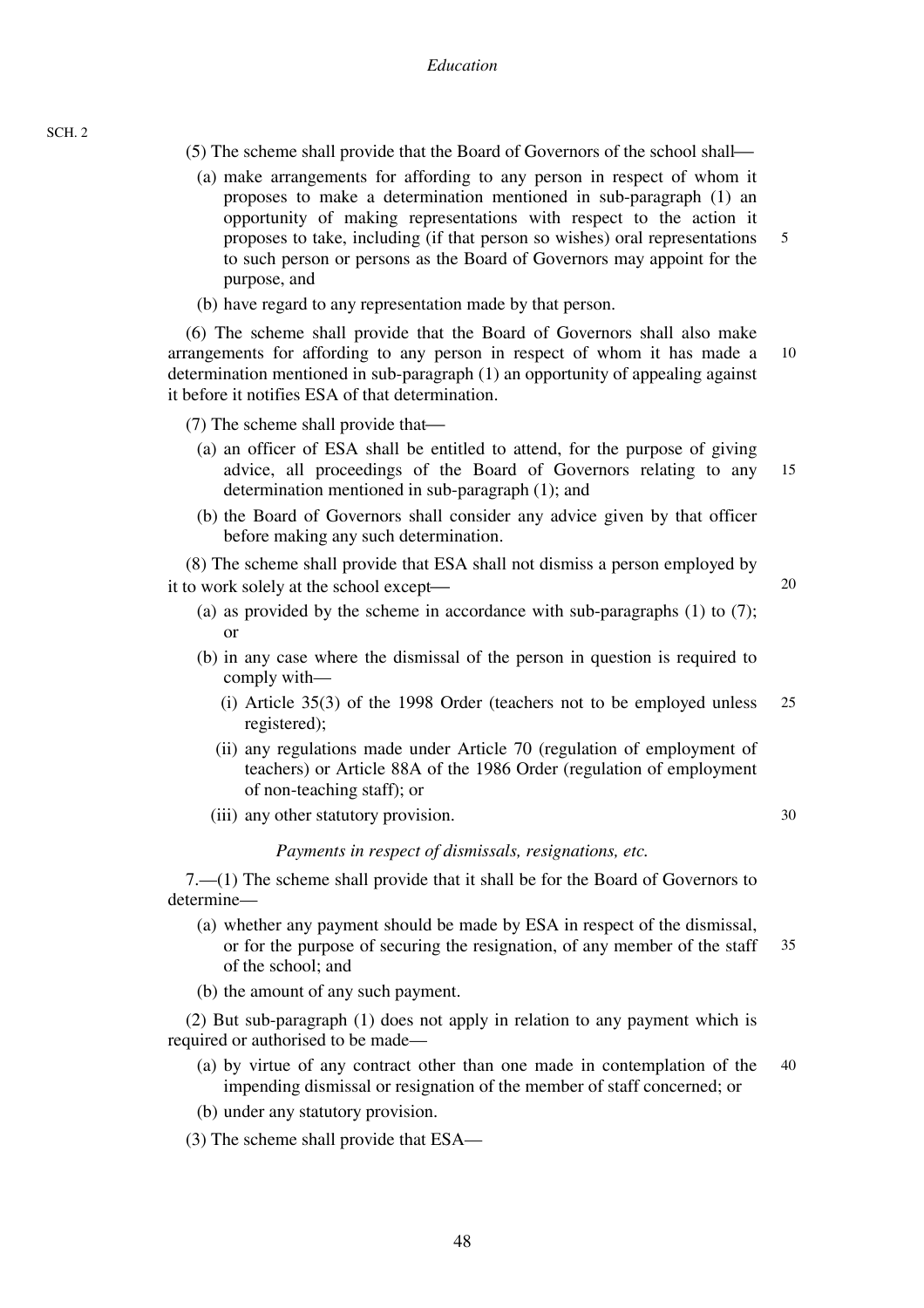- (a) shall take such steps as may be required for giving effect to any determination of the Board of Governors of the school mentioned in subparagraph (1); and
- (b) shall not make, or agree to make, any payment mentioned in that subparagraph in respect of the dismissal, or for the purpose of securing the resignation, of any member of the staff of the school otherwise than in accordance with a determination so mentioned.
- $(4)$  The scheme shall provide—
- (a) that costs incurred by ESA in giving effect to any determination mentioned in sub-paragraph (1) in respect of any member of the staff of the school shall not be met from the school's budget share, except in so far as ESA has a good reason for deducting those costs, or any part of those costs, from that share; and
- (b) that the fact that ESA has a policy precluding dismissal of its employees by reason of redundancy is not to be regarded as a good reason for those purposes.

### *Special provision where controlled or maintained school has no delegated budget*

8. In relation to a controlled school or maintained school at any time when the school does not have a delegated budget (within the meaning of Part 2 of the 2003 Order)—

- (a) paragraph 2 does not apply, and the scheme shall provide instead for the school to have a complement of teaching and non-teaching posts determined by ESA;
- (b) paragraph 7 does not apply, and the scheme shall provide instead that it is for ESA to determine any matter mentioned in paragraph 7(1) and to take such steps as may be required for giving effect to any such determination.

## SCHEDULE 3

Section 10.

### TRANSFER TO ESA OF STAFF EMPLOYED BY BOARDS OF **GOVERNORS**

#### *Interpretation*

1. In this Schedule—

"the appointed day" has the meaning given in section 10(3);

"relevant Board of Governors" means the Board of Governors of a school to which section 10 applies.

35

30

#### *Transfer of staff employed by a relevant Board of Governors*

 $2. (1)$  This paragraph applies to persons who immediately before the appointed day are employed by a relevant Board of Governors.

(2) The Department may make one or more schemes with respect to persons to whom this paragraph applies.

15

20

25

10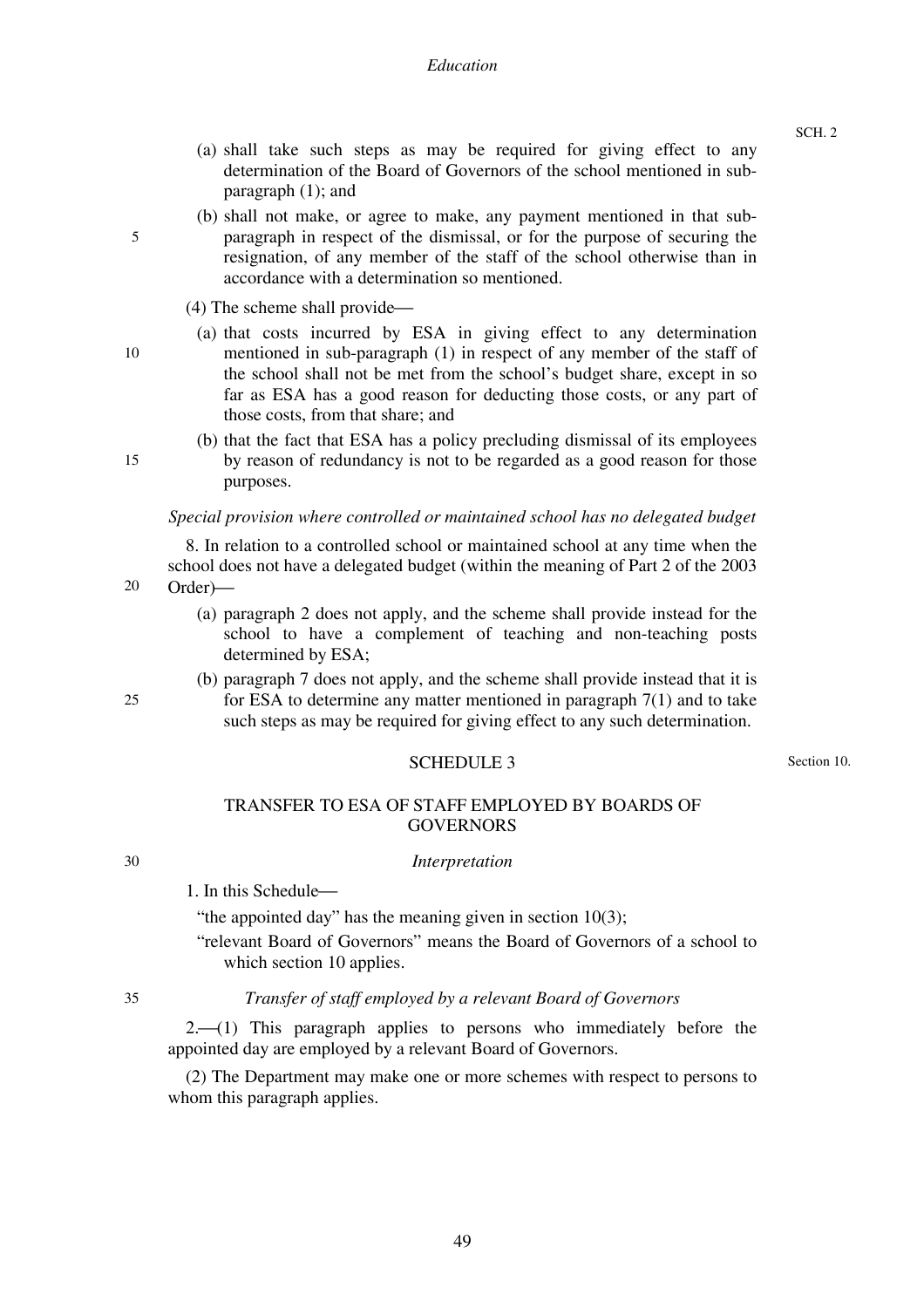(3) A scheme may provide for the transfer as from the appointed day of persons to whom this paragraph applies from the employment of a relevant Board of Governors to the employment of ESA.

(4) The Transfer of Undertakings (Protection of Employment) Regulations 2006 apply to a transfer effected by a scheme whether or not the transfer would, apart from this paragraph, be a relevant transfer for the purposes of the regulations.

(5) A scheme may include supplementary, incidental, transitional and consequential provision.

 $(6)$  A scheme shall—

- (a) identify transferring employees (whether by name or otherwise);
- (b) include provision securing pension protection for such employees;
- (c) include provision for procedures designed to resolve any grievances of such employees arising in relation to matters dealt with by the scheme; and
- (d) include provision for the payment of compensation by the Department to any such employee who suffers loss or detriment in consequence of the scheme.
- $(7)$  Before making a scheme the Department shall consult—
	- 20 (a) in the case of a scheme which identifies transferring employees by name, those employees; and
	- (b) in the case of a scheme which identifies transferring employees in any other way, such persons as appear to the Department to be representative of transferring employees.
- $(8)$  For the purposes of this paragraph—
	- 30 (a) "pension protection" is secured for a transferring employee if after the change of employer effected by the scheme the employee has, as an employee of ESA, rights to acquire pension benefits and those rights are the same as or (taken as a whole) no less favourable than those that the transferring employee had as an employee of a relevant Board of Governors;
	- (b) "scheme" means a scheme made under this paragraph; and
	- (c) "transferring employee" means an employee of a relevant Board of Governors who is transferred by virtue of this paragraph to the employment of ESA.

(9) Procedures under sub-paragraph (6)(c) shall involve consideration of grievances by a person other than—

- (a) a member, or member of staff, of ESA; or
- (b) a member of a relevant Board of Governors.

15

10

5

25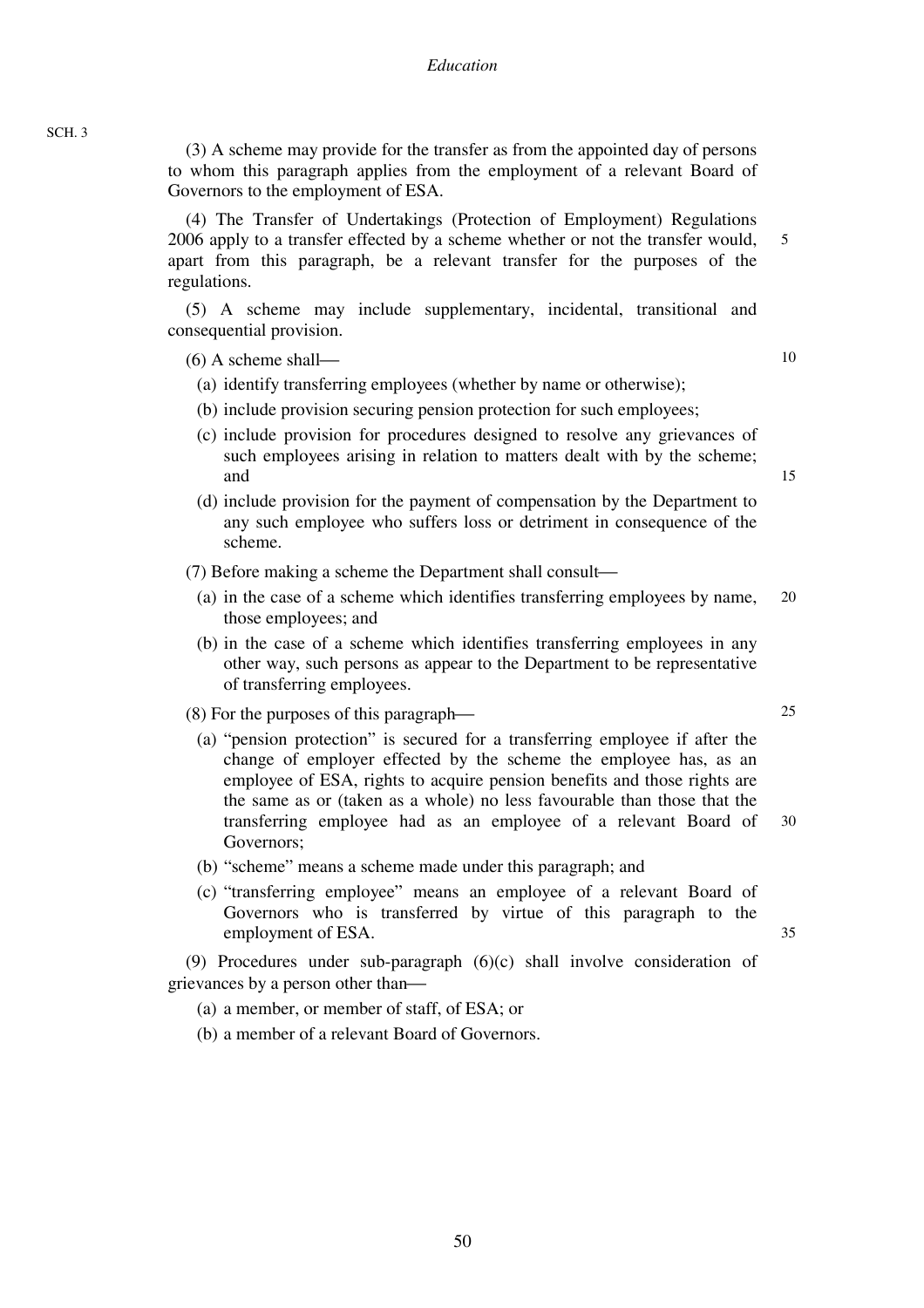#### *Education*

# *References to, and acts, etc. done by, or in relation to, a relevant Board of Governors*

 $3-(1)$  In any statutory provision or document any reference to a relevant Board of Governors in its capacity as the employer of any person shall, in relation to any time after the appointed day, be construed as a reference to ESA.

(2) Sub-paragraph (1) applies unless contrary provision is made by or under this Act, or the context otherwise requires.

(3) Nothing in this Act affects the validity of anything done by, or in relation to, a relevant Board of Governors in its capacity as the employer of any person before the appointed day.

(4) Anything which before the appointed day was done by or in relation to a relevant Board of Governors in its capacity as the employer of any person shall, if in effect immediately before that day, continue to have effect to the same extent and subject to the same provisions as if it had been done by or in relation to ESA.

(5) Anything (including any legal proceedings) in the process of being done by or in relation to a relevant Board of Governors in its capacity as the employer of any person immediately before the appointed day may be continued by or in relation to ESA.

#### SCHEDULE 4

Section 32.

SCH. 3

### TRANSFER OF ASSETS, LIABILITIES AND STAFF OF DISSOLVED **BODIES**

#### *Interpretation*

1. In this Schedule—

25 "the appointed day" means the day appointed under section 68(2) for the coming into operation of section 31;

"dissolved body" means a body listed in section 31.

#### *Transfer of assets and liabilities*

 $2. (1)$  All assets and liabilities to which a dissolved body is entitled or subject immediately before the appointed day shall on that day be transferred to, and by virtue of this paragraph vest in, ESA.

30

(2) Sub-paragraph (1) has effect in relation to assets or liabilities to which it applies in spite of any provision (of whatever nature) which would prevent or restrict the transfer of the assets or liabilities otherwise than by that subparagraph.

35 (3) But sub-paragraph (1) does not apply to rights or liabilities under a contract of employment (which are dealt with by paragraph 3).

(4) A certificate issued by the Department that any assets or liabilities have been transferred to ESA under this paragraph shall be conclusive evidence of the transfer.

5

10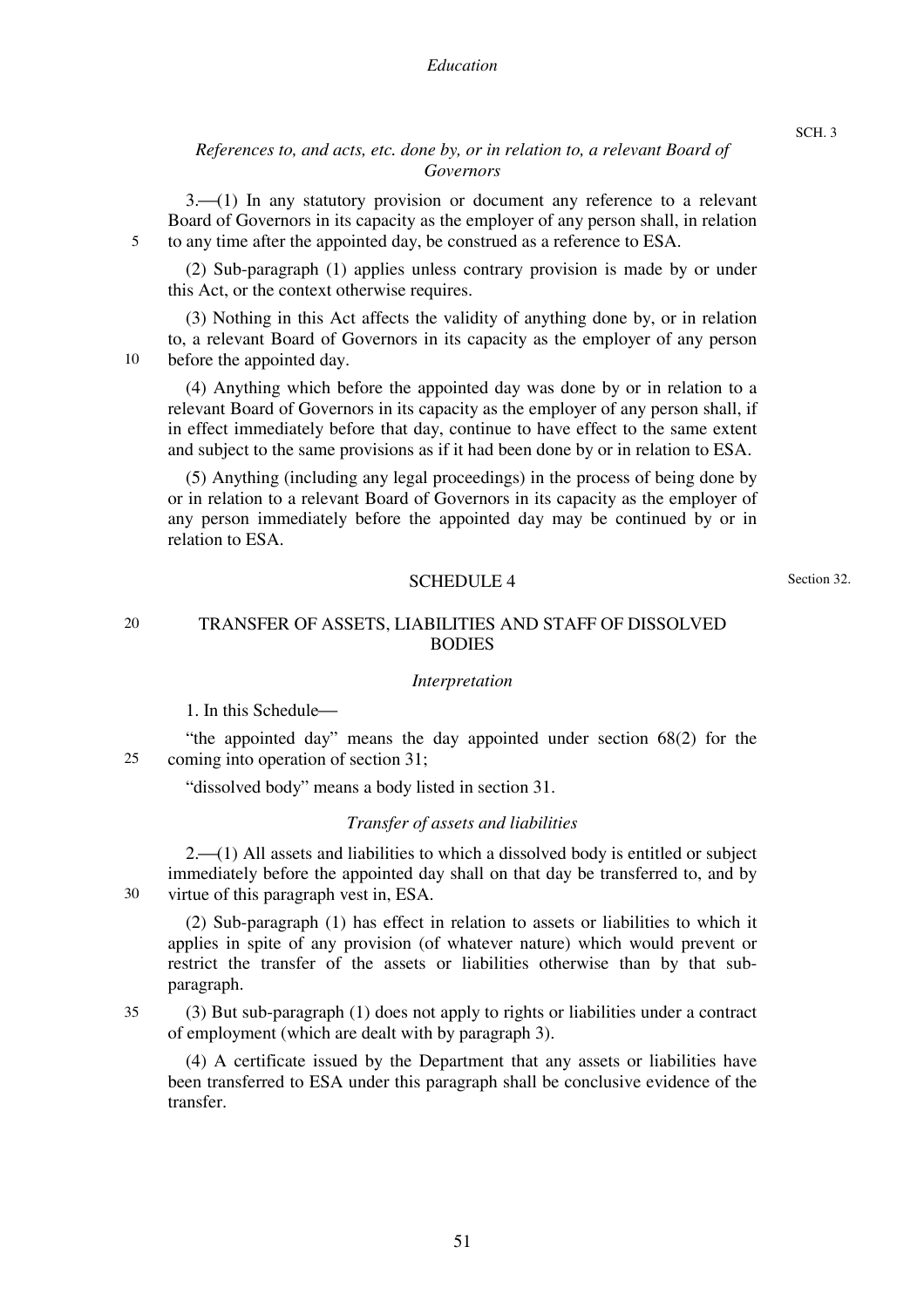### *Transfer of employed staff*

 $3-(1)$  This paragraph applies to persons who immediately before the appointed day are employed by a dissolved body.

(2) The Department may make one or more schemes with respect to persons to whom this paragraph applies.

(3) A scheme may provide for the transfer as from the appointed day of persons to whom this paragraph applies from the employment of a dissolved body to the employment of ESA.

10 (4) The Transfer of Undertakings (Protection of Employment) Regulations 2006 apply to a transfer effected by a scheme whether or not the transfer would, apart from this paragraph, be a relevant transfer for the purposes of the regulations.

(5) A scheme may include supplementary, incidental, transitional and consequential provision.

 $(6)$  A scheme shall—

- (a) identify transferring employees (whether by name or otherwise);
- (b) include provision securing pension protection for such employees;
- (c) include provision for procedures designed to resolve any grievances of such employees arising in relation to matters dealt with by the scheme; and
- (d) include provision for the payment of compensation by the Department to any such employee who suffers loss or detriment in consequence of the scheme.
- $(7)$  Before making a scheme the Department shall consult—
- 25 (a) in the case of a scheme which identifies transferring employees by name, those employees; and
- (b) in the case of a scheme which identifies transferring employees in any other way, such persons as appear to the Department to be representative of transferring employees.

 $(8)$  For the purposes of this paragraph—

- (a) "pension protection" is secured for a transferring employee if after the change of employer effected by the scheme the employee has, as an employee of ESA, rights to acquire pension benefits and those rights are the same as or (taken as a whole) no less favourable than those that the transferring employee had as an employee of a dissolved body;
- (b) "scheme" means a scheme made under this paragraph; and
- (c) "transferring employee" means an employee of a dissolved body who is transferred by virtue of this paragraph to the employment of ESA.

(9) Procedures under sub-paragraph (6)(c) shall involve consideration of grievances by a person other than—

- (a) a member, or member of staff, of ESA; or
- (b) a member of the Northern Ireland civil service.

15

5

35

30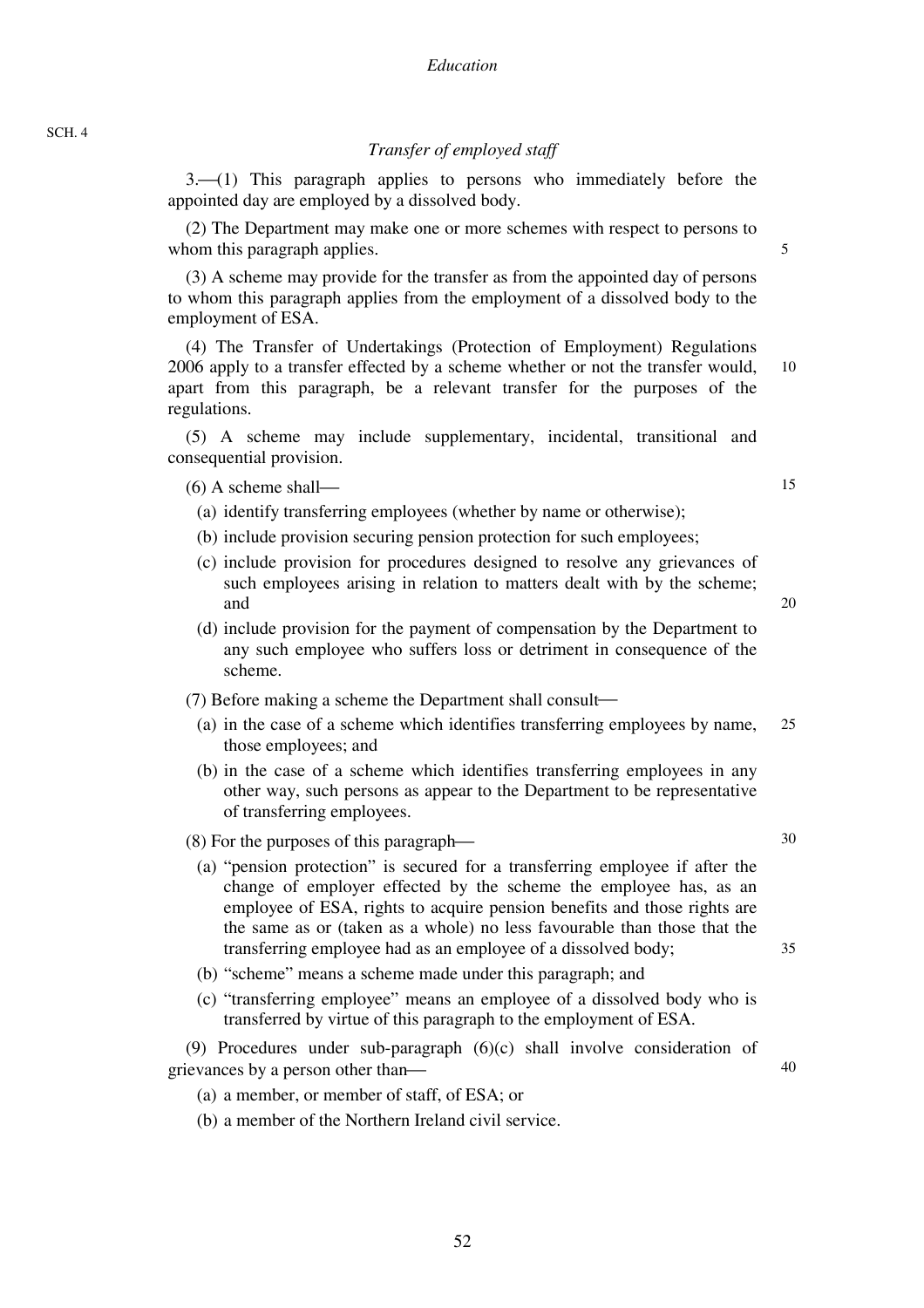*References to, and acts, etc. done by, or in relation to, a dissolved body* 

 $4.$  (1) In any statutory provision or document—

- (a) any reference to a dissolved body (whether general or particular) shall, in relation to any time after the appointed day, be construed as a reference to ESA; and
- (b) any reference which delimits functions of an education and library board by reference to its area shall, in relation to that time, be disregarded.

(2) Sub-paragraph (1) applies unless contrary provision is made by or under this Act, or the context otherwise requires.

(3) Nothing in this Act affects the validity of anything done by, or in relation to, a dissolved body before the appointed day.

(4) Anything which before the appointed day was done by or in relation to a dissolved body shall, if in effect immediately before that day, continue to have effect to the same extent and subject to the same provisions as if it had been done by, or in relation to, ESA.

(5) Anything (including any legal proceedings) in the process of being done by or in relation to a dissolved body immediately before the appointed day may be continued by or in relation to ESA.

20 (6) In the case of an education and library board, this paragraph does not apply where any of paragraphs 5 to 8 of Schedule 2 to the Libraries Act (Northern Ireland) 2008 applies.

 $5-(1)$  ESA shall make arrangements for a statement of accounts to be prepared in relation to each dissolved body for the relevant period.

 $(2)$  Each statement of accounts shall—

25 (a) be in such form, and

(b) contain such information,

as the Department may direct.

30 (3) ESA shall, within such time after the end of the relevant period as the Department may direct, send a copy of each statement of accounts to the Department.

 $(4)$  In this paragraph "the relevant period" means the period—

(a) beginning on such day as the Department may direct; and

(b) ending immediately before the appointed day.

#### SCHEDULE 5

Section 32.

#### 35 TRANSFER OF CERTAIN ASSETS AND LIABILITIES OF CCMS BEFORE APPOINTED DAY

#### *Interpretation*

1. In this Schedule—

"the appointed day" has the meaning given by section 32(4);

"CCMS" means the Council for Catholic Maintained Schools;

5

10

15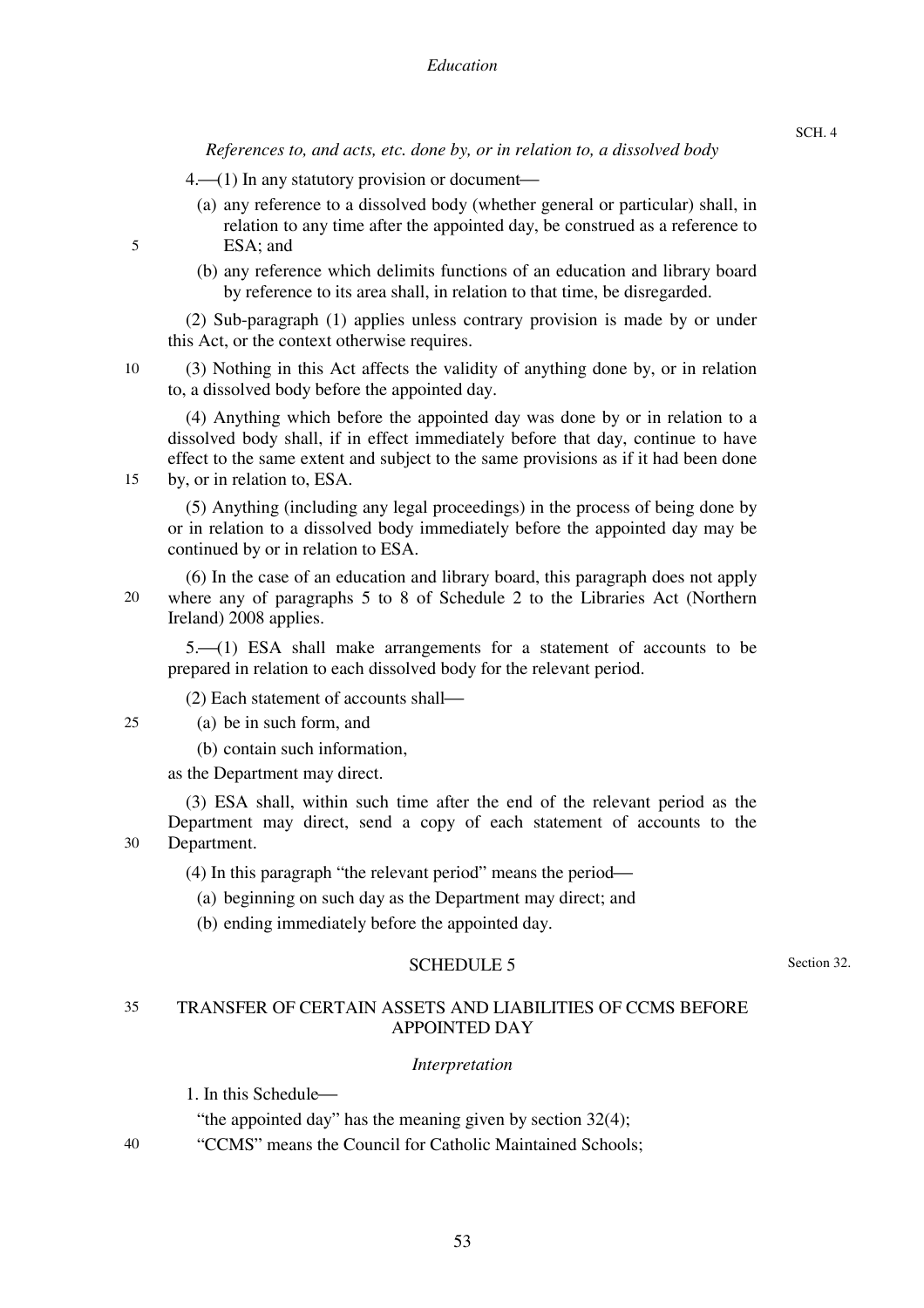"the transfer" means the transfer effected by an order under paragraph 2;

"the transferee", in relation to any assets or liabilities transferred by such an order, means the person to whom or body to which those assets or liabilities are transferred; and

"the transfer date" means the date on which the transfer takes effect.

 $2. (1)$  At any time before the appointed day, the Department may by order transfer any assets or liabilities to which CCMS is entitled or subject immediately before the transfer date to a person or body specified in the order.

 $(2)$  The transfer date shall be—

(a) the day before the appointed day; or

(b) an earlier date specified in the order.

(3) Before making an order under this paragraph, the Department shall consult-

- (a) any person to whom or body to which assets or liabilities are to be transferred by the order;
- (b) the Roman Catholic Archbishop of Armagh and the Roman Catholic Bishops of Clogher, Derry, Down and Connor, Dromore and Kilmore; and
- (c) any other person or body whose interests appear to the Department to be affected by the making of the order.

(4) Sub-paragraph  $(1)$ —

(a) has effect in relation to assets or liabilities to which it applies in spite of any provision (of whatever nature) which would prevent or restrict the transfer of the assets or liabilities otherwise than under that subparagraph; but

(b) does not apply to rights and liabilities under a contract of employment.

#### *References to, and acts, etc. done by, or in relation to, CCMS*

 $3-(1)$  The following sub-paragraphs apply in relation to assets and liabilities transferred by an order under paragraph 2.

30 (2) In any statutory provision or document any reference to CCMS shall, in relation to any time after the transfer date, be construed as a reference to the transferee.

(3) Sub-paragraph (2) applies unless contrary provision is made by or under this Act, or the context otherwise requires.

(4) The transfer does not affect the validity of anything done by or in relation to CCMS before the transfer date.

(5) Anything which before the transfer date was done by or in relation to CCMS shall, if in effect immediately before that date, continue to have effect to the same extent and subject to the same provisions as if it had been done by or in relation to the transferee.

40 (6) Anything (including any legal proceedings) in the process of being done by or in relation to CCMS immediately before the transfer date may be continued by or in relation to the transferee.

54

SCH. 5

20

25

35

10

15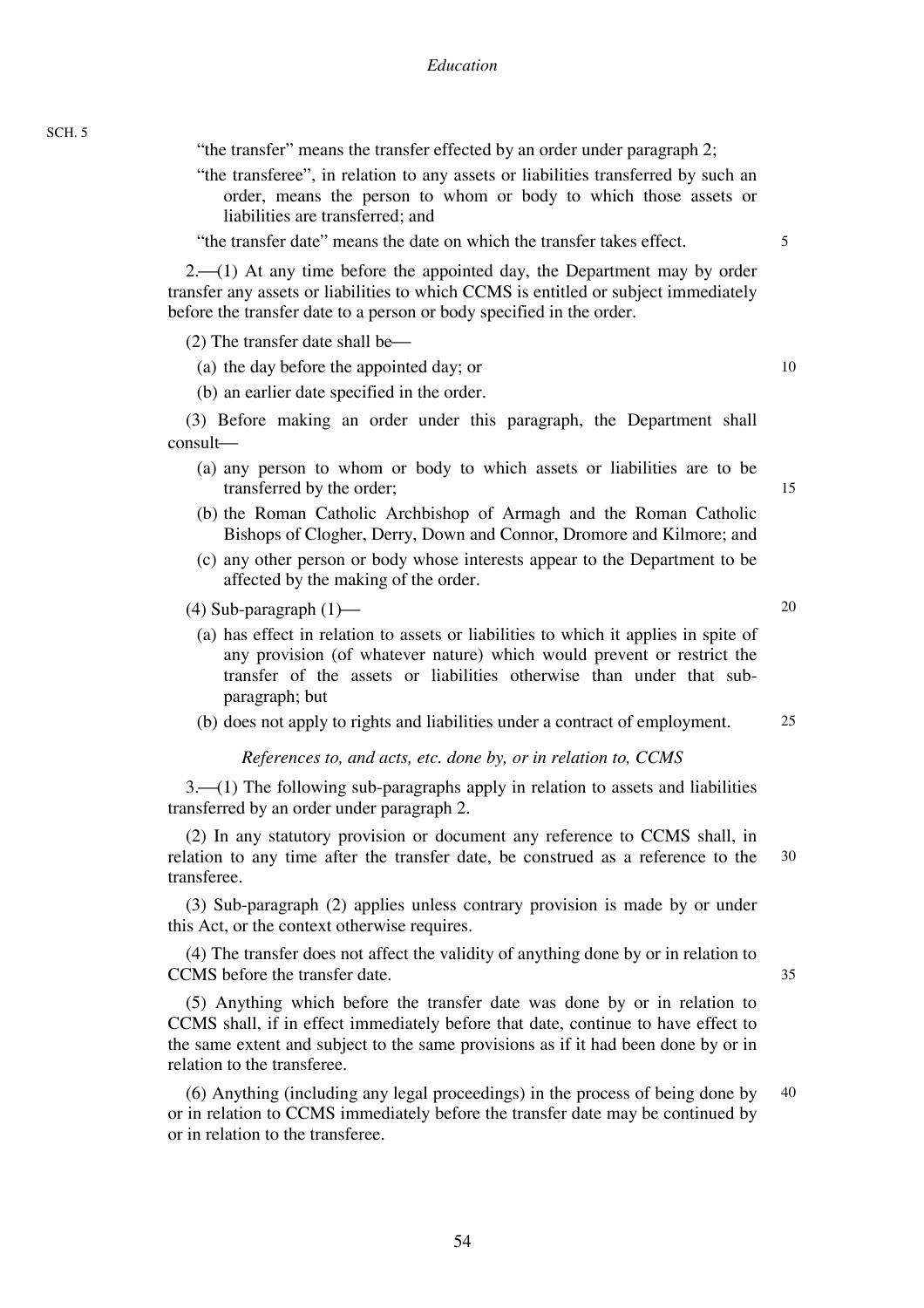### SCHEDULE 6

## TRANSFER OF CERTAIN STAFF OF THE DEPARTMENT

*Interpretation* 

1. In this Schedule "the appointed day" has the meaning given in section 32(4).

5

# *Transfer of certain staff of Department*

 $2. (1)$  This paragraph applies to persons who immediately before the appointed day are employed in the Northern Ireland civil service and fall within sub-paragraph (2).

 $(2)$  A person falls within this sub-paragraph if—

- (a) the Department determines that, in consequence of the transfer to ESA by or under this Act of any functions, it is no longer necessary or appropriate for the Department to undertake work in connection with those functions; and
	- (b) immediately before the appointed day that person is wholly or mainly engaged in work of that kind.

(3) The Department may make one or more schemes with respect to persons to whom this paragraph applies.

(4) A scheme may provide for the transfer as from the appointed day of a person to whom this paragraph applies to the employment of ESA.

20 (5) The Transfer of Undertakings (Protection of Employment) Regulations 2006 apply to a transfer effected by a scheme whether or not the transfer would, apart from this paragraph, be a relevant transfer for the purposes of the regulations.

 $25$ (6) A scheme may include supplementary, incidental, transitional and consequential provision.

- (a) identify transferring employees (whether by name or otherwise);
- (b) include provision securing pension protection for such employees;
- (c) include provision for procedures designed to resolve any grievances of such employees arising in relation to matters dealt with by the scheme; and
	- (d) include provision for the payment of compensation by the Department to any such employee who suffers loss or detriment in consequence of the scheme.
- 35 (8) Before making a scheme the Department shall consult—
	- (a) in the case of a scheme which identifies transferring employees by name, those employees; and
	- (b) in the case of a scheme which identifies transferring employees in any other way, such persons as appear to the Department to be representative of transferring employees.

55

(9) For the purposes of this paragraph—

15

10

 $(7)$  A scheme shall—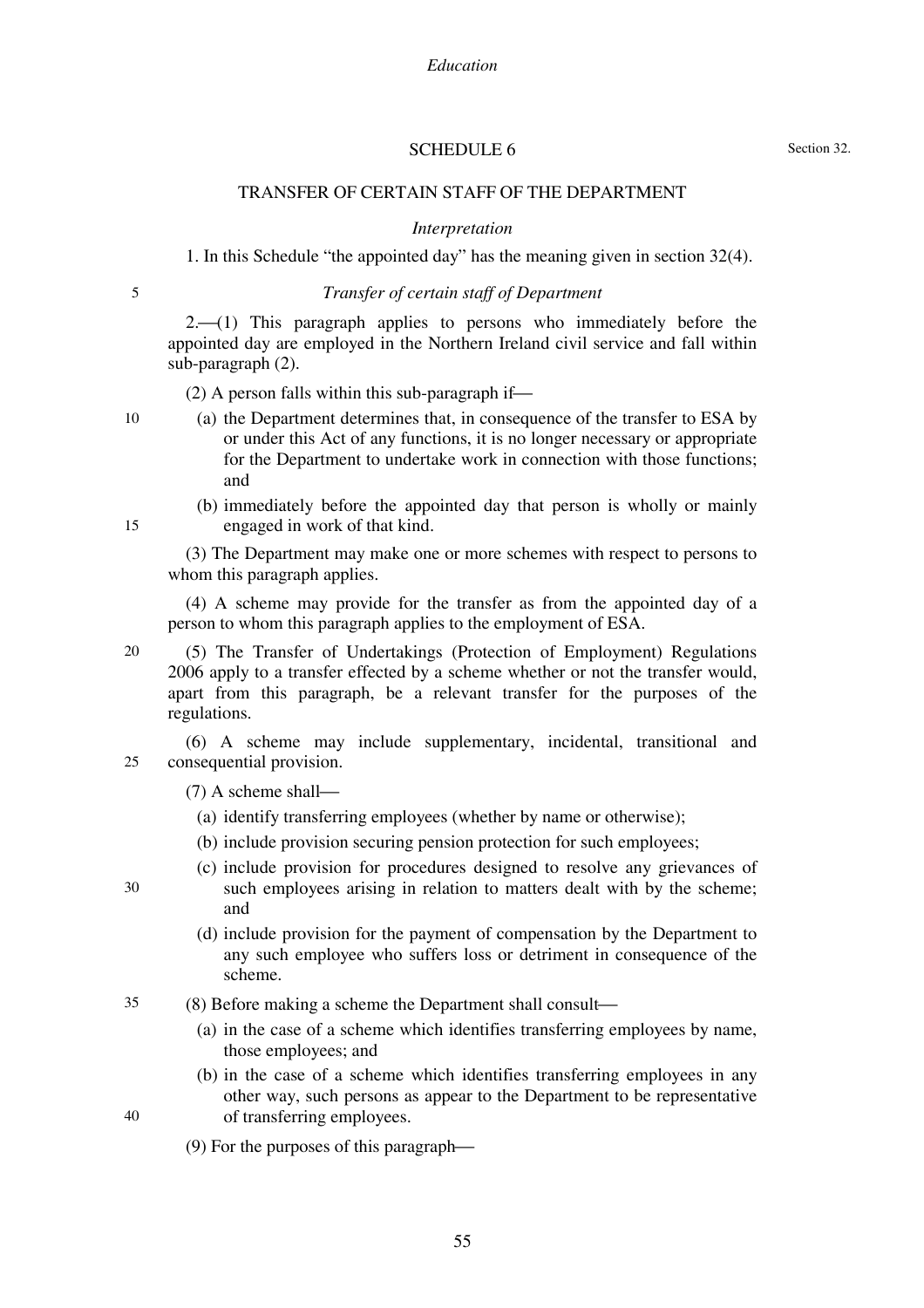SCH. 6

- 5 (a) "pension protection" is secured for a transferring employee if after the change of employer effected by the scheme the employee has, as an employee of ESA, rights to acquire pension benefits and those rights are the same as or (taken as a whole) no less favourable than those that the transferring employee had as a member of the Northern Ireland civil service;
- (b) "scheme" means a scheme made under this paragraph; and
- (c) "transferring employee" means a person to whom this paragraph applies who is transferred by virtue of this paragraph to the employment of ESA.

10 (10) Procedures under sub-paragraph (7)(c) shall involve consideration of grievances by a person other than—

- (a) a member of the Northern Ireland civil service; or
- (b) a member, or member of staff, of ESA.

#### Section 67.

#### SCHEDULE 7

#### MINOR AND CONSEQUENTIAL AMENDMENTS

### *The Education Orders - general amendment of references to education and library boards*

1.<sup>{1}</sup> 1. In the Education Orders for "a board", "the board", "that board", "boards", "each board" and "every board" (wherever occurring) substitute "ESA".

- (2) Sub-paragraph  $(1)$ 
	- (a) applies only in relation to references to an education and library board or to such boards; and
	- (b) does not apply in relation to any reference in this Act or any reference which is subject to specific amendment or repeal by or under this Act.

### *The School Sites Act (Northern Ireland) 1928 (c. 8)*

2. In section 1(1) and (2) for "an education authority" substitute "the Education and Skills Authority".

#### *The Exchequer and Financial Provisions Act (Northern Ireland) 1950 (c. 3)*

30 3. In section 33(1) for the words from "for the purpose of the provision" to "boards under Article 114 of the 1986 Order" substitute "to the Education and Skills Authority under paragraph 14 of Schedule 1 to the Education Act (Northern Ireland) 2012".

#### *The Superannuation (Northern Ireland) Order 1972 (NI 10)*

 $4. (1)$  In Article 11(2A) for "the Department of Education" and "that Department" substitute "the Education and Skills Authority".

(2) In Article 11(3) for "the Ministry of Education" substitute "the Education and Skills Authority".

(3) Omit Article 11(4).

 $20$ 

25

35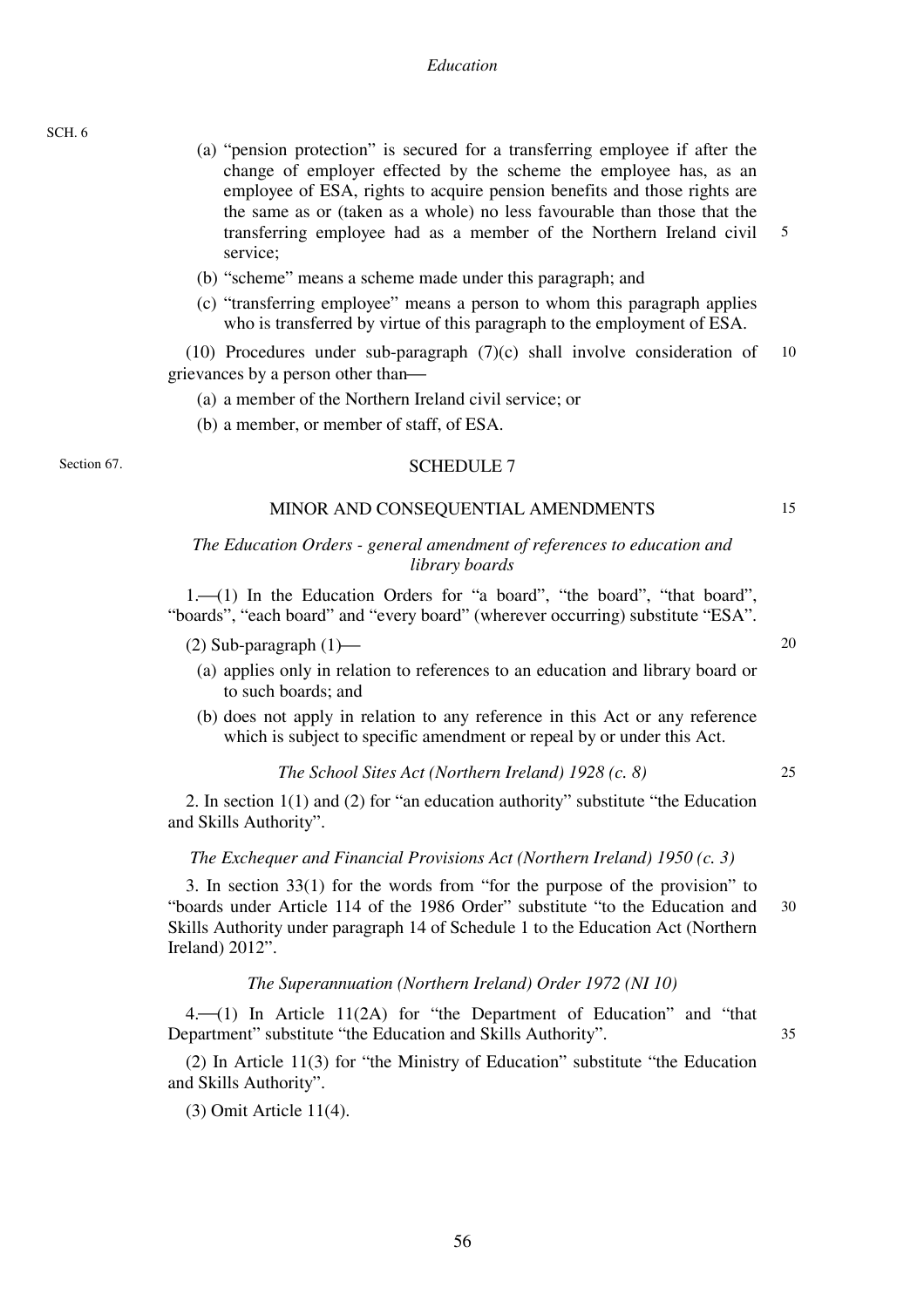#### *Education*

SCH. 7

(4) In Article 11(5) for "representatives of local education authorities and" substitute "the Education and Skills Authority and with representatives" and for "that Ministry" substitute "that Authority".

(5) In Article 11(6) omit the definition of "injury benefit".

5 *The Health and Personal Social Services (Northern Ireland) Order 1972 (NI 14)* 

5. In Article 67 for "Education and Library Boards" substitute "the Education and Skills Authority".

### *The Solicitors (Northern Ireland) Order 1976 (NI 12)*

10 6. In Article 3(2) in the definition of "local authority" for "an Education and Library Board established under the Education and Libraries (Northern Ireland) Order 1972" substitute "the Education and Skills Authority".

### *The Sex Discrimination (Northern Ireland) Order 1976 (NI 15)*

 $7. (1)$  In Article 24(1), in the table, for "Education and Library Board" substitute "Education and Skills Authority".

- 15  $(2)$  In Article  $25$ —
	- (a) in the title for "Education and Library Boards" substitute "the Education and Skills Authority";
	- (b) for "an Education and Library Board" substitute "the Education and Skills Authority".

20 (3) In Article 26(2) for "Article 101" substitute "Articles 101 and 101A"

(4) In Article 26(2) and (4)(a) for "an Education and Library Board" substitute "the Education and Skills Authority".

### *The Rates (Northern Ireland) Order 1977 (NI 28)*

25 8. In Schedule 13 for the entry relating to an education and library board substitute-

"The Education and Skills Authority."

*The Education and Libraries (Northern Ireland) Order 1986 (NI 3)* 

9.  $(1)$  In Article 2(2) —

# (a) at the appropriate places in alphabetical order insert the following definitions-

- " "area education plan" has the meaning given by section 24 of the Education Act (Northern Ireland) 2012;";
- " "DEL" means the Department for Employment and Learning;";
- " "educational services" has the meaning given by section 2(9) of the Education Act (Northern Ireland) 2012;";
- 35

- " "ESA" means the Education and Skills Authority;";
- " "Irish speaking school" has the meaning given by Article 3(2) of the 2006 Order;";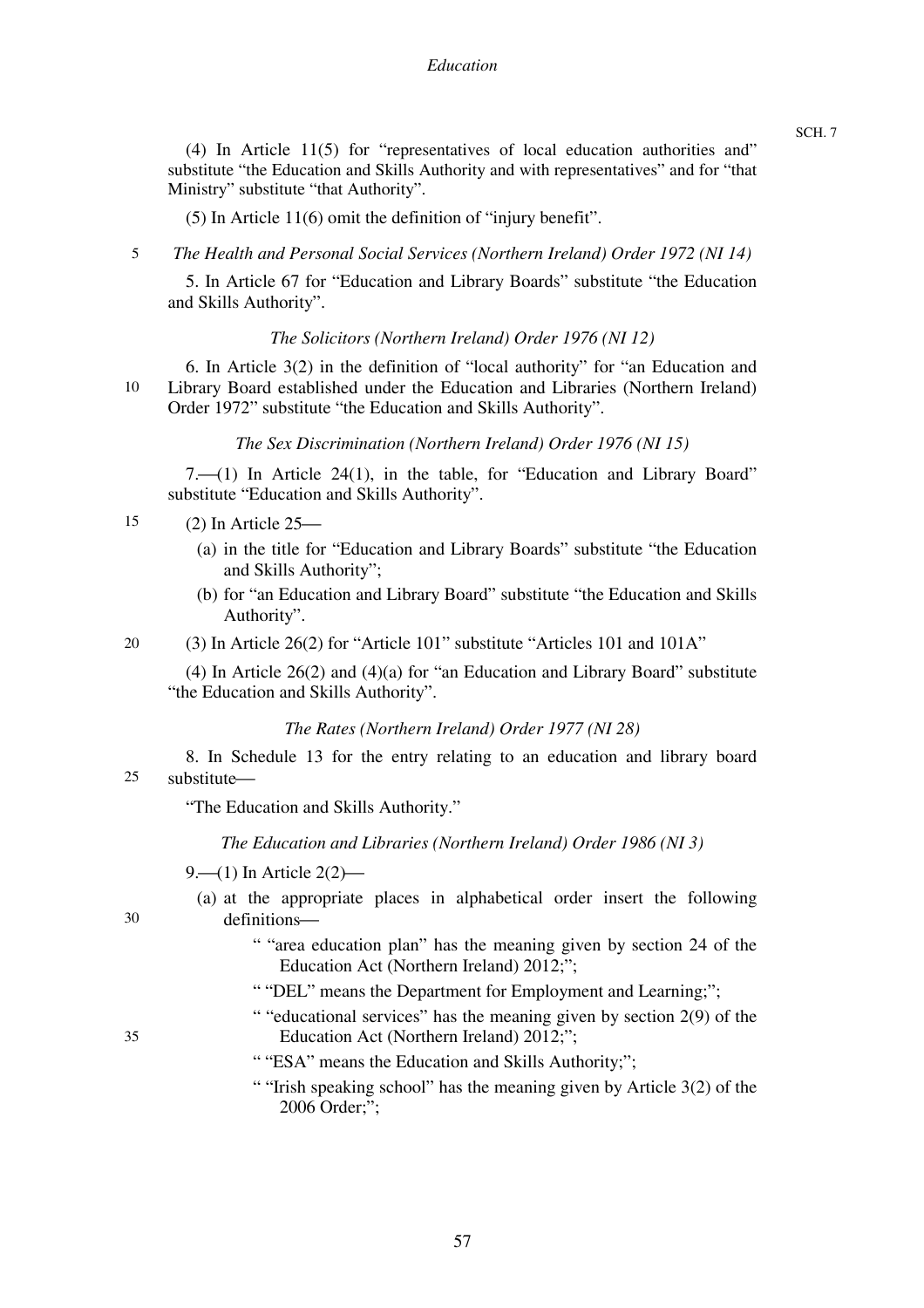- " "sectoral body" and "relevant sectoral body" have the meaning given by section 63 of the Education Act (Northern Ireland) 2012;";
- 5 (b) in the definition of "Catholic maintained school" for the words from "has the meaning" to the end substitute "means a maintained school designated as a Catholic maintained school by the Roman Catholic bishop of the diocese in which it is situated;";
- (c) in the definition of "controlled school" for the words from "means" to the end substitute "has the meaning given by section 43 of the Education Act (Northern Ireland) 2012;";
- (d) in the definition of "managers" for paragraphs (a) and (b) substitute—
	- "(a) in relation to a grant-aided school, the Board of Governors of the school;";
- (e) in the definition of "peripatetic teacher" for "Article  $65(2)(a)$ " substitute "section 11(2) of the Education Act (Northern Ireland) 2012";
- (f) in the definition of "scheme of management" for "Article 9A(1)" substitute "section 33(1) of the Education Act (Northern Ireland) 2012";
- $(g)$  in the definition of "the Education Orders" at the end add—

"(j) the Education Act (Northern Ireland) 2012;";

(h) in the definition of "transferors" omit paragraph (b).

(2) In Article 11(3) for sub-paragraphs (a) and (b) substitute "ESA, with the approval of the Department, so determines.".

(3) In Article 13(3AA) for the words from the beginning to "hospital" substitute "Where, in relation to a school established in a hospital, ESA is of the opinion that".

 $(4)$  For Article 14 substitute —

#### **"Proposals as to primary and secondary education**

 $14.$ — $(1)$  Where ESA proposes—

- (a) to establish a new controlled school, other than a controlled integrated school,
- (b) to have an existing school recognised as a controlled school, other than a controlled integrated school,
- (c) to discontinue a controlled school,
- (d) to make a significant change in the character or size of a controlled school,
- (e) to make any other change in a controlled school which would have a significant effect on another grant-aided school,

ESA shall submit the proposal to the Department.

 $(2)$  Where a person other than ESA proposes—

(a) to establish a new voluntary school,

(b) to have an existing school recognised as a voluntary school,

(c) to discontinue a voluntary school,

40

10

15

20

25

30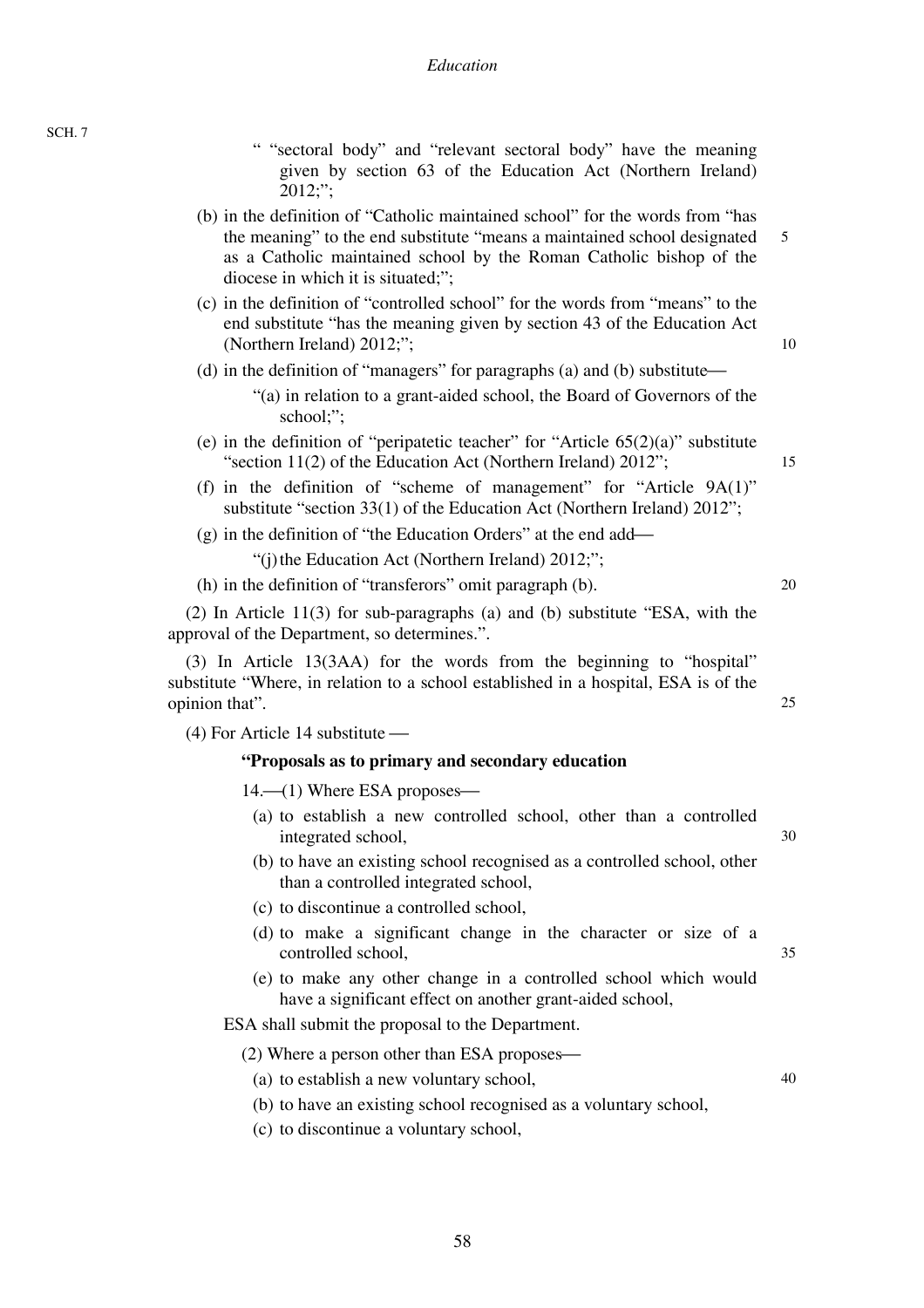### *Education*

|    | (d) to make a significant change in the character or size of a voluntary<br>school,                                                                                                                                                                                                                       |
|----|-----------------------------------------------------------------------------------------------------------------------------------------------------------------------------------------------------------------------------------------------------------------------------------------------------------|
|    | (e) to make any other change in a voluntary school which would have<br>a significant effect on another grant-aided school,                                                                                                                                                                                |
| 5  | $then$ —                                                                                                                                                                                                                                                                                                  |
|    | (i) that person shall submit the proposal to ESA; and                                                                                                                                                                                                                                                     |
|    | (ii) ESA shall submit the proposal to the Department together with its<br>views thereon.                                                                                                                                                                                                                  |
| 10 | (3) It shall, where the Department so directs, be the duty of ESA to<br>submit to the Department a proposal—                                                                                                                                                                                              |
|    | (a) to establish a new controlled school, other than a controlled<br>integrated school;                                                                                                                                                                                                                   |
|    | (b) that a controlled or voluntary school should be discontinued;                                                                                                                                                                                                                                         |
| 15 | (c) that a significant change should be made in the character or size of<br>a controlled or voluntary school.                                                                                                                                                                                             |
|    | $(4)$ A proposal under paragraph $(1)$ , $(2)$ or $(3)$ shall be in such form and<br>contain such particulars as may be required by the Department.                                                                                                                                                       |
|    | (5) Before a proposal concerning an existing school is submitted to<br>ESA under paragraph (2), the person making the proposal shall consult—                                                                                                                                                             |
| 20 | (a) the Board of Governors of the school concerned;                                                                                                                                                                                                                                                       |
|    | (b) the teachers employed at that school (or representatives of them);                                                                                                                                                                                                                                    |
|    | (c) the parents of registered pupils at that school (or representatives of<br>them);                                                                                                                                                                                                                      |
|    | (d) the trustees of the school; and                                                                                                                                                                                                                                                                       |
| 25 | (e) the relevant sectoral body.                                                                                                                                                                                                                                                                           |
|    | (6) Before a proposal to establish a new school which would be a<br>Catholic maintained school is submitted to ESA under paragraph (2), the<br>person making the proposal shall consult the Bishop of the Roman<br>Catholic diocese in which the school is to be situated.                                |
| 30 | (7) Before a proposal concerning an existing school is submitted to the<br>Department by ESA under paragraph (1) or (3), ESA shall consult—                                                                                                                                                               |
|    | (a) the Board of Governors of the school concerned;                                                                                                                                                                                                                                                       |
|    | (b) the teachers employed at that school (or representatives of them);                                                                                                                                                                                                                                    |
| 35 | (c) the parents of registered pupils at that school (or representatives of<br>them);                                                                                                                                                                                                                      |
|    | (d) in the case of a voluntary school, the trustees of the school; and                                                                                                                                                                                                                                    |
|    | (e) the relevant sectoral body.                                                                                                                                                                                                                                                                           |
| 40 | (8) Before a proposal concerning any school is submitted to the<br>Department by ESA under paragraph $(1)$ , $(2)$ or $(3)$ , ESA shall consult the<br>trustees and managers of, and the relevant sectoral body for, any other<br>school which would, in the opinion of ESA, be affected by the proposal. |
|    | (9) ESA, after submitting a proposal to the Department under paragraph<br>$(1)$ , $(2)$ or $(3)$ , shall—                                                                                                                                                                                                 |

SCH. 7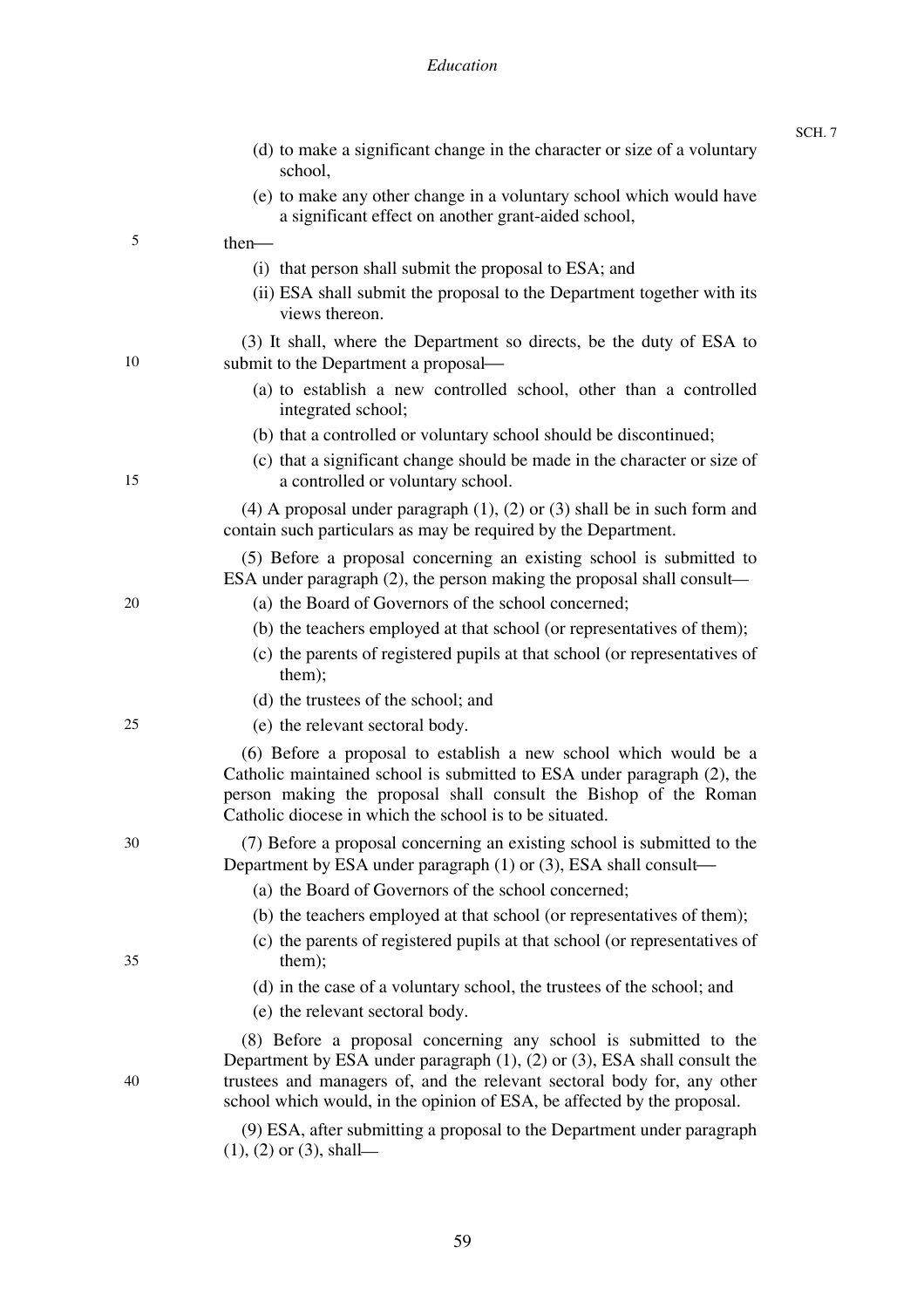- (a) forthwith furnish to the trustees and managers of, and relevant sectoral body for, every school which would, in the opinion of ESA, be affected by the proposal such particulars of the proposal as are sufficient to show the manner in which the school would be affected;
- (b) forthwith publish by advertisement in one or more newspapers circulating in the area affected by the proposal a notice stating the nature of the proposal, that the proposal has been submitted to the Department, that a copy of the proposal can be inspected at a specified place and that objections to the proposal can be made to the Department within two months of the date specified in the advertisement, being the date on which the advertisement first appears;
- (c) furnish to any person, on application, a copy of the proposal on payment of such reasonable sum as ESA may determine.

20 (10) Subject to Article 15(3), the Department, after considering any objections to a proposal made to it within the time specified in the notice under paragraph (9)(b), may, after making such modification, if any, in the proposal as, after consultation with the relevant body or person, it considers necessary or expedient, approve the proposal and inform the relevant body or person and the relevant sectoral body accordingly.

- (11) In paragraph  $(10)$  "the relevant body or person" means—
	- (a) in relation to a proposal under paragraph (1), ESA;
	- (b) in relation to a proposal under paragraph (2), the person making the proposal;
	- (c) in relation to a proposal under paragraph (3), the trustees and managers of the school to which the proposal relates.

(12) A proposal under paragraph (1), (2) or (3) shall not be implemented until it has been approved by the Department.

(13) Subject to paragraph  $(14)$ —

- (a) where a proposal under paragraph (1) or (3) is approved by the Department, it is the duty of ESA to implement the proposal;
- (b) where a proposal under paragraph (2) is approved by the Department, it is the duty of the person making the proposal to implement the proposal.

(14) The Department may modify any proposal which is required to be implemented under paragraph (13), but shall not do so except at the request of ESA (in the case of a proposal under paragraph (1) or (3)) or the person making the proposal (in the case of a proposal under paragraph  $(2)$ ).

(15) Any dispute as to whether, for the purposes of this Article, a change is a significant change or would have a significant effect on another grant-aided school shall be determined by the Department.

15

10

5

30

40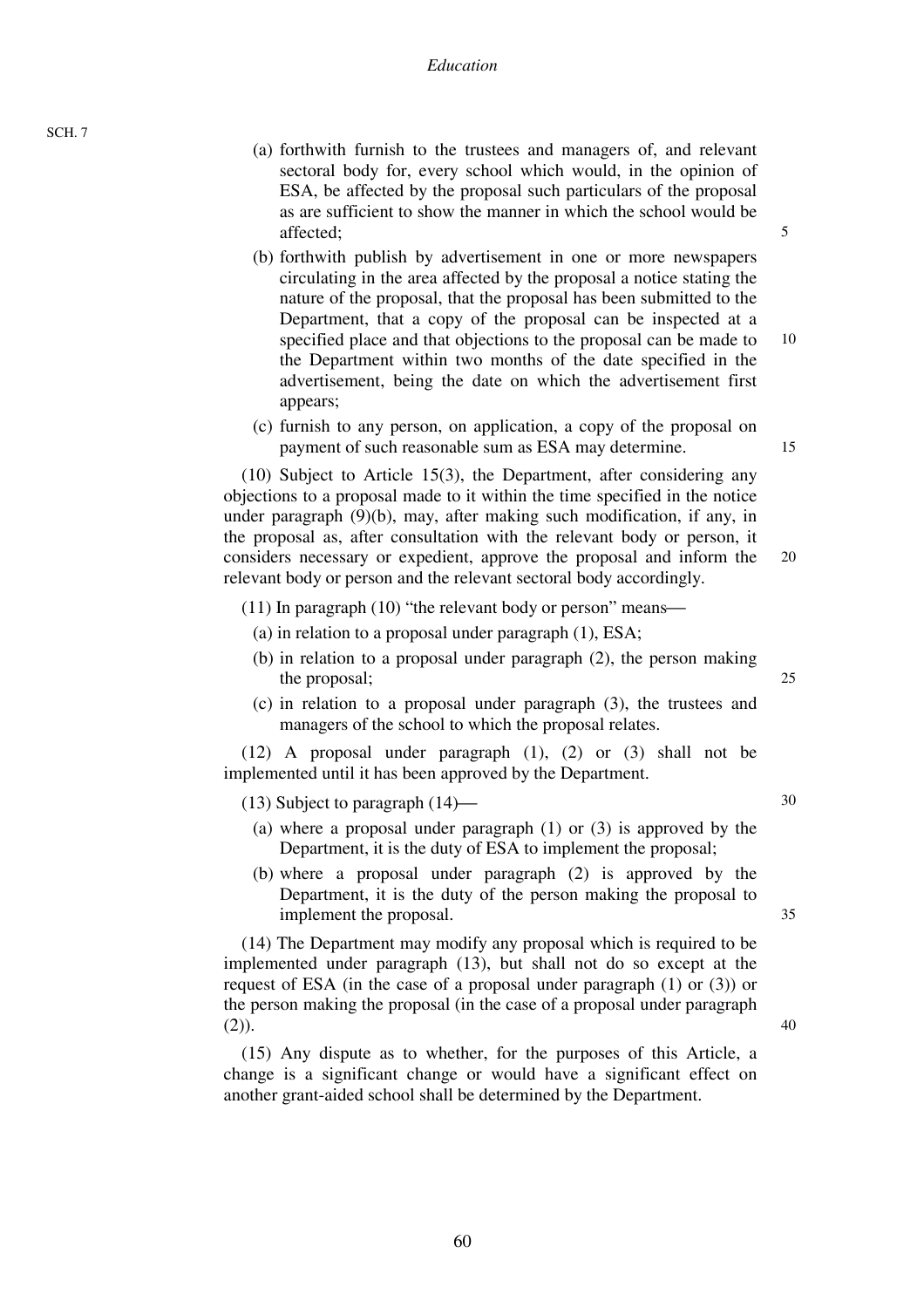# **Article 14: additional requirements where area education plan in force**

| 5  | $14A$ .—(1) This Article applies where the school to which a proposal<br>under Article 14 relates is, or is proposed to be, situated in an area for<br>which an area education plan is in force.                                                                                                                                                                      |
|----|-----------------------------------------------------------------------------------------------------------------------------------------------------------------------------------------------------------------------------------------------------------------------------------------------------------------------------------------------------------------------|
|    | (2) A proposal under Article $14(1)$ or (2) shall be in conformity with the<br>plan.                                                                                                                                                                                                                                                                                  |
|    | (3) Where a proposal is submitted to ESA under Article $14(2)(i)$ ,<br>$then$ —                                                                                                                                                                                                                                                                                       |
| 10 | (a) if ESA considers that the proposal is not in conformity with the<br>$plan$ —                                                                                                                                                                                                                                                                                      |
|    | (i) ESA shall reject the proposal; and                                                                                                                                                                                                                                                                                                                                |
|    | (ii) if ESA does so, no further proceedings shall be taken under<br>Article 14 in relation to the proposal;                                                                                                                                                                                                                                                           |
| 15 | (b) in any other case, the views of ESA submitted under Article 14<br>$(2)(ii)$ shall include an assessment of the extent to which the<br>proposal would contribute to meeting a need as set out in the plan.                                                                                                                                                         |
|    | $(4)$ A direction given by the Department under Article 14 $(3)(a)$ shall be<br>in conformity with the plan.                                                                                                                                                                                                                                                          |
| 20 | $(5)$ A proposal submitted by ESA under Article 14(1) or $(3)(a)$ shall be<br>accompanied by an assessment by ESA of the extent to which the<br>proposal would contribute to meeting a need as set out in the plan.                                                                                                                                                   |
| 25 | $(6)$ In determining under Article 14 $(10)$ whether to approve (with or<br>without modifications) a proposal under Article 14(1), (2) or (3)(a), the<br>Department shall act in conformity with the plan.".                                                                                                                                                          |
|    | $(5)$ In Article 15—                                                                                                                                                                                                                                                                                                                                                  |
|    | (a) in paragraph $(1)$ for "other person" substitute "the other person";                                                                                                                                                                                                                                                                                              |
|    | (b) in paragraph (2) for "persons" substitute "the other person";                                                                                                                                                                                                                                                                                                     |
|    | (c) in paragraph (3) for "Article $14(7)$ " substitute "Article $14(10)$ ".                                                                                                                                                                                                                                                                                           |
| 30 | (6) For Article 17 substitute-                                                                                                                                                                                                                                                                                                                                        |
|    | "Transfer of voluntary schools"                                                                                                                                                                                                                                                                                                                                       |
| 35 | $17. \t— (1)$ Notwithstanding anything in any instrument of government of<br>a voluntary school, the trustees of the school may, with the consent of the<br>Department given after consultation with ESA, transfer the school to ESA<br>on such terms as may be agreed by the trustees and ESA; and the<br>provisions of Schedule 9 shall apply to any such transfer. |
|    | (2) A school transferred under paragraph (1) shall, on the date of the<br>transfer, become a controlled school.                                                                                                                                                                                                                                                       |
| 40 | (3) The trustees of a school transferred under paragraph (1) shall, from<br>the date of the transfer, be absolutely freed and discharged from all                                                                                                                                                                                                                     |

the date of the transfer, be absolutely freed and discharged from all responsibility in connection with the school whether under any deed of trust or otherwise.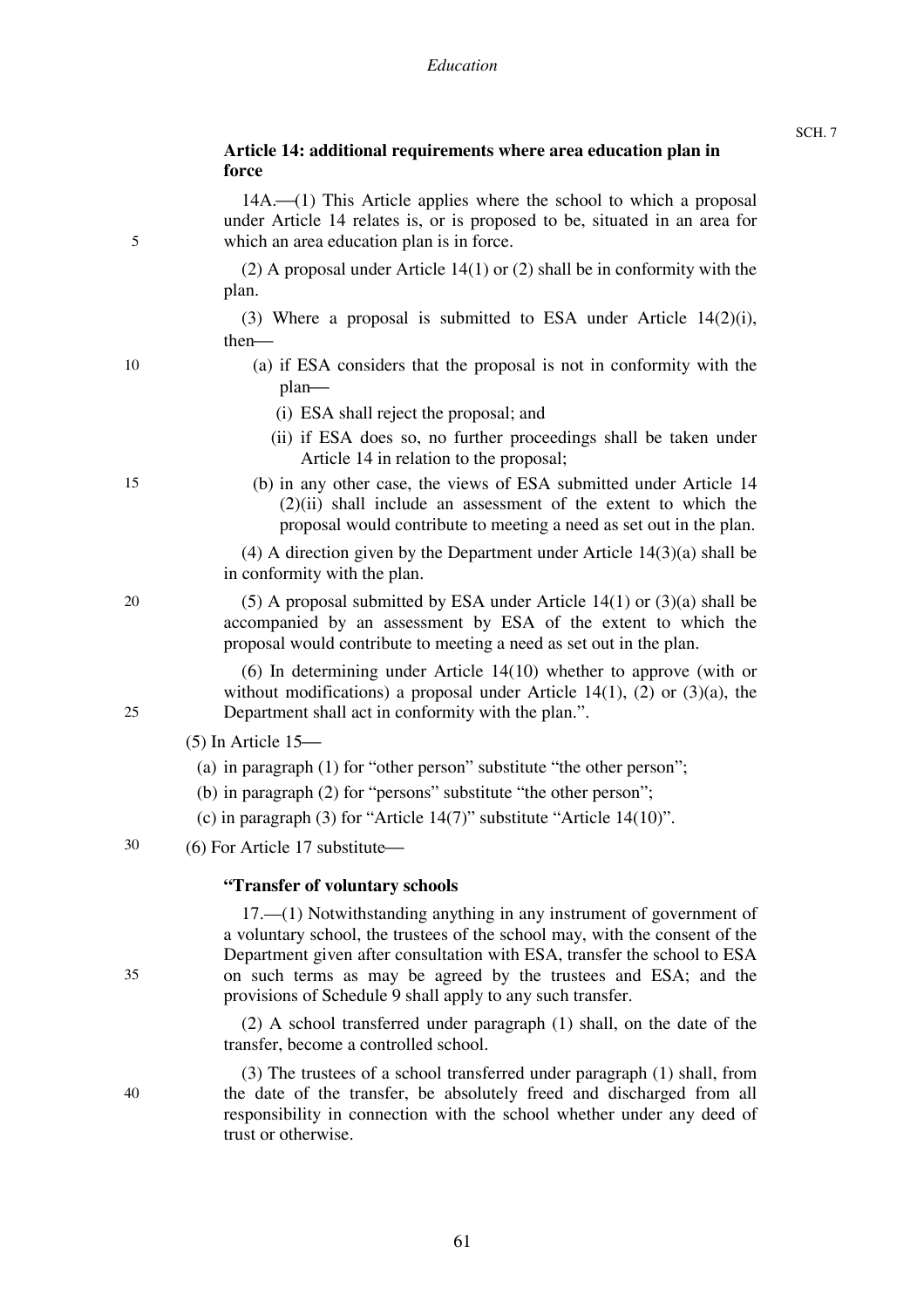#### *Education*

(4) Where a voluntary school is transferred under paragraph (1), ESA may, subject to the terms on which the school was transferred to it, transfer to the Board of Governors of the controlled school any property (other than land) used in connection with the school by the trustees or Board of Governors of the voluntary school.

5

- $(5)$  For the purposes of this Article $\rightarrow$ 
	- (a) references to the transfer of a school are references to the transfer  $of$ 
		- (i) any land which is used for the purposes of the school, and
		- 10 (ii) any other property used in connection with the school by the trustees or Board of Governors of the school;
	- (b) land is used for the purposes of a school if (and only if) that land forms all or part of-
		- (i) the premises of the school; or
		- 15 (ii) a dwelling occupied by a caretaker of, or teacher at, the school.".

(7) In Article  $17A(2)(g)$  omit the word "educational".

- (8) In Article 18 (2) for sub-paragraphs (a) and (b) substitute $\rightarrow$ 
	- "(a) the Board of Governors of a controlled or grant-maintained integrated school;".
- (9) In Article 46A(6)(b) for "the relevant board" substitute "ESA".

 $(10)$  In Article 50 for paragraph  $(3)$  substitute—

"(3) ESA may make such awards as it considers desirable for the purpose of enabling or encouraging persons to take advantage of educational facilities available to them.

- $(4)$  Awards under this Article shall—
	- (a) be of such amount,
	- (b) be made to, or in respect of, persons of such description, and
	- (c) be made on such conditions,

as have been approved by DEL.".

 $(11)$  In Article  $69(4)(a)$  for "such representatives of employing authorities" substitute "ESA".

(12) In Article 79(1) for "member of the board or of a committee of the board or a sub-committee thereof" substitute "person to whom this paragraph applies".

 $(13)$  For Article 100 substitute $\overline{\phantom{a}}$ 

#### **"Determination of disputes**

 $100$ — $(1)$  Any dispute arising between—

- (a) ESA and the trustees of a voluntary school,
- (b) ESA and the Board of Governors of a grant-aided school,

30

35

20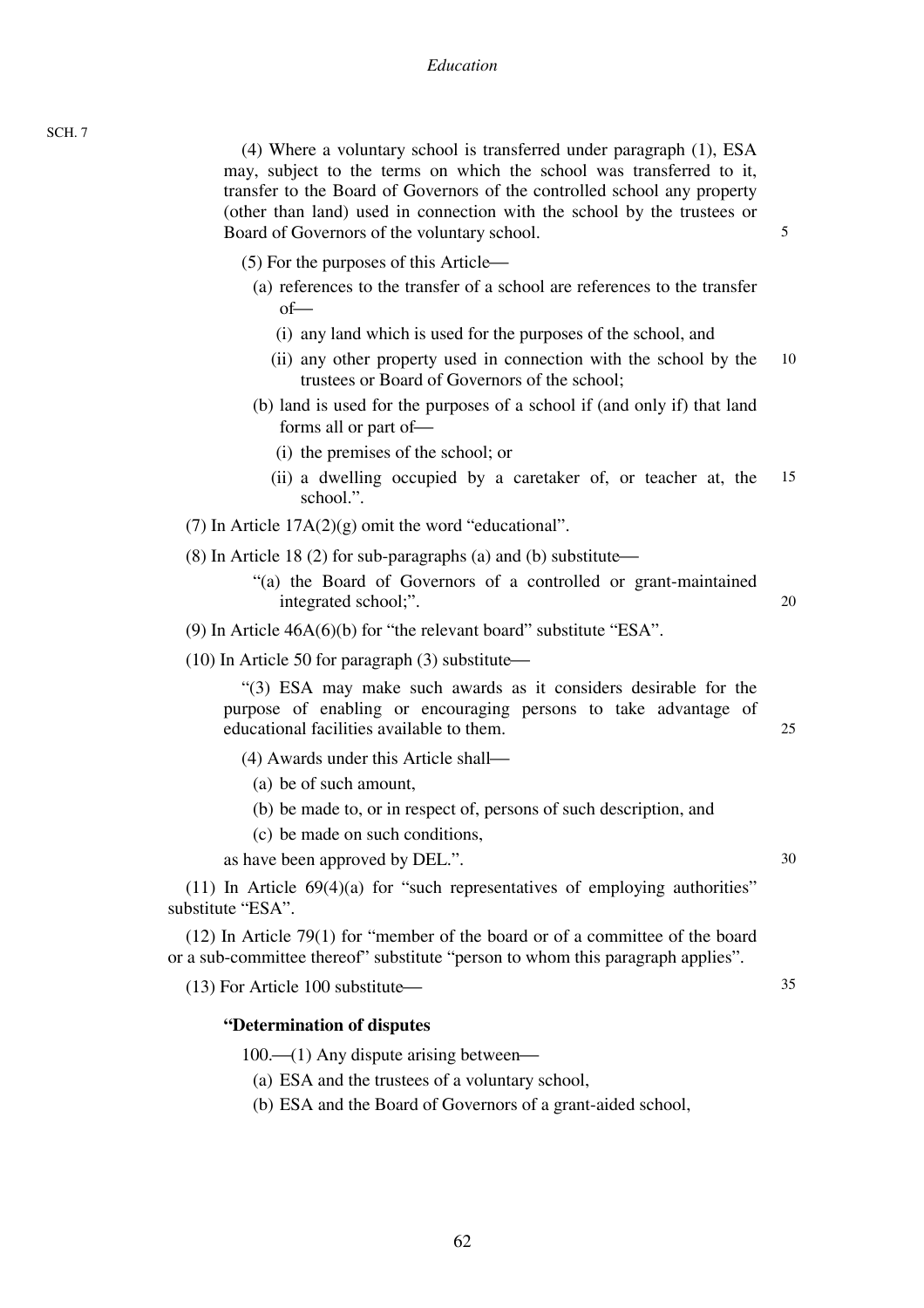with respect to the exercise of any power conferred or the performance of any duty imposed by or under the Education Orders may be referred by either party to the dispute to the Department.

(2) Any dispute arising between ESA and the governing body of an institution of further education with respect to the exercise of any power conferred or the performance of any duty imposed by or under the Education Orders may be referred by either party to the dispute to DEL.

(3) Any dispute referred under this Article shall be determined by the department to which it is referred whose determination shall, except as provided by any other provision of the Education Orders, be final.

(4) This Article applies to a dispute notwithstanding any statutory provision rendering the exercise of the power or the performance of the duty contingent upon the opinion of one of the parties to the dispute.".

 $(14)$  For Article 101 substitute $-$ 

#### 15 **"Directions by Department**

 $101. (1)$  The Department may give directions to any relevant authority as to the exercise by that authority of any power conferred, or the performance of any duty imposed, on that authority by or under any provision of the Education Orders; but the Department shall consult with a relevant authority before giving any directions to the authority under this paragraph.

(2) In particular, but without prejudice to the generality of paragraph (1), directions given under that paragraph may—

- (a) require a specified power—
	- (i) to be exercised;
	- (ii) to be exercised in a specified manner;
	- (iii) not to be exercised;
	- (iv) not to be exercised in a specified manner;
- (b) require a specified duty—
	- (i) to be performed;
	- (ii) to be performed in a specified manner;
	- (iii) not to be performed in a specified manner;

and in this paragraph "specified" means specified in directions.

(3) In this Article "relevant authority" means any of the following—

- (a) ESA;
- (b) the Northern Ireland Council for the Curriculum, Examinations and Assessment;
- (c) the Board of Governors or trustees of a grant-aided school;
- (d) the managers or trustees of a college of education;
- (e) a person appointed under Article 10(4)(e) of the Colleges of Education (Northern Ireland) Order 2005.

5

20

25

35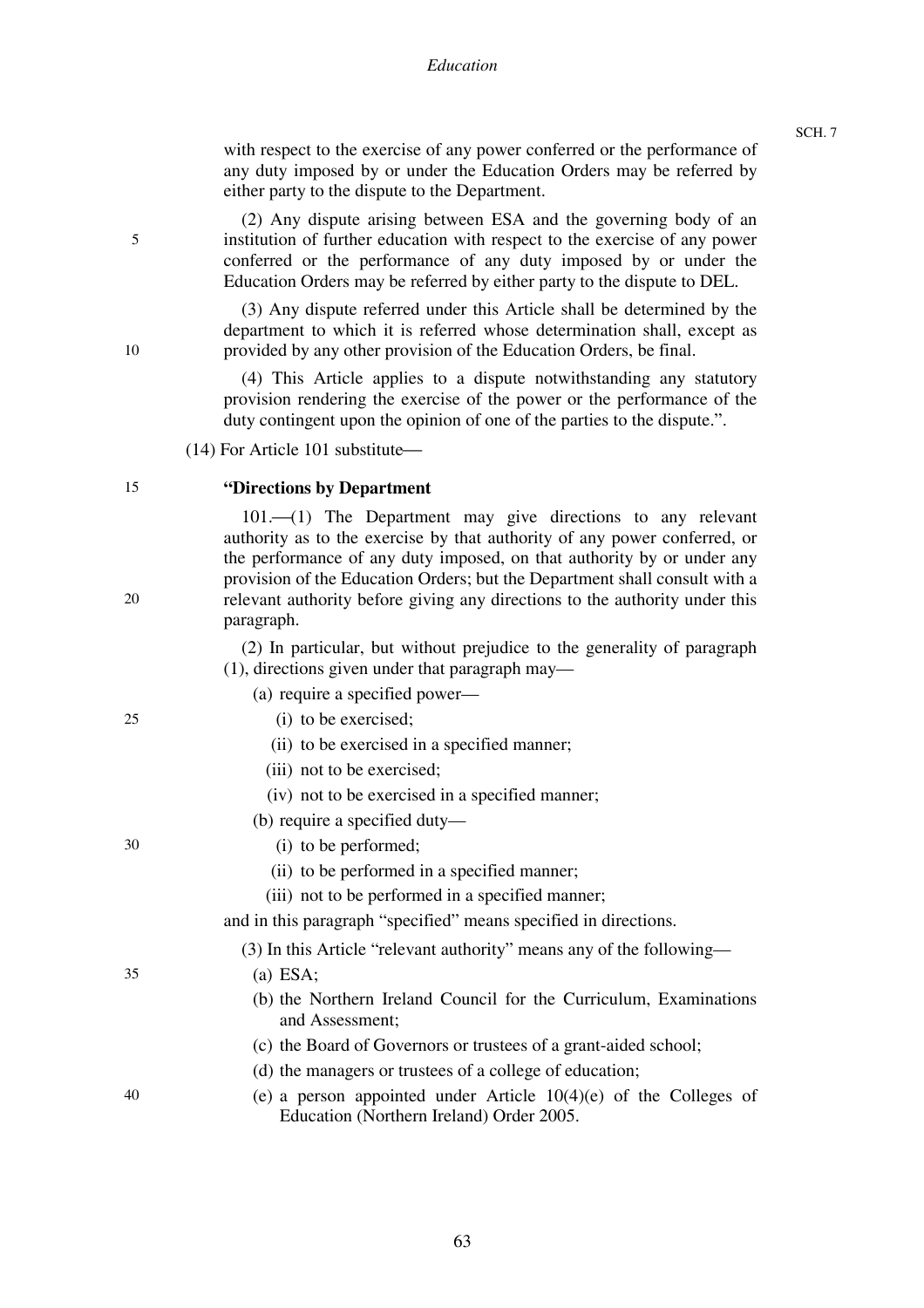(4) If, on a complaint made to it, the Department is satisfied that a relevant authority has acted or is proposing to act unreasonably with respect to the exercise of any power conferred or the performance of any duty imposed by or under any provision of the Education Orders, the Department shall give such directions under paragraph (1) as to the exercise of the power or the performance of the duty as appear to the Department to be expedient to remedy that complaint.

10 (5) Directions may be given to a relevant authority under paragraph (1) notwithstanding any statutory provision rendering the exercise of the power or the performance of the duty contingent upon the opinion of that authority.

(6) It is the duty of a relevant authority to comply with any directions given to the authority under paragraph (1) and any such directions may be enforced by mandamus.

15 20 (7) Where the Department is satisfied that a relevant authority has failed to comply with any directions given to the authority under paragraph (1), the Department may make an order appointing a person or persons to discharge, in the name of the relevant authority, all the functions of the authority or such functions as may be specified in the order and the order may render valid any act, thing or payment which would otherwise be invalid by reason of any default by the authority.

(8) So long as an order under paragraph (7) remains in force the functions of the relevant authority or such functions as are specified in the order shall be performed by the person or persons appointed by the order and shall not be performed by the authority.

(9) The remuneration and expenses of a person or persons appointed by an order made under paragraph (7) shall be determined by the Department and shall together with any other sums expended by the Department in consequence of the order be defrayed as part of the expenses of the relevant authority.

(10) The Statutory Rules (Northern Ireland) Order 1979 shall not apply to any order made under paragraph (7).

#### **Directions by DEL**

 $101A$ . $\rightarrow$ (1) DEL may give directions to any relevant authority as to the exercise by that authority of any power conferred, or the performance of any duty imposed, on that authority by or under any provision of the relevant legislation; but DEL shall consult with a relevant authority before giving any directions to the authority under this paragraph.

(2) In particular, but without prejudice to the generality of paragraph (1), directions given under that paragraph may—

- (a) require a specified power—
	- (i) to be exercised;
	- (ii) to be exercised in a specified manner;
	- (iii) not to be exercised;

25

30

5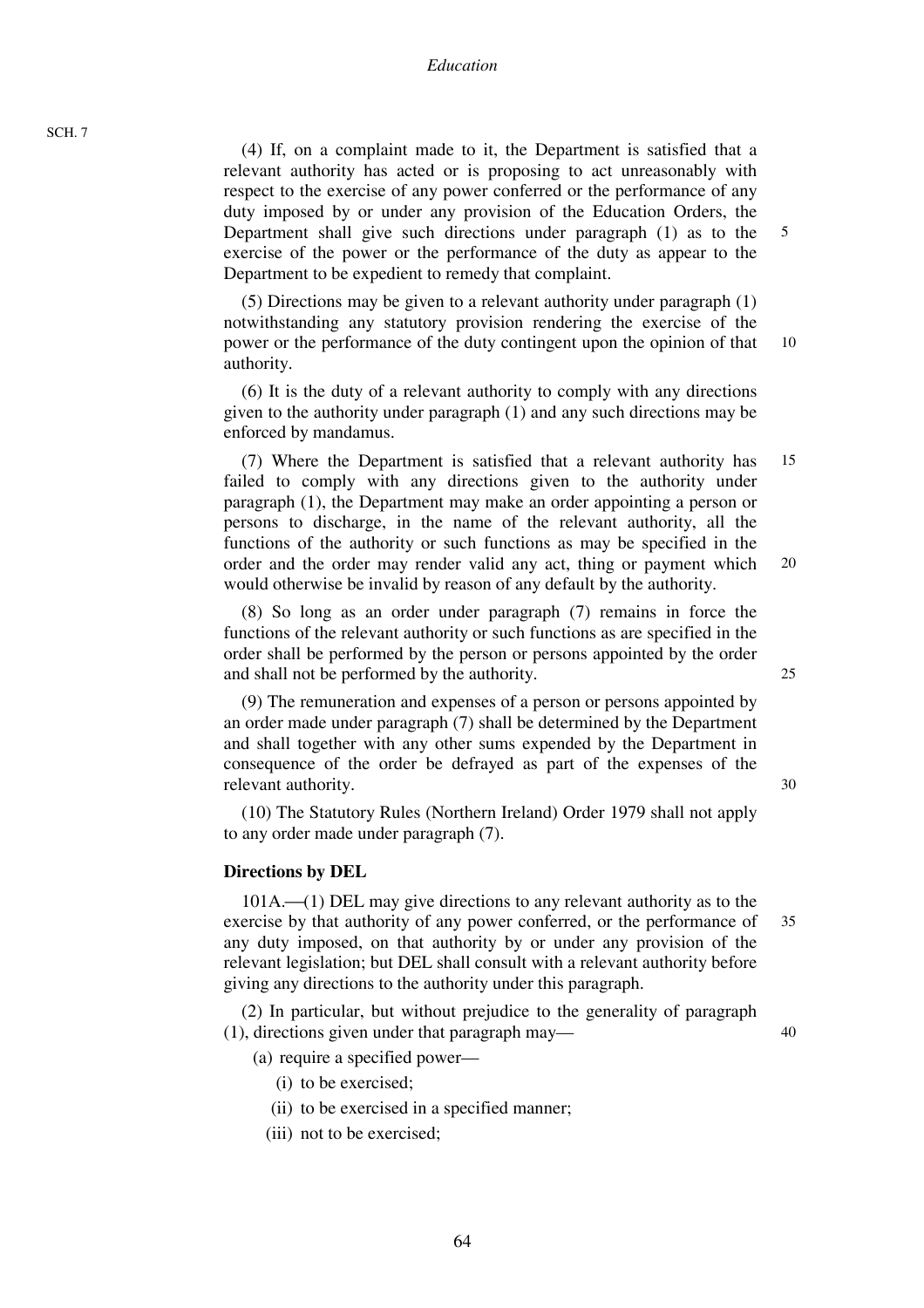### *Education*

SCH. 7

|    | (iv) not to be exercised in a specified manner;                                                                                                                                                                                                                                                                                                                                                                                                                              |
|----|------------------------------------------------------------------------------------------------------------------------------------------------------------------------------------------------------------------------------------------------------------------------------------------------------------------------------------------------------------------------------------------------------------------------------------------------------------------------------|
|    | (b) require a specified duty—                                                                                                                                                                                                                                                                                                                                                                                                                                                |
|    | (i) to be performed;                                                                                                                                                                                                                                                                                                                                                                                                                                                         |
|    | (ii) to be performed in a specified manner;                                                                                                                                                                                                                                                                                                                                                                                                                                  |
| 5  | (iii) not to be performed in a specified manner;                                                                                                                                                                                                                                                                                                                                                                                                                             |
|    | and in this paragraph "specified" means specified in directions.                                                                                                                                                                                                                                                                                                                                                                                                             |
|    | $(3)$ In this Article—                                                                                                                                                                                                                                                                                                                                                                                                                                                       |
|    | "relevant authority" means any of the following—                                                                                                                                                                                                                                                                                                                                                                                                                             |
|    | $(a)$ ESA;                                                                                                                                                                                                                                                                                                                                                                                                                                                                   |
| 10 | (b) the Northern Ireland Council for the Curriculum, Examinations<br>and Assessment;                                                                                                                                                                                                                                                                                                                                                                                         |
|    | (c) the governing body of an institution of further education;                                                                                                                                                                                                                                                                                                                                                                                                               |
|    | (d) the managers or trustees of a college of education;                                                                                                                                                                                                                                                                                                                                                                                                                      |
| 15 | (e) a person appointed under Article $10(4)(e)$ of the Colleges of<br>Education (Northern Ireland) Order 2005 (NI 13);                                                                                                                                                                                                                                                                                                                                                       |
|    | "the relevant legislation" means—                                                                                                                                                                                                                                                                                                                                                                                                                                            |
|    | $(a)$ Article 50;                                                                                                                                                                                                                                                                                                                                                                                                                                                            |
|    | (b) the Further Education (Northern Ireland) Order 1997;                                                                                                                                                                                                                                                                                                                                                                                                                     |
|    | (c) the Colleges of Education (Northern Ireland) Order 2005;                                                                                                                                                                                                                                                                                                                                                                                                                 |
| 20 | (d) Part 4 of the Education Act (Northern Ireland) 2012.                                                                                                                                                                                                                                                                                                                                                                                                                     |
| 25 | (4) If, on a complaint made to it, DEL is satisfied that a relevant<br>authority has acted or is proposing to act unreasonably with respect to the<br>exercise of any power conferred or the performance of any duty imposed<br>by or under any provision of the relevant legislation, DEL shall give such<br>directions under paragraph (1) as to the exercise of the power or the<br>performance of the duty as appear to DEL to be expedient to remedy that<br>complaint. |
| 30 | $(5)$ Directions may be given to a relevant authority under paragraph $(1)$<br>notwithstanding any statutory provision rendering the exercise of the<br>power or the performance of the duty contingent upon the opinion of that<br>authority.                                                                                                                                                                                                                               |
|    | (6) It is the duty of a relevant authority to comply with any directions<br>given to the authority under paragraph (1) and any such directions may be<br>enforced by mandamus.                                                                                                                                                                                                                                                                                               |
| 35 | (7) Where DEL is satisfied that a relevant authority (other than ESA)<br>has failed to comply with any directions given to the authority under<br>paragraph (1), DEL may make an order appointing a person or persons to<br>discharge, in the name of the relevant authority, all the functions of the<br>authority or such functions as may be specified in the order and the order                                                                                         |
| 40 | may render valid any act, thing or payment which would otherwise be<br>invalid by reason of any default by the authority.                                                                                                                                                                                                                                                                                                                                                    |

(8) So long as an order under paragraph (7) remains in force the functions of the relevant authority or such functions as are specified in the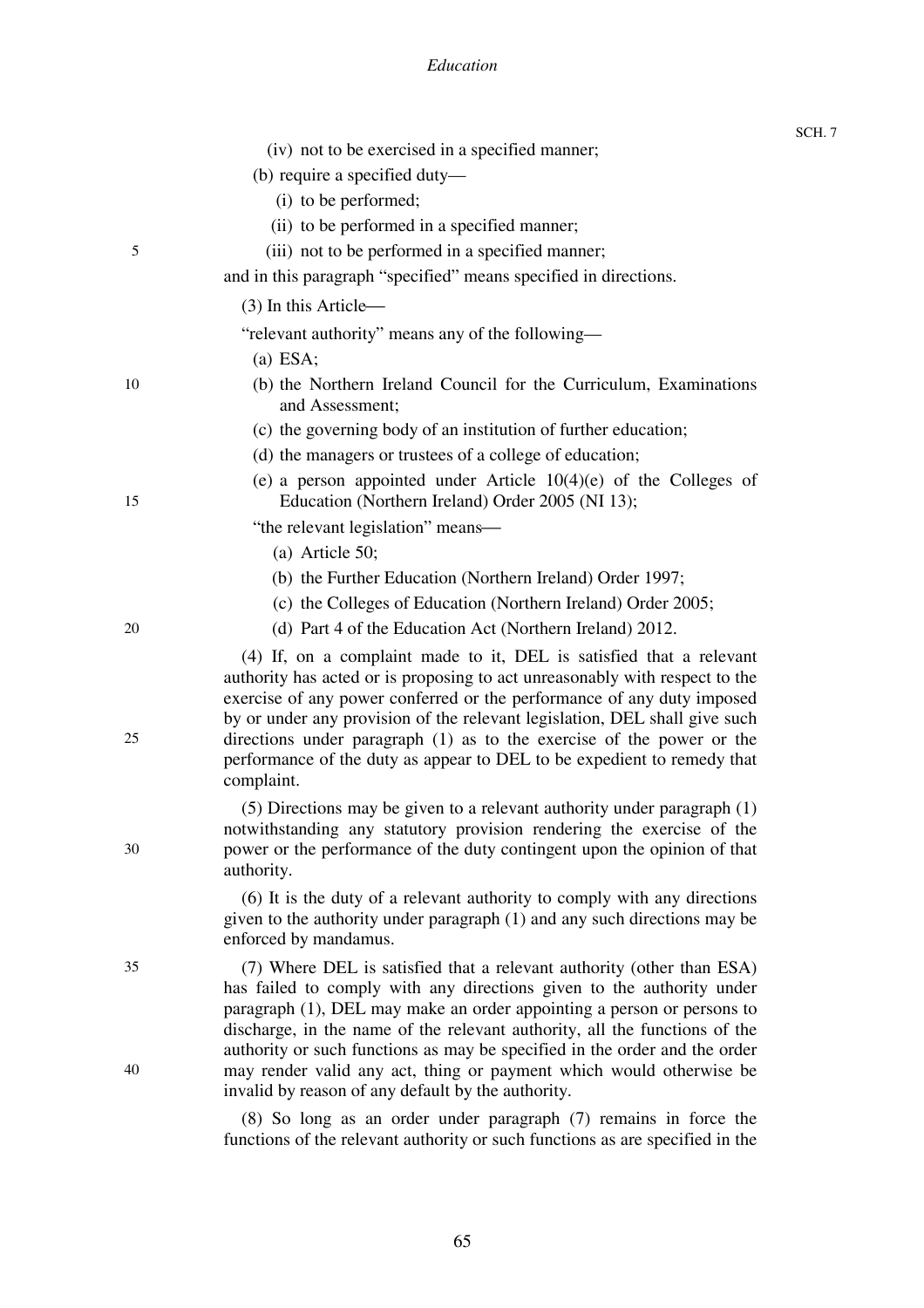order shall be performed by the person or persons appointed by the order and shall not be performed by the authority.

(9) The remuneration and expenses of a person or persons appointed by an order made under paragraph (7) shall be determined by DEL and shall together with any other sums expended by DEL in consequence of the order be defrayed as part of the expenses of the relevant authority.

5

20

 $25$ 

(10) The Statutory Rules (Northern Ireland) Order 1979 shall not apply to any order made under paragraph (7).".

10 (15) In Article 107(1) for the words from "transferred to it" to the end substitute "to which it is for the time being entitled or subject for the purposes of the Education Orders.".

(16) In Article 127(1) for "the Department" (wherever occurring) substitute "ESA".

 $(17)$  In Schedule 4 $-$ 

- 15 (a) in paragraph  $5(1)(c)$  for "area of the board responsible for the management of the school" substitute "locality served by the school";
- (b) in paragraph  $5(1)(d)$  for "area of the board responsible for the management of the school" substitute "Roman Catholic diocese in which the school is situated (or in so much of that diocese as lies within Northern Ireland)";
- (c) in paragraph  $6(1)(a)$  for "the board's" substitute "ESA's";
- (d) in paragraph 7 in the definition of "superseded manager" for "schools under the management of ESA" substitute "controlled schools".

(18) In Schedule 5 in paragraph 4(3) for "the Head of the Department" substitute "ESA".

 $(19)$  In Schedule 9 $-$ 

- (a) in the heading to the Schedule and in paragraph 1 for "the Department" (wherever occurring) substitute "ESA";
- (b) omit paragraph 2;
- 30 (c) in paragraph 3 omit the words from "for the transfer to the Department" to "school or" and for "the Department" substitute "ESA";
- (d) in paragraph 4 for "the Department" substitute "ESA" and omit the words from "or such smaller estate" to the end:
- (e) in paragraph 6 for "The Department" substitute "ESA";
- 35 (f) in paragraph 8 for "the consent of the Department" substitute "a certificate given by ESA";
- (g) omit paragraph 9.

#### *The Recreation and Youth Service (Northern Ireland) Order 1986 (NI 22)*

40 10. Notwithstanding the repeal by this Act of Article 11(2) of the Youth Service (Northern Ireland) Order 1989, Article 11(1) shall continue to have effect-

(a) with the substitution in sub-paragraphs (b) and (c) for ", sport or the youth service" of "or sport"; and

SCH. 7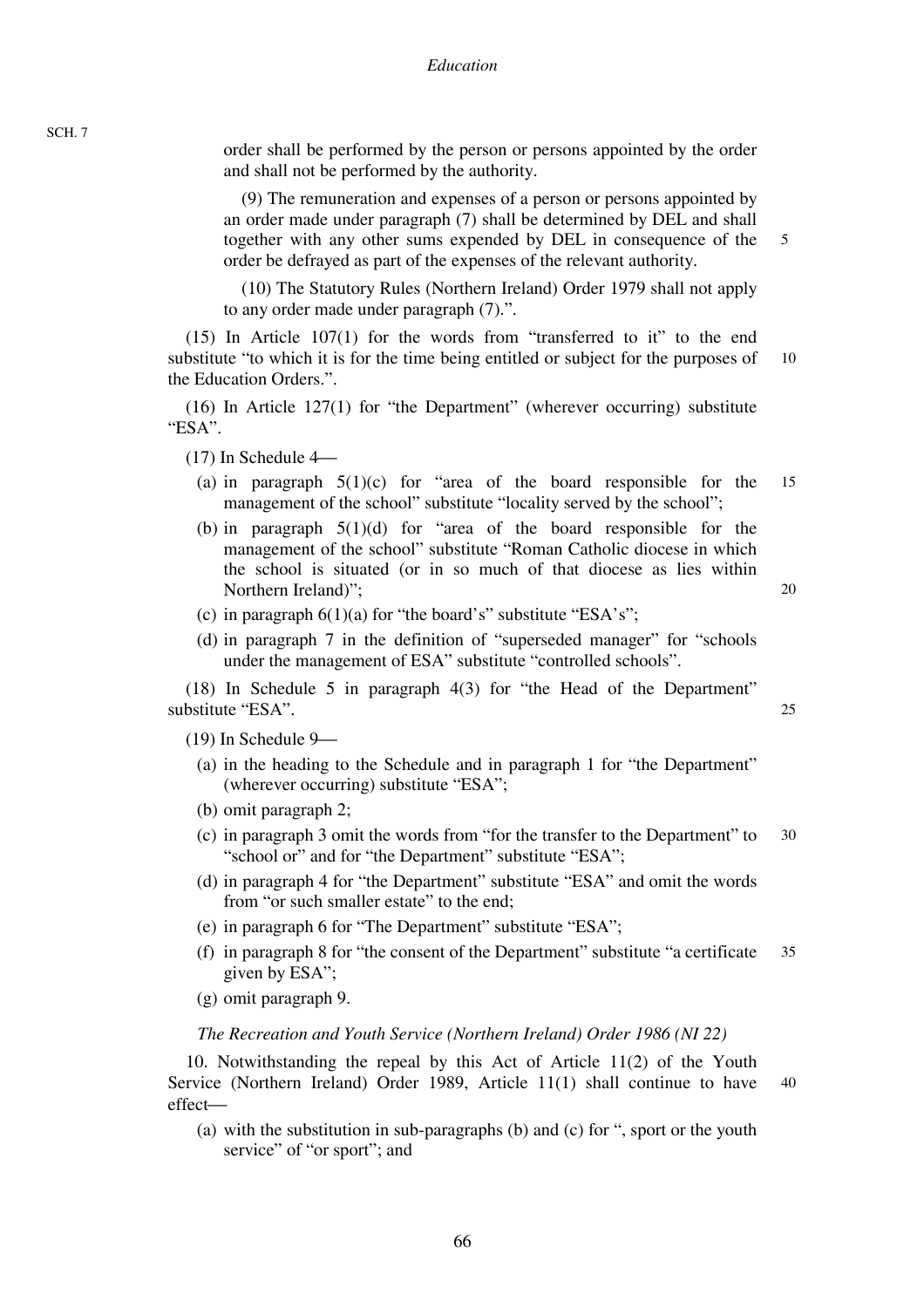(b) with the insertion in sub-paragraph (d) after "sport," of "or".

*The Disabled Persons (Northern Ireland) Act 1989 (c. 10)* 

- $11.$  (1) In section 2(7) for "education and library boards" substitute "ESA".
- (2) In section  $5(1)$ —
- (a) for "an education and library board" substitute "ESA";
	- (b) for "the education and library board" (wherever occurring) substitute "ESA".
- $(3)$  In section  $5(2)$ —
- (a) for "an education and library board" (twice) substitute "ESA";
- (b) for "the education and library board" (wherever occurring) substitute "ESA";
	- (c) for "the board" substitute "ESA".

(4) In section 5(3) for "the responsible education and library board" (twice) substitute "ESA".

- 15  $(5)$  In section  $5(4)$ —
	- (a) for "an education and library board" substitute "ESA";
	- (b) for the words from "that or any other" to "for the time being)" substitute "ESA";
	- (c) for "the education and library board" and "that education and library board" substitute "ESA".

(6) In section 5(6) for "an education and library board" and "the education and library board" substitute "ESA".

(7) In section  $6(1)$ —

- (a) for "An education and library board" substitute "ESA";
- (b) in paragraphs (a) and (b) for "that education and library board" substitute "ESA".

(8) In section 7(4) for the words from "the education and library board" to the end substitute "ESA".

(9) In section 11 after the definition of "the Education Order" insert—

30

35

" "ESA" means the Education and Skills Authority;".

*The Education Reform (Northern Ireland) Order 1989 (NI 20)* 

- 12.  $(1)$  In Article 68(3) for "Article 14(7)" substitute "Article 14(10)".
- (2) In Article  $69(4)$  for sub-paragraph (b) substitute—
	- "(b) to give written notice to ESA, and if the school is a voluntary school to the trustees of the school, that such a ballot is to be held; and
	- (c) to seek the views of ESA on the proposal for the acquisition of grant-maintained integrated status for the school.".
- $(3)$  In Article 70 $(3)$  after sub-paragraph  $(a)$  insert—

10

20

25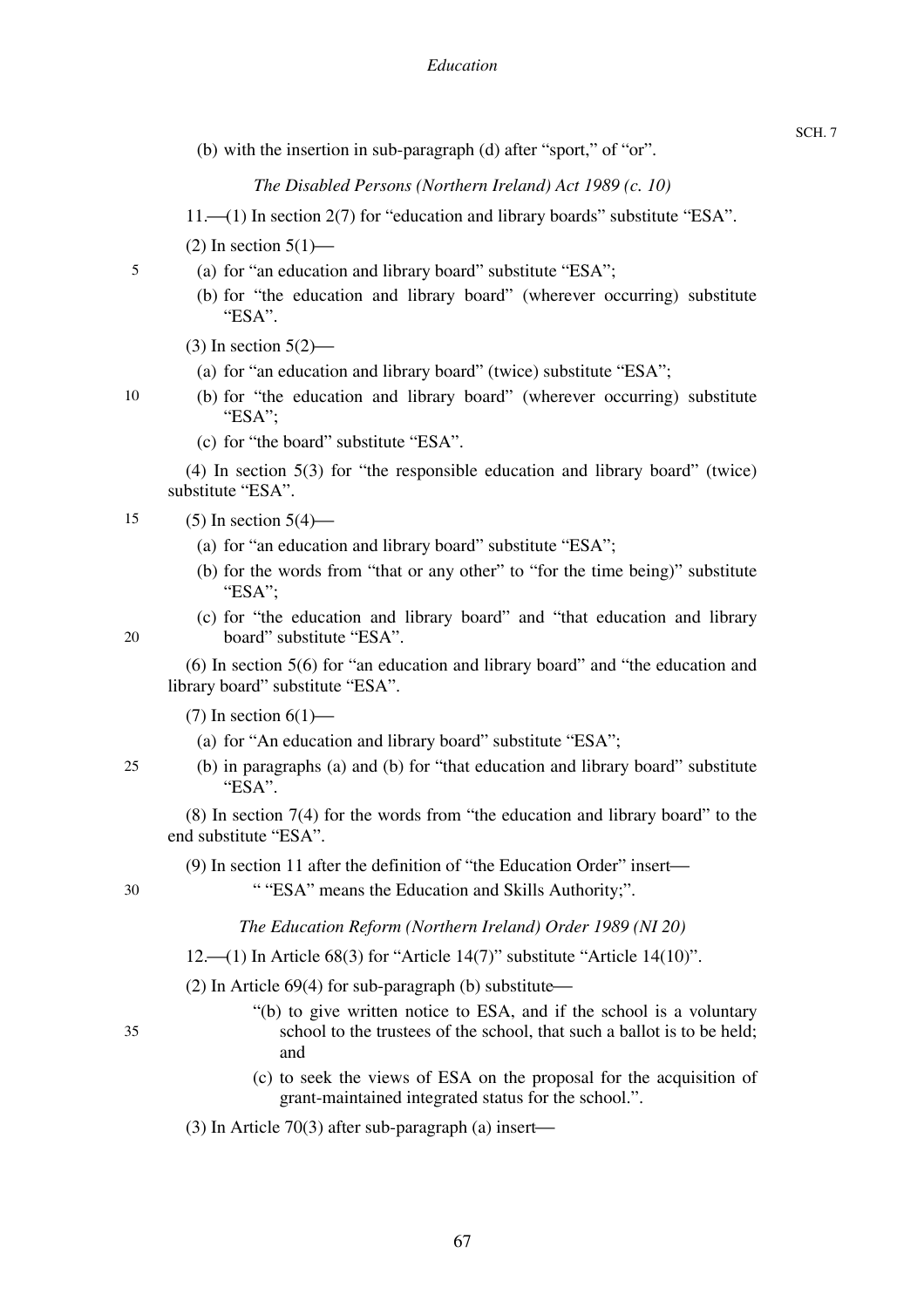SCH. 7

- "(aa) given a summary of any views expressed by ESA under Article  $69(4)(c)$ ;".
- $(4)$  In Article  $71$ 
	- (a) for "the relevant board" (wherever occurring) substitute "ESA";
	- (b) after paragraph  $(5)$  insert—

"(5A) Where the school concerned is (or is proposed to be) situated in an area for which an area education plan is in force, then if ESA considers that a proposal under paragraph (1) or (2) is not in conformity with the plan—

- (a) ESA shall reject the proposal; and
- (b) if ESA does so, no further proceedings shall be taken under this Article in relation to the proposal (and accordingly the following provisions of this Article do not apply in relation to the proposal).".
- (c) in paragraph  $(7)$  after "paragraphs" insert " $(7A)$ ,";
- (d) after paragraph  $(7)$  insert—

"(7A) Where the school concerned is situated in an area for which an area education plan is in force, the Department in determining under paragraph (7) whether to approve (with or without modifications) a proposal shall act in conformity with the plan.".

- (5) In Article 73(3) for "the relevant board" substitute "ESA".
- (6) In Article 74(5)(a) for "Article 14(7)" substitute "Article 14(10)".
- $(7)$  In Article  $75$ 
	- (a) for "the relevant board" (wherever occurring) substitute "ESA";
	- 25 (b) in paragraph (8) for the words from "duty of" to "accordingly" substitute "school shall".

30 (8) In Article 79(2) for the words from the beginning to "as so applied" substitute "Articles 14 and 14A of the principal Order apply in relation to a proposal under paragraph (1) as they apply in relation to a proposal under Article 14(2) of that Order; but the Department shall not approve any proposal under Article 14(10) (as so applied)".

 $(9)$  In Article 80 $-$ 

- (a) in paragraph (3) for "a board" substitute " ESA or a board".
- (b) for paragraph  $(7)$  substitute —

35 "(7) Articles 14 and 14A of the principal Order apply in relation to a proposal under paragraph (6) as they apply in relation to a proposal under Article 14(2) of that Order.".

(10) In Article 82(2)(f) for "the Board of Governors to give to persons employed by it" substitute "ESA to give to persons employed by it on the staff of the school".

40

- $(11)$  In Article 83 $-$ 
	- (a) after paragraph  $(1)$  insert—

10

5

20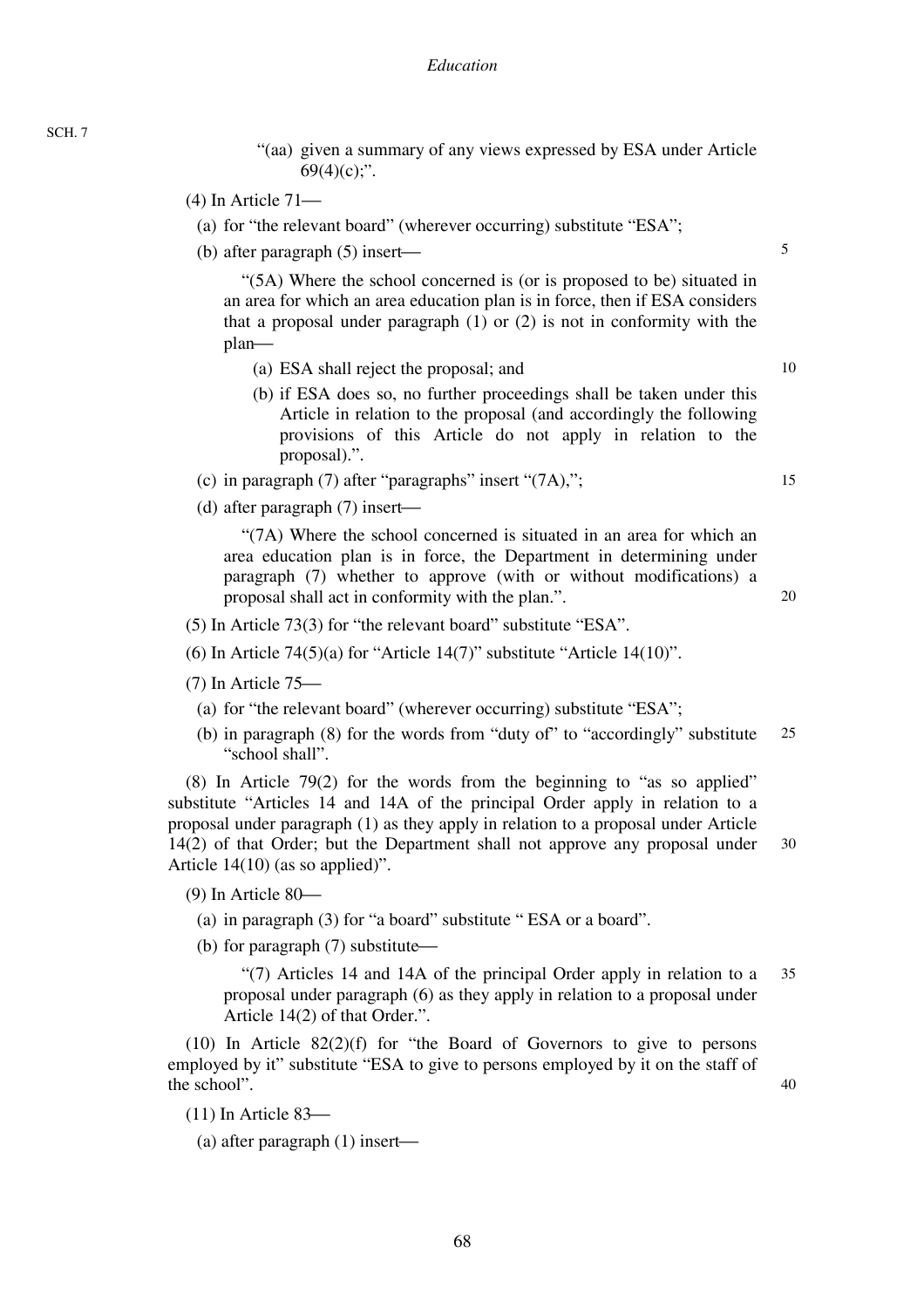"(1A) Where school property is vested in ESA under paragraph  $(1)(a)$ , ESA may transfer to the Board of Governors of the controlled school any property (other than land) used in connection with the school by the Board of Governors of the grant-maintained integrated school.";

- (b) in paragraph (3) for "any board or person" substitute "ESA or any other person" and for "that board or person" substitute "ESA or that person";
	- (c) in paragraph (5) for "person" substitute "a person";
	- (d) in paragraph (6) for "person to which or" substitute "the person".
	- (12) In Article 84(2) for "or person" substitute "or that person".
- 10 (13) In Article 90(3) for "Article 14(7)" substitute "Article 14(10)".
	- $(14)$  In Article 92 $-$ 
		- (a) in paragraph (1) after "it shall" insert ", subject to paragraph (1A)," and for "the relevant board" substitute "ESA";
	- (b) after paragraph  $(1)$  insert—
- 15

5

- "(1A) The duty in paragraph (1) does not apply if—
	- (a) the school concerned is situated in an area for which an area education plan is in force; and
	- (b) ESA considers that the acquisition of controlled integrated status for the school would not be in conformity with the plan.".
- 20 (c) after paragraph  $(2)$  insert—

"(2A) Where the school concerned would be situated in an area for which an area education plan is in force, a proposal under paragraph  $(2)$ shall be in conformity with the plan.".

- (d) in paragraph  $(5)$  after "paragraphs" insert " $(5A)$ ,".
- 25 (e) after paragraph  $(5)$  insert—

"(5A) Where the school concerned is, or is proposed to be, situated in an area for which an area education plan is in force, the Department in determining under paragraph (5) whether to approve (with or without modifications) a proposal shall act in conformity with the plan.";

- (f) in paragraph (9)(b) for "the relevant board" substitute "ESA".
	- (15) In Article 93(3) for "the relevant board" substitute "ESA".
	- (16) In Article 94(5)(a) for "Article 14(7)" substitute "Article 14(10)".
	- $(17)$  In Article 95 $-$ 
		- (a) in paragraph (1) for "the relevant board" substitute "ESA";
- 35 (b) after paragraph  $(3)$  insert—

"(3A) Subject to paragraph (3), ESA may transfer to the Board of Governors of the controlled integrated school any property (other than land) which vests in ESA under paragraph (1) and was used in connection with the school by the former Board of Governors.".

- 40 (18) In Article 127(5) for "The board for the area in which a grammar school is situated" substitute "In relation to a grammar school, ESA".
	- (19) In Article  $131(2)(b)(ii)$  for "the board's" substitute "ESA's".
- 30
- 
-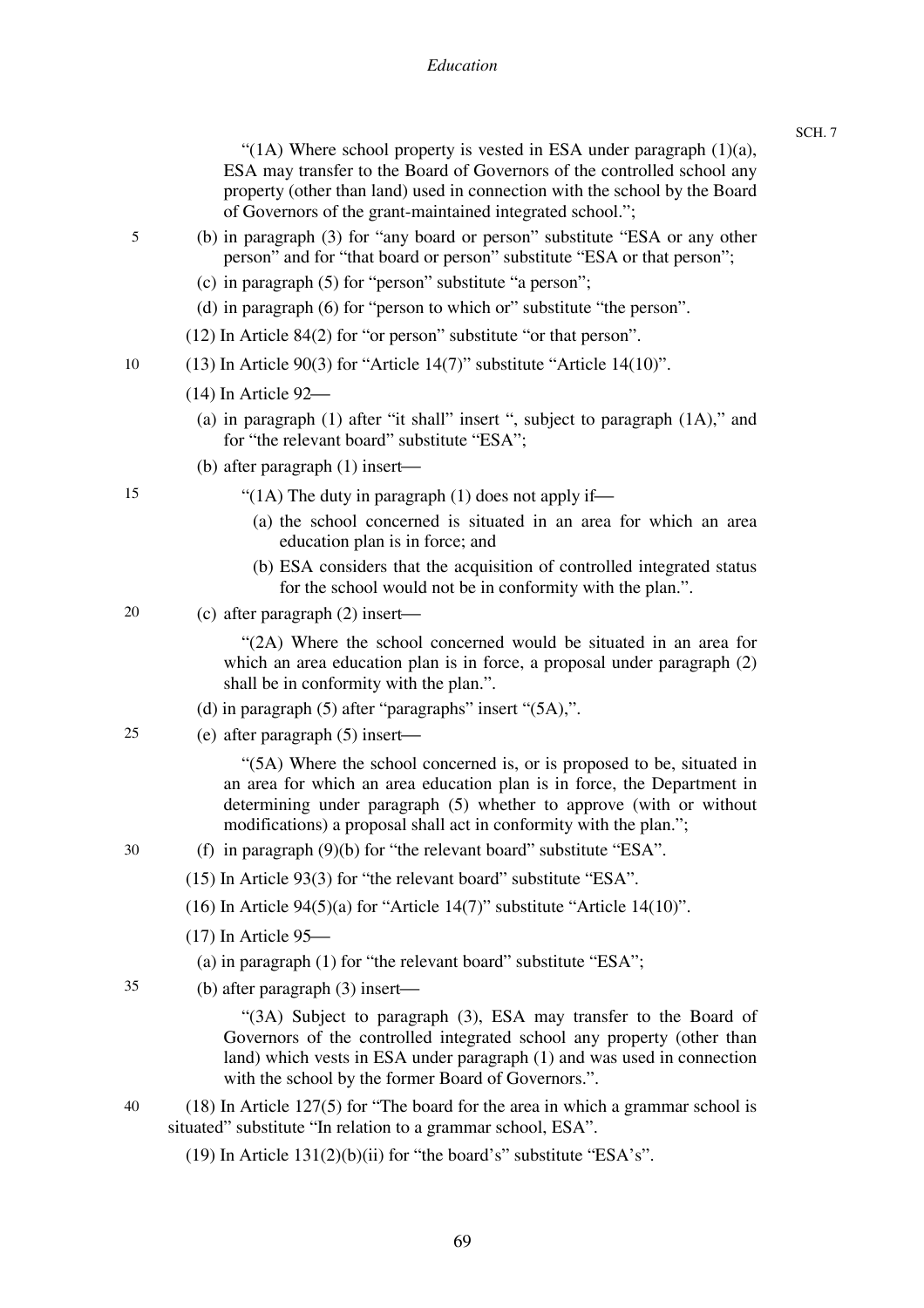- SCH. 7
- (20) In Article 135(1) for "that board or" substitute "ESA or the".
- (21) In Articles  $137(1)$  and  $139(4)(a)$  for "any board" substitute "ESA".
- (22) In Article 139(4)(b) for "any such board" substitute "ESA and any such".
- $(23)$  In Article  $140-$ 
	- (a) in paragraph (a) omit "managers and";
	- (b) for the words from "Article 62" to "1993" substitute "Article 72 of the Education (Northern Ireland) Order 1998".
- $(24)$  In Article 150 $-$ 
	- (a) in paragraphs (1) and (2) for "the boards" substitute "ESA";
	- 10 (b) in paragraph (2) for "Article  $101(3)(b)$  to (h)" substitute "Article  $101(3)(b)$  or  $(c)$ ".
- $(25)$  In Article  $151$ 
	- (a) in paragraph (1) for "employing authorities to secure that the performance of teachers to whom the regulations apply" substitute "ESA to secure that the performance of teachers employed by it";

15

5

- (b) in paragraph (2)(a) for "controlled schools and Catholic maintained" substitute "grant-aided", omit "and the governing bodies of institutions of further education" and for "the employing authority as that authority" substitute "ESA as ESA";
- 20 (c) in paragraph (2)(c) for "employing authorities" substitute "ESA" and for "their" substitute "its":
- (d) omit paragraphs (3) and (5).

 $(26)$  For Article 152 substitute $-$ 

## **"Educational projects**

25 152.<sup>(1)</sup> The Department may carry out any project appearing to it to be associated with the provision of educational services or youth services or activities carried out in connection with those services.

(2) DEL may carry out any project appearing to it to be associated with the provision of services connected with further or higher education.

30 (3) The Department of Culture, Arts and Leisure may carry out any project appearing to it to be associated with the provision of cultural, recreational or physical activities.".

(27) In Schedule 5 in paragraph  $2(1)(a)$  and (c) for "pupils attending" substitute "registered pupils at".

*The Disability Discrimination Act 1995 (c. 50)* 

35

40

13. In section 19(6) for paragraph (a) substitute—

"(a) the Education and Skills Authority".

## *The Children (Northern Ireland) Order 1995 (NI 2)*

 $14.$   $\rightarrow$  (1) In Article 2(2) after the definition of "emergency protection order" insert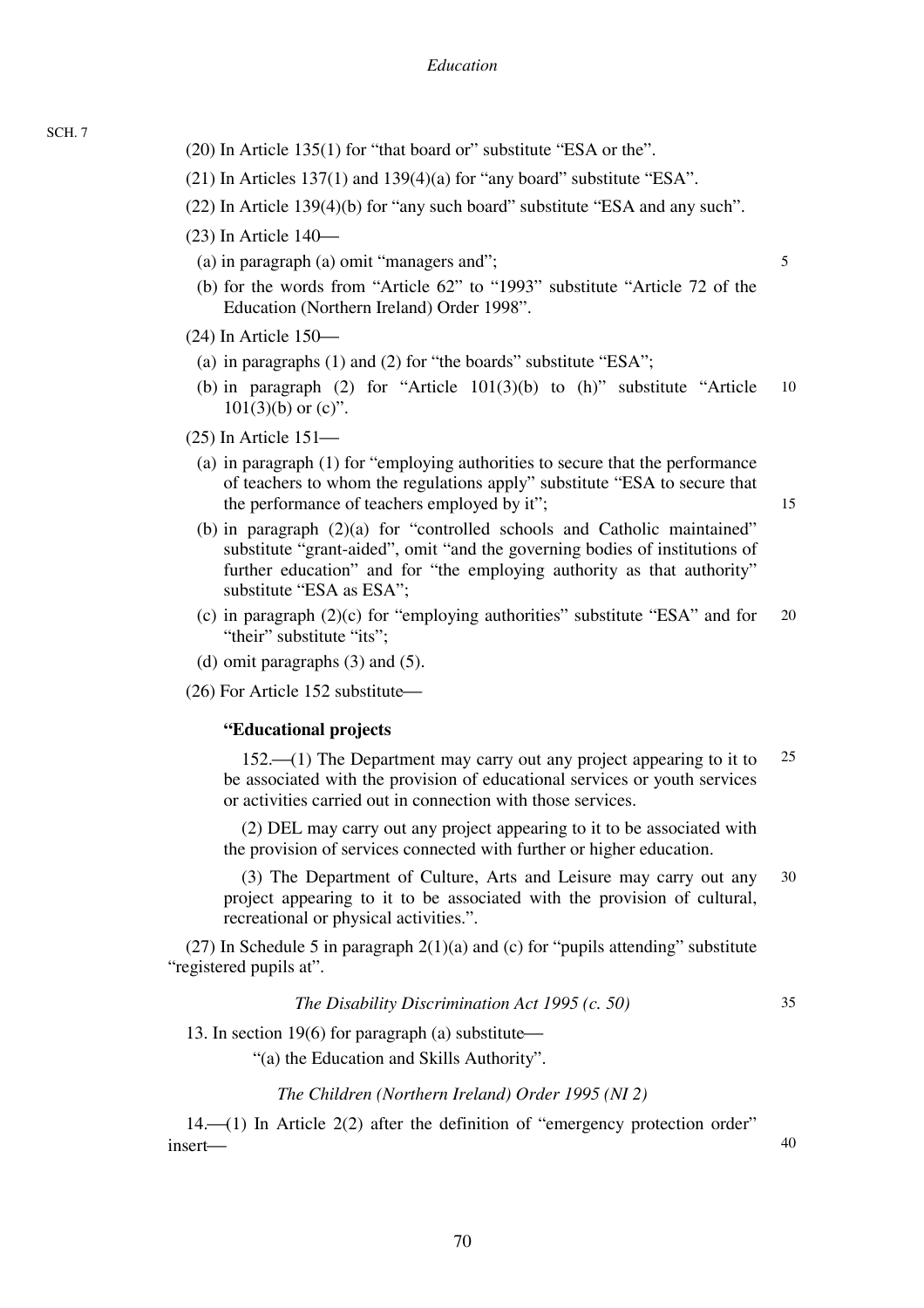" "ESA" means the Education and Skills Authority;".

(2) In Article 19(7) for "an education and library board" substitute "ESA".

(3) In Article 20(2)(a) for "the appropriate education and library board" substitute "ESA".

- (4) In Article  $35(2)(d)(i)$  for "an education and library board" substitute "ESA".
	- (5) In Article 46(3)(b) for "any education and library board" substitute "ESA".

 $(6)$  In Article 47 $-$ 

5

10

35

- (a) in the title for "education and library boards" substitute "ESA";
- (b) in paragraphs (1), (2) and (3) for "the appropriate education and library board" substitute "ESA".
- $(7)$  In Article  $55(1)$ 
	- (a) for "any education and library board" substitute "ESA";
	- (b) for "a designated education and library board" substitute "ESA".
- (8) In Article 55(7) for "an education and library board" substitute "ESA".
- 15 (9) In Article 66(5) for "the relevant education and library board" substitute "ESA".

(10) In Article 66(11)(b) for "any education and library board" substitute "ESA".

(11) In Article 135(3) for "any education and library board" substitute "ESA".

20 (12) In Article 137(3)(b) for "the education and library board in whose area the performance takes place" substitute "ESA".

(13) In Article 138(1) for "The appropriate education and library board" substitute "ESA".

 $(14)$  In Article  $138(3)$ —

- 25 (a) for "the education and library board" substitute "ESA";
	- (b) for "the board" substitute "ESA".

(15) In Article 138(4) for "The education and library board" substitute "ESA".

 $(16)$  In Article  $138(5)$ —

(a) for "the education and library board" substitute "ESA";

- 30 (b) in sub-paragraph  $(a)$ —
	- (i) for "an education and library board" substitute "ESA";
	- (ii) for "the board" substitute "ESA";
	- (c) in sub-paragraph (b)(ii) for "the education and library board" substitute "ESA".
	- (17) In Article 139(1) for "the appropriate education and library board" substitute "ESA".
		- $(18)$  In Article  $139(2)$ 
			- (a) for "The appropriate education and library board" substitute "ESA";
			- (b) for "the board" (wherever occurring) substitute "ESA";
- 40 (c) for "the board's" substitute "ESA's".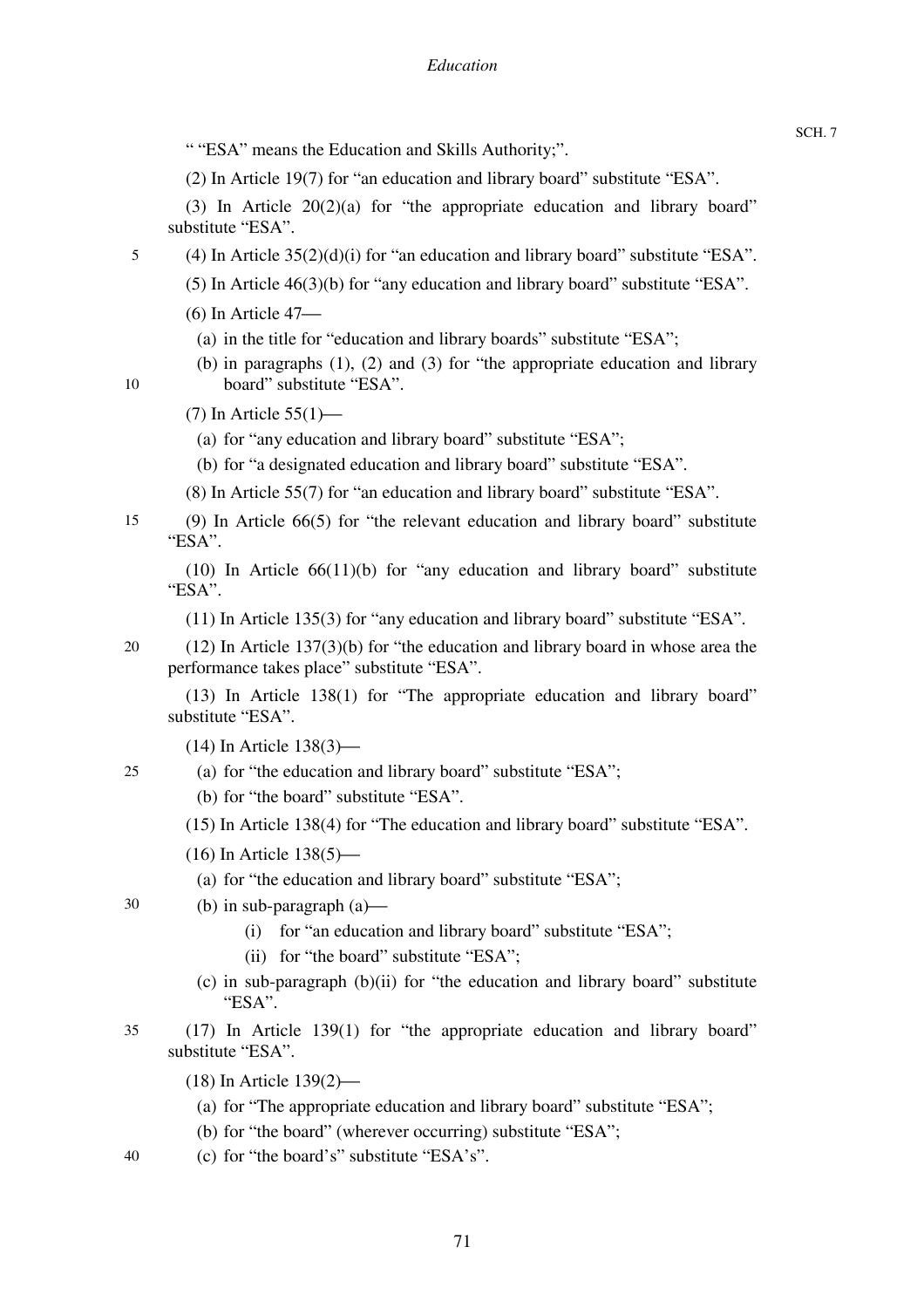(19) In Article 140(2) for the words "the education and library board which granted, or any education and library board which varied, the licence" substitute "ESA".

(20) In Article 143(1) for "The appropriate education and library board" substitute "ESA".

 $(21)$  In Article 143 $(3)$ —

(a) for "The education and library board" substitute "ESA";

(b) for "the board" substitute "ESA".

(22) In Article 143(4)(b) for "the education and library board" substitute "ESA".

 $(23)$  In Article  $143(5)$ —

- (a) for "The education and library board by which a licence under this Article is granted" substitute "ESA";
- (b) for "the board" (wherever occurring) substitute "ESA";

(c) for "the board's" substitute "ESA's".

(24) In Article 144(1) for "an education and library board" substitute "ESA".

 $(25)$  In Article  $144(2)$ —

- (a) for "the education and library board" substitute "ESA";
- (b) in sub-paragraph (a) for "the board's" substitute "ESA's".

20 (26) In Article 146(1) and (2) for "an education and library board" substitute "ESA".

(27) In Article 147(9) for "an education and library board" substitute "ESA".

(28) In Article 149(1)(c) and (5)(e), (f) and (g) for "an education and library board" substitute "ESA".

25 (29) In Article 154(1) and (2) for "education and library boards" substitute "ESA".

 $(30)$  In Article  $177(1)$ —

- (a) for "an education and library board" and "the education and library board" substitute "ESA";
- (b) for "the board" substitute "ESA".

(31) In Article 177(3) and (4) for "the education and library board" (wherever occurring) substitute "ESA".

 $(32)$  In Schedule 2, in paragraph  $2A(3)(b)$  for "every education and library board the whole or any part of whose area lies within the Board's area" substitute "ESA".

 $(33)$  In Schedule 4 $-$ 

- (a) in paragraph 5(2) for "the education and library board in whose favour the order was made" substitute "ESA";
- (b) in paragraphs  $7(1)(c)$  and  $9(1)$  for "the education and library board concerned" substitute "ESA".

SCH. 7

35

40

5

10

15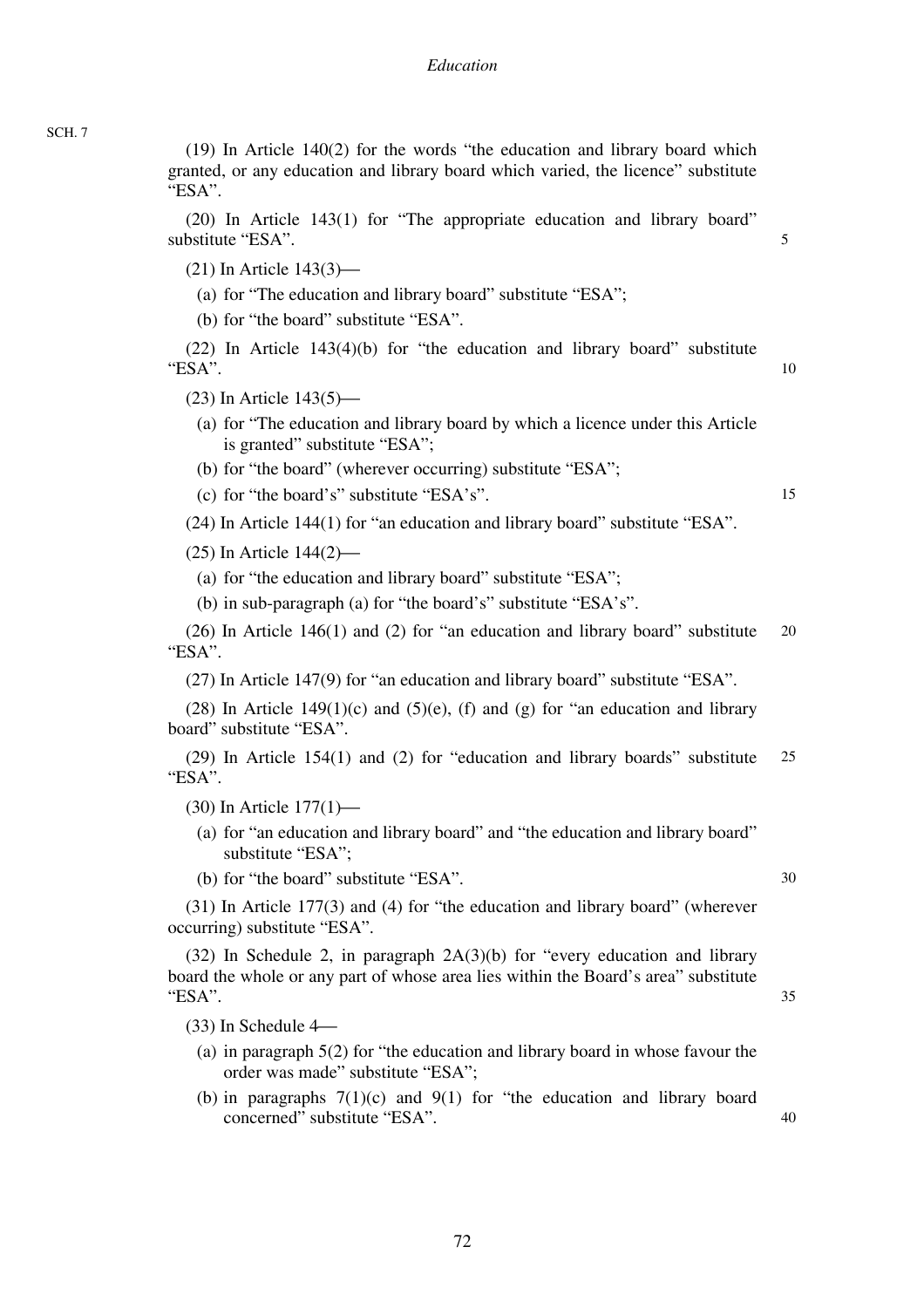*The Education (Northern Ireland) Order 1996 (NI 1)* 

 $15.$  (1) In Article 3(8) for "term" (twice) substitute "year".

(2) In Article 14(1)(b) for "the appropriate board" substitute "ESA".

5 (3) In Articles 14(3), 15(4) and (6), 16(3)(a), 18(1A)(a) and (3)(b) and 20A(7) and (8)(a) for "the board's" substitute "ESA's".

(4) In Article 18A(5) for the words from the beginning to "Article 16" substitute "Where ESA is required by paragraph  $(4)(a)$  to make a statement under Article 16, ESA".

(5) In Article 23(4A) for "2004" substitute "2005".

(6) In Article 23A for "the board concerned" substitute "ESA".

(7) In Article 39(3) at the end add "(or in so much of that diocese as lies within Northern Ireland)".

(8) In Schedule 2, in paragraphs  $9(2)(a)$  and  $13(4)(b)$  and  $(6)(a)$  for "the board's" substitute "ESA's".

15

10

*The Employment Rights (Northern Ireland) Order 1996 (NI 16)* 

16. In Article 78(7) for sub-paragraph (a) substitute $\rightarrow$ 

"(a) the Education and Skills Authority;".

*The Education (Northern Ireland) Order 1997 (NI 5)* 

17. In Article  $16(2)$  for sub-paragraph (b) substitute—

20

"(b) the Board of Governors of a voluntary school shall consider any representations made to it by the trustees of the school.".

*The Race Relations (Northern Ireland) Order 1997 (NI 6)* 

18.<sup> (1)</sup> In Article 18(1), in the Table, for "Education and library board" substitute "Education and Skills Authority".

#### 25  $(2)$  In Article 19 $-$

- (a) in the title for "education and library boards" substitute "the Education and Skills Authority";
- (b) in paragraph (a) for "an education and library board" substitute "the Education and Skills Authority".
- 30 (3) In Article 20(2) and  $(4)(a)$  for "an education and library board" substitute "the Education and Skills Authority".

*The Further Education (Northern Ireland) Order 1997 (NI 15)* 

- 19. $\left(-(1)\right)$  In Article 6(2) for sub-paragraph (a) substitute— " $(a)$  ESA; and".
- 35 (2) In Article  $7(2)$  for sub-paragraph (b) substitute— "(b) ESA; and".
	- (3) In Article 8(3) for sub-paragraph (a) substitute— "(a) ESA;".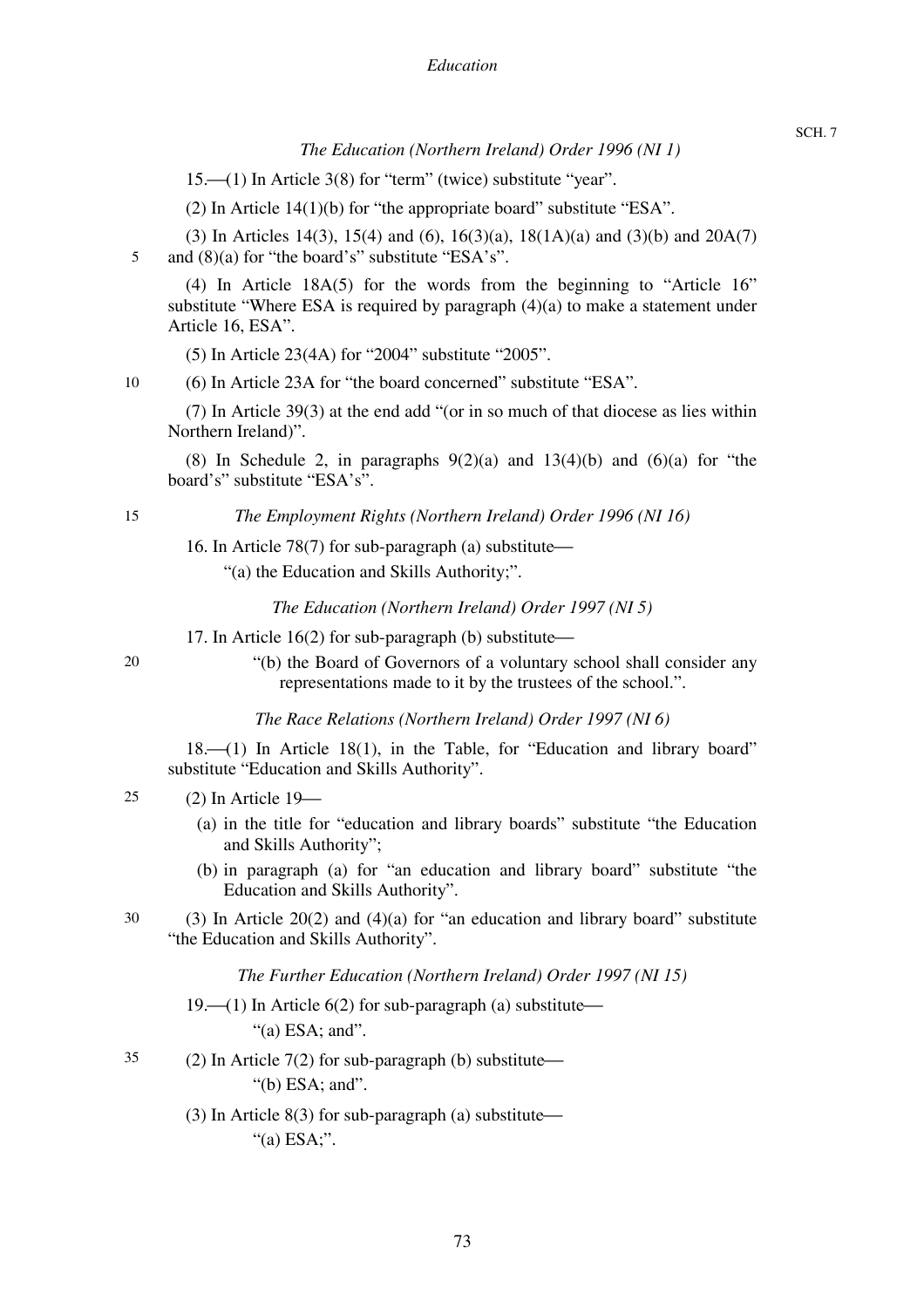(4) In Article  $9(2)$  for sub-paragraph (b) substitute—

"(b) ESA; and".

(5) In Article  $17A(1)$  for sub-paragraph (a) substitute—

"(a) the qualifications for which courses of study are to be provided by or on behalf of the institution concerned;".

(6) In Article 21(1) for sub-paragraph (b) substitute—

"(b) ESA, as ESA may reasonably require for the purpose of its functions under any statutory provision.".

(7) In Article 23(4) for "the board for the area in which the student is ordinarily resident" substitute "ESA".

(8) In Schedule 3, in paragraph 2(1) for "the board for the area in which the institution is situated" substitute "ESA".

*The Data Protection Act 1998 (c. 29)* 

20. In Schedule 11 in paragraph 8(b) for "an education and library board" substitute "the Education and Skills Authority".

15

5

10

## *The Museums and Galleries (Northern Ireland) Order 1998 (NI 2)*

21. In Article 4(8)(b) for "education and library boards" substitute "the Education and Skills Authority".

## *The Education (Northern Ireland) Order 1998 (NI 13)*

20  $22.$  (1) In Article  $3(2)(b)$  for the words from ", the board for the area" to "Catholic Maintained Schools" substitute "or ESA".

 $(2)$  In Article  $11$ —

- (a) in paragraph (1)(b) for "academic or vocational" substitute "prescribed";
- (b) in paragraph (3)(a) for "the boards" substitute "ESA".

 $(3)$  In Article  $12$ —

- (a) omit paragraph  $(2)(c)$ ;
- (b) in paragraph (5) for "falling within paragraph  $(2)(c)$  or  $(d)$ " substitute "prescribed under paragraph  $(2)(d)$ ".

 $(4)$  In Article 13 $-$ 

- 30 (a) in paragraph  $(2)(b)(i)$  for the words from ", the board for the area" to "Catholic Maintained Schools" substitute "or ESA";
- (b) in paragraph  $(2)(b)(ii)$  for "Article 102 of the principal Order" substitute "section 44 of the Education Act (Northern Ireland) 2012".

(5) In Article 14(1) for "Article 102 of the 1986 Order" substitute "section 46 of the Education Act (Northern Ireland) 2012".

(6) In Article 16(7) for "boards to exercise their" substitute "ESA to exercise its".

(7) In Article 32(2) for sub-paragraphs (a) and (b) substitute "the Board of Governors of a controlled or maintained school shall consider any representations made to it by ESA".

40

35

25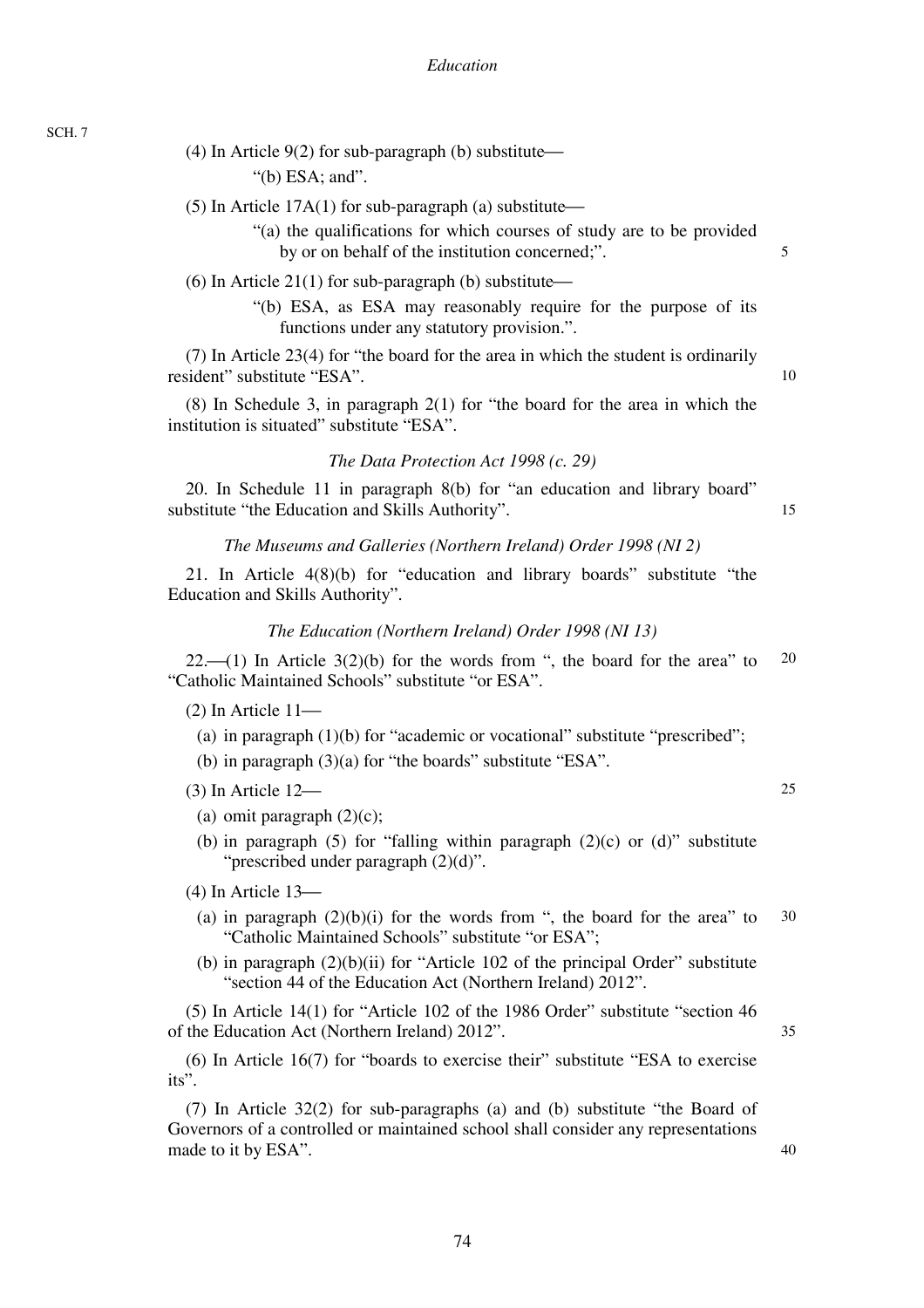(8) In Article 35(3) for "an employing authority" substitute "ESA".

(9) In Article 37(1)(b) for "employing authorities" substitute "ESA".

(10) In Article 39(3) after "means" insert "ESA or" and for "Article 71" substitute "section 12 of the Education Act (Northern Ireland) 2012".

(11) In Article 40(4) for "Employing authorities" substitute "ESA".

(12) For the heading to Chapter 1 of Part 7 substitute "RECURRENT FUNDING".

- (13) In Article 55(3) and (6) for sub-paragraph (c) substitute—
	- "(c) where the school is a maintained school, the trustees of the school,".

10

15

5

## $(14)$  In Article 56 $(1)$ —

- (a) for "the board concerned" substitute "ESA";
- (b) for sub-paragraph  $(b)(iii)$  substitute $-$ 
	- "(iii) where the school is a maintained school, the trustees of the school,".
- (c) in sub-paragraph (b) for "that Council" substitute "those trustees".
- (15) In Article  $56(2)$  for sub-paragraph (d) substitute—
	- "(d) where the school is a maintained school, the trustees of the school".
- 20 (16) In Article 60(5) for "all the boards, the Council for Catholic Maintained Schools" substitute "ESA".
	- (17) In Article  $60(8)$  and (11) for sub-paragraph (c) substitute—
		- "(c) where the school is a maintained school, the trustees of the school".
- 25 (18) In Articles 62 and 64 for "the relevant board" (wherever occurring) substitute "ESA".

(19) In Article 64(2)(b)(iii) for "Council for Catholic Maintained Schools" substitute "trustees of the school".

30 (20) In Article 67(1) for "any special schools under the management of, or maintained by, the board" substitute "controlled or maintained special schools".

(21) In Article  $67(5)$  for sub-paragraph (c) substitute—

- "(c) if any of those schools is a maintained school, the trustees of the school".
- (22) For the heading to Chapter 2 of Part 7 substitute "CAPITAL FUNDING".

35  $(23)$  In Article  $68$ —

- (a) in paragraph (5) for "the Department" substitute "ESA";
- (b) in paragraph  $(6)(c)(i)$  for "after 8th August 1978" substitute "during the relevant period" and in paragraph  $(6)(c)(ii)$  for "after that date" substitute "during the relevant period";
- 40 (c) in paragraph (6) after sub-paragraph (c) insert—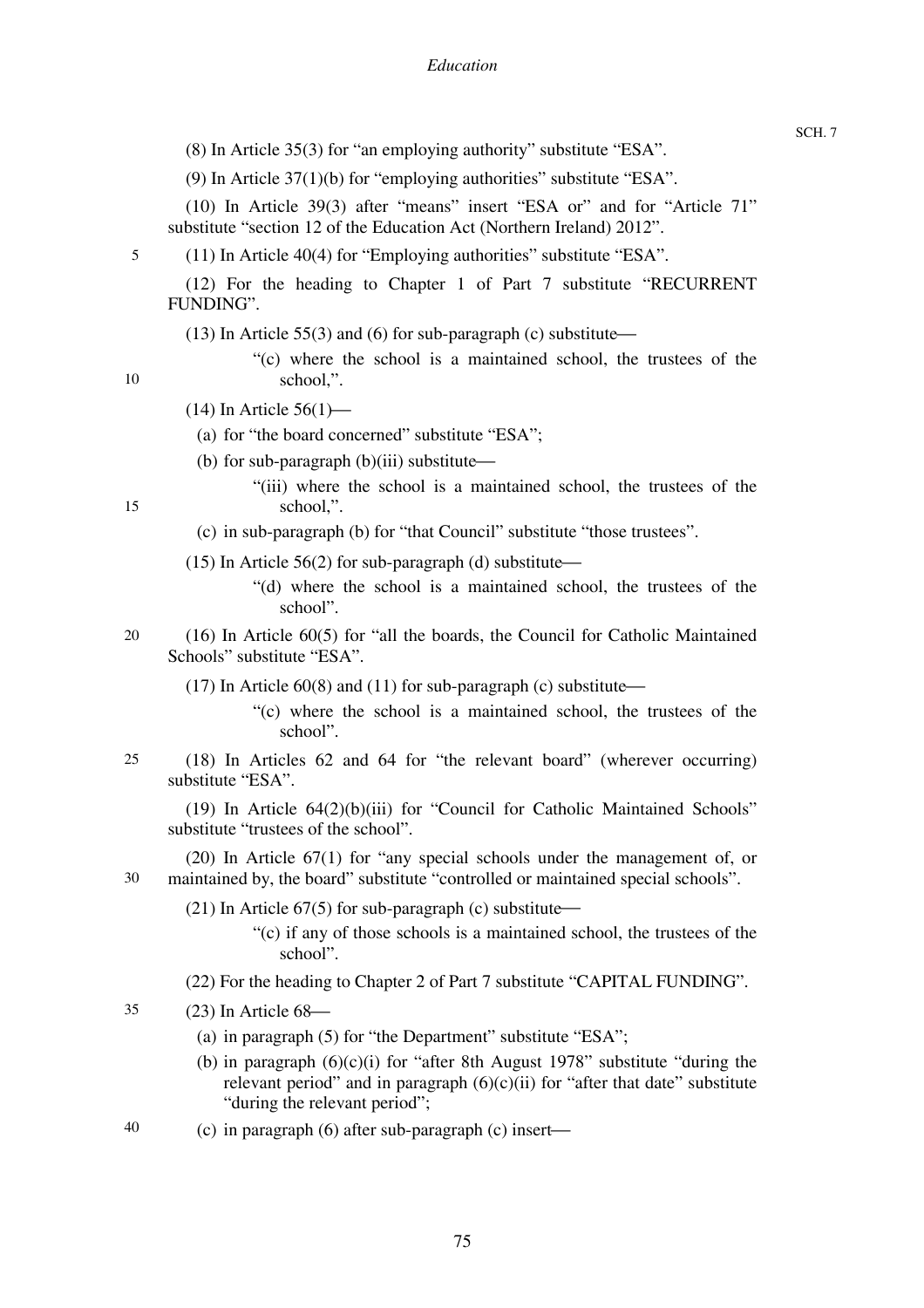- "(d) the payment to ESA by such person as may be prescribed of a sum where–
	- (i) any premises of a school in respect of which ESA has at any time paid a grant under paragraph (1)(a) cease to be used for approved purposes of a grant-aided school; or
	- (ii) any site in respect of which ESA has at any time paid a grant under paragraph  $(1)(a)$  ceases, in the opinion of ESA to be required for the purposes of a grant-aided school.";
- (d) after paragraph  $(6)$  insert—

10 "(6A) In paragraph (6) "the relevant period" means the period beginning on 8th August 1978 and ending with the coming into operation of section 17 of the Education Act (Northern Ireland) 2012.";

- (e) in paragraph (7)(a) after "the Department" insert "or ESA".
- $(24)$  In Article 70 $(1)$ —
- 15 (a) for "for the area in which a maintained school is situated shall" substitute "shall, in relation to a maintained school,"; and
- (b) for sub-paragraphs  $(c)$  and  $(d)$  substitute—
	- "(c) employing, in accordance with section 3 of the Education Act (Northern Ireland) 2012, all teachers and other staff required on the staff of the school;".
- $(25)$  In Article  $72$ 
	- (a) in paragraph (1) for sub-paragraphs (a) to (c) substitute "the Board of Governors of a grant-aided school";
	- (b) in paragraph (2) after "may" insert ", with the agreement of the Board of Governors of the school,".
- (26) In Article 80(3)(a) for "the boards" substitute "ESA".
- $(27)$  In Article 81 $-$ 
	- (a) omit paragraphs  $(3)$  and  $(6)$ ;
- (b) for paragraph  $(7)$  substitute—

30 "(7) In this Article "external qualification", in relation to a school, means a qualification which is authenticated or awarded by a person other than a member of staff of the school.".

(28) In Schedule 1, in paragraph  $1(2)(a)(ii)$  for "employing authorities" substitute "ESA".

*The Education (Student Support) (Northern Ireland) Order 1998 (NI 14)* 

35

5

20

25

23. In Article  $4(1)$  for sub-paragraph (a) substitute—

"(a) the Education and Skills Authority, or".

*The Nationality, Immigration and Asylum Act 2002 (c. 41)* 

40 24. In section 38(3)(b) for "an Education and Library Board established under Article 3 of the Education and Libraries (Northern Ireland) Order 1986 (S.I. 1986/ 594 (N.I. 3))" substitute "the Education and Skills Authority".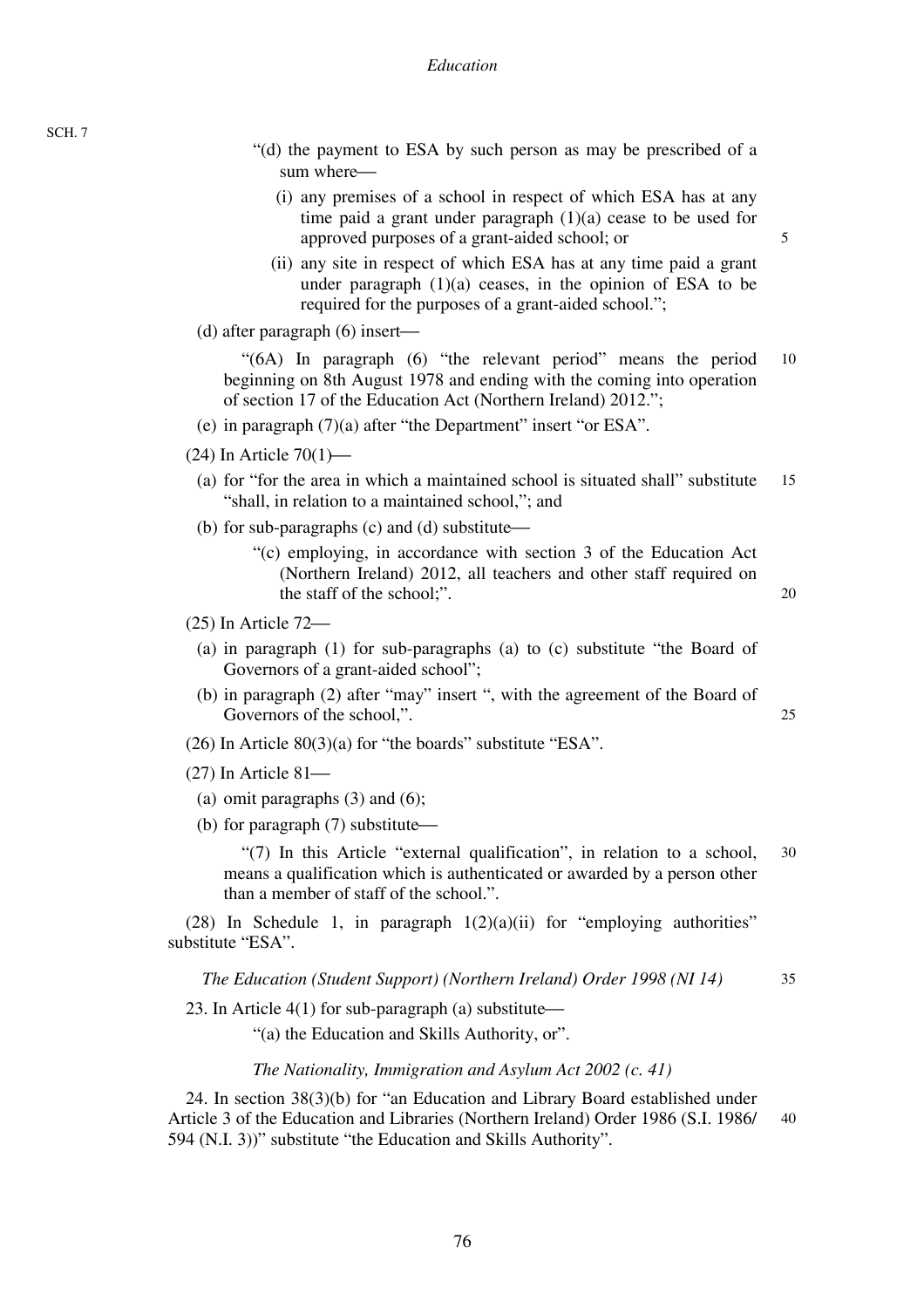*The Income Tax (Earnings and Pensions) Act 2003 (c. 1)* 

25. In section 318C(5)(c) for "an education and library board" substitute "the Education and Skills Authority".

*The Education and Libraries (Northern Ireland) Order 2003 (NI 12)* 

5  $26.$  (1) In Article  $3(4)(a)$  for "the boards" substitute "ESA".

(2) In Article  $18(1)(c)$  for the words from "the board" to the end substitute "and ESA".

(3) In Article 37(5) for "A body to which this paragraph applies" substitute "ESA".

10 (4) In Article  $37(8)$  after sub-paragraph (c) insert—

"(ca) the Board of Governors of a grant-aided school; and

(cb) the proprietor of an independent school.".

*The Income Tax (Trading and Other Income) Act 2005 (c. 5)* 

27. In section 71(3) for paragraph (a) substitute $\rightarrow$ 

15

"(a) the Education and Skills Authority,".

*The Higher Education (Northern Ireland) Order 2005 (NI 5)* 

28. $\left(-(1)$  In Article 4(1)(a) for "paragraph (2)" substitute "paragraph (2A)".

(2) In Article 13(7) in the definition of "student support authority" for "any board or" substitute "the Education and Skills Authority or any".

20

35

*The Special Educational Needs and Disability (Northern Ireland) Order 2005 (NI 6)* 

 $29.$  (1) Paragraph 1 above applies in relation to the Order as it applies in relation to the Education Orders.

(2) In Article 13(2) after "Board of Governors" insert "ESA".

25 (3) In Article  $19(1)$  at the end add—

"(h) the Education Act (Northern Ireland) 2012.".

(4) In the title to Article 21 for "Education" substitute "Educational".

*The Colleges of Education (Northern Ireland) Order 2005 (NI 13)* 

30 30. In Article 10(8) for "Article 101" substitute "Articles 101A and 101 respectively".

*The Education (Northern Ireland) Order 2006 (NI 11)* 

 $31.$  (1) In Article  $12(4)(a)(ii)$  for "the relevant board, the Council for Catholic Maintained Schools (where the school is a Catholic maintained school)" substitute "ESA".

(2) In Article 12(8) for sub-paragraphs (a) and (b) substitute "ESA".

(3) In Article 13(3) for sub-paragraphs (a) and (b) substitute "the Department and ESA".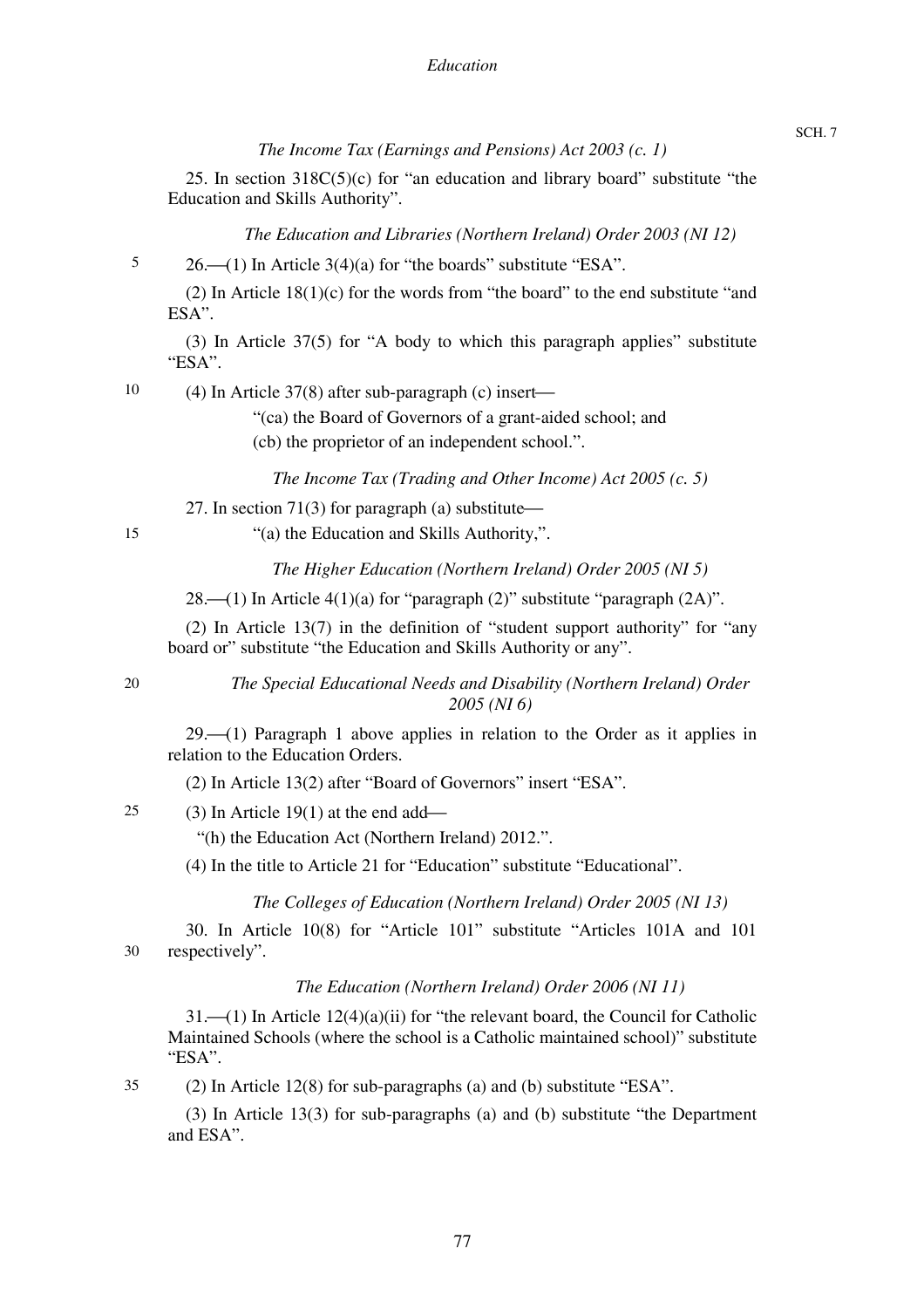| (4) In Article $14(3)(c)$ and (4) for "the relevant board" substitute "ESA".                                                                                                           |    |
|----------------------------------------------------------------------------------------------------------------------------------------------------------------------------------------|----|
| (5) In Article $22(2)$ for sub-paragraphs (a) and (b) substitute "ESA".                                                                                                                |    |
| $(6)$ In Article 22 $(3)$ for "relevant board" substitute "ESA".                                                                                                                       |    |
| (7) In Article $24(4)(a)$ for "the boards" substitute "ESA".                                                                                                                           |    |
| $(8)$ In Article 31 $(2)(a)(i)$ for "the relevant board" substitute "ESA".                                                                                                             | 5  |
| $(9)$ In Article 31(3) for sub-paragraphs (a) and (b) substitute "ESA and the<br>Board of Governors of the school".                                                                    |    |
| $(10)$ In Article 31(5)(a) for "the boards" substitute "ESA".                                                                                                                          |    |
| $(11)$ In Article 32(1) and (7)(d) for "the relevant board" substitute "ESA".                                                                                                          |    |
| The Safeguarding Vulnerable Groups (Northern Ireland) Order 2007 (NI 11)                                                                                                               | 10 |
| $32$ —(1) In Article 2(2) before the definition of "HSS body" insert—                                                                                                                  |    |
| ""ESA" means the Education and Skills Authority;".                                                                                                                                     |    |
| $(2)$ In Article 25 $(10)$ —                                                                                                                                                           |    |
| (a) in sub-paragraph (a) for "an education and library board" substitute<br>"ESA";                                                                                                     | 15 |
| (b) in sub-paragraph (d) for "Article 102 of the Education and Libraries<br>(Northern Ireland) Order 1986" substitute "section 44 of the Education<br>Act (Northern Ireland) 2012".    |    |
| $(3)$ In Article 41—                                                                                                                                                                   |    |
| (a) in the title, for "Education and Library Boards" substitute "ESA";                                                                                                                 | 20 |
| (b) in paragraph (1) for "An Education and Library Board ("a board")"<br>substitute "ESA";                                                                                             |    |
| (c) in paragraphs $(2)$ , $(4)$ , $(5)(a)$ and $(6)$ for "the board or" substitute "ESA or<br>the";                                                                                    |    |
| (d) in paragraph (5) for "A board" substitute "ESA".                                                                                                                                   | 25 |
| $(4)$ In Article 42—                                                                                                                                                                   |    |
| (a) in the title, for "Education and Library Boards" substitute "ESA";                                                                                                                 |    |
| (b) in paragraph $(2)$ —                                                                                                                                                               |    |
| (i) for "an education and library board" substitute "ESA";                                                                                                                             |    |
| (ii) for "that board or" substitute "ESA or that";                                                                                                                                     | 30 |
| (c) in paragraph (3) for "The board or" substitute "ESA or the".                                                                                                                       |    |
| $(5)$ In Article $47(7)(b)$ for "Article 102 of the Education and Libraries<br>(Northern Ireland) Order 1986" substitute "section 44 of the Education Act<br>(Northern Ireland) 2012". |    |
| $(6)$ In Schedule 2—                                                                                                                                                                   | 35 |
| (a) in paragraph $1(8)(a)$ for "Article 102 of the Education and Libraries<br>(Northern Ireland) Order 1986" substitute "section 44 of the Education<br>Act (Northern Ireland) 2012";  |    |
| (b) in paragraph $4(1)(e)$ for "an education and library board" substitute<br>"ESA";                                                                                                   | 40 |
|                                                                                                                                                                                        |    |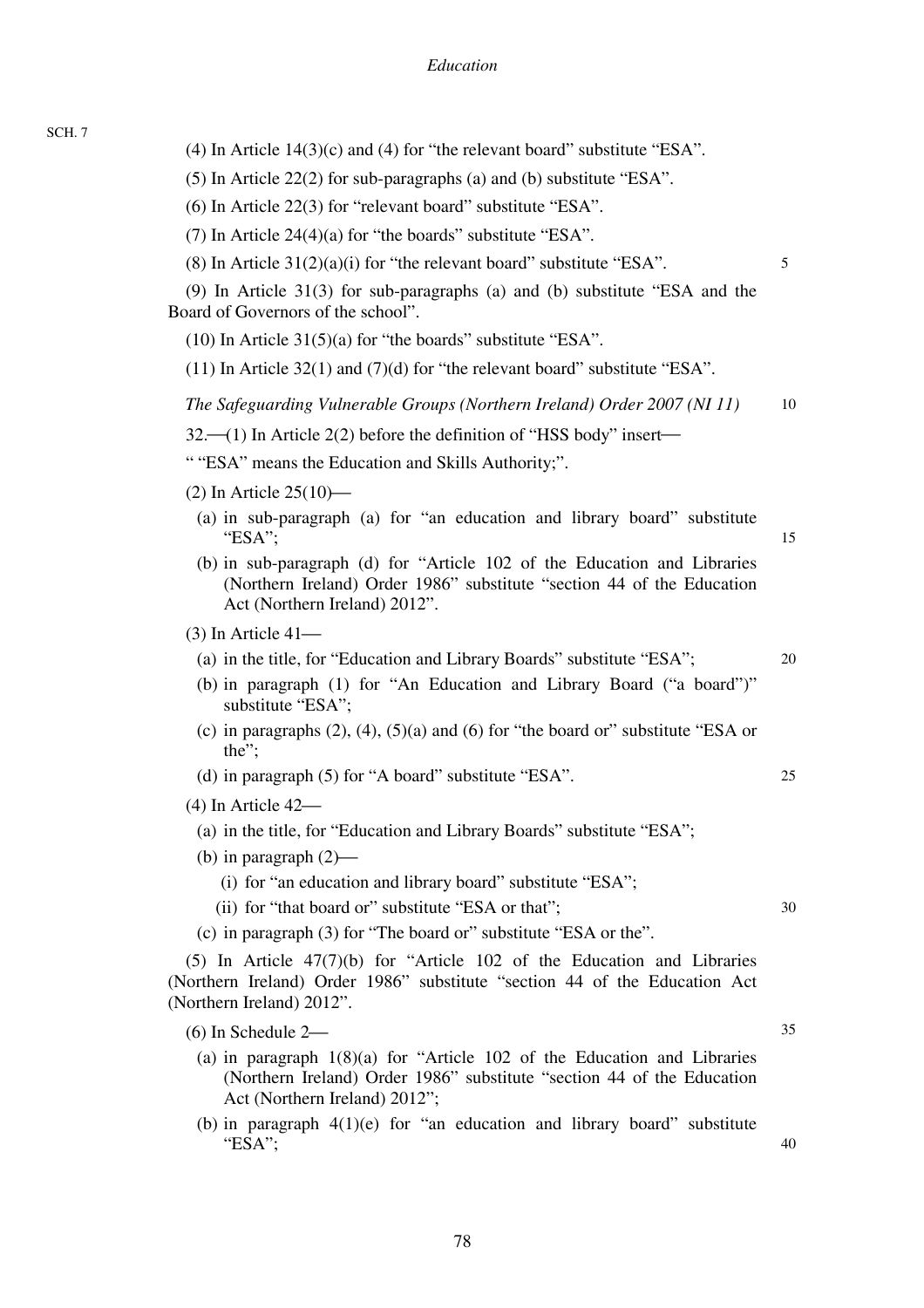(c) for paragraph  $4(1)(f)$  substitute—

"(f) chief executive of ESA;".

*The Safeguarding Board Act (Northern Ireland) 2011(c. 7)* 

5 33. In section 1(3)(g) for "education and library boards" substitute "the Education and Skills Authority".

## SCHEDULE 8

Section 67.

| REPEALS |
|---------|
|---------|

|    | <b>Short Title</b>                                                                     | Extent of repeal                                                                                                                                         |  |  |  |
|----|----------------------------------------------------------------------------------------|----------------------------------------------------------------------------------------------------------------------------------------------------------|--|--|--|
| 10 | The School Sites Act<br>(Northern Ireland) 1928<br>(c. 8)                              | Section $3(2)$ .                                                                                                                                         |  |  |  |
|    | The Superannuation<br>(Northern Ireland) Order<br>1972 (NI 10)                         | Article $11(4)$ .<br>In Article $11(6)$ the definition of "injury"<br>benefit".                                                                          |  |  |  |
| 15 | The Health and Personal<br>Social Services (Northern<br>Ireland) Order 1972<br>(NI 14) | In Article $2(2)$ the definition of "Education"<br>and Library Board".                                                                                   |  |  |  |
| 20 | The Northern Ireland<br><b>Assembly Disqualification</b><br>Act 1975 (c. 25)           | In Schedule 1 in Part 3 the entry relating to<br>the Chairman of the Staff Commission for<br>Education and Library Boards in Northern<br>Ireland.        |  |  |  |
| 25 | The Sex Discrimination<br>(Northern Ireland) Order<br>1976 (NI 15)                     | In Article $2(2)$ the definition of "Education"<br>and Library Board".                                                                                   |  |  |  |
|    | The Education and Libraries<br>(Northern Ireland) Order<br>1986 (NI 3)                 | In Article $2(2)$ —<br>(a) in the definition of "contributory<br>school" the words "responsible for<br>the management of the controlled                  |  |  |  |
| 30 |                                                                                        | secondary school";<br>(b) the definitions of "newspaper" and<br>"the funding departments";<br>(c) in the definition of "transferors",                    |  |  |  |
| 35 |                                                                                        | paragraph (b) and the word "or"<br>immediately before it.<br>Part 2.                                                                                     |  |  |  |
|    |                                                                                        | Article $5(2)$ .<br>In Article 6-                                                                                                                        |  |  |  |
| 40 |                                                                                        | (a) in paragraph $(1)$ the words "in its area"<br>and "for an area";<br>(b) in paragraph $(1A)$ the words "in its<br>area" and sub-paragraph (b) and the |  |  |  |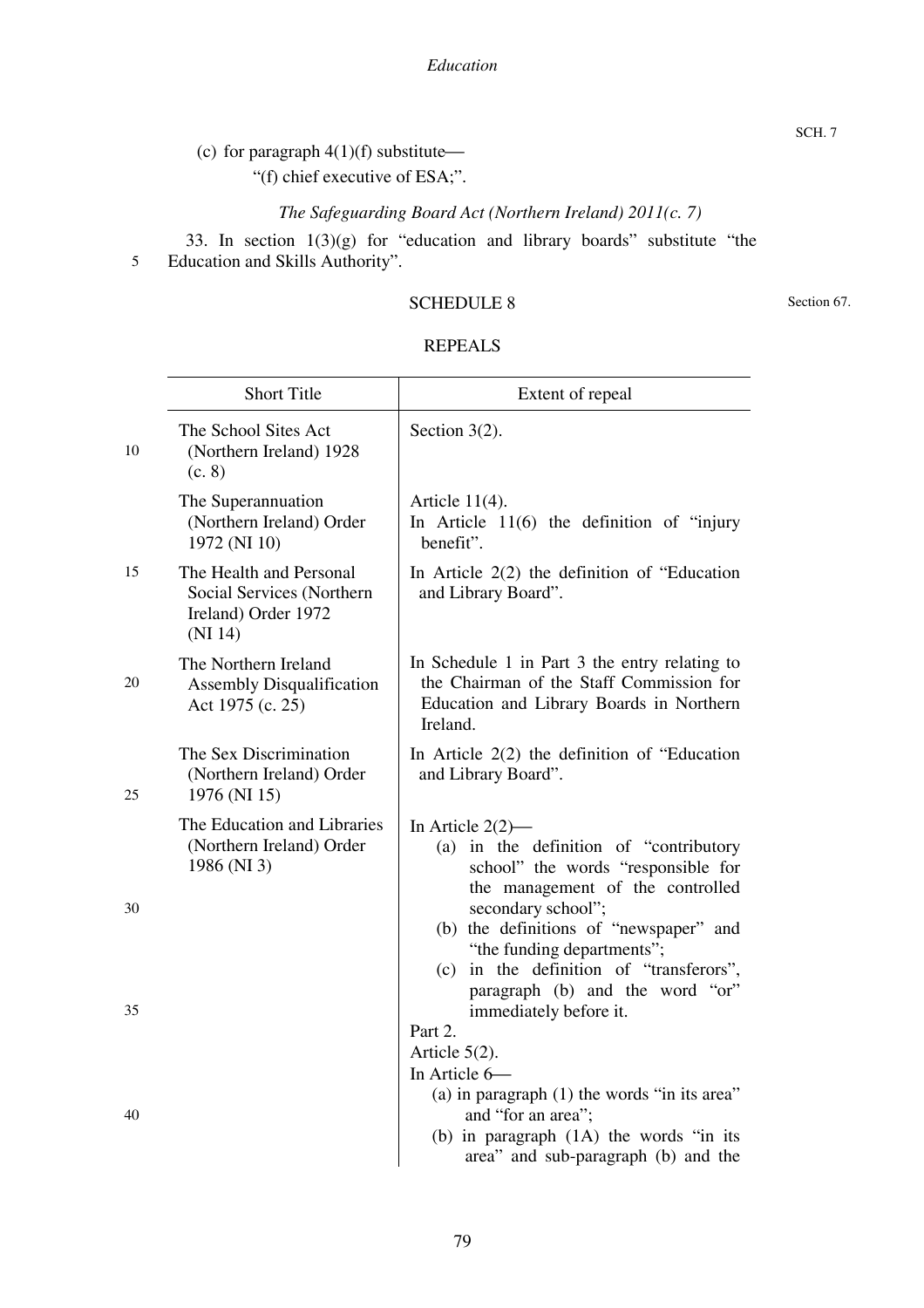| <b>Short Title</b> | Extent of repeal                                                     |    |
|--------------------|----------------------------------------------------------------------|----|
|                    | word "and" immediately before it;                                    |    |
|                    | $(c)$ paragraph $(2)$ .                                              |    |
|                    | Article 7.                                                           |    |
|                    | Articles 9A to 9D.                                                   | 5  |
|                    | In Article $11(3)$ the words ", other than                           |    |
|                    | nursery schools,".                                                   |    |
|                    | In Article 13(3D) the words "except Schedule                         |    |
|                    | 8 to the 1989 Order".                                                |    |
|                    | In Article $16(1)$ and (2) the words "for the                        | 10 |
|                    | area in which the school is situated".                               |    |
|                    | In Article $16(4)(a)$ the words "to<br>the                           |    |
|                    | Department".                                                         |    |
|                    | In Article $17A(2)(g)$ the word "educational".                       |    |
|                    | In Article $22(1)$ and (2) the words "which<br>controls the school". | 15 |
|                    | Article 37.                                                          |    |
|                    | In Article 46A-                                                      |    |
|                    | (a) in paragraph (4) the words "for the area                         |    |
|                    | in which he resides";                                                | 20 |
|                    | (b) in paragraph (9) the definition of                               |    |
|                    | "relevant board".                                                    |    |
|                    | In Article 49-                                                       |    |
|                    | (a) paragraph $(2)$ ;                                                |    |
|                    | (b) in paragraph $(3)(a)$ the words "(other                          | 25 |
|                    | than a Catholic maintained school)";                                 |    |
|                    | (c) in paragraph $(5)(a)$ the<br>words                               |    |
|                    | "responsible for the management of                                   |    |
|                    | the school";                                                         |    |
|                    | (d) in paragraph $(6)(a)$ the words "situated                        | 30 |
|                    | in the area of the board";                                           |    |
|                    | (e) in paragraph $(12)$ the words "in like                           |    |
|                    | manner as it applies to members of a<br>board".                      |    |
|                    | In Article $53(1)$ the words "and is ordinarily                      | 35 |
|                    | resident within its area".                                           |    |
|                    | In Article 54 the words "and is ordinarily                           |    |
|                    | resident within its area".                                           |    |
|                    | Article 57.                                                          |    |
|                    | In Article $58(3)$ the words "in its area".                          | 40 |
|                    | Article 65.                                                          |    |
|                    | Article $69(5)$ .                                                    |    |
|                    | In Article 79-                                                       |    |
|                    | (a) in paragraph $(2)$ the words "in like                            |    |
|                    | manner as it applies to members of a                                 | 45 |
|                    | board";                                                              |    |
|                    | $(b)$ paragraph $(3)$ .                                              |    |
|                    | Articles 80 to 86.                                                   |    |
|                    | Article 88.                                                          |    |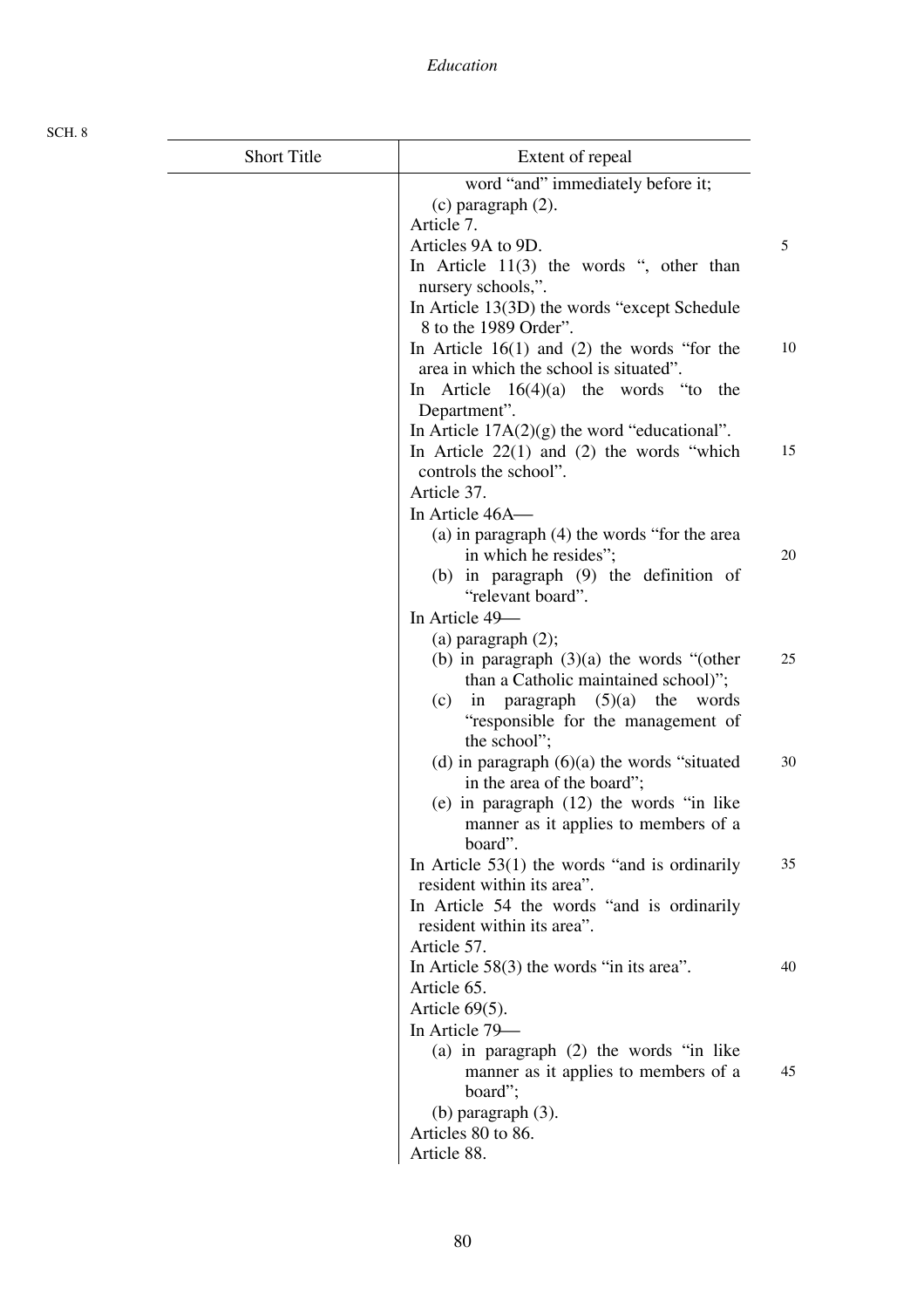|    | <b>Short Title</b> | Extent of repeal                                                                                                                                                                                                                                                   |  |  |
|----|--------------------|--------------------------------------------------------------------------------------------------------------------------------------------------------------------------------------------------------------------------------------------------------------------|--|--|
| 5  |                    | In Article $88A(3)$ the words "or by the<br>managers of a grant-maintained integrated<br>school or of a voluntary school (other than a<br>maintained school)".<br>In Article 89-                                                                                   |  |  |
| 10 |                    | (a) paragraph $(1)(a)$ ;<br>(b) in paragraph $(1)(b)$ the words "managed"<br>by a board or a maintained school".<br>Article $90(2)$ .<br>Articles 91A and 92.                                                                                                      |  |  |
| 15 |                    | In Article 93 the words "either alone or<br>together with another board<br>other<br><sub>or</sub><br>boards".<br>In Article 94-<br>(a) in paragraph $(5)$ the words "in the area<br>of the board making the bye-law";                                              |  |  |
| 20 |                    | (b) in paragraph (6) the words "by which<br>the bye-laws were made".<br>Articles 95 to 99.<br>Articles 102 and 102A.<br>In Article $106(4)(a)$ the words "in paragraph"                                                                                            |  |  |
| 25 |                    | (5)" and the words from "and the reference"<br>to the end.<br>In Article $107(2)$ the words "by virtue of the<br>said Article $96(1)$ ".<br>Article 110.                                                                                                           |  |  |
| 30 |                    | Article 112.<br>Article 119A.<br>Article 127(3).<br>In Article 128 the words from "or for any of<br>the purposes" to the end.                                                                                                                                      |  |  |
| 35 |                    | Article 130.<br>Article $131(a)$ .<br>Schedules 1 to 3.<br>In Schedule 4-                                                                                                                                                                                          |  |  |
| 40 |                    | (a) in paragraph $5(4)$ the words from "and<br>it shall be the duty" to the end;<br>(b) in paragraph $6(5)$ the words "in the<br>area of the board as a whole";<br>$(c)$ in paragraph 7, in the definition of<br>"assistant teacher" the words "or part-<br>time". |  |  |
| 45 |                    | Schedule 5, in paragraph $7(1)$<br>$\ln$<br>the<br>definition of "board".<br>In Schedule 6, paragraph 2.<br>In Schedule 9-                                                                                                                                         |  |  |
|    |                    | $(a)$ paragraph 2;                                                                                                                                                                                                                                                 |  |  |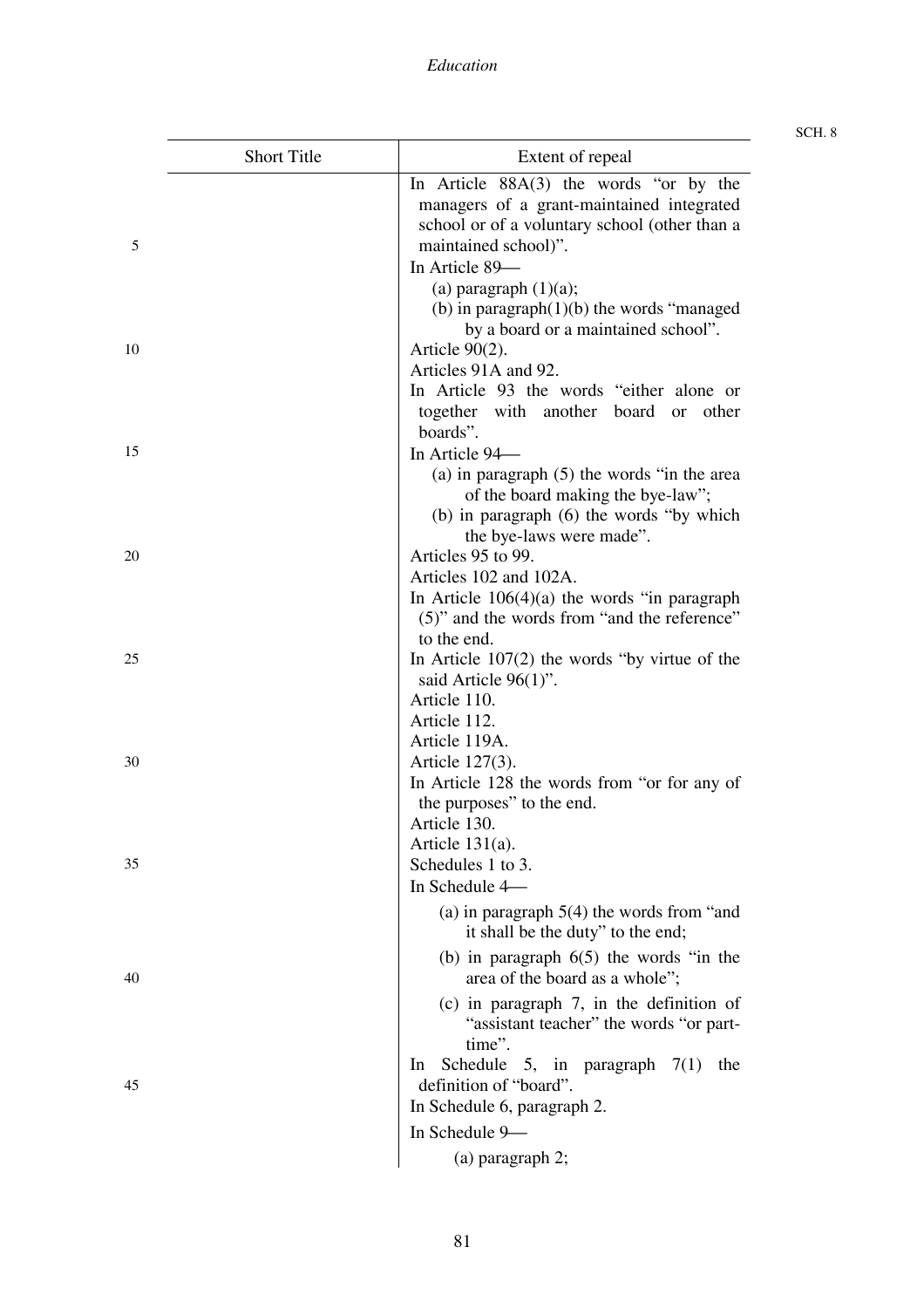| <b>Short Title</b>                                               | Extent of repeal                                                                                                                                                                                                                                     |    |
|------------------------------------------------------------------|------------------------------------------------------------------------------------------------------------------------------------------------------------------------------------------------------------------------------------------------------|----|
|                                                                  | (b) in paragraph 3 the words from "for<br>the transfer to the Department" to<br>"school or";                                                                                                                                                         |    |
|                                                                  | (c) in paragraph 4 the words from "or<br>such smaller estate" to the end;<br>(d) paragraph 9.                                                                                                                                                        | 5  |
|                                                                  | In Schedule 13-                                                                                                                                                                                                                                      |    |
|                                                                  | (a) in paragraph $1(1)$ the words "in its<br>area";                                                                                                                                                                                                  | 10 |
|                                                                  | (b) in paragraph $5(3)$ the words "who is<br>for the time being in its area".<br>Schedule 15.                                                                                                                                                        |    |
|                                                                  | In Part 2 of Schedule 16, in paragraph 1 the<br>words "or the board".                                                                                                                                                                                |    |
| The Education (Northern)<br>Ireland) Order 1987 (NI 2)           | Article 4.<br>Article 7.<br>Articles 11 and 12.                                                                                                                                                                                                      |    |
| The Disabled Persons<br>(Northern Ireland) Act<br>1989 (c. 10)   | section $5(9)$ the definition of "the<br>In<br>responsible education and library board" and<br>the word "and" immediately before it.<br>In section $6(1)(a)$ the words "(whether it was<br>given to that education and library board or<br>$not)$ ". |    |
| The Education Reform<br>(Northern Ireland) Order<br>1989 (NI 20) | Article 76.<br>In Article $79(1)$ the words "for the area in<br>which the school is situated".                                                                                                                                                       |    |
|                                                                  | In Article $80(2)$ , (4) and (6) the words "for<br>the area in which the school is situated".<br>In Article 83-                                                                                                                                      |    |
|                                                                  | (a) in paragraph $(1)(a)$ the words "which<br>is to manage the school";<br>(b) in paragraph $(4)$ the words "by which                                                                                                                                |    |
|                                                                  | the controlled school mentioned in<br>that sub-paragraph was managed".<br>In Article $87(3)$ the definition of "relevant"<br>board".                                                                                                                 |    |
|                                                                  | In Article $92(5)$ the words "making the<br>proposal".<br>Article 96.                                                                                                                                                                                |    |
|                                                                  | Article $99(1)(c)$ .<br>Article 123.                                                                                                                                                                                                                 |    |
|                                                                  | Article $125(2)(c)(vi)$ .<br>In Article 135-                                                                                                                                                                                                         |    |
|                                                                  | (a) in paragraph $(2)$ the words "who is<br>ordinarily resident in its area" and the                                                                                                                                                                 |    |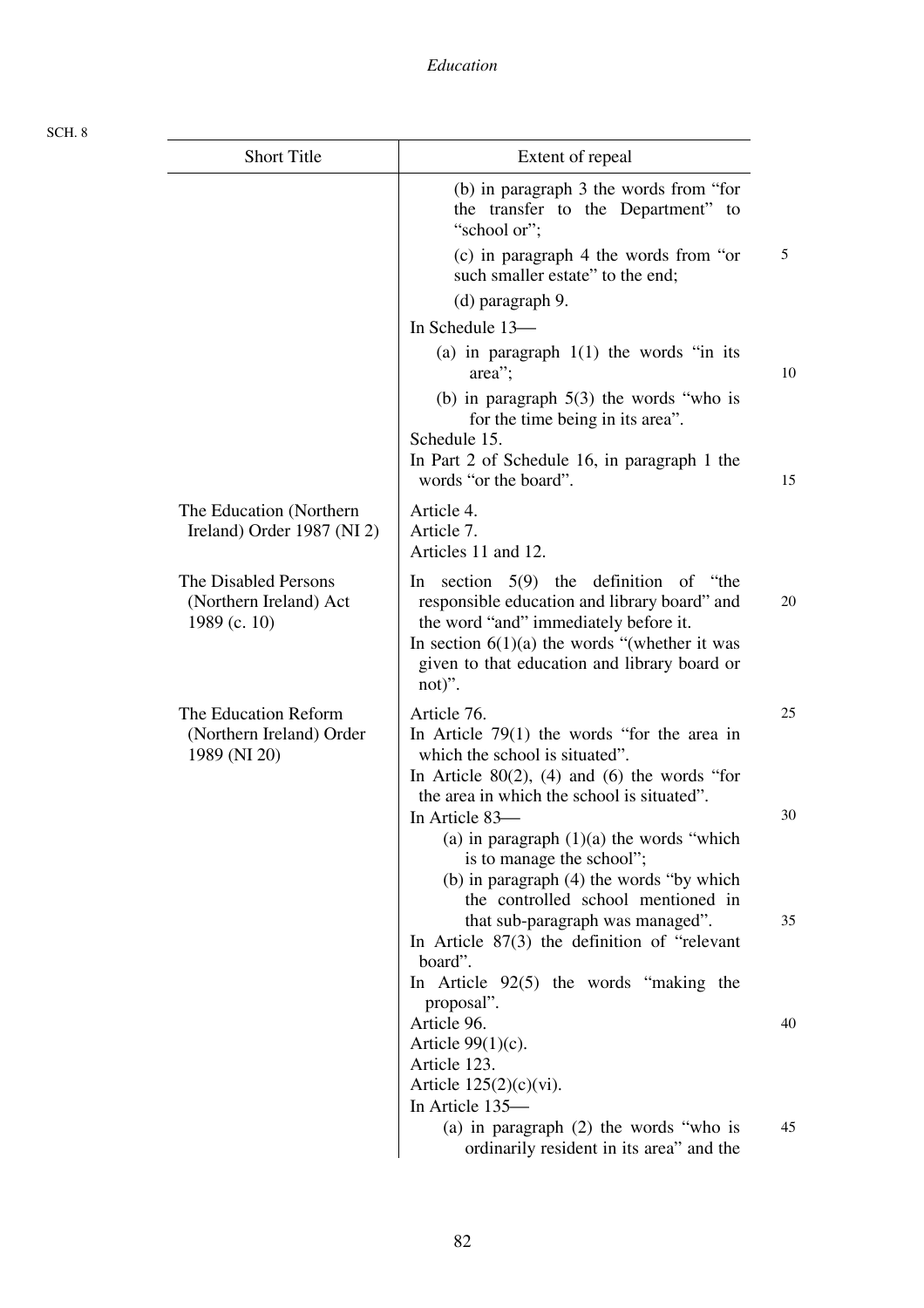|    | <b>Short Title</b>                                                                     | Extent of repeal                                                                                                                                                                                                  |
|----|----------------------------------------------------------------------------------------|-------------------------------------------------------------------------------------------------------------------------------------------------------------------------------------------------------------------|
| 5  |                                                                                        | words "board or";<br>(b) in paragraph $(3)$ the words "who is<br>ordinarily resident in its area" and the<br>words "to another board or".<br>In Article $140(a)$ the words "managers and".<br>Part 9.             |
|    |                                                                                        | Articles 148 and 149.                                                                                                                                                                                             |
|    |                                                                                        | In Article 151-                                                                                                                                                                                                   |
| 10 |                                                                                        | (a) in paragraph $(2)(a)$ the words "and the<br>governing bodies of institutions of<br>further education";                                                                                                        |
|    |                                                                                        | (b) paragraphs $(3)$ and $(5)$ ;                                                                                                                                                                                  |
| 15 |                                                                                        | Article 153.<br>Article 158.<br>Article 160.                                                                                                                                                                      |
| 20 |                                                                                        | Article 162.<br>Article $165(3)$ and (4).<br>In Schedule 5, in paragraph $2(2)$ , in the<br>definition of "assistant teacher" the words<br>"or part-time".                                                        |
| 25 |                                                                                        | In Schedule 6, paragraph $2(b)(i)$ .<br>Schedule 8.<br>In Schedule 9, the amendments to Articles 3,<br>4, 10, 92 and 130 of, and Schedule 15 to, the<br>Education and Libraries (Northern Ireland)<br>Order 1986. |
| 30 | The Youth Service<br>(Northern Ireland) Order<br>1989 (NI 22)                          | The whole Order.                                                                                                                                                                                                  |
|    | The Pensions<br>(Miscellaneous Provisions)<br>(Northern Ireland) Order<br>1990 (NI 13) | Article 13.                                                                                                                                                                                                       |
| 35 | The Education and Libraries<br>(Northern Ireland) Order<br>1993 (NI 12)                | Part 3.<br>Article 31.<br>Article $32(10)$ , in the definition of "relevant"<br>body", paragraph (a).<br>Article $42(2)$ and $(5)$ .                                                                              |
| 40 |                                                                                        | Article 44.<br>In Schedule 4, Part 1 and in Part 2 the<br>amendments to the definition of "managers" in<br>Article $2(2)$ of the Education and Libraries<br>(Northern Ireland) Order 1986 and to Article          |
| 45 | The Children (Northern                                                                 | 9B of that Order.<br>Article $47(4)$ .                                                                                                                                                                            |
|    |                                                                                        |                                                                                                                                                                                                                   |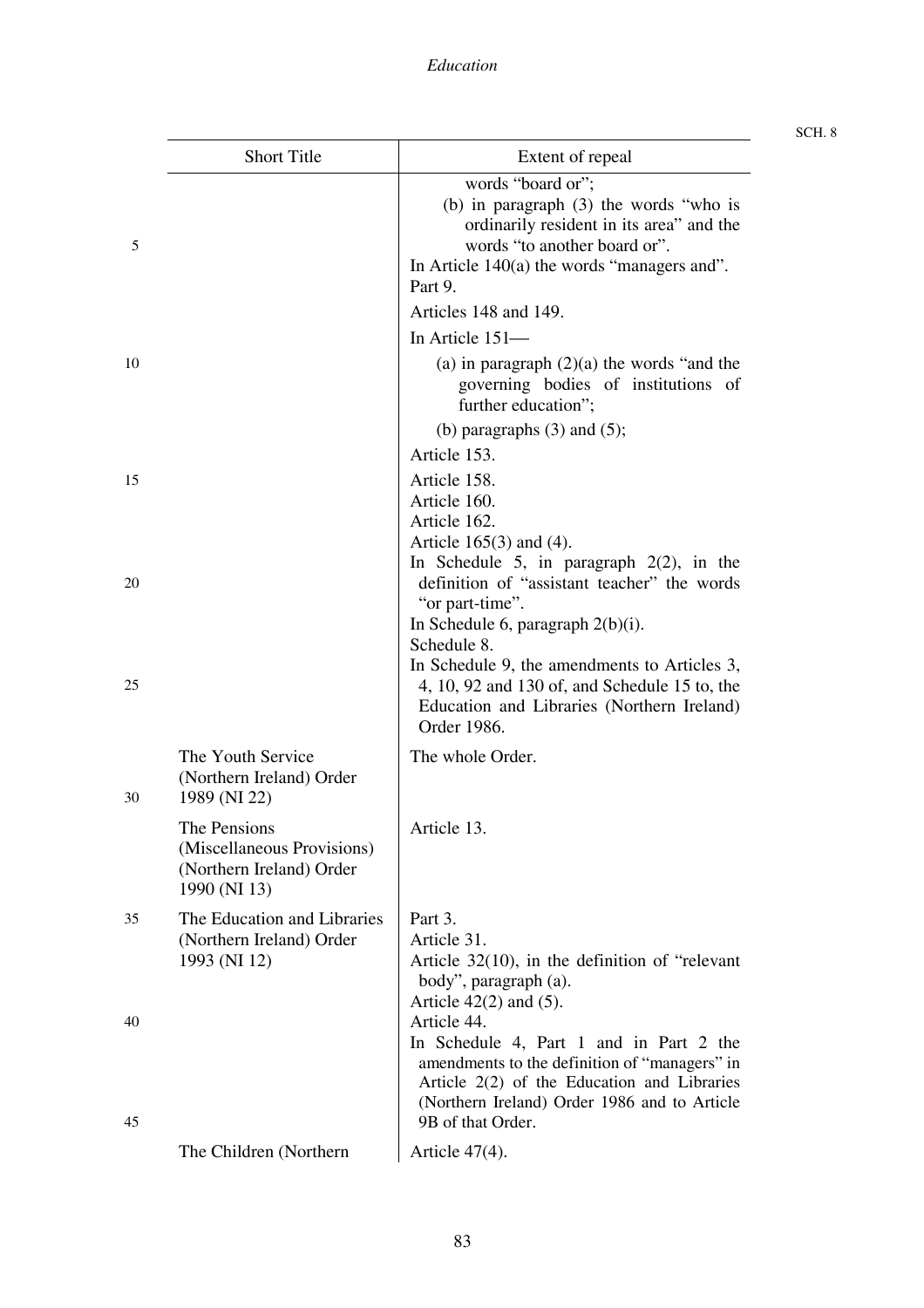| <b>Short Title</b>                                       | Extent of repeal                                                                                                                                                                                                                                                              |    |
|----------------------------------------------------------|-------------------------------------------------------------------------------------------------------------------------------------------------------------------------------------------------------------------------------------------------------------------------------|----|
| Ireland) Order 1995 (NI 2)                               | Article $55(6)$ .<br>Article 138(2) and (7).<br>Article 139(3), (4) and (5).<br>Article 143(2).                                                                                                                                                                               | 5  |
| The Education (Northern)<br>Ireland) Order $1996$ (NI 1) | In Article $6(2)$ —<br>(a) in sub-paragraph (a) the words "in its<br>area";<br>(b) sub-paragraphs (b) and $(c)$ .<br>In Article $9(2)$ —<br>(a) in sub-paragraph (a) the words "for the<br>area in which the school is situated";<br>(b) sub-paragraph (c) and the word "and" | 10 |
|                                                          | immediately before it.<br>In Article $10(1)$ the words "in its area".<br>In Article $13(3)$ the words "he is in the area<br>of the board and".<br>In Article $21(1)$ the words "in its area".<br>In Articles 21A and 21B the words "in its                                    | 15 |
|                                                          | area" wherever they occur.<br>Article 29.<br>Article 33.<br>Article $37(5)$ .                                                                                                                                                                                                 | 20 |
|                                                          | Article $39(4)(b)$ the words "to the<br>In<br>Department".<br>In Article 42-<br>(a) in paragraph $(1)$ the words "in its<br>area";                                                                                                                                            | 25 |
|                                                          | (b) paragraph $(5)(c)$ and $(d)$ .<br>In Schedule 2-<br>(a) paragraph $6(3)(b)$ and the word "and"<br>immediately before it;                                                                                                                                                  | 30 |
|                                                          | (b) paragraph $10(2)$ .<br>In Schedule 4-<br>(a) in paragraph $3(2)(b)$ the words "in the<br>case of a controlled school" and<br>"responsible for the management of<br>the school":                                                                                           | 35 |
|                                                          | (b) in paragraph $3(2)(c)$ the words from<br>"and (where the school" to the end;<br>in paragraph $4(3)(c)$ the words<br>(c)<br>"responsible for the management of<br>the schools in question";<br>(d) in paragraph $4(3)(d)$ the words from                                   | 40 |
| The Commissioner for<br>Complaints (Northern             | "and (where the schools" to the end.<br>In Schedule 2 the entries relating to the<br>Council for Catholic Maintained Schools,                                                                                                                                                 | 45 |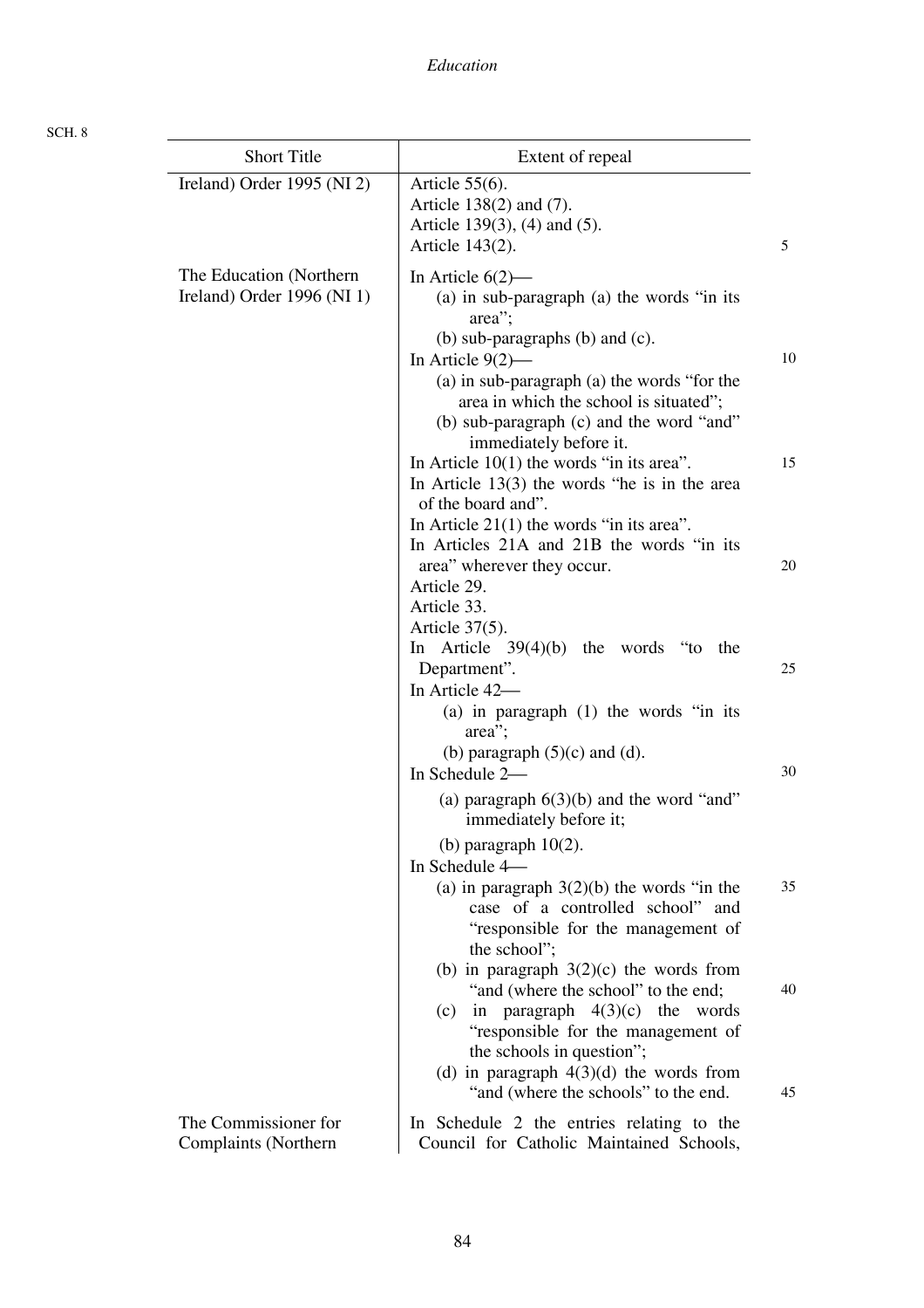Short Title Extent of repeal

| Snort Title                                                       | Extent of repeat                                                                                        |
|-------------------------------------------------------------------|---------------------------------------------------------------------------------------------------------|
| Ireland) Order $1996$ (NI 7)                                      | the Staff Commission for Education and<br>Library Boards and the Youth Council for<br>Northern Ireland. |
| The Employment Rights<br>(Northern Ireland) Order<br>1996 (NI 16) | Article $78(7)(b)$ .                                                                                    |
| The Education (Northern)<br>Ireland) Order $1997$ (NI 5)          | In Article 9-<br>(a) in paragraph $(1)$ the words "resident"                                            |

SCH. 8

| (a) in paragraph $(1)$ the words "resident" |
|---------------------------------------------|
| in the area of the board";                  |
| (b) paragraph $(3)$ .                       |

| In Articles $11(7)$ and $12(7)$ the words from                                                                                                                                                                                                                                                             |
|------------------------------------------------------------------------------------------------------------------------------------------------------------------------------------------------------------------------------------------------------------------------------------------------------------|
| "for the area in which" to the end.                                                                                                                                                                                                                                                                        |
| In Article $15(1)$ the words "situated in the area                                                                                                                                                                                                                                                         |
| of the board".                                                                                                                                                                                                                                                                                             |
| $\mathbf{I}_n = \mathbf{A}_{n+1}$ , $\mathbf{I}_n = \mathbf{I} \mathbf{C} \mathbf{C} \mathbf{O} \mathbf{V}$ , $\mathbf{I}_n = \mathbf{I}_n$ , $\mathbf{I}_n = \mathbf{C} \mathbf{C} \mathbf{C} \mathbf{C} \mathbf{V}$ , $\mathbf{I}_n = \mathbf{C} \mathbf{C} \mathbf{C} \mathbf{C} \mathbf{C} \mathbf{V}$ |

## In Article  $16(2)(a)$  the words "responsible for the management of the school". In Article 17-

| (a) in paragraphs $(1)(b)$ and $(4)$ the words |  |  |
|------------------------------------------------|--|--|
| "in its area";                                 |  |  |

## (b) in paragraph (5) the words "situated in the area of the board".

(a) in paragraphs  $(2)(a)$ ,  $(5)(b)$  and  $(6)(b)$ the words "situated in its area";

In Article 14(4) the words from "for the area"

Article 16(6)(b) and the word "and"

(a) in paragraph (1) the words "resident in

(b) paragraph  $(5)(a)$  and  $(c)$ .

the area of the board";

# Article 25. In Article 19, paragraph (b) and the word "and" immediately before it.

## Article  $2(3)$  and  $(8)$ . Article 10. Article 23(3). Schedule 2.

In Article 6-

Article 11(3)(b). Article 12(2)(c).

immediately before it. Article 17(1) to (7). Articles 19 and 20. In Article 23-

(b) paragraph (3).

to the end.

The Education (Northern Ireland) Order 1998 (NI 13)

The Race Relations (Northern Ireland) Order

The Further Education (Northern Ireland) Order

1997 (NI 6)

1997 (NI 15)

35

5

10

15

20

25

30

40

45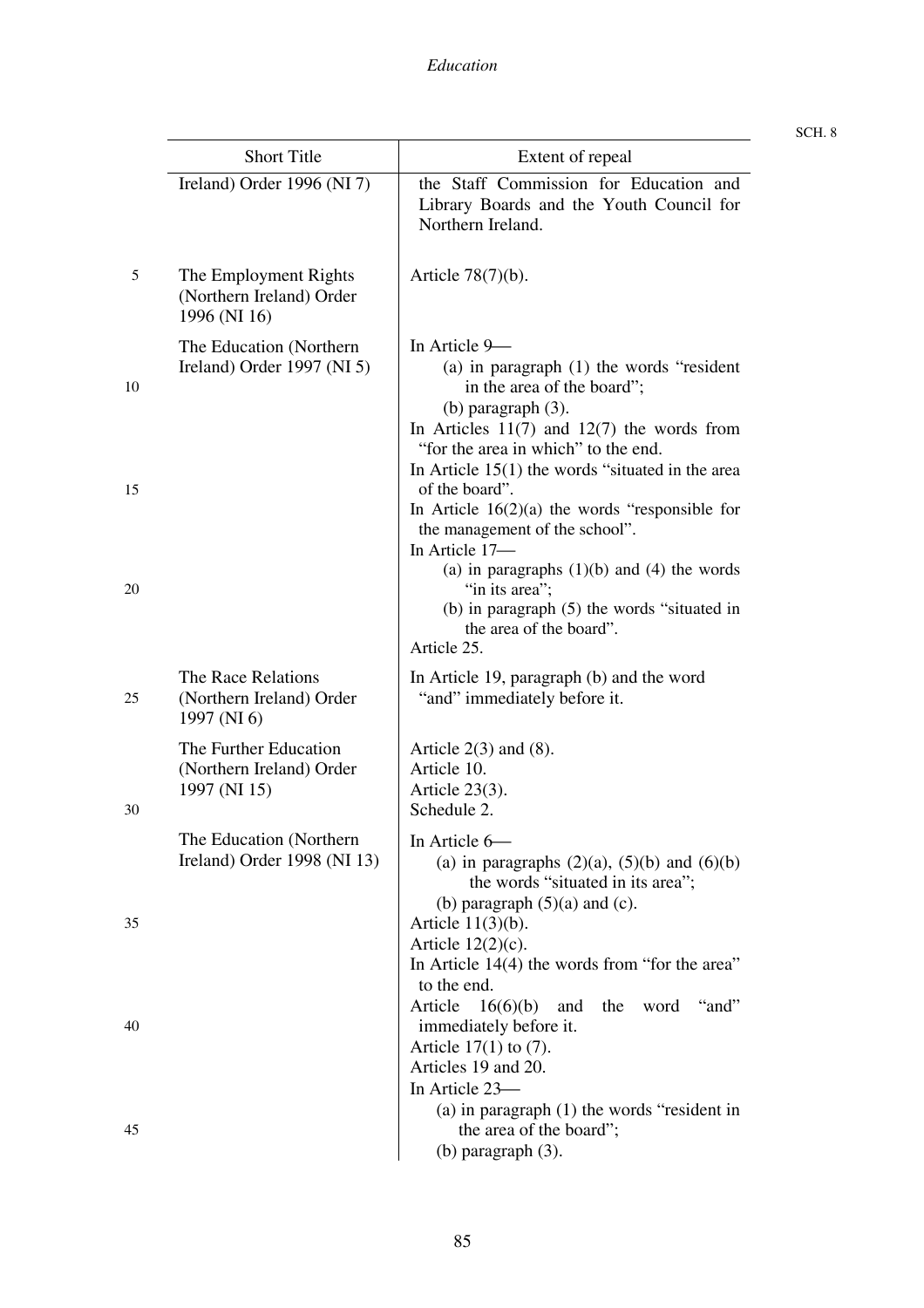| <b>Short Title</b> | Extent of repeal                                                      |    |
|--------------------|-----------------------------------------------------------------------|----|
|                    | In Article $25(8)$ the words from "for the area"                      |    |
|                    | to the end.                                                           |    |
|                    | In Article $27(1)$ the words "situated in the                         |    |
|                    | area of the board".                                                   | 5  |
|                    | In Article 29(8) the words from "for the area"                        |    |
|                    | to the end.                                                           |    |
|                    | In Article $31(1)$ the words "situated in the<br>area of the board".  |    |
|                    | In Article 33-                                                        | 10 |
|                    | (a) in paragraphs $(1)(b)$ and $(4)$ the words                        |    |
|                    | "in its area";                                                        |    |
|                    | (b) in paragraph $(5)$ the words "situated in                         |    |
|                    | the area of the board".                                               |    |
|                    | In Article $39(1)$ the words "or authorising the                      | 15 |
|                    | Department where it is the<br>issuing                                 |    |
|                    | authority".                                                           |    |
|                    | In Article 41, the definition of "employing                           |    |
|                    | authority".<br>Article 43.                                            | 20 |
|                    | Article 58.                                                           |    |
|                    | In Article $59(1)(b)$ the word "concerned".                           |    |
|                    | In Article 60-                                                        |    |
|                    | (a) in paragraph $(5)$ the words "and the                             |    |
|                    | Council for Catholic Maintained                                       | 25 |
|                    | Schools";                                                             |    |
|                    | in paragraph $(12)$<br>the<br>(b)<br>word                             |    |
|                    | "concerned".                                                          |    |
|                    | In Article $61(1)$ the words "situated in its                         |    |
|                    | area".                                                                | 30 |
|                    | Article $61(3)$ .<br>In Article $62(13)$ the definition of "relevant" |    |
|                    | board".                                                               |    |
|                    | In Article $63(1)$ the words "situated in its                         |    |
|                    | area".                                                                | 35 |
|                    | Article $63(3)$ .                                                     |    |
|                    | In Article $64(13)$ the definition of "relevant"                      |    |
|                    | board".                                                               |    |
|                    | In Article $67A(3)$ the definition of "the                            |    |
|                    | board".                                                               | 40 |
|                    | In Article $68(7)(d)$ the words "subject to                           |    |
|                    | paragraph $(6)(c)$ .<br>Article 70(3) to $(7)$ , $(9)$ and $(10)$ .   |    |
|                    | Article 71.                                                           |    |
|                    | In Article 72-                                                        | 45 |
|                    | (a) in paragraph $(2)$ the words "which                               |    |
|                    | is under the management of the board                                  |    |
|                    | and does not have a delegated budget";                                |    |
|                    | (b) paragraph $(5)(b)$ and the word                                   |    |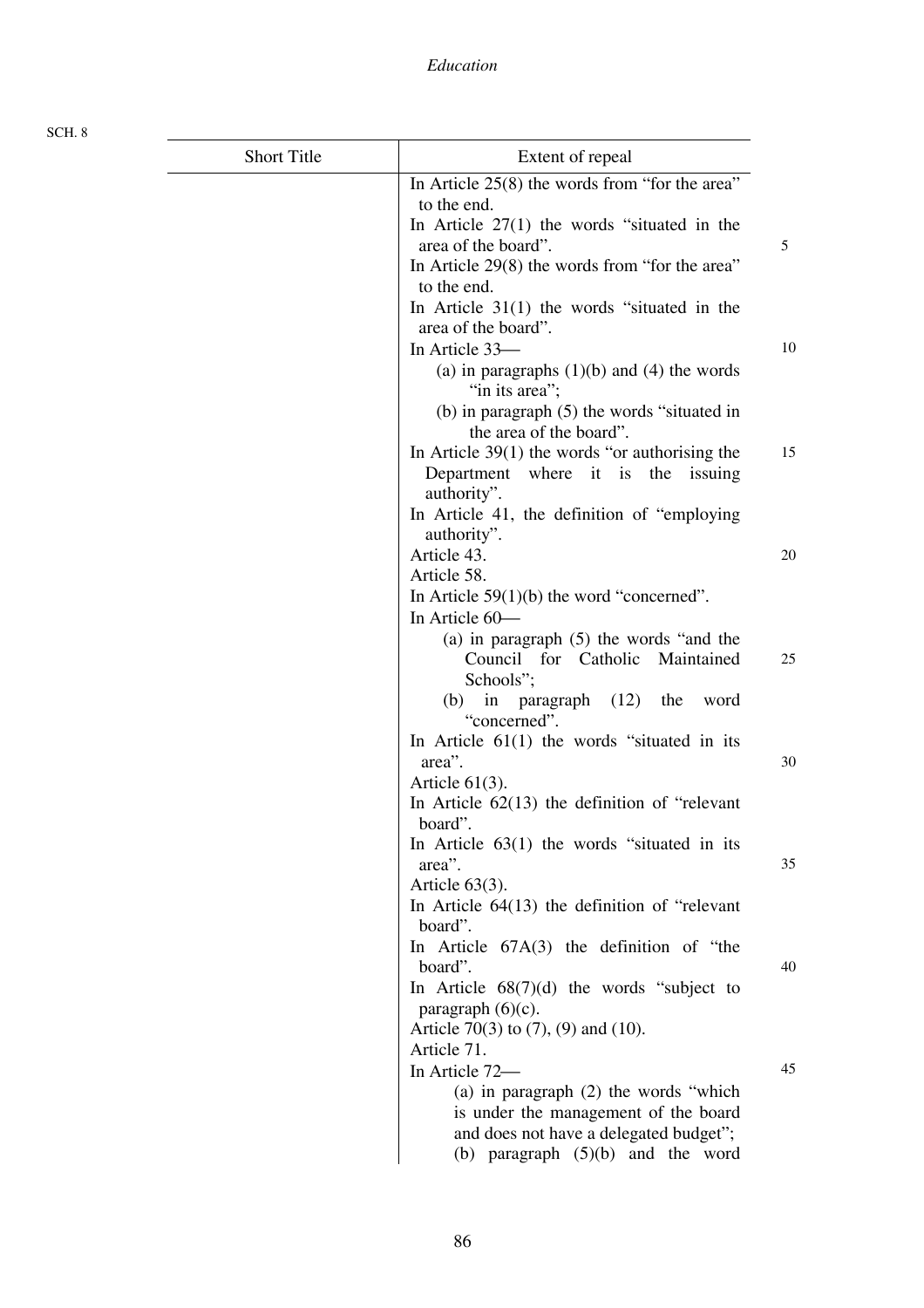|    | <b>Short Title</b>                                                        | Extent of repeal                                                                                                                                   |
|----|---------------------------------------------------------------------------|----------------------------------------------------------------------------------------------------------------------------------------------------|
|    |                                                                           | "and" immediately preceding it;                                                                                                                    |
|    |                                                                           | $(c)$ paragraph $(6)$ ;                                                                                                                            |
| 5  |                                                                           | (d) in paragraph $(7)$ the definition of<br>"educational services" and the words<br>from "and references" to the end.                              |
|    |                                                                           | Articles 74 to 79.                                                                                                                                 |
|    |                                                                           | Article $81(3)$ and (6).                                                                                                                           |
|    |                                                                           | In Article 83-                                                                                                                                     |
| 10 |                                                                           | (a) in paragraph $(2)(b)$ the words "is<br>resident in its area and";<br>(b) paragraph $(3)$ .                                                     |
|    |                                                                           | In Article 87-                                                                                                                                     |
| 15 |                                                                           | (a) in paragraph $(3)$ the words "in its<br>area";                                                                                                 |
|    | (b) paragraph $(6)(c)$ and $(d)$ .                                        |                                                                                                                                                    |
|    |                                                                           | Article 89(5).                                                                                                                                     |
| 20 |                                                                           | Schedule 2.<br>In Schedule 4, in paragraph $1(8)$ the words<br>"or by Article 20 of the Education and<br>Libraries (Northern Ireland) Order 1993". |
|    |                                                                           | In Schedule 5 in Part 2, the amendment to the<br>Exchequer and Financial Provisions Act<br>(Northern Ireland) 1950.                                |
| 25 | The Audit and<br>Accountability (Northern<br>Ireland) Order $2003$ (NI 5) | Article $5(1)(a)$ .<br>In Schedule 1, paragraph 1.                                                                                                 |
|    | The Education and Libraries                                               | Article $1(5)$ .                                                                                                                                   |
|    | (Northern Ireland) Order                                                  | In Article 3-                                                                                                                                      |
| 30 | 2003 (NI 12)                                                              | (a) paragraphs $(4)(b)$ and $(5)(b)$ ;                                                                                                             |
|    |                                                                           | (b) in paragraph $(6)(a)$ the words "in its                                                                                                        |
|    |                                                                           | area".                                                                                                                                             |
|    |                                                                           | In Article 7-<br>(a) in paragraph $(1)(a)$ the words "in its                                                                                       |
| 35 |                                                                           | area";                                                                                                                                             |
|    |                                                                           | (b) paragraph $(3)(b)$ and the word "and"                                                                                                          |
|    |                                                                           | immediately before it.                                                                                                                             |
|    |                                                                           | In Article $8(2)$ the definition of "the board".                                                                                                   |
|    |                                                                           | Part 3.                                                                                                                                            |
| 40 |                                                                           | In Article $22(1)$ the words "in its area".                                                                                                        |
|    |                                                                           | Article 24.<br>Article 28.                                                                                                                         |
|    |                                                                           | Article $29(3)$ to $(6)$ .                                                                                                                         |
|    |                                                                           | Articles 30 to 33.                                                                                                                                 |
| 45 |                                                                           | Article 37-                                                                                                                                        |
|    |                                                                           | (a) paragraph $(2)(a)$ , (e) and (f);                                                                                                              |